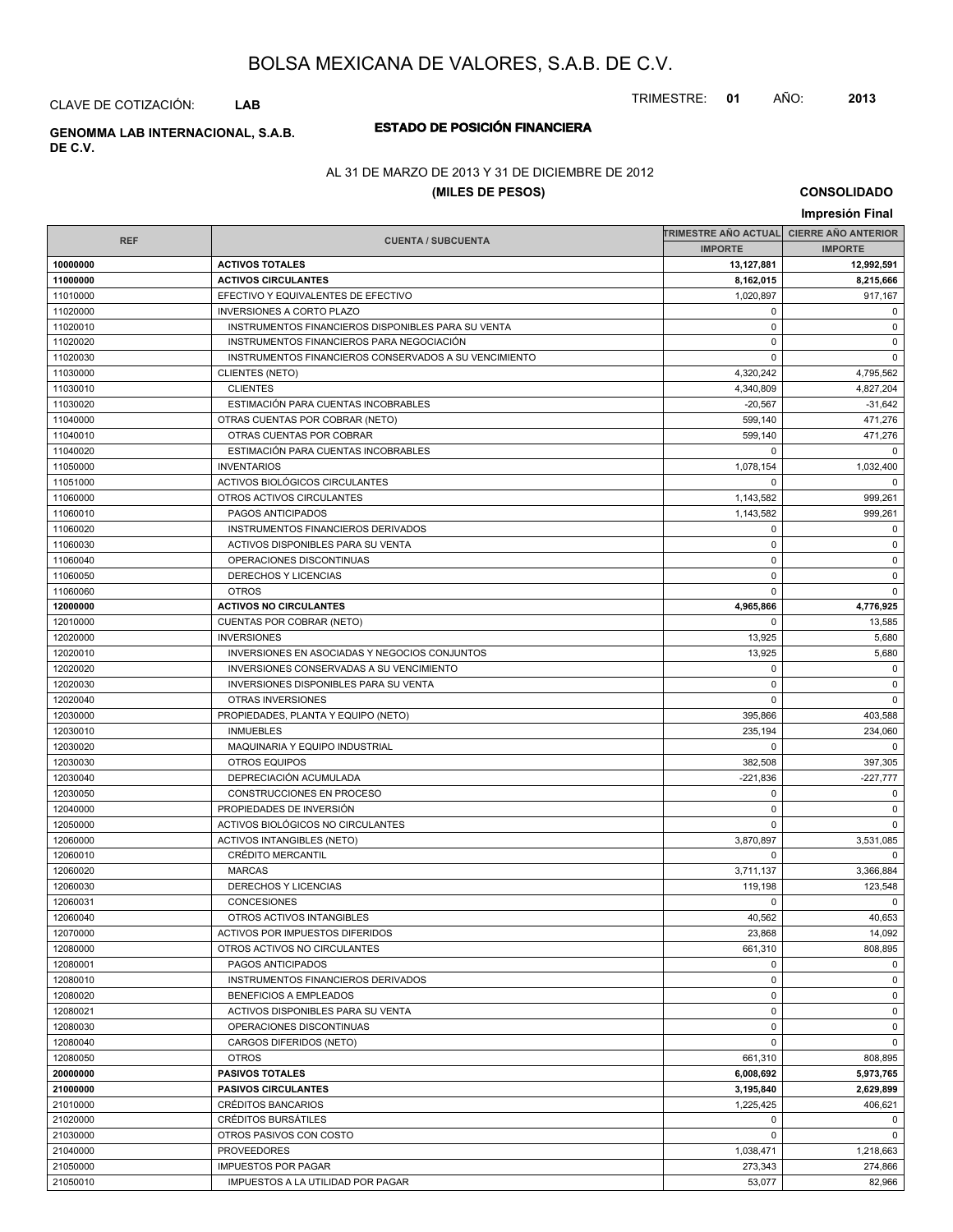TRIMESTRE: **01** AÑO: **2013**

CLAVE DE COTIZACIÓN: **LAB**

**DE C.V.**

### **ESTADO DE POSICIÓN FINANCIERA GENOMMA LAB INTERNACIONAL, S.A.B.**

### AL 31 DE MARZO DE 2013 Y 31 DE DICIEMBRE DE 2012

### **(MILES DE PESOS)**

**CONSOLIDADO**

|            |                                                                                          |                                          | Impresión Final |
|------------|------------------------------------------------------------------------------------------|------------------------------------------|-----------------|
|            |                                                                                          | TRIMESTRE AÑO ACTUAL CIERRE AÑO ANTERIOR |                 |
| <b>REF</b> | <b>CUENTA / SUBCUENTA</b>                                                                | <b>IMPORTE</b>                           | <b>IMPORTE</b>  |
| 21050020   | OTROS IMPUESTOS POR PAGAR                                                                | 220,266                                  | 191,900         |
| 21060000   | OTROS PASIVOS CIRCULANTES                                                                | 658,601                                  | 729,749         |
| 21060010   | <b>INTERESES POR PAGAR</b>                                                               | 44,122                                   | 9,961           |
| 21060020   | INSTRUMENTOS FINANCIEROS DERIVADOS                                                       | $\Omega$                                 | $\Omega$        |
| 21060030   | <b>INGRESOS DIFERIDOS</b>                                                                | $\Omega$                                 | $\Omega$        |
| 21060050   | <b>BENEFICIOS A EMPLEADOS</b>                                                            | 4,920                                    | 3,111           |
| 21060060   | <b>PROVISIONES</b>                                                                       | 163,269                                  | 154,759         |
| 21060061   | PASIVOS RELACIONADOS CON ACTIVOS DISPONIBLES PARA SU VENTA CIRCULANTES                   | $\mathbf 0$                              | $\mathbf 0$     |
| 21060070   | OPERACIONES DISCONTINUAS                                                                 | $\Omega$                                 | $\mathbf 0$     |
| 21060080   | <b>OTROS</b>                                                                             | 446,290                                  | 561,918         |
| 22000000   | <b>PASIVOS NO CIRCULANTES</b>                                                            | 2,812,852                                | 3,343,866       |
| 22010000   | <b>CRÉDITOS BANCARIOS</b>                                                                | 2,520,088                                | 3,052,275       |
| 22020000   | <b>CRÉDITOS BURSÁTILES</b>                                                               | $\Omega$                                 | $\mathbf 0$     |
| 22030000   | OTROS PASIVOS CON COSTO                                                                  | $\Omega$                                 | $\mathbf 0$     |
| 22040000   | PASIVOS POR IMPUESTOS DIFERIDOS                                                          | 230,389                                  | 229,370         |
| 22050000   | OTROS PASIVOS NO CIRCULANTES                                                             | 62,375                                   | 62,221          |
| 22050010   | INSTRUMENTOS FINANCIEROS DERIVADOS                                                       | $\mathbf 0$                              | $\mathbf 0$     |
| 22050020   | <b>INGRESOS DIFERIDOS</b>                                                                | $\mathbf 0$                              | $\mathbf 0$     |
| 22050040   | <b>BENEFICIOS A EMPLEADOS</b>                                                            | 1,813                                    | 1,659           |
| 22050050   | <b>PROVISIONES</b>                                                                       | $\mathbf 0$                              | $\mathbf 0$     |
| 22050051   | PASIVOS RELACIONADOS CON ACTIVOS DISPONIBLES PARA SU VENTA NO CIRCULANTES                | $\mathbf 0$                              | $\pmb{0}$       |
| 22050060   | OPERACIONES DISCONTINUAS                                                                 | $\Omega$                                 | $\mathbf 0$     |
| 22050070   | <b>OTROS</b>                                                                             | 60,562                                   | 60,562          |
| 30000000   | <b>CAPITAL CONTABLE</b>                                                                  | 7,119,189                                | 7,018,826       |
| 30010000   | CAPITAL CONTABLE DE LA PARTICIPACIÓN CONTROLADORA                                        | 7,049,953                                | 6,963,109       |
| 30030000   | <b>CAPITAL SOCIAL</b>                                                                    | 1,921,660                                | 1,921,660       |
| 30040000   | ACCIONES RECOMPRADAS                                                                     | $-158,012$                               | $-159,952$      |
| 30050000   | PRIMA EN EMISIÓN DE ACCIONES                                                             | 39,749                                   | 39,749          |
| 30060000   | APORTACIONES PARA FUTUROS AUMENTOS DE CAPITAL                                            | $\mathbf 0$                              | $\mathbf 0$     |
| 30070000   | OTRO CAPITAL CONTRIBUIDO                                                                 | $\mathbf 0$                              | $\mathbf 0$     |
| 30080000   | UTILIDADES RETENIDAS (PERDIDAS ACUMULADAS)                                               | 5,288,207                                | 5,156,957       |
| 30080010   | <b>RESERVA LEGAL</b>                                                                     | 249,609                                  | 187,192         |
| 30080020   | OTRAS RESERVAS                                                                           | $\mathbf 0$                              | $\mathbf 0$     |
| 30080030   | RESULTADOS DE EJERCICIOS ANTERIORES                                                      | 4,907,346                                | 3,404,827       |
| 30080040   | RESULTADO DEL EJERCICIO                                                                  | 131,252                                  | 1,564,938       |
| 30080050   | <b>OTROS</b>                                                                             | $\mathbf 0$                              | $\mathbf 0$     |
| 30090000   | OTROS RESULTADOS INTEGRALES ACUMULADOS (NETOS DE IMPUESTOS)                              | $-41,651$                                | 4,695           |
| 30090010   | GANANCIAS POR REVALUACIÓN DE PROPIEDADES                                                 | $\mathbf 0$                              | $\mathbf 0$     |
| 30090020   | GANANCIAS (PERDIDAS) ACTUARIALES POR OBLIGACIONES LABORALES                              | $\mathbf 0$                              | $\mathbf 0$     |
| 30090030   | RESULTADO POR CONVERSIÓN DE MONEDAS EXTRANJERAS                                          | $-41,651$                                | 4,695           |
| 30090040   | CAMBIOS EN LA VALUACIÓN DE ACTIVOS FINANCIEROS DISPONIBLES PARA SU VENTA                 | $\mathbf 0$                              | $\mathbf 0$     |
| 30090050   | CAMBIOS EN LA VALUACIÓN DE INSTRUMENTOS FINANCIEROS DERIVADOS                            | $\mathbf 0$                              | $\pmb{0}$       |
| 30090060   | CAMBIOS EN EL VALOR RAZONABLE DE OTROS ACTIVOS                                           | $\mathbf 0$                              | $\mathbf 0$     |
| 30090070   | PARTICIPACIÓN EN OTROS RESULTADOS INTEGRALES DE ASOCIADAS Y NEGOCIOS<br><b>CONJUNTOS</b> | $\mathbf 0$                              | $\mathbf 0$     |
| 30090080   | OTROS RESULTADOS INTEGRALES                                                              | $\mathbf 0$                              | $\mathbf 0$     |
| 30020000   | CAPITAL CONTABLE DE LA PARTICIPACIÓN NO CONTROLADORA                                     | 69,236                                   | 55,717          |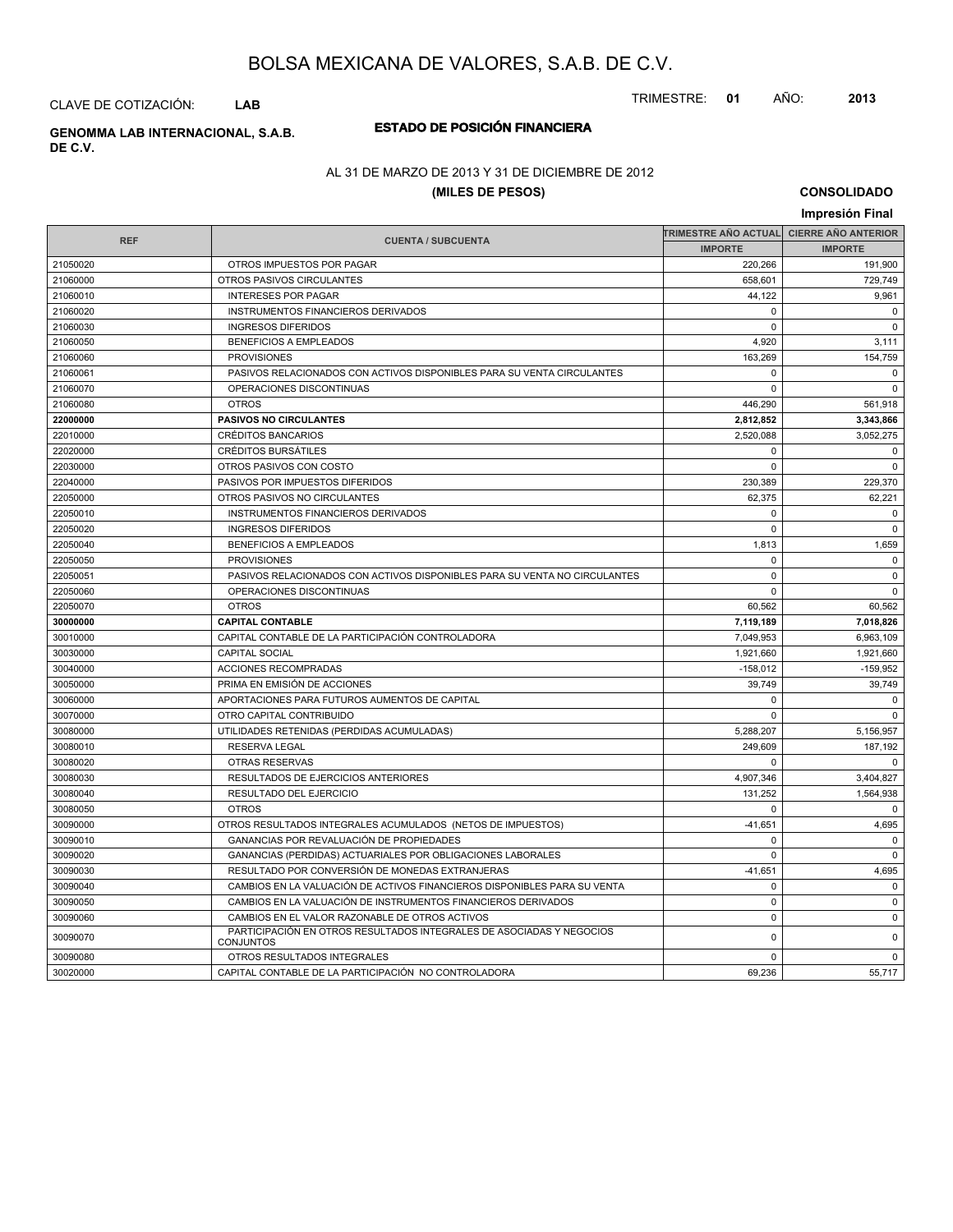CLAVE DE COTIZACIÓN: **LAB**

# **DE C.V.**

### **ESTADO DE POSICIÓN FINANCIERA GENOMMA LAB INTERNACIONAL, S.A.B. DATOS INFORMATIVOS**

### AL 31 DE MARZO DE 2013 Y 31 DE DICIEMBRE DE 2012

### **(MILES DE PESOS)**

### **CONSOLIDADO**

TRIMESTRE: **01** AÑO: **2013**

| <b>REF</b><br><b>CONCEPTOS</b> |                                             | <b>TRIMESTRE AÑO ACTUAL</b> | <b>CIERRE AÑO ANTERIOR</b> |
|--------------------------------|---------------------------------------------|-----------------------------|----------------------------|
|                                |                                             | <b>IMPORTE</b>              | <b>IMPORTE</b>             |
| 91000010                       | PASIVOS MONEDA EXTRANJERA CORTO PLAZO       | 517,880                     | 388,285                    |
| 91000020                       | PASIVOS MONEDA EXTRANJERA LARGO PLAZO       | 120,088                     | 152,275                    |
| 91000030                       | CAPITAL SOCIAL NOMINAL                      | 1,921,660                   | 1,921,660                  |
| 91000040                       | CAPITAL SOCIAL POR ACTUALIZACIÓN            |                             | 0                          |
| 91000050                       | FONDOS PARA PENSIONES Y PRIMA DE ANTIGÜEDAD |                             | 0                          |
| 91000060                       | NUMERO DE FUNCIONARIOS (*)                  | 48                          | 48                         |
| 91000070                       | NUMERO DE EMPLEADOS (*)                     | 1,212                       | 1.220                      |
| 91000080                       | NUMERO DE OBREROS (*)                       |                             | $\mathbf 0$                |
| 91000090                       | NUMERO DE ACCIONES EN CIRCULACIÓN (*)       | 1,052,749,426               | 1,052,749,426              |
| 91000100                       | NUMERO DE ACCIONES RECOMPRADAS (*)          | 4,016,056                   | 4,016,056                  |
| 91000110                       | EFECTIVO RESTRINGIDO (1)                    | 7,651                       | 32,750                     |
| 91000120                       | DEUDA DE ASOCIADAS GARANTIZADA              |                             | 0                          |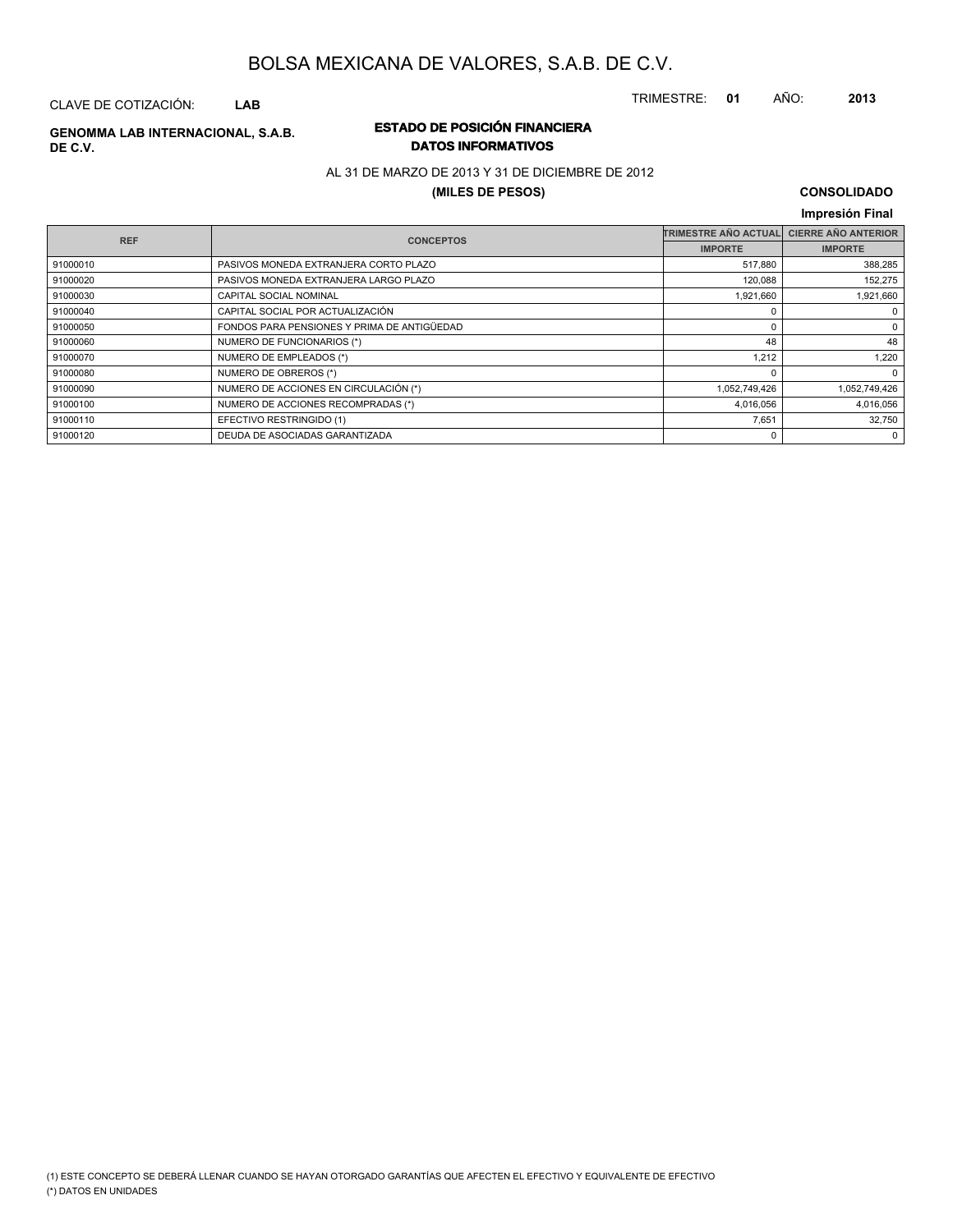**GENOMMA LAB INTERNACIONAL, S.A.B. DE C.V.** CLAVE DE COTIZACIÓN: **LAB** TRIMESTRE: **01** AÑO: **2013**

### **ESTADOS DE RESULTADOS INTEGRALES**

### **CONSOLIDADO**

#### POR LOS PERIODOS DE TRES MESES TERMINADOS AL 31 DE MARZO DE 2013 Y 2012

| (MILES DE PESOS) |                                                                                              |                      |                  |                     | Impresión Final  |  |  |
|------------------|----------------------------------------------------------------------------------------------|----------------------|------------------|---------------------|------------------|--|--|
|                  |                                                                                              | <b>AÑO ACTUAL</b>    |                  | <b>AÑO ANTERIOR</b> |                  |  |  |
| <b>REF</b>       | <b>CUENTA / SUBCUENTA</b>                                                                    | <b>ACUMULADO</b>     | <b>TRIMESTRE</b> | <b>ACUMULADO</b>    | <b>TRIMESTRE</b> |  |  |
| 40010000         | <b>INGRESOS NETOS</b>                                                                        | 2,084,209            | 2,084,209        | 1,775,350           | 1,775,350        |  |  |
| 40010010         | <b>SERVICIOS</b>                                                                             | 9,521                | 9,521            | 596                 | 596              |  |  |
| 40010020         | <b>VENTA DE BIENES</b>                                                                       | 2,074,688            | 2,074,688        | 1,768,494           | 1,768,494        |  |  |
| 40010030         | <b>INTERESES</b>                                                                             | $\mathbf 0$          | 0                | $\Omega$            | $\mathbf 0$      |  |  |
| 40010040         | <b>REGALIAS</b>                                                                              | $\mathbf 0$          | $\mathbf 0$      | $\mathbf 0$         | $\mathbf 0$      |  |  |
| 40010050         | <b>DIVIDENDOS</b>                                                                            | $\mathbf 0$          | 0                | $\mathbf 0$         | $\mathbf 0$      |  |  |
| 40010060         | ARRENDAMIENTO                                                                                | $\mathbf 0$          | $\Omega$         | $\Omega$            | $\mathbf 0$      |  |  |
| 40010061         | CONSTRUCCIÓN                                                                                 | $\mathbf 0$          | 0                | 0                   | $\mathbf 0$      |  |  |
| 40010070         | <b>OTROS</b>                                                                                 | $\Omega$             | $\mathbf 0$      | 6,260               | 6,260            |  |  |
| 40020000         | <b>COSTO DE VENTAS</b>                                                                       | 647,385              | 647,385          | 539,995             | 539,995          |  |  |
| 40021000         | UTILIDAD (PÉRDIDA) BRUTA                                                                     | 1,436,824            | 1,436,824        | 1,235,355           | 1,235,355        |  |  |
| 40030000         | <b>GASTOS GENERALES</b>                                                                      | 1,127,303            | 1,127,303        | 964,950             | 964,950          |  |  |
| 40040000         | UTILIDAD (PÉRDIDA) ANTES DE OTROS INGRESOS Y GASTOS, NETO                                    | 309.521              | 309.521          | 270,405             | 270,405          |  |  |
| 40050000         | OTROS INGRESOS Y (GASTOS), NETO                                                              | 6,107                | 6,107            | 740                 | 740              |  |  |
| 40060000         | UTILIDAD (PÉRDIDA) DE OPERACIÓN (*)                                                          | 315,628              | 315,628          | 271,145             | 271,145          |  |  |
| 40070000         | <b>INGRESOS FINANCIEROS</b>                                                                  | 1,728                | 1,728            | 4,554               | 4,554            |  |  |
| 40070010         | <b>INTERESES GANADOS</b>                                                                     | 882                  | 882              | 4,554               | 4,554            |  |  |
| 40070020         | UTILIDAD POR FLUCTUACIÓN CAMBIARIA, NETO                                                     |                      | $\mathbf 0$      | $\mathbf 0$         | $\mathbf 0$      |  |  |
| 40070030         | UTILIDAD POR DERIVADOS, NETO                                                                 | $\mathbf 0$          | 0                | 0                   | $\mathbf 0$      |  |  |
| 40070040         | UTILIDAD POR CAMBIOS EN VALOR RAZONABLE DE INSTRUMENTOS<br><b>FINANCIEROS</b>                | $\mathbf 0$          | $\mathbf 0$      | $\mathbf 0$         | $\mathbf 0$      |  |  |
| 40070050         | OTROS INGRESOS FINANCIEROS                                                                   | 846                  | 846              | $\Omega$            | $\Omega$         |  |  |
| 40080000         | <b>GASTOS FINANCIEROS</b>                                                                    | 109,968              | 109,968          | 67,724              | 67,724           |  |  |
| 40080010         | <b>INTERESES PAGADOS</b>                                                                     | 72,969               | 72,969           | 23,482              | 23,482           |  |  |
| 40080020         | PÉRDIDA POR FLUCTUACIÓN CAMBIARIA, NETO                                                      | 35,961               | 35,961           | 44,242              | 44,242           |  |  |
| 40080030         | PÉRDIDA POR DERIVADOS, NETO                                                                  | $\mathbf 0$          | $\Omega$         | $\mathbf 0$         | $\mathbf 0$      |  |  |
| 40080050         | PÉRDIDA POR CAMBIOS EN VALOR RAZONABLE DE INSTRUMENTOS<br>$\mathbf{0}$<br><b>FINANCIEROS</b> |                      | $\Omega$         | $\overline{0}$      | $\mathbf 0$      |  |  |
| 40080060         | OTROS GASTOS FINANCIEROS                                                                     | 1.038                | 1.038            | $\Omega$            | $\Omega$         |  |  |
| 40090000         | <b>INGRESOS (GASTOS) FINANCIEROS NETO</b>                                                    | $-108,240$           | $-108,240$       | $-63,170$           | 63,170           |  |  |
| 40100000         | PARTICIPACIÓN EN LOS RESULTADOS DE ASOCIADAS Y NEGOCIOS<br>8,718<br><b>CONJUNTOS</b>         |                      | 8,718            | $-4,308$            | $-4,308$         |  |  |
| 40110000         | UTILIDAD (PÉRDIDA) ANTES DE IMPUESTOS A LA UTILIDAD                                          | 216,106              | 216,106          | 203,667             | 203,667          |  |  |
| 40120000         | <b>IMPUESTOS A LA UTILIDAD</b>                                                               | 68,201               | 68,201           | 62,082              | 62,082           |  |  |
| 40120010         | <b>IMPUESTO CAUSADO</b>                                                                      | 111,570<br>$-43,369$ | 111,570          | 256,171             | 256,171          |  |  |
| 40120020         | <b>IMPUESTO DIFERIDO</b>                                                                     |                      | $-43,369$        | $-194,089$          | $-194,089$       |  |  |
| 40130000         | UTILIDAD (PÉRDIDA) DE LAS OPERACIONES CONTINUAS                                              |                      | 147,905          | 141,585             | 141,585          |  |  |
| 40140000         | UTILIDAD (PÉRDIDA) DE LAS OPERACIONES DISCONTINUAS, NETO                                     | $\Omega$             | $\Omega$         | $\mathbf 0$         | $\Omega$         |  |  |
| 40150000         | UTILIDAD (PÉRDIDA) NETA                                                                      | 147,905              | 147,905          | 141,585             | 141,585          |  |  |
| 40160000         | PARTICIPACIÓN NO CONTROLADORA EN LA UTILIDAD (PÉRDIDA) NETA                                  | 16,653               | 16,653           | 6.933               | 6,933            |  |  |
| 40170000         | PARTICIPACIÓN CONTROLADORA EN LA UTILIDAD (PÉRDIDA) NETA                                     | 131,252              | 131,252          | 134,652             | 134,652          |  |  |
|                  |                                                                                              |                      |                  |                     |                  |  |  |
| 40180000         | UTILIDAD (PÉRDIDA) NETA BÁSICA POR ACCIÓN                                                    | 0.12                 | 0                | 0.12                | 0.00             |  |  |
| 40190000         | UTILIDAD (PÉRDIDA) NETA POR ACCIÓN DILUIDA                                                   | $\Omega$             | $\Omega$         | 0.00                | 0.00             |  |  |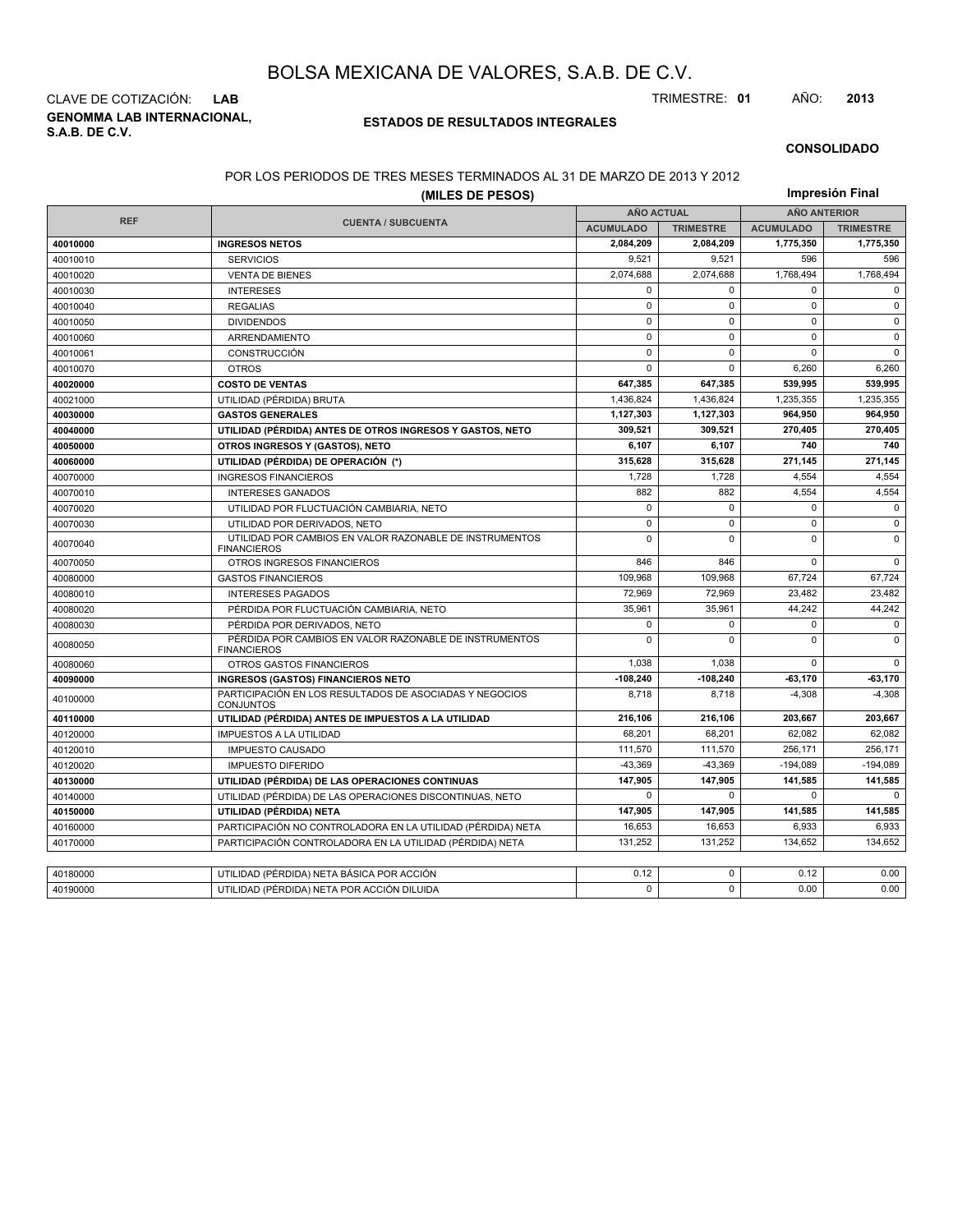**GENOMMA LAB INTERNACIONAL, S.A.B. DE C.V.** CLAVE DE COTIZACIÓN: **LAB** TRIMESTRE: **01** AÑO: **2013**

<sup>40310000</sup> UTILIDAD (PÉRDIDA) INTEGRAL ATRIBUIBLE A LA PARTICIPACIÓN CONTROLADORA

### **ESTADOS DE RESULTADOS INTEGRALES OTROS RESULTADOS INTEGRALES (NETOS DE**

### **IMPUESTOS)**

POR LOS PERIODOS DE TRES MESES TERMINADOS AL 31 DE MARZO DE 2013 Y 2012

**(MILES DE PESOS)**

**Impresión Final**

**CONSOLIDADO**

| <b>REF</b> |                                                                                                 | <b>ANO ACTUAL</b> |                  | <b>ANO ANTERIOR</b> |                  |  |
|------------|-------------------------------------------------------------------------------------------------|-------------------|------------------|---------------------|------------------|--|
|            | <b>CUENTA / SUBCUENTA</b>                                                                       | <b>ACUMULADO</b>  | <b>TRIMESTRE</b> | <b>ACUMULADO</b>    | <b>TRIMESTRE</b> |  |
| 40200000   | UTILIDAD (PÉRDIDA) NETA                                                                         | 147,905           | 147.905          | 141,585             | 141,585          |  |
|            | <b>PARTIDAS QUE NO SERAN RECLASIFICADAS A RESULTADOS</b>                                        |                   |                  |                     |                  |  |
| 40210000   | <b>GANANCIAS POR REVALUACIÓN DE PROPIEDADES</b>                                                 | 0                 | $\Omega$         | 0                   | $\Omega$         |  |
| 40220000   | GANANCIAS (PÉRDIDAS) ACTUARIALES POR OBLIGACIONES LABORALES                                     | 0                 | $\Omega$         | $\Omega$            | $\Omega$         |  |
| 40220100   | PARTICIPACIÓN EN RESULTADOS POR REVALUACIÓN DE PROPIEDADES DE<br>ASOCIADAS Y NEGOCIOS CONJUNTOS | 0                 | 0                | 0                   | $\Omega$         |  |
|            | <b>PARTIDAS QUE PUEDEN SER RECLASIFICADAS SUBSECUENTEMENTE A</b><br><b>RESULTADOS</b>           |                   |                  |                     |                  |  |
| 40230000   | RESULTADO POR CONVERSIÓN DE MONEDAS EXTRANJERAS                                                 |                   |                  |                     | $-63,472$        |  |
| 40240000   | CAMBIOS EN LA VALUACIÓN DE ACTIVOS FINANCIEROS DISPONIBLES PARA<br>$\Omega$<br><b>SU VENTA</b>  |                   | n                | O                   | $\Omega$         |  |
| 40250000   | CAMBIOS EN LA VALUACIÓN DE INSTRUMENTOS FINANCIEROS DERIVADOS                                   | $\Omega$          | $\Omega$         | 0                   | 0                |  |
| 40260000   | CAMBIOS EN EL VALOR RAZONABLE DE OTROS ACTIVOS                                                  | $\Omega$          | $\Omega$         | $\Omega$            | $\Omega$         |  |
| 40270000   | PARTICIPACIÓN EN OTROS RESULTADOS INTEGRALES DE ASOCIADAS Y<br>NEGOCIOS CONJUNTOS               | $\Omega$          | $\Omega$         | $\Omega$            | $\Omega$         |  |
| 40280000   | OTROS RESULTADOS INTEGRALES                                                                     | 0                 | $\mathbf{0}$     | 0                   | 0                |  |
| 40290000   | TOTAL DE OTROS RESULTADOS INTEGRALES                                                            | -49.479           | -49.479          | $-63,472$           | $-63,472$        |  |
|            |                                                                                                 |                   |                  |                     |                  |  |
| 40300000   | UTILIDAD (PÉRDIDA) INTEGRAL                                                                     | 98,426            | 98,426           | 78,113              | 78,113           |  |
| 40320000   | UTILIDAD (PÉRDIDA) INTEGRAL ATRIBUIBLE A LA PARTICIPACIÓN NO<br><b>CONTROLADORA</b>             | 13.520            | 13.520           | 3.524               | 3,524            |  |
| 40310000   | UTILIDAD (PÉRDIDA) INTEGRAL ATRIBUIBLE A LA PARTICIPACIÓN                                       | 84.906            | 84,906           | 74,589              | 74,589           |  |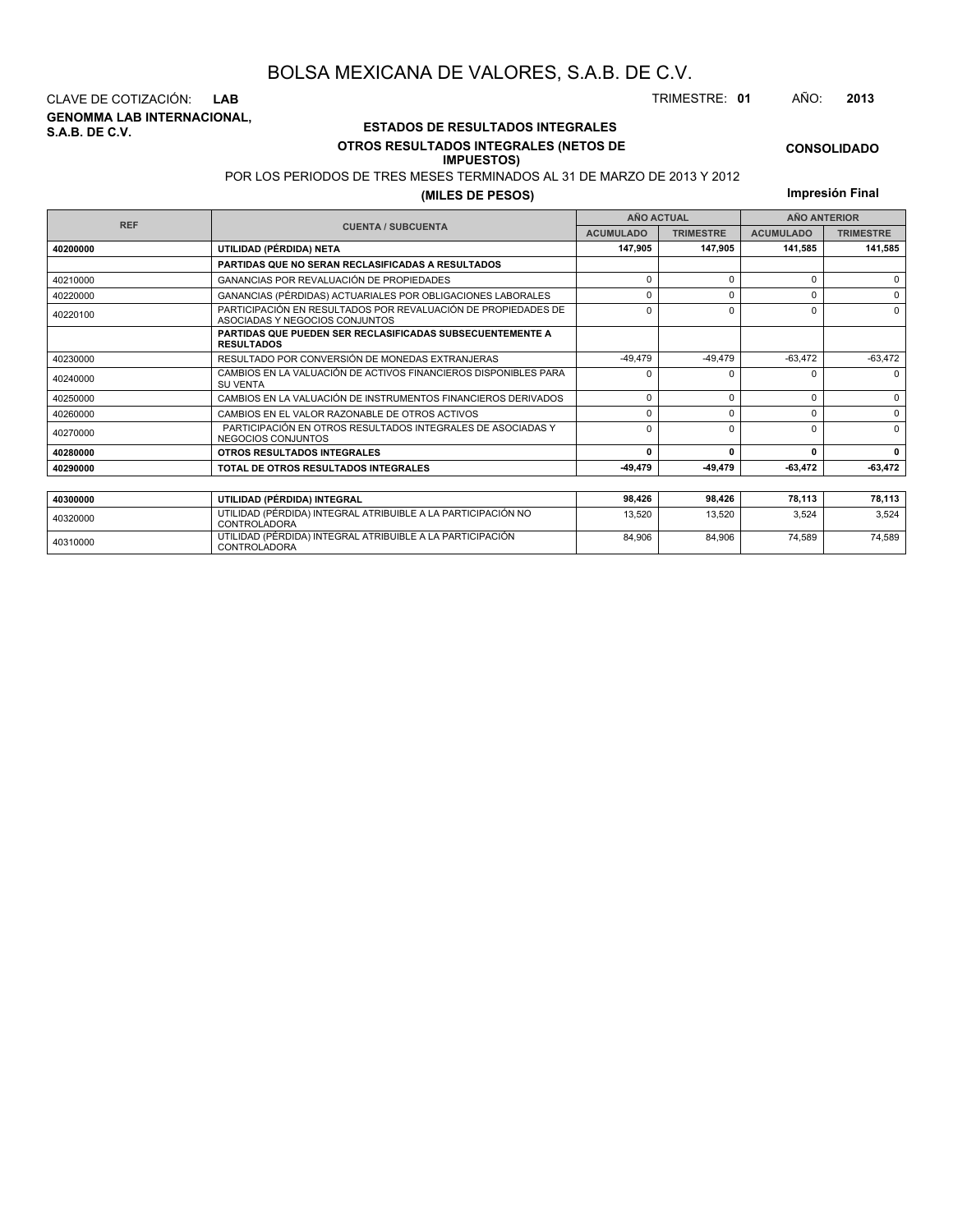**GENOMMA LAB INTERNACIONAL, S.A.B. DE C.V.** CLAVE DE COTIZACIÓN: **LAB** TRIMESTRE: **01** AÑO: **2013**

### **ESTADOS DE RESULTADOS INTEGRALES DATOS INFORMATIVOS**

#### **CONSOLIDADO**

**Impresión Final**

#### POR LOS PERIODOS DE TRES MESES TERMINADOS AL 31 DE MARZO DE 2013 Y 2012

### **(MILES DE PESOS)**

| <b>REF</b> |                                       |                  | AÑO ACTUAL       | <b>ANO ANTERIOR</b> |                  |  |
|------------|---------------------------------------|------------------|------------------|---------------------|------------------|--|
|            | <b>CUENTA / SUBCUENTA</b>             | <b>ACUMULADO</b> | <b>TRIMESTRE</b> | <b>ACUMULADO</b>    | <b>TRIMESTRE</b> |  |
| 92000010   | DEPRECIACIÓN Y AMORTIZACIÓN OPERATIVA | 14.093           | 14.093           | 16.140              | 16.140           |  |
| 92000020   | PTU CAUSADA                           | 2,865            | 2,865            | 133                 | 133              |  |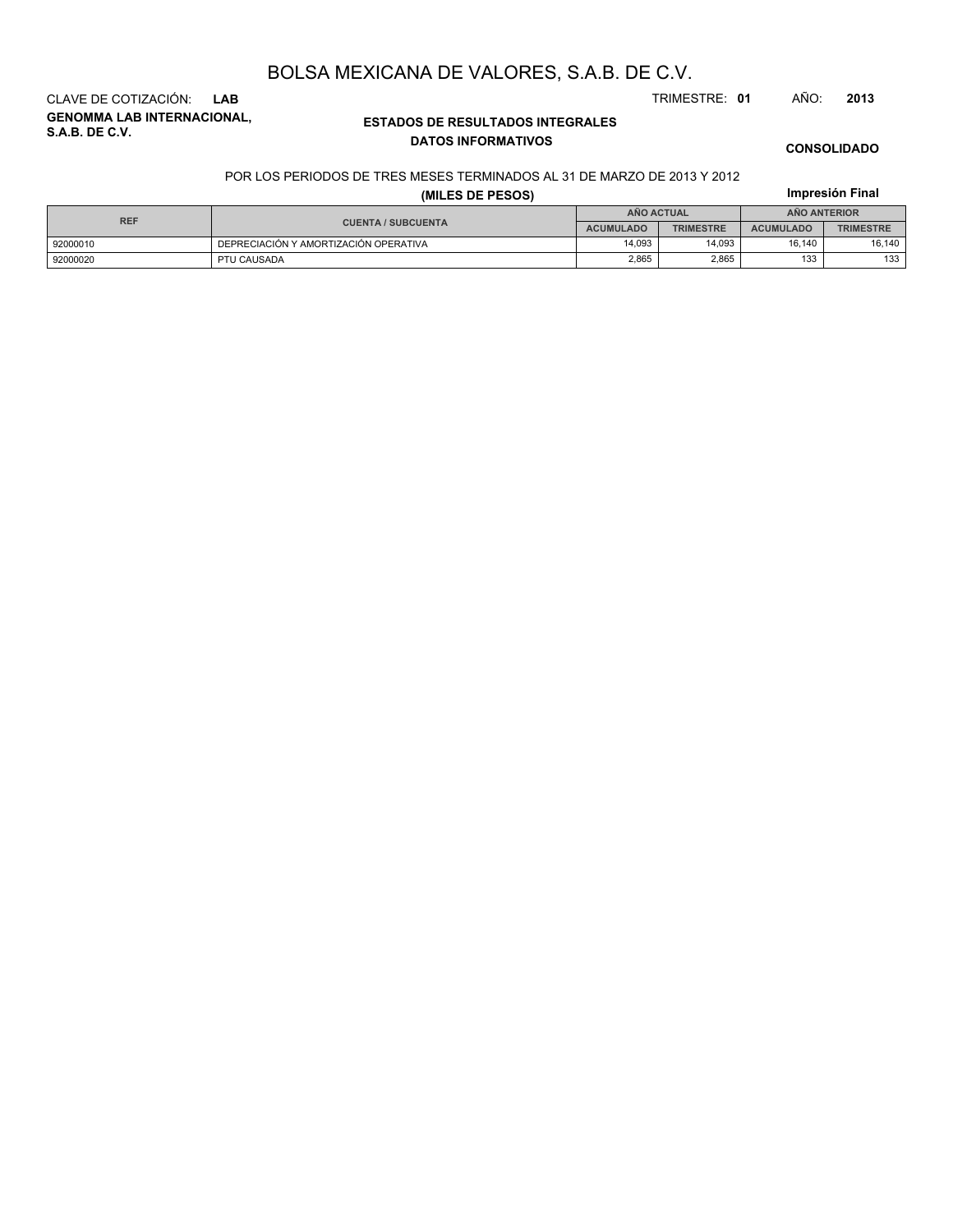CLAVE DE COTIZACIÓN: **LAB** TRIMESTRE: **01** AÑO: **2013**

**GENOMMA LAB INTERNACIONAL, S.A.B. DE C.V.**

## BOLSA MEXICANA DE VALORES, S.A.B. DE C.V.

**ESTADOS DE RESULTADOS INTEGRALES DATOS INFORMATIVOS (12 MESES)**

**CONSOLIDADO**

### POR LOS PERIODOS DE TRES MESES TERMINADOS AL 31 DE MARZO DE 2013 Y 2012

**Impresión Final**

| Impresión Final<br>(MILES DE PESOS) |                                                              |               |                 |  |  |
|-------------------------------------|--------------------------------------------------------------|---------------|-----------------|--|--|
| <b>REF</b>                          |                                                              | <b>AÑO</b>    |                 |  |  |
|                                     | <b>CUENTA / SUBCUENTA</b>                                    | <b>ACTUAL</b> | <b>ANTERIOR</b> |  |  |
| 92000030                            | INGRESOS NETOS (**)                                          | 10.108.549    | 8,355,640       |  |  |
| 92000040                            | UTILIDAD (PÉRDIDA) DE OPERACIÓN (**)                         | 2,536,605     | 2,060,832       |  |  |
| 92000050                            | PARTICIPACIÓN CONTROLADORA EN LA UTILIDAD (PÉRDIDA) NETA(**) | 1.561.538     | 1,395,626       |  |  |
| 92000060                            | UTILIDAD (PÉRDIDA) NETA (**)                                 | 1.612.288     | 1,415,525       |  |  |
| 92000070                            | DEPRECIACIÓN Y AMORTIZACIÓN OPERATIVA (**)                   | 64,299        | 78,355          |  |  |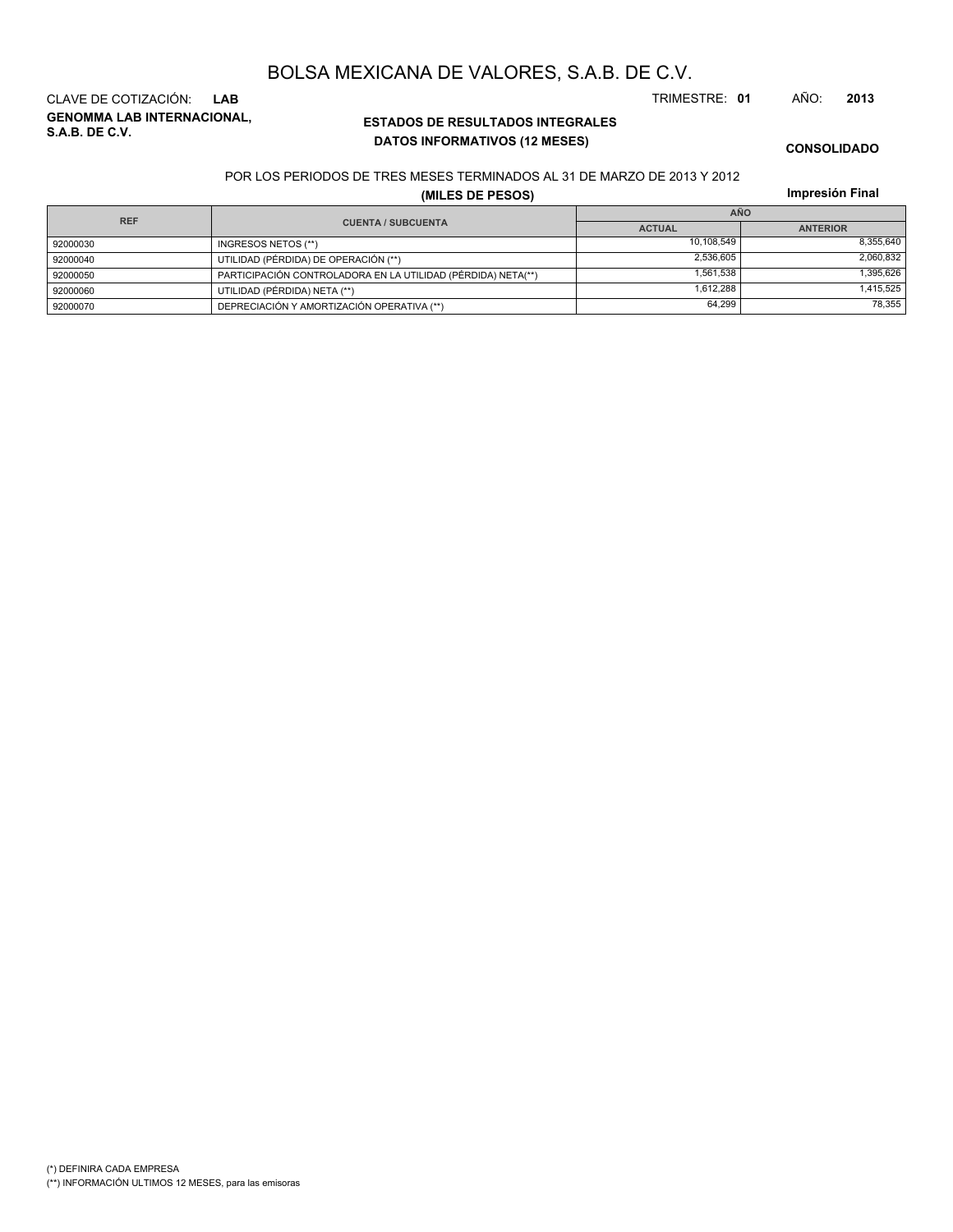TRIMESTRE: **01** AÑO: **2013**

# **ESTADOS DE FLUJOS DE EFECTIVO (METODO**

### AL 31 DE MARZO DE 2013 Y 2012

#### **(MILES DE PESOS)**

**CONSOLIDADO**

**Impresión Final IMPRESIÓN FINAL AND SUBCUENTA**<br> **IMPORTE TRIMESTRE AÑO ACTUAL IMPORTE IMPORTE REF TRIMESTRE AÑO ANTERIOR IMPORTE ACTIVIDADES DE OPERACIÓN 50010000 UTILIDAD (PÉRDIDA) NETA ANTES DE IMPUESTOS A LA UTILIDAD 216,106 203,667** 50020000 +(-) PARTIDAS SIN IMPACTO EN EL EFECTIVO 0 0 50020010 + ESTIMACIÓN DEL PERIODO 0 0 50020020 +PROVISIÓN DEL PERIODO 0 0 50020030 + (-) OTRAS PARTIDAS NO REALIZADAS 0 0 50030000 +(-) PARTIDAS RELACIONADAS CON ACTIVIDADES DE INVERSIÓN -18 - 18 20,654 50030010 + DEPRECIACIÓN Y AMORTIZACIÓN DEL PERIODO 14,093 16,140 50030020 (-) + UTILIDAD O PERDIDA EN VENTA DE PROPIEDADES PLANTA Y EQUIPO -5,477 -5,477 -5,477 -5,477 -599 -89 50030030 +(-) PÉRDIDA (REVERSIÓN) POR DETERIORO 0 0 50030040 (-)+PARTICIPACIÓN EN ASOCIADAS Y NEGOCIOS CONJUNTOS -8,718 -8,718 -8,718 4,308 50030050 (-)DIVIDENDOS COBRADOS 0 0 50030060 (-)INTERESES A FAVOR 0 0 50030070 (-)FLUCTUACIÓN CAMBIARIA 84 295 50030080 (-) +OTRAS PARTIDAS 0 0 50040000 +(-) PARTIDAS RELACIONADAS CON ACTIVIDADES DE FINANCIAMIENTO 67,834 20,293 50040010 (+)INTERESES DEVENGADOS 67,834 20,293 50040020 (+)FLUCTUACIÓN CAMBIARIA 0 0 50040030 (+)OPERACIONES FINANCIERAS DE DERIVADOS 0 0 50040040 + (-) OTRAS PARTIDAS 0 0 **50050000 FLUJO DERIVADO DEL RESULTADO ANTES DE IMPUESTOS A LA UTILIDAD 283,922 244,614** 50060000 FLUJOS GENERADOS O UTILIZADOS EN LA OPERACIÓN -120,731 -893,351 50060010 + (-) DECREMENTO (INCREMENTO) EN CLIENTES 475,201 -387,880  $50060020$  + (-) DECREMENTO (INCREMENTO) EN INVENTARIOS 45.754 45.754 1,796  $+(-)$ DECREMENTO (INCREMENTO) EN OTRAS CUENTAS POR COBRAR Y OTROS ACTIVOS 40000030 4260,013 47,282 **CIRCULANTES** 50060040 + (-) INCREMENTO (DECREMENTO) EN PROVEEDORES -180,146 -180,146 -433,652 50060050 + (-) INCREMENTO (DECREMENTO) EN OTROS PASIVOS + + (-) INCREMENTO (DECREMENTO) EN OTROS PASIVOS 50060060 + (-)IMPUESTOS A LA UTILIDAD PAGADOS O DEVUELTOS + + (-)IMPUESTOS A LA UTILIDAD PAGADOS O DEVUELTOS +  $-154.372$  -61.643 **50070000 FLUJOS NETOS DE EFECTIVO DE ACTIVIDADES DE OPERACIÓN 163,191 -648,737 ACTIVIDADES DE INVERSIÓN** 50080000 FLUJOS NETOS DE EFECTIVO DE ACTIVIDADES DE INVERSIÓN CONTENTENTE EN EL ENTRE EN 163.364 EL EL EL ESTA 50080010 (-)INVERSIONES CON CARÁCTER PERMANENTE 0 0 50080020 +DISPOSICIONES DE INVERSIONES CON CARÁCTER PERMANENTE 0 0 50080030 (-)INVERSION EN PROPIEDADES, PLANTA Y EQUIPO -1,369 -1,369 -1,369 -1,369 -1,369 50080040 +VENTA DE PROPIEDADES, PLANTA Y EQUIPO 8,523 89 50080050 (-) INVERSIONES TEMPORALES 0 0 50080060 +DISPOSICION DE INVERSIONES TEMPORALES 0 0 50080070 (-)INVERSION EN ACTIVOS INTANGIBLES -278,119 -162,084 50080080 +DISPOSICION DE ACTIVOS INTANGIBLES 0 0 50080090 (-)ADQUISICIONES DE NEGOCIOS 0 0 50080100 +DISPOSICIONES DE NEGOCIOS 0 0 50080110 +DIVIDENDOS COBRADOS 0 0 50080120 +INTERESES COBRADOS 0 0 50080130 +(-) DECREMENTO (INCREMENTO) ANTICIPOS Y PRESTAMOS A TERCEROS 0 0 50080140 + (-) OTRAS PARTIDAS 0 0 **ACTIVIDADES DE FINANCIAMIENTO** 50090000 FLUJOS NETOS DE EFECTIVO DE ACTIVIDADES DE FINANCIAMIENTO 262,650 294,434 50090010 + FINANCIAMIENTOS BANCARIOS 300,000 530,000 50090020 + FINANCIAMIENTOS BURSÁTILES 0 0 50090030 + OTROS FINANCIAMIENTOS 0 0 50090040 (-) AMORTIZACIÓN DE FINANCIAMIENTOS BANCARIOS (2000) (-180,000 -180,000 -180,000 50090050 (-) AMORTIZACIÓN DE FINANCIAMIENTOS BURSÁTILES 0 0 50090060 (-) AMORTIZACIÓN DE OTROS FINANCIAMIENTOS 0 0 50090070 + (-) INCREMENTO (DECREMENTO) EN EL CAPITAL SOCIAL 0 0 50090080 (-) DIVIDENDOS PAGADOS 0 0 50090090 + PRIMA EN EMISIÓN DE ACCIONES de la componentación de la componentación de la componentación de la c 50090100 + APORTACIONES PARA FUTUROS AUMENTOS DE CAPITAL 0 0 50090110 | (-)INTERESES PAGADOS -33,700 | -18,358 50090120 (-)RECOMPRA DE ACCIONES -518 -21,243

50090130 + (-) OTRAS PARTIDAS -3,132 -15,965

**INDIRECTO) GENOMMA LAB INTERNACIONAL, S.A.B.**

CLAVE DE COTIZACIÓN: **LAB**

**DE C.V.**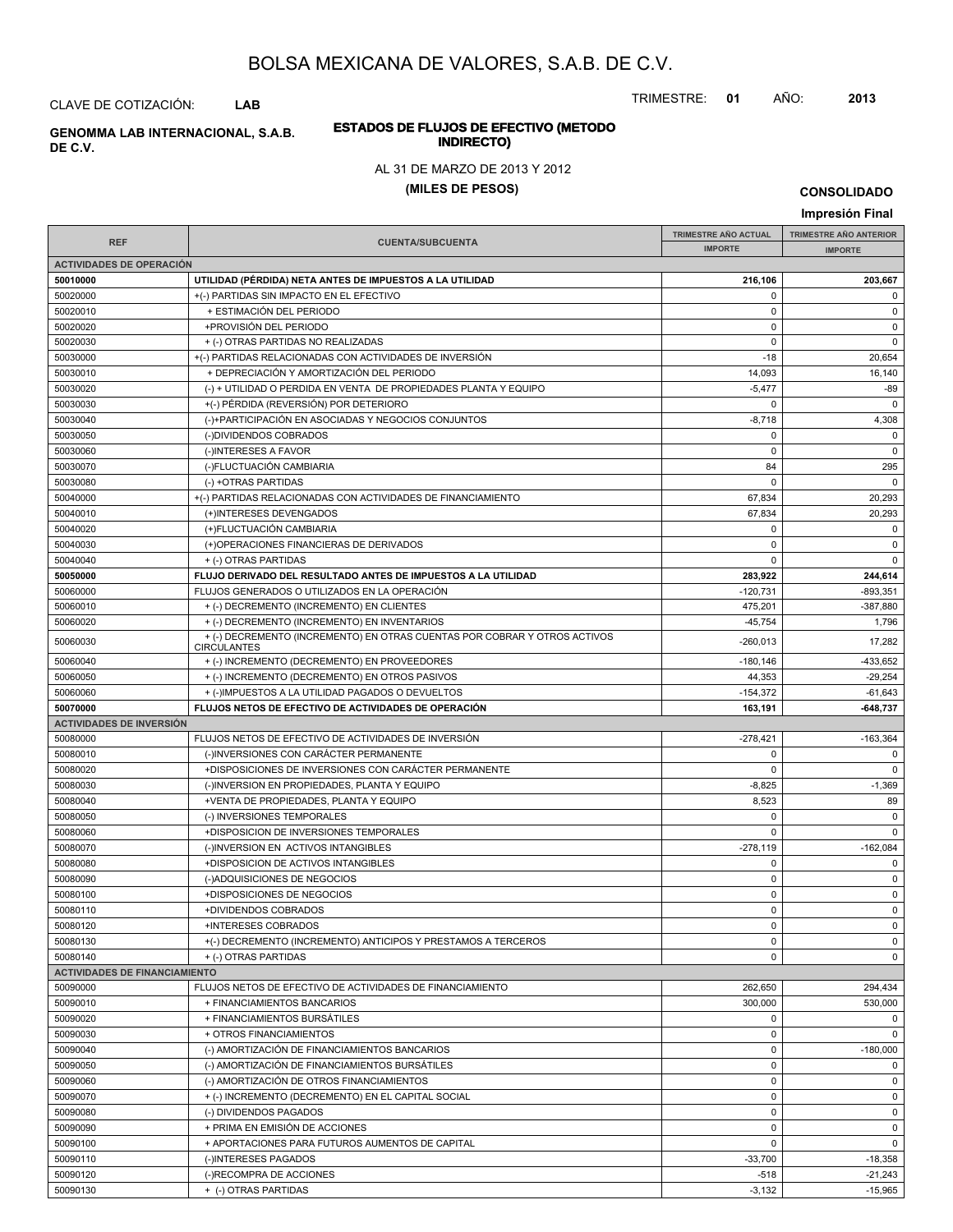CLAVE DE COTIZACIÓN: **LAB**

# **INDIRECTO) GENOMMA LAB INTERNACIONAL, S.A.B. DE C.V.**

# **ESTADOS DE FLUJOS DE EFECTIVO (METODO**

### AL 31 DE MARZO DE 2013 Y 2012

### **(MILES DE PESOS)**

**CONSOLIDADO**

TRIMESTRE: **01** AÑO: **2013**

**Impresión Final**

|            |                                                                 |                | <b>TRIMESTRE AÑO ANTERIOR</b> |
|------------|-----------------------------------------------------------------|----------------|-------------------------------|
| <b>REF</b> | <b>CUENTA/SUBCUENTA</b>                                         | <b>IMPORTE</b> | <b>IMPORTE</b>                |
| 50100000   | INCREMENTO (DISMINUCION) DE EFECTIVO Y EQUIVALENTES DE EFECTIVO | 147.420        | -517.667                      |
| 50110000   | CAMBIOS EN EL VALOR DEL EFECTIVO Y EQUIVALENTES DE EFECTIVO     | -43.690        | $-57,154$                     |
| 50120000   | EFECTIVO Y EQUIVALENTES DE EFECTIVO AL PRINCIPIO DEL PERIODO    | 917.167        | 1.538.520                     |
| 50130000   | EFECTIVO Y EQUIVALENTES DE EFECTIVO AL FINAL DEL PERIODO        | 1.020.897      | 963.699                       |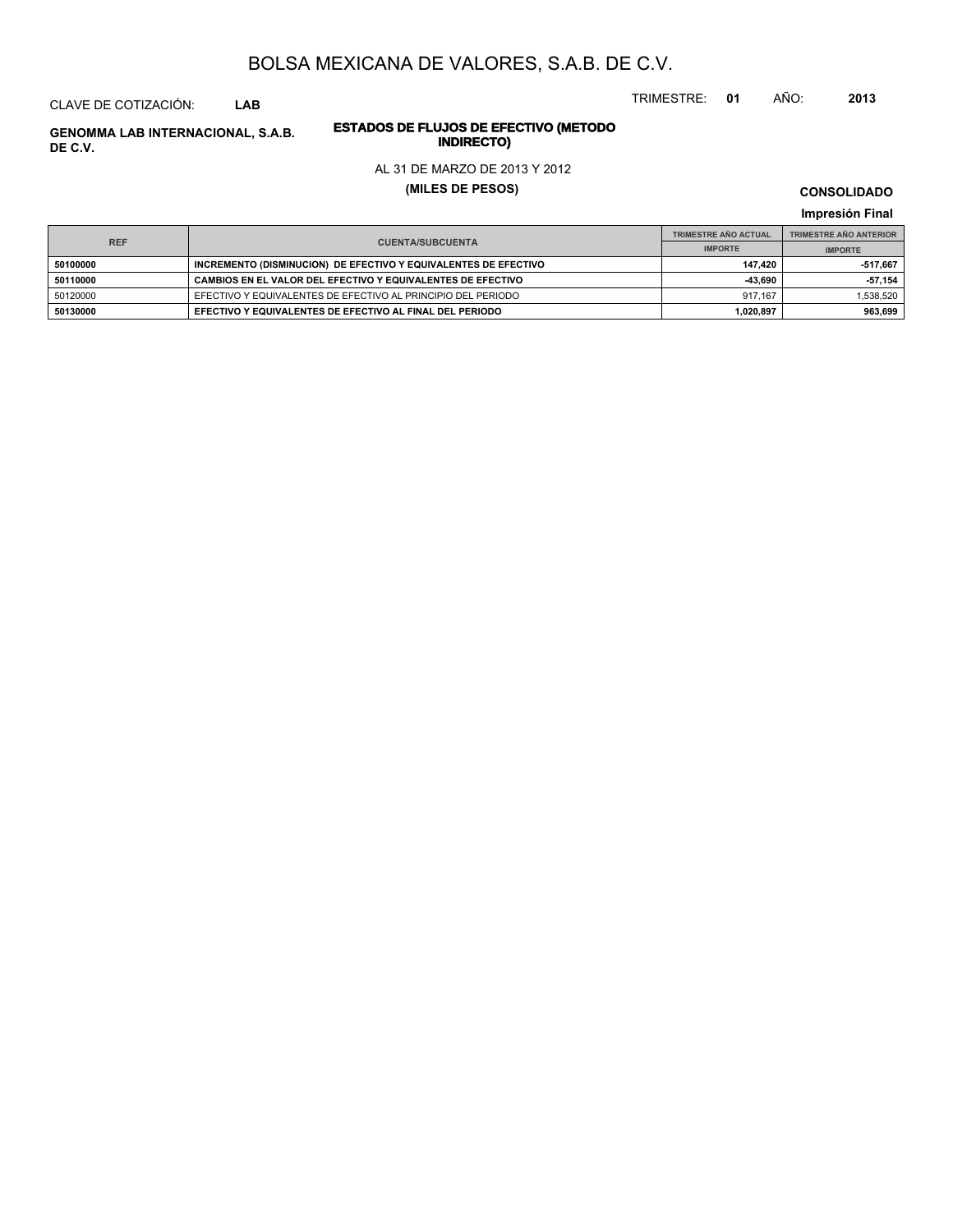CLAVE DE COTIZACIÓN:**LAB**

**GENOMMA LAB INTERNACIONAL, S.A.B. DE C.V.**

### **ESTADOS DE VARIACIONES EN EL CAPITALCONTABLE(MILES DE PESOS)**

 TRIMESTRE:TRIMESTRE: 01 AÑO: **<sup>2013</sup>**

**CONSOLIDADO**

**Impresión Final**

|                                                                     |                       |                                       |                                                         | <b>APORTACIONES</b>                                         |                                           |                 | UTILIDADES O PÉRDIDAS<br><b>ACUMULADAS</b>                               | <b>OTROS</b><br><b>RESULTADOS</b>                                        |                                      |                                                          |                                            |
|---------------------------------------------------------------------|-----------------------|---------------------------------------|---------------------------------------------------------|-------------------------------------------------------------|-------------------------------------------|-----------------|--------------------------------------------------------------------------|--------------------------------------------------------------------------|--------------------------------------|----------------------------------------------------------|--------------------------------------------|
| <b>CONCEPTOS</b>                                                    | <b>CAPITAL SOCIAL</b> | <b>ACCIONES</b><br><b>RECOMPRADAS</b> | <b>PRIMA EN</b><br><b>EMISIÓN DE</b><br><b>ACCIONES</b> | <b>PARA FUTUROS</b><br><b>AUMENTOS DE</b><br><b>CAPITAL</b> | <b>OTRO CAPITAL</b><br><b>CONTRIBUIDO</b> | <b>RESERVAS</b> | <b>UTILIDADES</b><br><b>RETENIDAS</b><br>(PÉRDIDAS<br><b>ACUMULADAS)</b> | <b>INTEGRALES</b><br><b>ACUMULADOS</b><br>(NETOS DE<br><b>IMPUESTOS)</b> | <b>PARTICIPACIÓN</b><br>CONTROLADORA | <b>PARTICIPACIÓN</b><br><b>NO</b><br><b>CONTROLADORA</b> | <b>TOTAL DE CAPITAL</b><br><b>CONTABLE</b> |
| SALDO INICIAL AL 1 DE ENERO DEL 2012                                | 1,921,660             | $-96,485$                             | 19,612                                                  |                                                             |                                           | 117,354         | 3,474,665                                                                | 65,631                                                                   | 5,502,437                            | 41,894                                                   | 5,544,331                                  |
| AJUSTES RETROSPECTIVOS                                              | $\Omega$              |                                       |                                                         |                                                             |                                           |                 |                                                                          |                                                                          | $\Omega$                             | $\Omega$                                                 | $\Omega$                                   |
| APLICACIÓN DE OTROS RESULTADOS<br>INTEGRALES A UTILIDADES RETENIDAS |                       |                                       |                                                         |                                                             |                                           |                 |                                                                          |                                                                          | $\Omega$                             | $\Omega$                                                 |                                            |
| CONSTITUCIÓN DE RESERVAS                                            |                       |                                       |                                                         |                                                             |                                           | 69,838          | $-69,838$                                                                |                                                                          |                                      | $\Omega$                                                 |                                            |
| DIVIDENDOS DECRETADOS                                               |                       |                                       |                                                         |                                                             |                                           |                 |                                                                          |                                                                          | $\Omega$                             | $-12,553$                                                | $-12,553$                                  |
| (DISMINUCIÓN) AUMENTOS DE CAPITAL                                   |                       |                                       |                                                         |                                                             |                                           |                 |                                                                          |                                                                          | $\mathbf 0$                          | $\Omega$                                                 | $\Omega$                                   |
| RECOMPRA DE ACCIONES                                                |                       | $-7,704$                              |                                                         |                                                             |                                           |                 |                                                                          |                                                                          | $-7,704$                             | $\Omega$                                                 | $-7,704$                                   |
| (DISMINUCIÓN) AUMENTO EN PRIMA EN<br><b>EMISIÓN DE ACCIONES</b>     |                       |                                       |                                                         |                                                             |                                           |                 |                                                                          |                                                                          | $\Omega$                             | $\Omega$                                                 |                                            |
| (DISMINUCIÓN) AUMENTO DE LA<br>PARTICIPACIÓN NO CONTROLADORA        |                       |                                       |                                                         |                                                             |                                           |                 |                                                                          |                                                                          |                                      |                                                          |                                            |
| OTROS MOVIMIENTOS                                                   |                       |                                       |                                                         |                                                             |                                           |                 |                                                                          |                                                                          | $\Omega$                             | $\Omega$                                                 |                                            |
| RESULTADO INTEGRAL                                                  |                       |                                       |                                                         |                                                             |                                           |                 | 134,652                                                                  | $-60,065$                                                                | 74,587                               | 3,524                                                    | 78,111                                     |
| SALDO FINAL AL 31 DE MARZO DEL 2012                                 | 1,921,660             | $-104, 189$                           | 19,612                                                  | $\Omega$                                                    |                                           | 187,192         | 3,539,479                                                                | 5,566                                                                    | 5,569,320                            | 32,865                                                   | 5,602,185                                  |
| SALDO INICIAL AL 1 DE ENERO DEL 2013                                | 1,921,660             | $-159,952$                            | 39,749                                                  |                                                             |                                           | 187,192         | 4,969,765                                                                | 4,695                                                                    | 6,963,109                            | 55,717                                                   | 7,018,826                                  |
| AJUSTES RETROSPECTIVOS                                              |                       |                                       |                                                         |                                                             |                                           |                 |                                                                          |                                                                          | $\Omega$                             | $\Omega$                                                 |                                            |
| APLICACIÓN DE OTROS RESULTADOS<br>INTEGRALES A UTILIDADES RETENIDAS |                       |                                       |                                                         |                                                             |                                           |                 |                                                                          |                                                                          | $\Omega$                             | $\Omega$                                                 |                                            |
| CONSTITUCIÓN DE RESERVAS                                            |                       |                                       |                                                         |                                                             |                                           | 62,416          | $-62,416$                                                                |                                                                          | $\mathbf 0$                          |                                                          |                                            |
| DIVIDENDOS DECRETADOS                                               |                       |                                       |                                                         |                                                             |                                           |                 |                                                                          |                                                                          | $\Omega$                             |                                                          |                                            |
| (DISMINUCIÓN) AUMENTOS DE CAPITAL                                   |                       |                                       |                                                         |                                                             |                                           |                 |                                                                          |                                                                          | $^{\circ}$                           |                                                          |                                            |
| RECOMPRA DE ACCIONES                                                |                       | 1,937                                 |                                                         |                                                             |                                           |                 |                                                                          |                                                                          | 1,937                                | $\Omega$                                                 | 1,937                                      |
| (DISMINUCIÓN) AUMENTO EN PRIMA EN<br><b>EMISIÓN DE ACCIONES</b>     |                       |                                       |                                                         |                                                             |                                           |                 |                                                                          |                                                                          | $\Omega$                             | $\Omega$                                                 |                                            |
| (DISMINUCIÓN) AUMENTO DE LA<br>PARTICIPACIÓN NO CONTROLADORA        |                       |                                       |                                                         |                                                             |                                           |                 |                                                                          |                                                                          | $\Omega$                             | $\Omega$                                                 |                                            |
| OTROS MOVIMIENTOS                                                   |                       |                                       |                                                         |                                                             |                                           |                 |                                                                          |                                                                          | $^{\circ}$                           | $\Omega$                                                 |                                            |
| RESULTADO INTEGRAL                                                  |                       |                                       |                                                         |                                                             |                                           |                 | 131,252                                                                  | $-46,346$                                                                | 84,906                               | 13,520                                                   | 98,426                                     |
| SALDO FINAL AL 31 DE MARZO DEL 2013                                 | 1,921,660             | $-158,015$                            | 39,749                                                  |                                                             |                                           | 249,608         | 5,038,601                                                                | $-41,651$                                                                | 7,049,952                            | 69,237                                                   | 7,119,189                                  |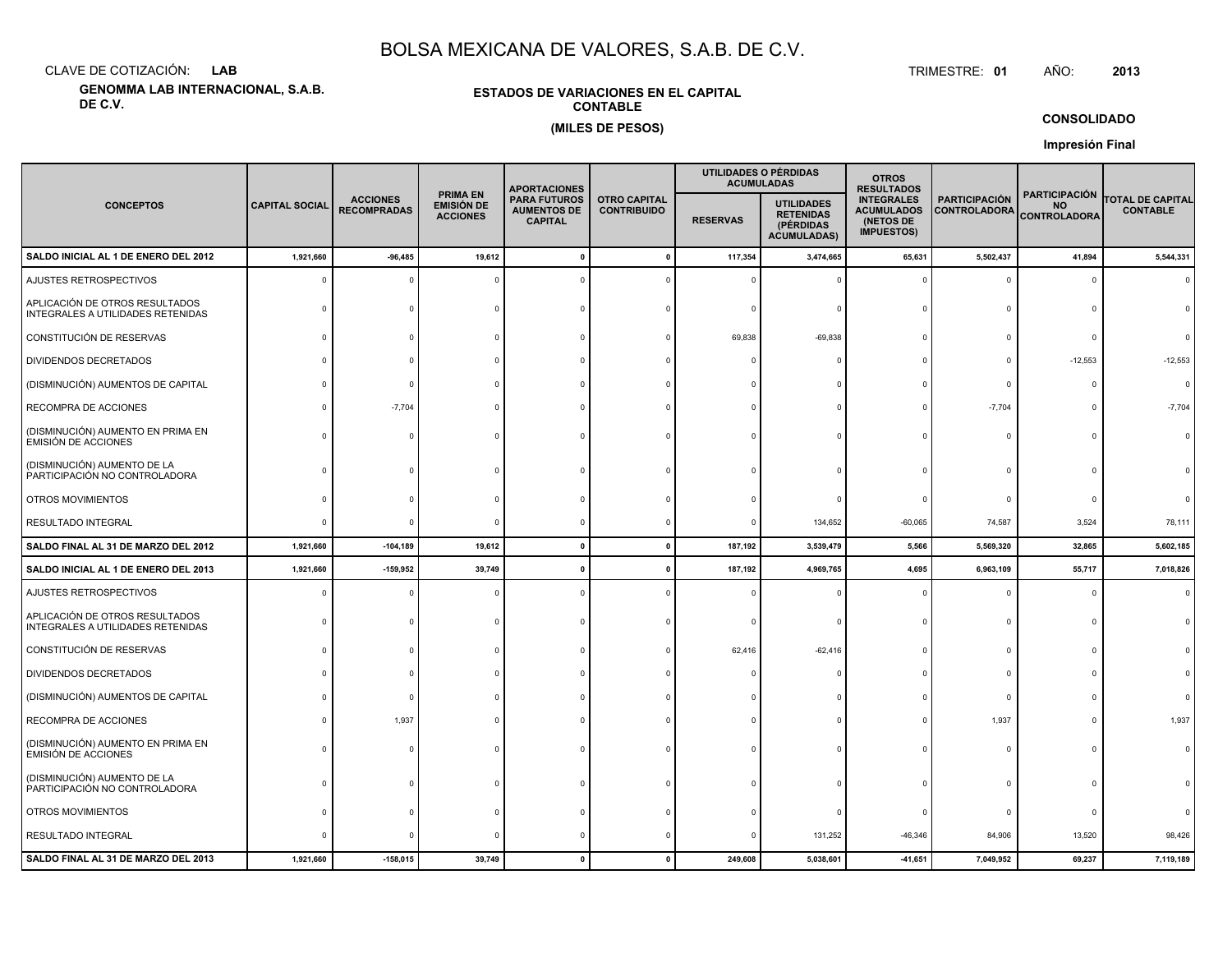CLAVE DE COTIZACIÓN: **LAB**

**GENOMMA LAB INTERNACIONAL,**

#### **COMENTARIOS Y ANALISIS DE LA ADMINISTRACIÓN SOBRE LOS RESULTADOS DE PAGINA 1/7 OPERACIÓN Y SITUACIÓN FINANCIERA DE LA COMPAÑÍA**

TRIMESTRE: **01** AÑO: **2013**

 $1/7$ **CONSOLIDADO Impresión Final**

GENOMMA LAB INTERNACIONAL REPORTA RESULTADOS DEL PRIMER TRIMESTRE DE 2013 MÉXICO D.F., A 25 DE ABRIL DE 2013

GENOMMA LAB INTERNACIONAL, S.A.B. DE C.V. (BMV: LAB.B) ("GENOMMA LAB" O "LA COMPAÑÍA"), DA A CONOCER LOS RESULTADOS CORRESPONDIENTES AL PRIMER TRIMESTRE TERMINADO EL 31 DE MARZO DE 2013. TODAS LAS CIFRAS INCLUIDAS EN ESTE REPORTE SE ENCUENTRAN EN PESOS NOMINALES MEXICANOS Y SE ENCUENTRAN PRESENTADAS DE ACUERDO A LAS NORMAS INTERNACIONALES DE INFORMACIÓN FINANCIERA (NIIF O IFRS POR SUS SIGLAS EN INGLÉS). PARA CUMPLIR CON LAS DISPOSICIONES ESTABLECIDAS POR LA COMISIÓN NACIONAL BANCARIA Y DE VALORES (CNBV), LA COMPAÑÍA ADOPTÓ A PARTIR DEL 1 DE ENERO DE 2012 EL MARCO CONTABLE ESTABLECIDO EN LAS NORMAS INTERNACIONALES DE INFORMACIÓN FINANCIERA (IFRS) PARA LA PREPARACIÓN DE SUS ESTADOS FINANCIEROS.

RESULTADOS Y HECHOS RELEVANTES DEL 1T 2013 (VS. 1T 2012)

LAS VENTAS NETAS EN EL PRIMER TRIMESTRE ALCANZARON PS. 2,084.2 MILLONES, UN INCREMENTO DE 17.4% CONTRA EL MISMO PERIODO DE 2012. LAS VENTAS DE NUESTRAS OPERACIONES INTERNACIONALES AUMENTARON 142.4% EN EL PRIMER TRIMESTRE DE 2013, COMPARADO CON EL MISMO TRIMESTRE DE 2012, ALCANZANDO PS. 1,030.7 MILLONES. EL EBITDA AUMENTÓ 14.8%, ALCANZANDO PS. 329.7 MILLONES EN EL TRIMESTRE, LO QUE REPRESENTA UN MARGEN DE 15.8%. LA UTILIDAD NETA CONSOLIDADA CRECIÓ 4.5%, PARA ALCANZAR PS. 147.9 MILLONES EN EL PRIMER TRIMESTRE DE 2013, COMPARADO CON EL MISMO TRIMESTRE DE 2012. LA UTILIDAD POR ACCIÓN FUE DE PS. 1.49, UN INCREMENTO DE 12.2% COMPARADO CON EL MISMO PERIODO DE 2012. LOS DÍAS DE CLIENTES TUVIERON UNA MEJORA DE 22 DÍAS AL PASAR DE 176 DÍAS AL 31 DE DICIEMBRE DE 2012 A 154 AL 31 DE MARZO DE 2013. LAS INICIATIVAS EN NUESTRAS OPERACIONES INTERNACIONALES, PRINCIPALMENTE LA INICIATIVA EN ESTADOS UNIDOS CON WALGREENS Y WAL-MART, CONTINÚAN MOSTRANDO RESULTADOS POSITIVOS. DURANTE EL PRIMER TRIMESTRE, GENOMMA LAB LANZÓ EXITOSAMENTE 8 PRODUCTOS BAJO 3 MARCAS EXISTENTES Y 21 PRODUCTOS BAJO 2 MARCAS NUEVAS.

COMENTARIOS DEL PRESIDENTE Y DIRECTOR GENERAL

EL SR. RODRIGO HERRERA, PRESIDENTE DEL CONSEJO DE ADMINISTRACIÓN Y DIRECTOR GENERAL DE LA COMPAÑÍA MENCIONÓ: "EN EL PRIMER TRIMESTRE DE 2013 LA COMPAÑÍA TUVO RESULTADOS QUE ESTÁN EN LÍNEA CON NUESTRA GUÍA DE RESULTADOS PARA EL AÑO COMPLETO. EL CRECIMIENTO FUE IMPULSADO POR NUESTRAS OPERACIONES INTERNACIONALES, PRINCIPALMENTE EN BRASIL, ESTADOS UNIDOS, ARGENTINA Y COLOMBIA, ADEMÁS TUVIMOS RESULTADOS FUERTES EN EL RESTO DE LATINOAMÉRICA.

ESTAMOS VIENDO RESULTADOS POSITIVOS EN LAS INICIATIVAS IMPLEMENTADAS EN TRIMESTRES ANTERIORES EN NUESTRAS OPERACIONES INTERNACIONALES. LA INICIATIVA QUE TENEMOS EN ESTADOS UNIDOS CON WALGREENS Y WAL-MART CONTINÚA EXPANDIÉNDOSE, AUMENTADO NUESTRA PRESENCIA EN EL MERCADO HISPANO DE ESTE PAÍS Y MOSTRANDO RESULTADOS POSITIVOS PARA LA COMPAÑÍA. ESTAMOS OPTIMISTAS RESPECTO A LOS RESULTADOS ESPERADOS PARA EL RESTO DEL AÑO. EN ARGENTINA, CERRAMOS LA ADQUISICIÓN DE LA MARCA TAFIROL EN ENERO DE ESTE AÑO, FORTALECIENDO NUESTRA POSICIÓN COMO EL JUGADOR NÚMERO UNO EN EL MERCADO OTC DE ESE PAÍS, DE ACUERDO A IMS HEALTH. CONTINUAREMOS ENFOCÁNDONOS EN MEJORAR EL POSICIONAMIENTO DE ESTA MARCA ASÍ COMO DE LAS OTRAS MARCAS ADQUIRIDAS EL AÑO PASADO EN ESTE PAÍS. EN MÉXICO, SEGUIMOS TRABAJANDO PARA FORTALECER NUESTRA POSICIÓN EN EL MERCADO, LO QUE HA IMPLICADO TOMAR FUERTES DECISIONES ESTRATÉGICAS. LA IMPLEMENTACIÓN DE POLÍTICAS COMERCIALES MÁS ESTRICTAS CON NUESTROS CLIENTES ESTÁ COMENZANDO A MOSTRAR SIGNOS DE MEJORA EN NUESTRO CICLO DE CONVERSIÓN DE EFECTIVO Y ESPERAMOS VER MÁS BENEFICIOS EN LOS SIGUIENTES TRIMESTRES. EL ESTABLECIMIENTO DE ESTA POLÍTICA, AUNADO A UN DÉBIL CONSUMO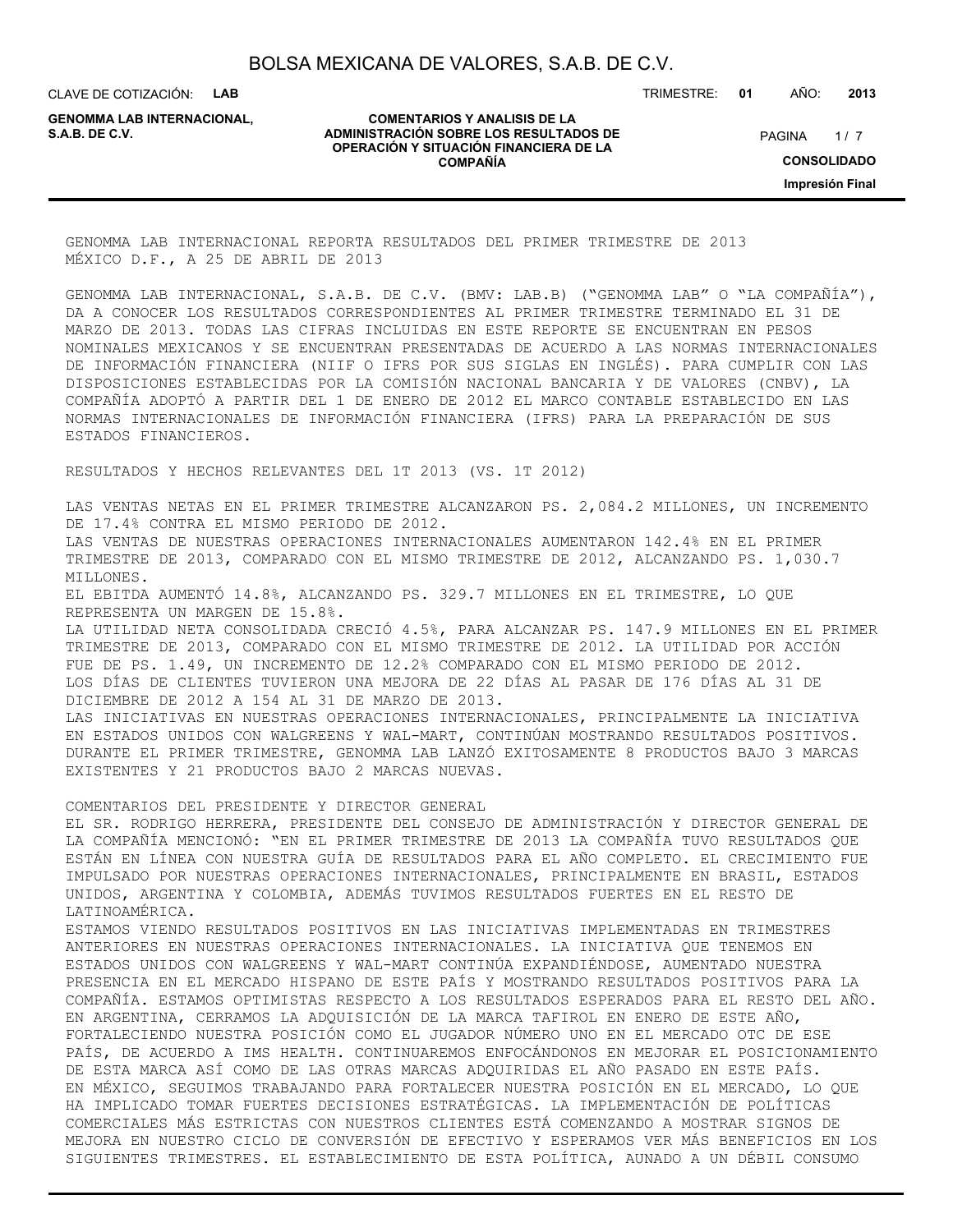CLAVE DE COTIZACIÓN: **LAB**

**GENOMMA LAB INTERNACIONAL,**

#### **COMENTARIOS Y ANALISIS DE LA ADMINISTRACIÓN SOBRE LOS RESULTADOS DE PAGINA 2/7 PAGINA 2/7 OPERACIÓN Y SITUACIÓN FINANCIERA DE LA COMPAÑÍA**

 $2/7$ 

TRIMESTRE: **01** AÑO: **2013**

**CONSOLIDADO**

**Impresión Final**

EN MÉXICO, TUVO UN EFECTO NEGATIVO EN LAS VENTAS DURANTE ESTE PERIODO; SIN EMBARGO, DADO QUE EL PRIMER TRIMESTRE ES EL MÁS DÉBIL DEL AÑO EN TÉRMINOS DE ESTACIONALIDAD, EL EFECTO DE ESTE PERIODO NO AFECTARÁ NUESTROS RESULTADOS ESPERADOS PARA EL AÑO COMPLETO. ESPERAMOS VER RESULTADOS CONSIDERABLEMENTE MEJORES DURANTE LOS SIGUIENTES TRIMESTRES EN NUESTRAS OPERACIONES EN MÉXICO.

ESTAMOS OPTIMISTAS RESPECTO AL RESTO DEL AÑO. ESPERAMOS VER RESULTADOS MÁS FUERTES DE NUESTRAS DIFERENTES INICIATIVAS DURANTE LA SEGUNDA MITAD DEL AÑO, QUE NOS LLEVARÁ A ALCANZAR NUESTRA GUÍA DE RESULTADOS PARA EL AÑO COMPLETO, QUE ES CRECER ENTRE 19% Y 20% EN VENTAS NETAS CON UN MARGEN DE EBITDA DE POR LO MENOS 26.5%."

RESULTADOS CONSOLIDADOS DEL PRIMER TRIMESTRE 2013

LA SIGUIENTE TABLA PRESENTA EL ESTADO DE RESULTADOS CONSOLIDADOS, EN MILLONES DE PESOS (EXCEPTO LAS ACCIONES Y LAS UTILIDADES POR ACCIÓN); MOSTRANDO EL MARGEN DE CADA CONCEPTO, COMO PORCENTAJE DE VENTAS NETAS, ASÍ COMO LA VARIACIÓN PORCENTUAL PARA EL TRIMESTRE TERMINADO EL 31 DE MARZO DE 2013, EN COMPARACIÓN CON EL MISMO PERIODO DE 2012: PARA EL TRIMESTRE TERMINADO EL 31 DE MARZO 2013 Y 2012

(EN MILLONES DE PESOS NOMINALES)

 EL EBITDA SE CALCULA AGREGANDO LA DEPRECIACIÓN Y AMORTIZACIÓN A LA UTILIDAD OPERATIVA.

2 LA UTILIDAD POR ACCIÓN SE CALCULÓ DIVIDIENDO LA UTILIDAD NETA MAYORITARIA DE LOS ÚLTIMOS 12 MESES ENTRE EL PROMEDIO PONDERADO DEL NÚMERO DE ACCIONES QUE HABÍA EN LA SOCIEDAD DURANTE EL PERIODO. EL NÚMERO TOTAL DE ACCIONES EN CIRCULACIÓN AL 31 DE MARZO DE 2013 ERA DE 1,048,733,370.

LAS VENTAS NETAS AUMENTARON 17.4%, ALCANZANDO PS. 2,084.2 MILLONES EN EL PRIMER TRIMESTRE DEL 2013, EN COMPARACIÓN CON PS. 1,775.4 MILLONES EN EL MISMO TRIMESTRE DEL 2012.

LA COMPAÑÍA CLASIFICA LAS VENTAS NETAS DE LAS MARCAS DE LA SIGUIENTE MANERA:

1)LÍNEA BASE SON MARCAS LANZADAS AL MENOS DOS AÑOS ANTES DEL AÑO FISCAL EN MÉXICO (2011, 2010, 2009 Y ANTERIORES); 2)LANZAMIENTOS DEL AÑO ANTERIOR SON MARCAS LANZADAS DURANTE EL AÑO FISCAL ANTERIOR EN MÉXICO (2012); 3)MARCAS NUEVAS SON MARCAS LANZADAS DURANTE EL AÑO FISCAL EN CURSO EN MÉXICO(2013); Y 4)INTERNACIONALES SON LAS VENTAS NETAS DE LAS OPERACIONES INTERNACIONALES.

 EL INCREMENTO EN VENTAS NETAS ES EL RESULTADO DE: I)UN DECREMENTO DE 33.2% (PS. 446.0 MILLONES) DE LA LÍNEA BASE EN MÉXICO DURANTE EL PRIMER TRIMESTRE DE 2013, ALCANZANDO PS. 897.9 MILLONES, INCLUYENDO LAS EXTENSIONES DE LÍNEA DE ESTAS MARCAS; II)UN AUMENTO DE PS. 124.4 MILLONES EN LANZAMIENTOS DEL AÑO ANTERIOR EN MÉXICO DURANTE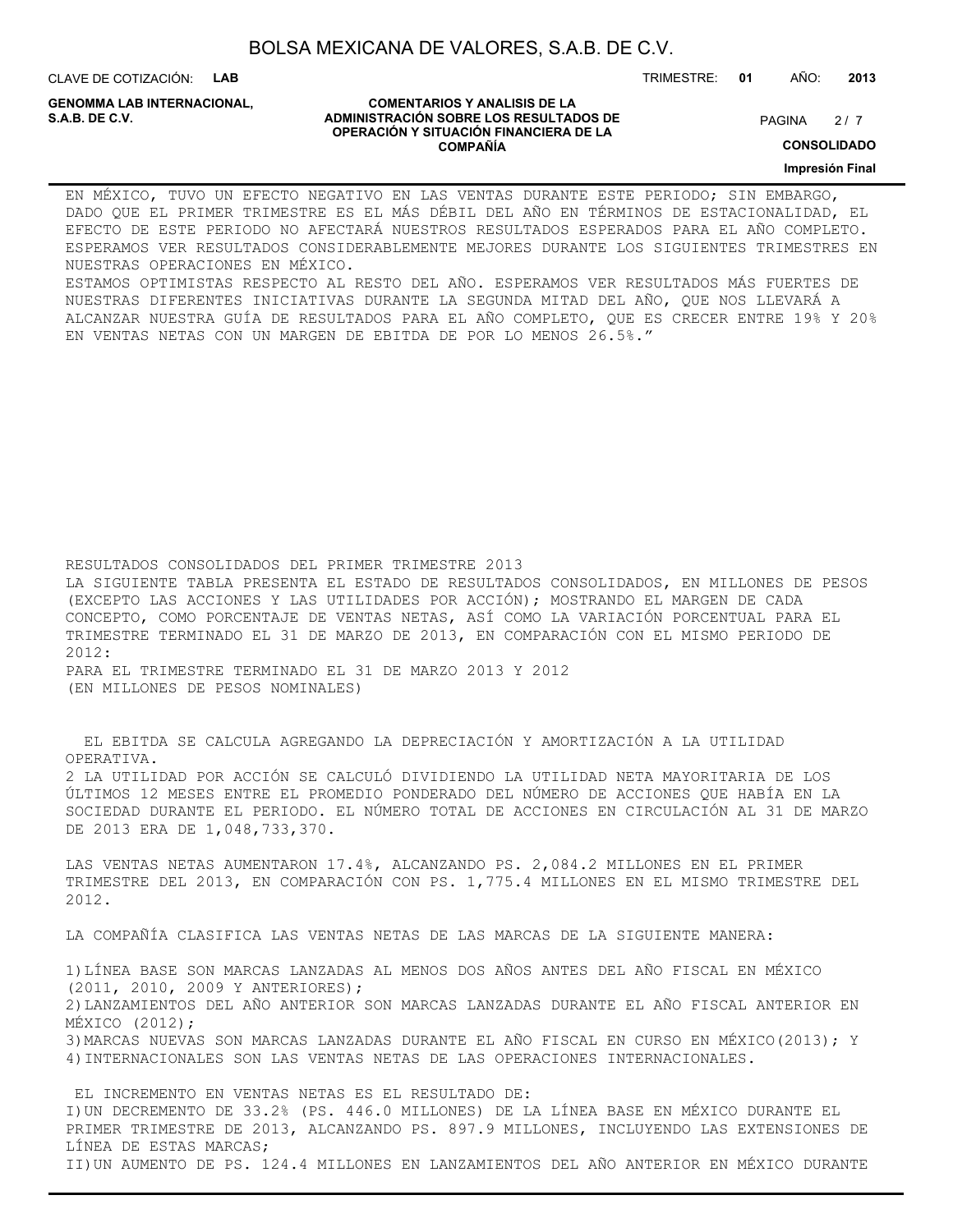CLAVE DE COTIZACIÓN: **LAB**

**GENOMMA LAB INTERNACIONAL,**

#### **COMENTARIOS Y ANALISIS DE LA ADMINISTRACIÓN SOBRE LOS RESULTADOS DE S.A.B. DE C.V.** PAGINA / 7 **OPERACIÓN Y SITUACIÓN FINANCIERA DE LA COMPAÑÍA**

 $3/7$ 

**CONSOLIDADO**

**Impresión Final**

EL PRIMER TRIMESTRE DE 2013 DEBIDO AL EFECTO ACUMULADO DE ESTAS MARCAS, INCLUYENDO LAS RECIENTES EXTENSIONES DE LÍNEA EN DICHAS MARCAS LANZADAS DURANTE EL 2012, ALCANZANDO PS. 130.7 MILLONES;

III)PS. 24.9 MILLONES DURANTE EL PRIMER TRIMESTRE DE 2013 DE MARCAS NUEVAS EN MÉXICO; IV)UN INCREMENTO DE 142.4% (PS. 605.6 MILLONES) DE LAS OPERACIONES INTERNACIONALES PARA ALCANZAR PS. 1,030.7 MILLONES EN EL PRIMER TRIMESTRE DE 2013.

LA UTILIDAD BRUTA AUMENTÓ 16.3% PARA LLEGAR A PS. 1,436.8 MILLONES EN EL PRIMER TRIMESTRE DE 2013, EN COMPARACIÓN CON PS. 1,235.4 MILLONES EN EL PRIMER TRIMESTRE DE 2012. EL MARGEN BRUTO DISMINUYÓ 0.7 PUNTOS PORCENTUALES, COMO PORCENTAJE DE VENTAS NETAS, AL ALCANZAR 68.9% EN EL PRIMER TRIMESTRE DE 2013, COMPARADO CON 69.6% DURANTE EL MISMO PERIODO DE 2012. ESTA DISMINUCIÓN EN MARGEN SE DEBIÓ PRINCIPALMENTE A UNA MAYOR PARTICIPACIÓN DE NUESTRAS OPERACIONES EN ESTADOS UNIDOS, COMO PORCENTAJE DE VENTAS NETAS, LAS CUALES TIENES UN MAYOR COSTO DE VENTAS COMO PORCENTAJE DE VENTAS NETAS.

LOS GASTOS GENERALES, DE VENTA Y ADMINISTRACIÓN, COMO PORCENTAJE DE VENTAS NETAS, DISMINUYERON 0.3 PUNTOS PORCENTUALES PARA ALCANZAR 54.1% EN EL PRIMER TRIMESTRE DE 2013, COMPARADO CON 54.4% EN EL PRIMER TRIMESTRE DE 2012. ESTA DISMINUCIÓN EN MARGEN SE DEBIÓ PRINCIPALMENTE A LAS ECONOMÍAS DE ESCALA DERIVADAS DE UN MANEJO MÁS EFICIENTE EN NUESTROS GASTOS GENERALES, DE VENTA Y ADMINISTRACIÓN.

EL EBITDA AUMENTÓ 14.8%, ALCANZANDO PS. 329.7 MILLONES DURANTE EL PRIMER TRIMESTRE DE 2013, COMPARADO CON PS. 287.3 MILLONES EN EL MISMO PERIODO DE 2012. EL MARGEN DE EBITDA DISMINUYÓ 0.4 PUNTOS PORCENTUALES, COMO PORCENTAJE DE VENTAS NETAS, PARA ALCANZAR 15.8% EN EL PRIMER TRIMESTRE DE 2013, COMPARADO CON 16.2% EN EL PRIMER TRIMESTRE DE 2012. LA DISMINUCIÓN EN EL MARGEN DE EBITDA SE DEBIÓ PRINCIPALMENTE A UN AUMENTO EN EL COSTO DE VENTAS, COMO PORCENTAJE DE VENTAS NETAS, Y FUE COMPENSADO POR UNA DISMINUCIÓN EN GASTOS GENERALES, DE VENTA Y ADMINISTRACIÓN (EXCLUYENDO DEPRECIACIÓN Y AMORTIZACIÓN), COMO PORCENTAJE DE VENTAS NETAS.

CONCILIACIÓN DEL EBITDA PARA EL PRIMER TRIMESTRE TERMINADO EL 31 DE MARZO DE 2013 Y 2012 (EN MILLONES DE PESOS NOMINALES)

LA UTILIDAD OPERATIVA AUMENTÓ 16.4%, ALCANZANDO PS. 315.6 MILLONES EN EL PRIMER TRIMESTRE DE 2013, COMPARADO CON PS. 271.1 MILLONES EN EL PRIMER TRIMESTRE DE 2012. EL MARGEN OPERATIVO, COMO PORCENTAJE DE VENTAS NETAS, DISMINUYÓ 0.2 PUNTOS PORCENTUALES, ALCANZANDO 15.1% EN EL PRIMER TRIMESTRE DE 2013, COMPARADO CON 15.3% EN EL MISMO PERIODO DE 2012.

EL RESULTADO INTEGRAL DE FINANCIAMIENTO RESULTÓ EN UNA PÉRDIDA DE PS. 108.2 MILLONES EN EL PRIMER TRIMESTRE DE 2013, LO CUAL REPRESENTA UN AUMENTO EN LA PÉRDIDA DE PS. 45.1 MILLONES, COMPARADO CON UNA PÉRDIDA DE PS. 63.2 MILLONES EN EL PRIMER TRIMESTRE DE 2012. ESTE AUMENTO EN LA PÉRDIDA SE ATRIBUYE PRINCIPALMENTE A: I) UNA PÉRDIDA CAMBIARIA DE PS. 43.3 MILLONES EN EL PRIMER TRIMESTRE DE 2013, COMPARADO CON UNA PÉRDIDA DE PS. 49.0 MILLONES PARA EL MISMO PERIODO DE 2012, RESULTADO DE UNA DEPRECIACIÓN DEL DÓLAR ESTADOUNIDENSE COMPARADO CON LAS MONEDAS EN LAS QUE OPERA LA COMPAÑÍA, LA CUAL SE REFLEJÓ EN LA POSICIÓN DE EFECTIVO EN DÓLARES DE LA COMPAÑÍA; II) UN AUMENTO DE PS. 50.5 MILLONES EN LOS GASTOS FINANCIEROS A PS. 74.0 MILLONES DURANTE EL PRIMER TRIMESTRE DE 2013, COMPARADO CON PS 23.5 MILLONES DE GASTOS FINANCIEROS DURANTE EL MISMO PERIODO DE 2012; III) UN MENOR INGRESO FINANCIERO DE PS. 1.7 MILLONES DURANTE EL PRIMER

TRIMESTRE: **01** AÑO: **2013**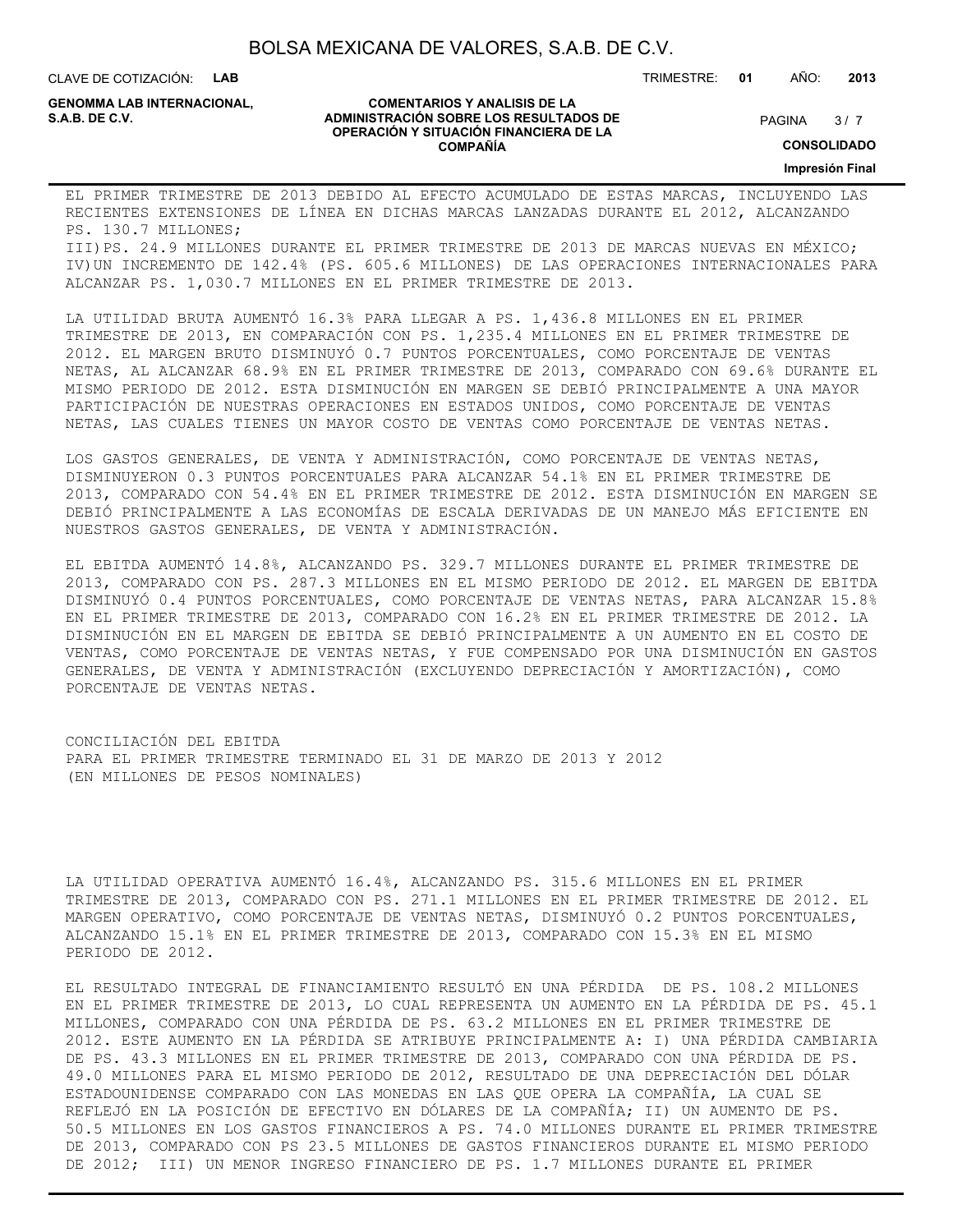CLAVE DE COTIZACIÓN: **LAB**

**GENOMMA LAB INTERNACIONAL,**

#### **COMENTARIOS Y ANALISIS DE LA ADMINISTRACIÓN SOBRE LOS RESULTADOS DE PAGINA 1997 E PAGINA 2018 OPERACIÓN Y SITUACIÓN FINANCIERA DE LA COMPAÑÍA**

 $4/7$ 

TRIMESTRE: **01** AÑO: **2013**

**CONSOLIDADO**

**Impresión Final**

TRIMESTRE DE 2013, COMPARADO CON PS. 4.6 MILLONES DURANTE EL MISMO PERIODO DE 2012; Y IV) UN AUMENTO EN EL EFECTO DE CONVERSIÓN DE ENTIDADES EXTRANJERAS DE PS. 2.6 MILLONES, RESULTADO DEL TIPO DE CAMBIO EN NUESTRAS OPERACIONES INTERNACIONALES, REPRESENTANDO UNA GANANCIA DE PS. 7.3 MILLONES EN EL PRIMER TRIMESTRE DE 2013, COMPARADO CON UNA PÉRDIDA DE PS. 4.7 MILLONES EN EL MISMO PERIODO DE 2012.

LA UTILIDAD NETA CONSOLIDADA AUMENTÓ 4.5%, ALCANZANDO PS. 147.9 MILLONES DURANTE EL PRIMER TRIMESTRE DE 2013, REPRESENTANDO UN MARGEN DE 7.1% SOBRE VENTAS NETAS, COMPARADO CON PS. 141.6 MILLONES DURANTE EL PRIMER TRIMESTRE DE 2012, LO QUE REPRESENTÓ UN MARGEN DE 8.0%. BALANCE GENERAL

EFECTIVO Y EQUIVALENTES AUMENTARON 5.9% (PS. 57.2 MILLONES), ALCANZANDO PS. 1,020.9 AL 31 DE MARZO DE 2013, COMPARADO CON PS. 963.7 MILLONES AL 31 DE MARZO DE 2012. ESTE INCREMENTO SE DEBIÓ PRINCIPALMENTE AL EFECTIVO GENERADO POR NUESTRAS OPERACIONES DURANTE LOS ÚLTIMOS DOCE MESES, LO CUAL FUE CONTRARRESTADO POR VARIOS PAGOS POR ADQUISICIONES DE MARCA POR UN TOTAL DE PS. 1,786.5 MILLONES, LOS CUALES FUERON FINANCIADOS CON UN INCREMENTO EN PRÉSTAMOS CON INSTITUCIONES FINANCIERAS.

LA CARTERA DE CLIENTES FUE DE PS. 4,320.2 MILLONES AL 31 DE MARZO DE 2013, COMPARADO CON PS. 3,870.5 MILLONES AL 31 DE MARZO DE 2012. LOS DÍAS DE CLIENTES DISMINUYERON 13 DÍAS, AL PASAR DE 167 DÍAS AL 31 DE MARZO DE 2012 A 154 DÍAS AL 31 DE MARZO DE 2013. ESTA DISMINUCIÓN EN DÍAS ES EL RESULTADO DE POLÍTICAS COMERCIALES MÁS ESTRICTAS CON NUESTROS CLIENTES, PRINCIPALMENTE EN MÉXICO, LAS CUALES CONTINUARÁN MOSTRANDO MEJORAS EN LOS SIGUIENTES TRIMESTRES.

INVENTARIOS ALCANZARON PS. 1,078.2 MILLONES AL 31 DE MARZO DE 2013, COMPARADO CON PS. 1,099.2 MILLONES AL 31 DE MARZO DE 2012. LOS DÍAS DE INVENTARIOS DISMINUYERON 32 DÍAS, AL PASAR DE 154 DÍAS AL 31 DE MARZO DE 2012 A 122 DÍAS AL 31 DE MARZO DE 2013. ESTA DISMINUCIÓN SE DEBIÓ PRINCIPALMENTE A LA TERCERIZACIÓN DE LA MANUFACTURA DE ALGUNOS DE NUESTROS PRODUCTOS EN PAÍSES FUERA DE MÉXICO, ASÍ COMO A UN MANEJO DE INVENTARIO MÁS EFICIENTE DERIVADO DE LA IMPLEMENTACIÓN DE NUESTRO SISTEMA DE GESTIÓN DE ALMACENES (WMS POR SUS SIGLAS EN INGLÉS).

PROVEEDORES ALCANZARON PS. 1,038.5 MILLONES AL 31 DE MARZO DE 2013, COMPARADO CON PS. 828.3 MILLONES AL 31 DE MARZO DE 2012. LOS DÍAS DE PROVEEDORES AUMENTARON 2 DÍAS, AL PASAR DE 116 DÍAS AL 31 DE MARZO DE 2012 A 118 DÍAS AL 31 DE MARZO DE 2013. LOS DÍAS DE PROVEEDORES EN EL PRIMER TRIMESTRE DE 2012 TUVIERON UNA IMPORTANTE DISMINUCIÓN DERIVADA DE LA IMPLEMENTACIÓN DEL NUEVO SISTEMA DE PLANIFICACIÓN DE RECURSOS EMPRESARIALES (ERP POR SUS SIGLAS EN INGLÉS), MIENTRAS QUE EN EL MISMO TRIMESTRE DE ESTE AÑO PERMANECEN EN UN NIVEL BAJO PRINCIPALMENTE POR EL COMIENZO DE LA MANUFACTURA TERCERIZADA FUERA DE MÉXICO, LO QUE IMPLICÓ PLAZOS DE PAGO MÁS CORTOS A NUESTROS PROVEEDORES. ESPERAMOS QUE LOS PLAZOS SE NORMALICEN UNA VEZ QUE AUMENTEN LA ESCALA Y EL VOLUMEN DE NUESTRAS OPERACIONES.

OTROS ACTIVOS CIRCULANTES ALCANZARON PS. 1,742.7 MILLONES AL 31 DE MARZO DE 2013, COMPARADO CON PS. 394.7 MILLONES AL 31 DE MARZO DE 2012. ESTE INCREMENTO SE DEBIÓ PRINCIPALMENTE A PUBLICIDAD PAGADA POR ANTICIPADO, ASÍ COMO A PAGOS ANTICIPADOS A PROVEEDORES, PRINCIPALMENTE PARA SOPORTAR EL CRECIMIENTO DE NUESTRAS OPERACIONES INTERNACIONES.

OTROS PASIVOS CIRCULANTES ALCANZARON PS. 931.9 MILLONES AL 31 DE MARZO DE 2013, COMPARADO CON PS. 970.0 MILLONES AL 31 DE MARZO DE 2012.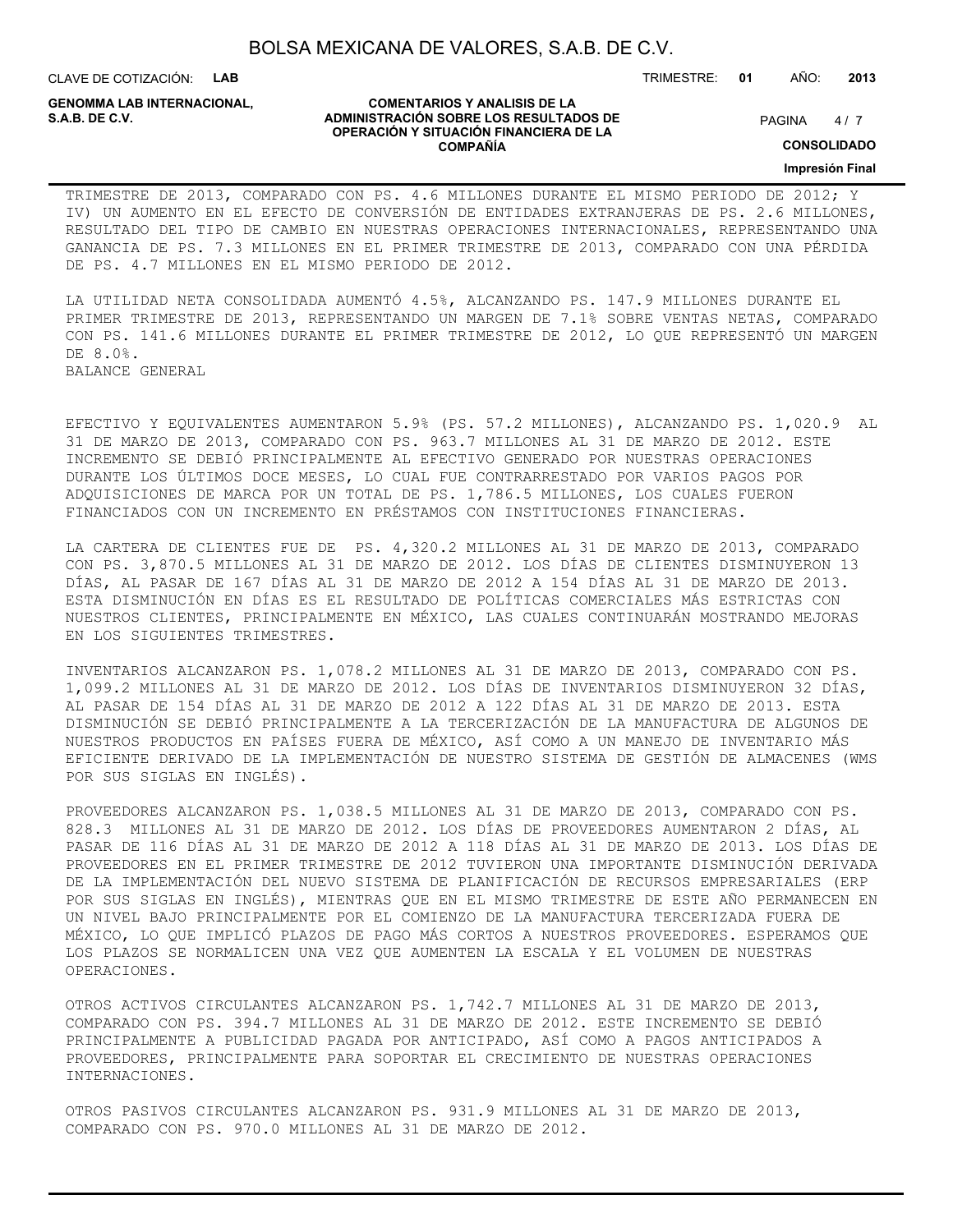CLAVE DE COTIZACIÓN: **LAB**

**GENOMMA LAB INTERNACIONAL,**

#### **COMENTARIOS Y ANALISIS DE LA ADMINISTRACIÓN SOBRE LOS RESULTADOS DE S.A.B. DE C.V.** PAGINA / 7 **OPERACIÓN Y SITUACIÓN FINANCIERA DE LA COMPAÑÍA**

 $5/7$ 

TRIMESTRE: **01** AÑO: **2013**

**CONSOLIDADO**

**Impresión Final**

PRÉSTAMOS DE INSTITUCIONES FINANCIERAS A LARGO PLAZO ALCANZARON PS. 3,745.5 MILLONES AL 31 DE MARZO DE 2013, COMPARADO CON PS. 1,320.0 MILLONES AL 31 DE MARZO DEL 2012; LA PORCIÓN CIRCULANTE DE LA DEUDA A LARGO PLAZO FUE DE PS. 1,225.4 MILLONES AL 31 DE MARZO DE 2013. LA RAZÓN DE DEUDA NETA A EBITDA FUE DE 1.05 VECES A MARZO DE 2013. ACTUALMENTE, LA COMPAÑÍA TIENE CINCO CRÉDITOS BANCARIOS EN MÉXICO CON DIFERENTES BANCOS DE RELACIÓN: A) UN CRÉDITO AMORTIZABLE A LARGO PLAZO POR PS. 1,300.0 MILLONES; B) UN CRÉDITO REVOLVENTE A MEDIANO PLAZO POR PS. 700.0 MILLONES; Y C) TRES CRÉDITOS DE LARGO PLAZO CON PAGO DEL PRINCIPAL AL VENCIMIENTO: UNO POR PS. 700 MILLONES, OTRO POR PS. 600.0 MILLONES Y UN TERCERO POR PS. 850 MILLONES. ASIMISMO, LA COMPAÑÍA CUENTA CON UN CRÉDITO SIMPLE A MEDIANO PLAZO EN ARGENTINA POR \$60.0 MILLONES DE PESOS ARGENTINOS.

CICLO DE CONVERSIÓN DE EFECTIVO ALCANZÓ 158 DÍAS AL FINAL DE PRIMER TRIMESTRE DEL 2013, COMPARADO CON 205 DÍAS AL FINAL DEL MISMO PERIODO DEL 2012. ESTA FUERTE MEJORA SE DEBIÓ PRINCIPALMENTE A LAS INICIATIVAS QUE ESTÁN SIENDO IMPLEMENTADAS CON NUESTROS CLIENTES PARA REDUCIR LAS CUENTAS POR COBRAR Y POR LA DISMINUCIÓN EN LOS DÍAS DE INVENTARIO DADA LA IMPLEMENTACIÓN DEL ERP Y WMS. RESUMEN OPERATIVO

SEGMENTACIÓN DE VENTAS DEL PRIMER TRIMESTRE DE 2013

DURANTE EL PRIMER TRIMESTRE DE 2013 LOS MEDICAMENTOS DE LIBRE VENTA ("OTC") REPRESENTARON EL 57.6%3 DE LAS VENTAS EN MÉXICO, LOS PRODUCTOS DE CUIDADO PERSONAL REPRESENTARON EL 40.8%4 Y LOS MEDICAMENTOS GENÉRICOS REPRESENTARON EL 1.7%5.

EN EL PRIMER TRIMESTRE DE 2013 LAS VENTAS NETAS DE LOS PRODUCTOS OTC EN MÉXICO AUMENTARON 5.9%3, COMPARADAS CON EL MISMO PERIODO DE 2012.

LAS VENTAS NETAS DE PRODUCTOS DE CUIDADO PERSONAL EN MÉXICO FUERON DE PS. 429.4 MILLONES4 EN EL PRIMER TRIMESTRE DE 2013. DURANTE EL PRIMER TRIMESTRE DE 2013 LA COMPAÑÍA LANZÓ 29 NUEVOS PRODUCTOS DE CUIDADO PERSONAL.

LAS VENTAS NETAS DE MEDICAMENTOS GENÉRICOS EN MÉXICO ALCANZARON PS. 17.5 MILLONES5 EN EL PRIMER TRIMESTRE DEL 2013. CONTINUAREMOS TRABAJANDO PARA CONSOLIDAR NUESTRA MARCA DE GENÉRICOS EN EL MERCADO MEXICANO.

LAS VENTAS NETAS DE NUESTRAS OPERACIONES INTERNACIONALES AUMENTARON 142.4%, ALCANZANDO PS. 1,030.7 MILLONES EN EL PRIMER TRIMESTRE DE 2013, COMPARADO CON PS. 425.2 MILLONES PARA EL MISMO PERIODO DE 2012.

(EN MILLONES DE PESOS NOMINALES)

\*GI: MEDICAMENTOS GENÉRICOS

3 INCLUYE SOLAMENTE MEDICAMENTOS LIBRE VENTA (OTC) EN MÉXICO. 4 INCLUYE SOLAMENTE PRODUCTOS DE CUIDADO PERSONAL EN MÉXICO. 5 ESTA INICIATIVA ES ÚNICAMENTE PARA MÉXICO.

LANZAMIENTOS DE NUEVOS PRODUCTOS Y EXTENSIONES DE LÍNEA DURANTE 2013 GENOMMA LAB LANZÓ 8 PRODUCTOS COMO EXTENSIONES DE LA LÍNEA BASE Y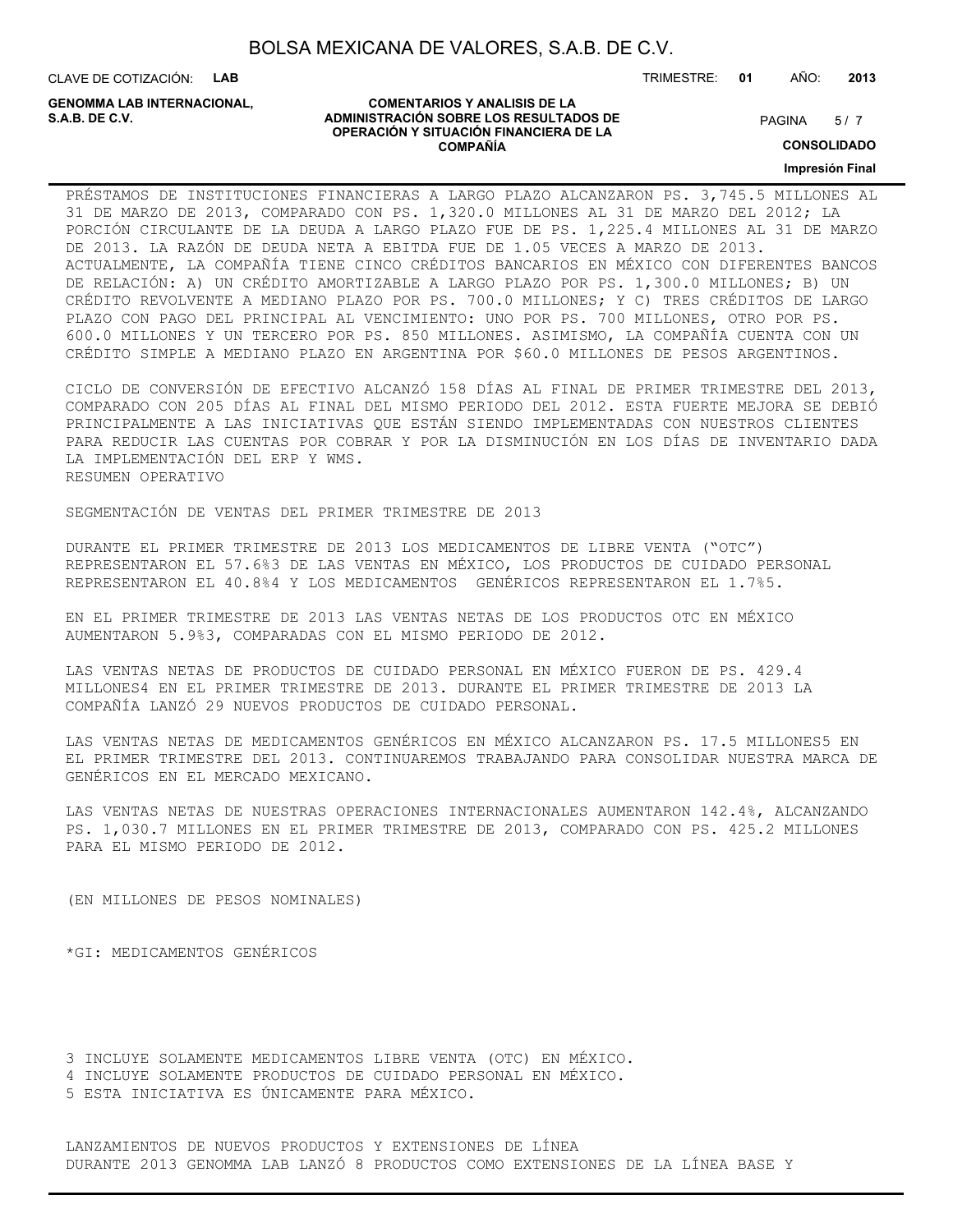CLAVE DE COTIZACIÓN: **LAB**

**GENOMMA LAB INTERNACIONAL,**

#### **COMENTARIOS Y ANALISIS DE LA ADMINISTRACIÓN SOBRE LOS RESULTADOS DE S.A.B. DE C.V.** PAGINA / 7 **OPERACIÓN Y SITUACIÓN FINANCIERA DE LA COMPAÑÍA**

 $6/7$ 

**CONSOLIDADO**

**Impresión Final**

LANZAMIENTOS DEL AÑO ANTERIOR Y 21 NUEVOS PRODUCTOS BAJO MARCAS NUEVAS. ALGUNOS DE LOS PRODUCTOS LANZADOS RECIENTEMENTE SON: ZAN ZUSI, MARCA ADQUIRIDA RECIENTEMENTE, ES UNA LÍNEA DE COSMÉTICOS DE COLOR PARA OJOS Y ROSTRO. ZAN ZUSI HA SIDO REFORMULADA Y LANZADA AL MERCADO CON UNA NUEVA IMAGEN QUE PROYECTA CALIDAD Y ELEGANCIA A UN PRECIO ACCESIBLE.

DESODORANTES Y ANTITRANSPIRANTES NÓRDIKO, EXTENSIÓN DE LÍNEA DE NUESTRA MARCA NÓRDIKO, ADQUIRIDA EN 2011 DE COLGATE-PALMOLIVE, ES UNA NUEVA LÍNEA DE PRODUCTOS DE CUIDADO PERSONAL PARA HOMBRES QUE INCURSIONA EN EL MERCADO CON DIVERSAS PRESENTACIONES DE DESODORANTES Y ANTITRANSPIRANTES.

ASIMISMO, DURANTE 2013 HEMOS LANZADO EXITOSAMENTE VARIOS PRODUCTOS EN NUESTRAS OPERACIONES INTERNACIONALES, TALES COMO NEXT, NUESTRA MARCA DESARROLLADA INTERNAMENTE, EN ESTADOS UNIDOS. NEXT EL MEDICAMENTO OTC NÚMERO UNO EN MÉXICO, ESTÁ INDICADO PARA EL ALIVIO DE ALGUNOS DE LOS SÍNTOMAS CAUSADOS POR EL RESFRIADO COMÚN.

### OTROS EVENTOS CORPORATIVOS

LA COMPAÑÍA HA HECHO RECIENTEMENTE ALGUNOS CAMBIOS ORGANIZACIONALES CON EL OBJETIVO DE HACER MÁS EFICIENTES SUS OPERACIONES INTERNACIONALES: OMÁXIMO JUDA, ACTUAL RESPONSABLE DE LAS OPERACIONES EN ARGENTINA Y BRASIL, ASUME EL CARGO DE VICEPRESIDENTE INTERNACIONAL, REMPLAZANDO A JOSÉ MARIANO DE LA PEÑA, QUIEN SERÁ AHORA RESPONSABLE DEL ÁREA DE DESARROLLO DE NEGOCIOS DE LA COMPAÑÍA. OLA VICEPRESIDENCIA INTERNACIONAL REPORTARÁ DIRECTAMENTE AL DIRECTOR GENERAL, Y SERÁ RESPONSABLE DE TODAS LAS SUBSIDIARIAS INTERNACIONALES DE LA COMPAÑÍA.

### COBERTURA DE ANÁLISIS

ACTINVER CASA DE BOLSA S.A. DE C.V.; BANCO ITAÚ BBA, S.A.; BBVA BANCOMER, S.A. INSTITUCIÓN DE BANCA MÚLTIPLE; BTG PACTUAL US CAPITAL LLC; CASA DE BOLSA CREDIT SUISSE S.A.; GBM GRUPO BURSÁTIL MEXICANO, S.A. DE C.V. CASA DE BOLSA; GRUPO FINANCIERO MONEX; HSBC SECURITIES (USA) INC.; INTERCAM CASA DE BOLSA, S.A. DE C.V.; INVEX GRUPO FINANCIERO S.A. DE C.V.; IXE CASA DE BOLSA S.A. DE C.V. GRUPO FINANCIERO BANORTE; SANTANDER INVESTMENT SECURITIES INC.; SIGNUM RESEARCH; UBS CASA DE BOLSA S.A. Y VECTOR CASA DE BOLSA.

### DESCRIPCIÓN DE LA COMPAÑÍA

GENOMMA LAB INTERNACIONAL, S.A.B. DE C.V. ES UNA DE LAS EMPRESAS DE MAYOR CRECIMIENTO EN LA INDUSTRIA DE PRODUCTOS FARMACÉUTICOS Y PARA EL CUIDADO PERSONAL EN MÉXICO CON UNA CRECIENTE PRESENCIA INTERNACIONAL. GENOMMA LAB SE DEDICA AL DESARROLLO, VENTA Y PROMOCIÓN DE UNA GRAN VARIEDAD DE PRODUCTOS DE MARCA PREMIUM, MUCHOS DE LOS CUALES SON LÍDERES DE LA CATEGORÍA EN LA CUAL COMPITEN EN TÉRMINOS DE VENTAS Y PARTICIPACIÓN DE MERCADO. GENOMMA LAB TIENE UNA COMBINACIÓN DE DESARROLLO DE NUEVOS Y EXITOSOS PRODUCTOS, UNA MERCADOTECNIA DIRIGIDA AL CLIENTE, UNA AMPLIA RED DE DISTRIBUCIÓN DE PRODUCTOS Y UN MODELO DE OPERACIÓN ALTAMENTE FLEXIBLE Y DE BAJO COSTO. LAS ACCIONES DE GENOMMA LAB COTIZAN EN LA BOLSA MEXICANA DE VALORES BAJO EL SÍMBOLO DE COTIZACIÓN "LAB.B" (BLOOMBERG: LABB.MX).

#### TRIMESTRE: **01** AÑO: **2013**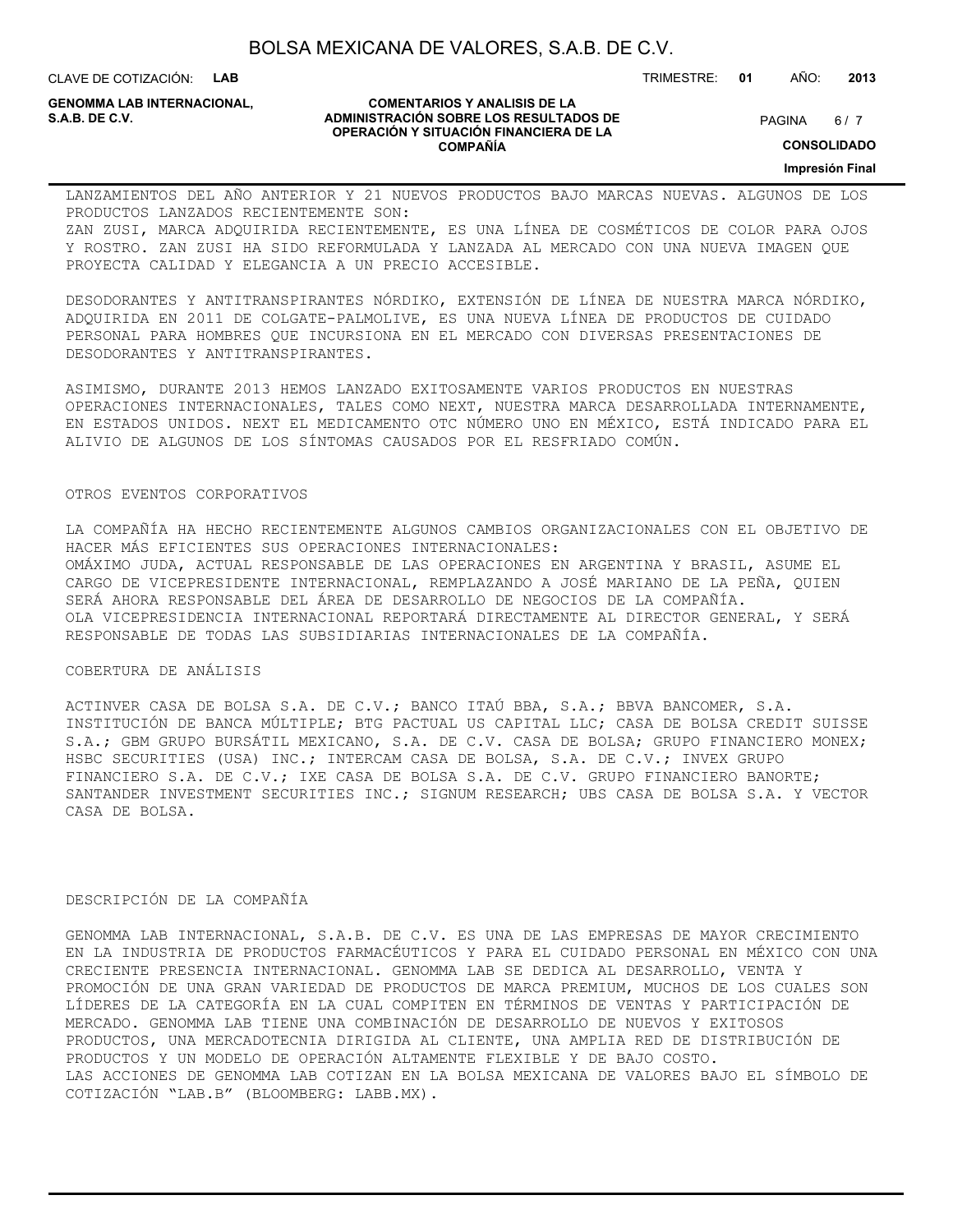| BOLSA MEXICANA DE VALORES, S.A.B. DE C.V. |  |  |
|-------------------------------------------|--|--|
|-------------------------------------------|--|--|

CLAVE DE COTIZACIÓN: **LAB**

TRIMESTRE: **01** AÑO: **2013**

 $7/7$ 

**CONSOLIDADO**

**Impresión Final**

**GENOMMA LAB INTERNACIONAL,**

**COMENTARIOS Y ANALISIS DE LA ADMINISTRACIÓN SOBRE LOS RESULTADOS DE PAGINA 1997 EN 1998 EL CONTRACIÓN SOBRE LOS RESULTADOS DE OPERACIÓN Y SITUACIÓN FINANCIERA DE LA COMPAÑÍA**

INFORMACIÓN SOBRE ESTIMACIONES Y RIESGOS ASOCIADOS.

LA INFORMACIÓN QUE SE PRESENTA EN ESTE COMUNICADO CONTIENE CIERTAS DECLARACIONES ACERCA DEL FUTURO E INFORMACIÓN RELATIVA A GENOMMA LAB INTERNACIONAL, S.A.B. DE C.V. Y SUS SUBSIDIARIAS (EN CONJUNTO "GENOMMA LAB" O LA "COMPAÑÍA") LAS CUALES ESTÁN BASADAS EN EL ENTENDIMIENTO DE SUS ADMINISTRADORES, ASÍ COMO EN SUPUESTOS E INFORMACIÓN ACTUALMENTE DISPONIBLE PARA LA COMPAÑÍA. TALES DECLARACIONES REFLEJAN LA VISIÓN ACTUAL DE GENOMMA LAB SOBRE EVENTOS FUTUROS Y ESTÁN SUJETAS A CIERTOS RIESGOS, FACTORES INCIERTOS Y PRESUNCIONES. MUCHOS FACTORES PODRÍAN CAUSAR QUE LOS RESULTADOS, DESEMPEÑO, O LOGROS ACTUALES DE LA COMPAÑÍA SEAN MATERIALMENTE DIFERENTES CON RESPECTO A CUALQUIER RESULTADO FUTURO, DESEMPEÑO O LOGRO DE GENOMMA LAB QUE PUDIERA SER INCLUIDA, EN FORMA EXPRESA O IMPLÍCITA DENTRO DE DICHAS DECLARACIONES ACERCA DEL FUTURO, INCLUYENDO, ENTRE OTROS: CAMBIOS EN LAS CONDICIONES GENERALES ECONÓMICAS Y/O POLÍTICAS, CAMBIOS GUBERNAMENTALES Y COMERCIALES A NIVEL GLOBAL Y EN LOS PAÍSES EN LOS QUE LA COMPAÑÍA HACE NEGOCIOS, CAMBIOS EN LAS TASAS DE INTERÉS Y DE INFLACIÓN, VOLATILIDAD CAMBIARIA, CAMBIOS EN LA DEMANDA Y REGULACIÓN DE LOS PRODUCTOS COMERCIALIZADOS POR LA COMPAÑÍA, CAMBIOS EN EL PRECIO DE MATERIAS PRIMAS Y OTROS INSUMOS, CAMBIOS EN LA ESTRATEGIA DE NEGOCIOS Y VARIOS OTROS FACTORES. SI UNO O MÁS DE ESTOS RIESGOS O FACTORES INCIERTOS SE MATERIALIZAN, O SI LOS SUPUESTOS UTILIZADOS RESULTAN SER INCORRECTOS, LOS RESULTADOS REALES PODRÍAN VARIAR MATERIALMENTE DE AQUELLOS DESCRITOS EN EL PRESENTE COMO ANTICIPADOS , CREÍDOS, ESTIMADOS O ESPERADOS. GENOMMA LAB NO PRETENDE Y NO ASUME NINGUNA OBLIGACIÓN DE ACTUALIZAR ESTAS DECLARACIONES ACERCA DEL FUTURO.

ESTADO DE RESULTADOS

BALANCE GENERAL

FLUJO DE EFECTIVO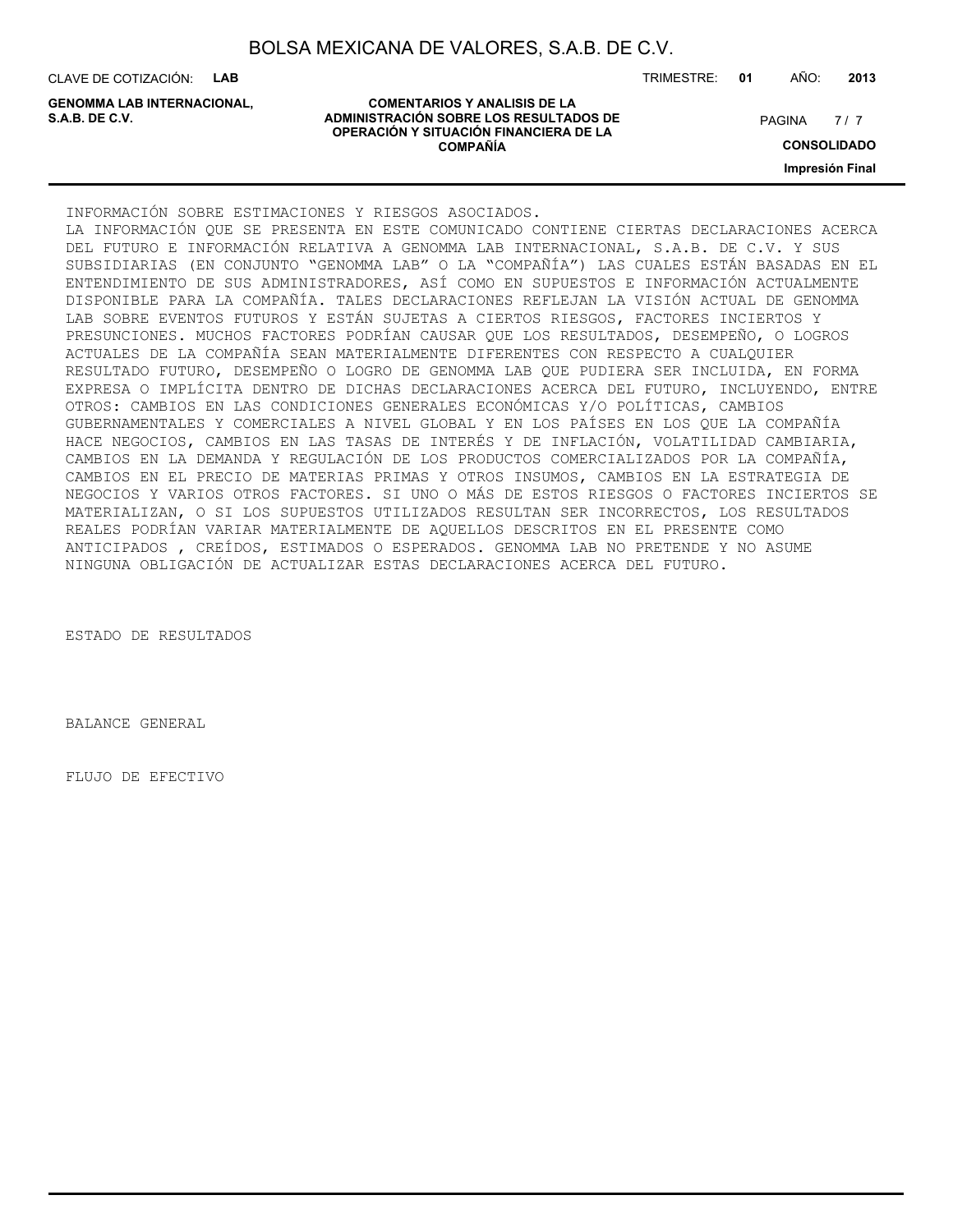**LAB GENOMMA LAB INTERNACIONAL,**

**NOTAS COMPLEMENTARIAS A LA INFORMACIÓN FINANCIERA S.A.B. DE C.V.** PAGINA 1 / 27

CLAVE DE COTIZACIÓN: TRIMESTRE: **01** AÑO: **2013**

**CONSOLIDADO**

**Impresión Final**

GENOMMA LAB INTERNACIONAL, S. A. B. DE C. V. Y SUBSIDIARIAS

NOTAS A LOS ESTADOS FINANCIEROS CONSOLIDADOS AL 31 DE MARZO DE 2013 Y AL 31 DE DICIEMBRE DE 2012 Y POR LOS PERIODOS COMPRENDIDOS DEL 1 DE ENERO AL 31 DE MARZO DE 2013 Y 2012 (EN MILES DE PESOS)

1.ACTIVIDADES Y EVENTOS IMPORTANTES

ACTIVIDADES -

GENOMMA LAB INTERNACIONAL, S. A. B. DE C. V. Y SUBSIDIARIAS (LA ENTIDAD) SE DEDICA A LA VENTA DE PRODUCTOS FARMACÉUTICOS DE LIBRE VENTA (EN ADELANTE PRODUCTOS OTC), DE PRODUCTOS FARMACÉUTICOS GENÉRICOS EN MÉXICO (EN ADELANTE PRODUCTOS GI) Y PRODUCTOS DE CUIDADO PERSONAL EN MÉXICO (EN ADELANTE PRODUCTOS PC) CON UNA CRECIENTE PRESENCIA EN MERCADOS INTERNACIONALES.

LA ENTIDAD DESARROLLA, VENDE Y COMERCIALIZA UNA AMPLIA GAMA DE PRODUCTOS DE PRIMERA CLASE CON 92 MARCAS PROPIAS, CON PRODUCTOS EN DIVERSAS CATEGORÍAS, ENTRE LOS QUE SE ENCUENTRAN ANTIACNÉ, MEDICAMENTOS GENÉRICOS, PROTECCIÓN Y MEJORA SEXUAL, CREMA PARA MEJORAR LA TEXTURA DE PIEL CON CICATRICES, TRATAMIENTO DE HEMORROIDES, CONTRA VARICES, PARA EVITAR LA CAÍDA DEL CABELLO, UNGÜENTO PARA DOLORES MUSCULARES, ANTIÁCIDOS, ANTIMICÓTICOS, PARA EL ALIVIO DE LA COLITIS, PARA CONTRARRESTAR EL NIVEL DE STRESS, JABONES, MULTIVITAMÍNICOS, SHAMPOOS Y ANTIGRIPALES. LA ENTIDAD ESTÁ ENFOCADA EN INCREMENTAR EL VALOR DE LAS MARCAS DE SUS PRODUCTOS POR MEDIO DE CAMPAÑAS MERCADOLÓGICAS, PRINCIPALMENTE A TRAVÉS DE LA TELEVISIÓN. LAS VENTAS DE LAS SUBSIDIARIAS EN EL EXTRANJERO REPRESENTAN APROXIMADAMENTE EL 49.45 % Y 23.94% DE LAS VENTAS NETAS CONSOLIDADAS AL 31 DE MARZO DE 2013 Y 2012, RESPECTIVAMENTE.

EVENTOS IMPORTANTES -

CIERRE ADQUISICIÓN DE MARCA –EL 25 DE ENERO DE 2013, LA COMPAÑÍA LLEVÓ A CABO EL CIERRE DE LA ADQUISICIÓN DE LA MARCA TAFIROL A TRAVÉS DE SU SUBSIDIARIA EN ARGENTINA. TAFIROL ES UNA MARCA CON ALTO GRADO DE RECORDACIÓN QUE TIENE MÁS DE 14 AÑOS EN EL MERCADO Y SE ENCUENTRA EN LA POSICIÓN NÚMERO 1 DE LA CATEGORÍA DE ANALGÉSICOS EN ARGENTINA, EN TÉRMINOS DE UNIDADES DE ACUERDO CON IMS HEALTH. ADEMÁS DE ANALGÉSICOS, PARTICIPA EN LAS CATEGORÍAS DE ANTI-GRIPALES, DESCONGESTIVOS, ANALGÉSICOS PARA LA MUJER Y ANALGÉSICOS ANTI-INFLAMATORIOS.

COMPRA DE MARCAS Y LICENCIAS - DURANTE 2012 LA COMPAÑÍA ADQUIRIÓ LAS MARCAS FERMODYL, XL-3, ZANZUSI, ALTIVA, LARISA, BIOSKIN Y AMARA.

2.BASES DE PRESENTACIÓN

A.ADOPCIÓN DE NORMAS INTERNACIONALES DE INFORMACIÓN FINANCIERA

A PARTIR DEL 1 DE ENERO DE 2012, LA ENTIDAD ADOPTÓ LAS NORMAS INTERNACIONALES DE INFORMACIÓN FINANCIERA (IFRS, POR SUS SIGLAS EN INGLÉS, EN ADELANTE IFRS Ó IAS) Y SUS ADECUACIONES E INTERPRETACIONES EMITIDAS POR EL CONSEJO DE NORMAS INTERNACIONALES DE CONTABILIDAD (IASB, POR SUS SIGLAS EN INGLÉS), EN VIGOR AL 31 DE DICIEMBRE DE 2012; CONSECUENTEMENTE APLICA LA IFRS 1, ADOPCIÓN INICIAL DE LAS NORMAS INTERNACIONALES DE INFORMACIÓN FINANCIERA. ESTOS ESTADOS FINANCIEROS CONSOLIDADOS HAN SIDO PREPARADOS DE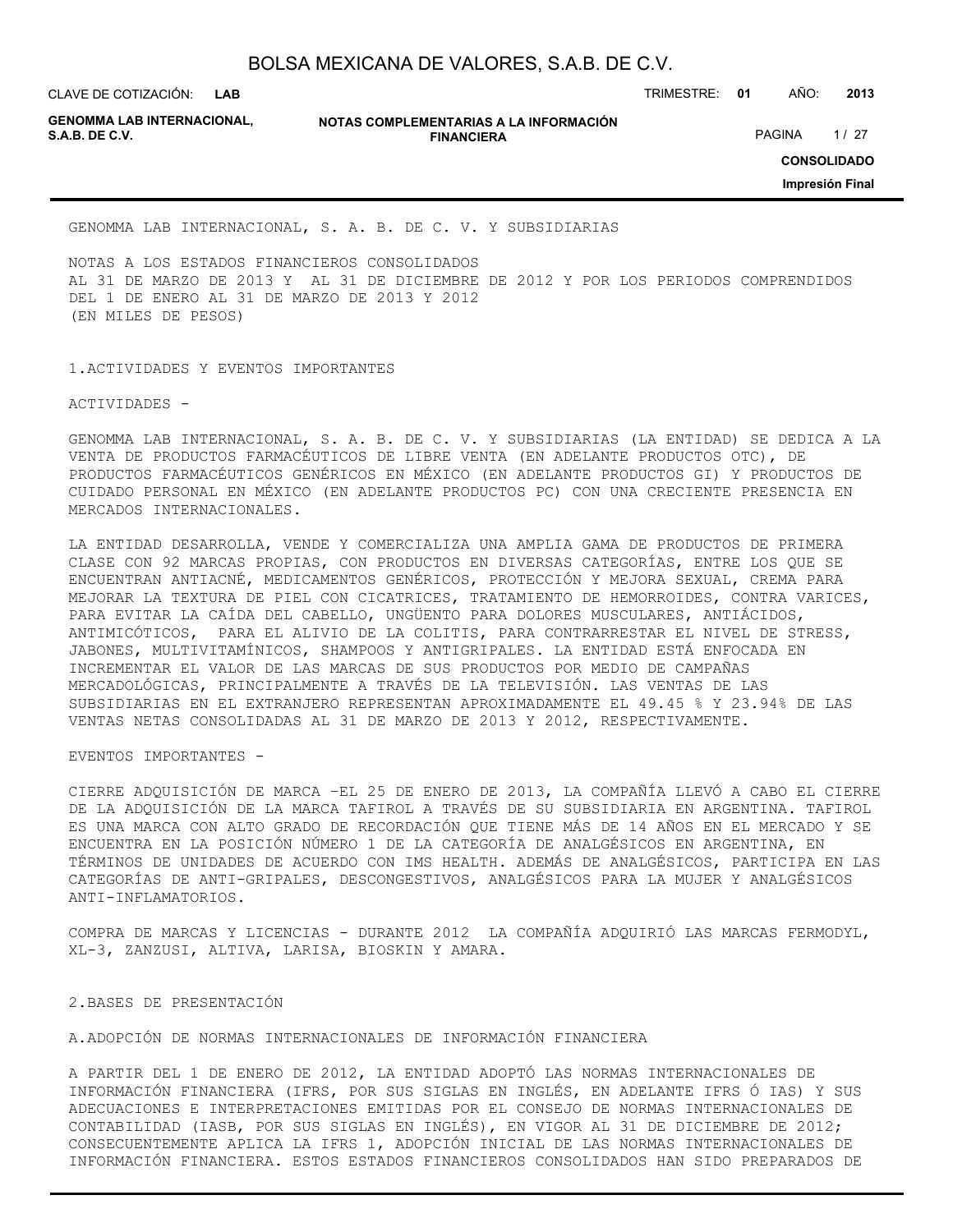**LAB**

CLAVE DE COTIZACIÓN: TRIMESTRE: **01** AÑO: **2013**

**GENOMMA LAB INTERNACIONAL,**

**NOTAS COMPLEMENTARIAS A LA INFORMACIÓN FINANCIERA S.A.B. DE C.V.** PAGINA 2 / 27

**CONSOLIDADO**

#### **Impresión Final**

CONFORMIDAD CON LAS NORMAS E INTERPRETACIONES EMITIDAS Y EFECTIVAS A LA FECHA DE LOS MISMOS.

B.BASES DE MEDICIÓN

LOS ESTADOS FINANCIEROS CONSOLIDADOS DE LA ENTIDAD HAN SIDO PREPARADOS SOBRE LA BASE DE COSTO HISTÓRICO, EXCEPTO POR LA CONSTRUCCIONES EN PROCESO QUE SE VALÚAN A SU VALOR RAZONABLE, COMO SE EXPLICA A MAYOR DETALLE EN LAS POLÍTICAS CONTABLES MÁS ADELANTE.

I.COSTO HISTÓRICO

EL COSTO HISTÓRICO GENERALMENTE SE BASA EN EL VALOR RAZONABLE DE LA CONTRAPRESTACIÓN ENTREGADA A CAMBIO DE ACTIVOS.

II.VALOR RAZONABLE

EL VALOR RAZONABLE SE DEFINE COMO EL PRECIO QUE SE RECIBIRÍA POR VENDER UN ACTIVO O QUE SE PAGARÍA POR TRANSFERIR UN PASIVO EN UNA TRANSACCIÓN ORDENADA ENTRE PARTICIPANTES EN EL MERCADO A LA FECHA DE VALUACIÓN

C.BASES DE CONSOLIDACIÓN DE ESTADOS FINANCIEROS

LOS ESTADOS FINANCIEROS CONSOLIDADOS INCLUYEN LOS DE GENOMMA LAB INTERNACIONAL, S. A. B. DE C. V. Y LOS DE SUS SUBSIDIARIAS EN LAS QUE TIENE CONTROL. EL CONTROL SE OBTIENE CUANDO LA ENTIDAD TIENE EL PODER PARA GOBERNAR LAS POLÍTICAS FINANCIERAS Y OPERATIVAS DE UNA ENTIDAD A FIN DE OBTENER BENEFICIOS DE SUS ACTIVIDADES. LA PARTICIPACIÓN ACCIONARIA EN SU CAPITAL SOCIAL SE MUESTRA A CONTINUACIÓN:

COMPAÑÍAPARTICIPACIÓN 2013 Y 2012ACTIVIDAD

MÉXICO – GENOMMA LABORATORIES MÉXICO, S. A. DE C. V.100%INVESTIGACIÓN Y DESARROLLO DE PRODUCTOS OTC Y PC TELEVISION PRODUCTS RETAIL, S. A. DE C. V.100%PRESTACIÓN DE SERVICIOS PROFESIONALES MEDICINAS Y MEDICAMENTOS NACIONALES, S. A. DE C. V.100%VENTA DE MEDICAMENTOS GENÉRICOS INICIATIVAS DE ÉXITO, S. A. DE C. V.100%VENTA DE PRODUCTOS OTC Y PC AERO LAB, S. A. DE C. V.100%SERVICIOS DE TRANSPORTACIÓN AÉREA

INTERNACIONAL – GENOMMA LAB USA, INC.100%VENTA DE PRODUCTOS OTC Y PC LAB BRANDS INTERNATIONAL, LLC70%INVESTIGACIÓN Y DESARROLLO DE PRODUCTOS OTC Y PC GENOMMA LAB CENTROAMÉRICA, S. A.100%PRESTACIÓN DE SERVICIOS PROFESIONALES GENOMMA LAB PERÚ, S. A.100%VENTA DE PRODUCTOS OTC Y PC GENOMMA LAB CHILE, S. A.100%VENTA DE PRODUCTOS OTC Y PC GENOMMA LAB ECUADOR, S. A.100%VENTA DE PRODUCTOS OTC Y PC GENOMMA LABORATORIES ARGENTINA, S. A.85%VENTA DE PRODUCTOS OTC Y PC GENOMMA LAB COLOMBIA, LTDA100%VENTA DE PRODUCTOS OTC Y PC GENOMMA LABORATORIES DO BRASIL, LTDA85%VENTA DE PRODUCTOS OTC Y PC GENOMMA LAB DOMINICANA, S.R.L.100%VENTA DE PRODUCTOS OTC Y PC

LOS SALDOS Y OPERACIONES ENTRE LAS ENTIDADES CONSOLIDADAS HAN SIDO ELIMINADOS.

LAS PARTICIPACIONES NO CONTROLADORAS EN LAS SUBSIDIARIAS SE IDENTIFICAN DE MANERA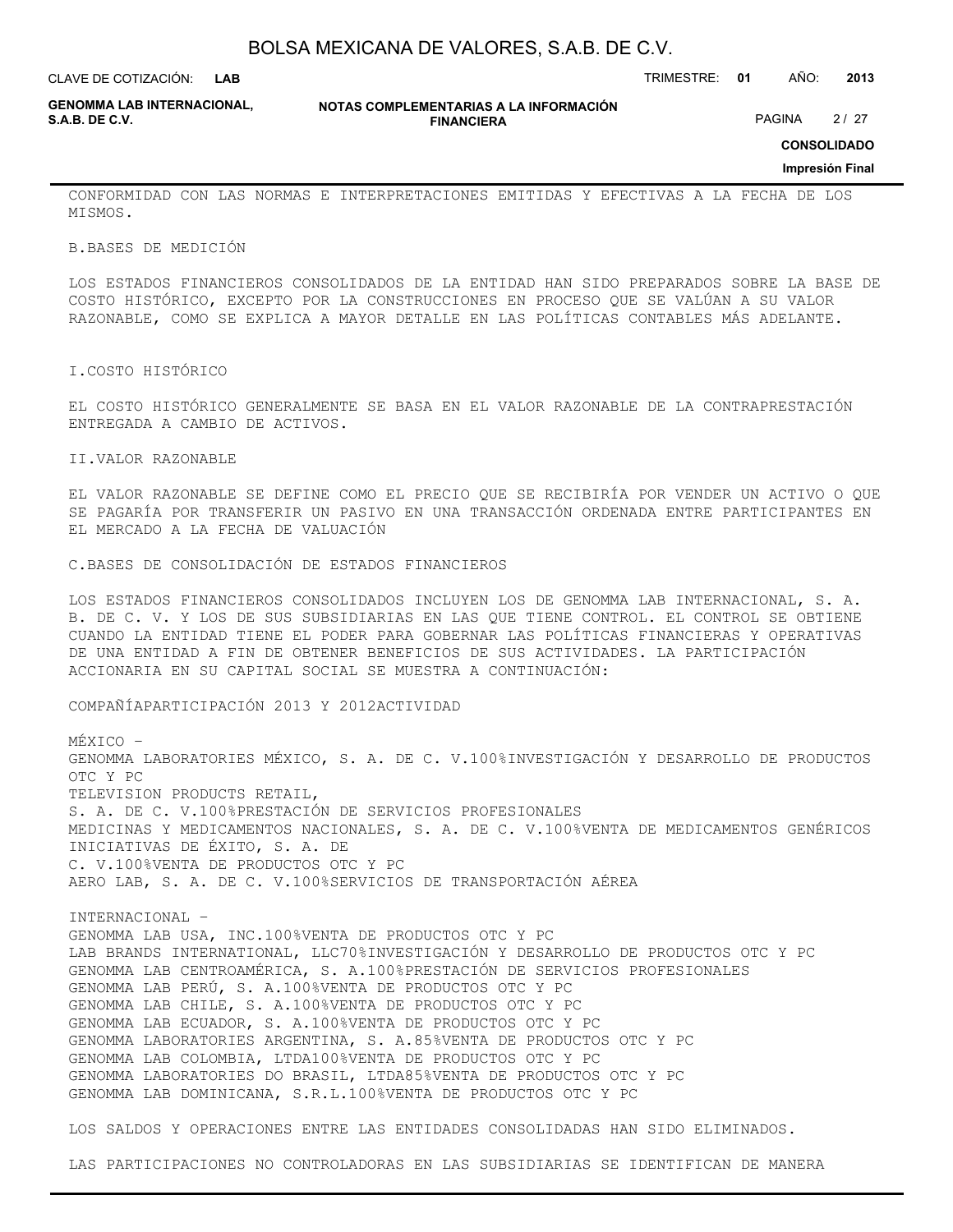| BOLSA MEXICANA DE VALORES, S.A.B. DE C.V. |  |  |
|-------------------------------------------|--|--|
|-------------------------------------------|--|--|

**GENOMMA LAB INTERNACIONAL,**

**NOTAS COMPLEMENTARIAS A LA INFORMACIÓN FINANCIERA S.A.B. DE C.V.** PAGINA 27 27

**CONSOLIDADO**

#### **Impresión Final**

SEPARADA RESPECTO A LAS INVERSIONES QUE LA ENTIDAD TIENE EN ELLAS. LAS PARTICIPACIONES NO CONTROLADORAS PUEDEN SER INICIALMENTE VALUADAS YA SEA A SU VALOR RAZONABLE O A LA PARTICIPACIÓN PROPORCIONAL DE LAS PARTICIPACIONES NO CONTROLADORAS SOBRE EL VALOR RAZONABLE DE LOS ACTIVOS NETOS IDENTIFICABLES DE LA ENTIDAD ADQUIRIDA. LA ELECCIÓN DE LA BASE DE VALUACIÓN SE HACE DE MANERA INDIVIDUAL POR CADA OPERACIÓN. POSTERIORMENTE A LA ADQUISICIÓN, EL VALOR EN LIBROS DE LAS PARTICIPACIONES CONTROLADORAS REPRESENTA EL IMPORTE DE DICHAS PARTICIPACIONES AL RECONOCIMIENTO INICIAL MÁS LA PORCIÓN DE LAS PARTICIPACIONES NO CONTROLADORAS POSTERIORES DEL ESTADO DE VARIACIONES EN EL CAPITAL CONTABLE. EL RESULTADO INTEGRAL SE ATRIBUYE A LAS PARTICIPACIONES NO CONTROLADORAS AÚN SI DA LUGAR A UN DÉFICIT EN ÉSTAS.

I.SUBSIDIARIAS - LAS SUBSIDIARIAS SON TODAS LAS ENTIDADES SOBRE LAS QUE LA ENTIDAD TIENE EL PODER DE GOBERNAR SUS POLÍTICAS OPERATIVAS Y FINANCIERAS, POR SER PROPIETARIA DE MÁS DE LA MITAD DE SUS ACCIONES CON DERECHO DE VOTO. LA EXISTENCIA Y EFECTOS DE LOS DERECHOS POTENCIALES DE VOTO QUE SON ACTUALMENTE EJERCIBLES O CONVERTIBLES SE CONSIDERAN AL EVALUAR SI LA ENTIDAD CONTROLA A OTRA ENTIDAD. LAS SUBSIDIARIAS SE CONSOLIDAN DESDE LA FECHA EN QUE SU CONTROL SE TRANSFIERE A LA ENTIDAD, Y SE DEJAN DE CONSOLIDAR DESDE LA FECHA EN LA QUE SE PIERDE EL CONTROL.

LAS POLÍTICAS CONTABLES DE LAS SUBSIDIARIAS HAN SIDO MODIFICADAS CUANDO HA SIDO NECESARIO, PARA ASEGURAR QUE EXISTA UNA CONSISTENCIA CON LAS POLÍTICAS ADOPTADAS POR LA ENTIDAD.

II.ASOCIADA - LA ENTIDAD EJERCE INFLUENCIA SIGNIFICATIVA SOBRE TELEVISA CONSUMER PRODUCTS, LLP PERO NO CONTROL. LA ENTIDAD MANTIENE UNA PARTICIPACIÓN ACCIONARIA DEL 49% DE LOS DERECHOS A VOTO. LA INVERSIÓN EN ASOCIADA SE RECONOCE INICIALMENTE AL COSTO HISTÓRICO Y POSTERIORMENTE A TRAVÉS DEL MÉTODO DE PARTICIPACIÓN.

D.CONVERSIÓN DE ESTADOS FINANCIEROS DE SUBSIDIARIAS EN MONEDA EXTRANJERA - PARA CONSOLIDAR LOS ESTADOS FINANCIEROS DE SUBSIDIARIAS EXTRANJERAS, ÉSTOS SE MODIFICAN EN LA MONEDA DE REGISTRO PARA PRESENTARSE EN PESOS MEXICANOS, CONSIDERANDO LAS SIGUIENTES METODOLOGÍAS:

-LAS OPERACIONES EXTRANJERAS CUYA MONEDA DE REGISTRO Y FUNCIONAL ES LA MISMA, CONVIERTEN SUS ESTADOS FINANCIEROS UTILIZANDO LOS SIGUIENTES TIPOS DE CAMBIO:1) DE CIERRE PARA LOS ACTIVOS Y PASIVOS, 2) HISTÓRICO PARA EL CAPITAL CONTABLE Y 3) EL DE LA FECHA DE DEVENGAMIENTO PARA LOS INGRESOS, COSTOS Y GASTOS. LOS EFECTOS DE CONVERSIÓN SE REGISTRAN EN EL CAPITAL CONTABLE.

-LAS OPERACIONES EXTRANJERAS CONVIERTEN SUS ESTADOS FINANCIEROS DE LA MONEDA DE REGISTRO A LA MONEDA FUNCIONAL, UTILIZANDO LOS SIGUIENTES TIPOS DE CAMBIO: 1) DE CIERRE PARA LOS ACTIVOS Y PASIVOS MONETARIOS, 2) HISTÓRICO PARA ACTIVOS NO MONETARIOS, PASIVOS NO MONETARIOS Y CAPITAL CONTABLE Y 3) EL DE LA FECHA DE DEVENGAMIENTO PARA LOS INGRESOS, COSTOS Y GASTOS, EXCEPTO LOS QUE PROVIENEN DE PARTIDAS NO MONETARIAS QUE SE CONVIERTEN AL TIPO DE CAMBIO HISTÓRICO DE LA PARTIDA NO MONETARIA; LOS EFECTOS DE CONVERSIÓN, SE REGISTRAN EN EL RESULTADO INTEGRAL DE FINANCIAMIENTO. POSTERIORMENTE, PARA CONVERTIR LOS ESTADOS FINANCIEROS DE LA MONEDA FUNCIONAL AL PESO MEXICANO, SE UTILIZAN LOS SIGUIENTES TIPOS DE CAMBIO:1) DE CIERRE PARA LOS ACTIVOS Y PASIVOS Y 2) HISTÓRICO PARA EL CAPITAL CONTABLE, Y 3) EL DE LA FECHA DE DEVENGAMIENTO PARA TODOS LOS INGRESOS, COSTOS Y GASTOS. LOS EFECTOS DE CONVERSIÓN SE REGISTRAN EN EL CAPITAL CONTABLE. EN EL CASO DE OPERACIONES EXTRANJERAS QUE OPERAN EN UN ENTORNO ECONÓMICO INFLACIONARIO, PRIMERO REEXPRESAN SUS ESTADOS FINANCIEROS EN MONEDA DE PODER ADQUISITIVO AL CIERRE DEL EJERCICIO, UTILIZANDO EL ÍNDICE DE PRECIOS DEL PAÍS DE ORIGEN DE LA MONEDA FUNCIONAL, Y POSTERIORMENTE LOS CONVIERTEN UTILIZANDO EL TIPO DE CAMBIO DE CIERRE PARA TODAS LAS PARTIDAS; LOS EFECTOS DE CONVERSIÓN, SE REGISTRAN EN EL CAPITAL CONTABLE.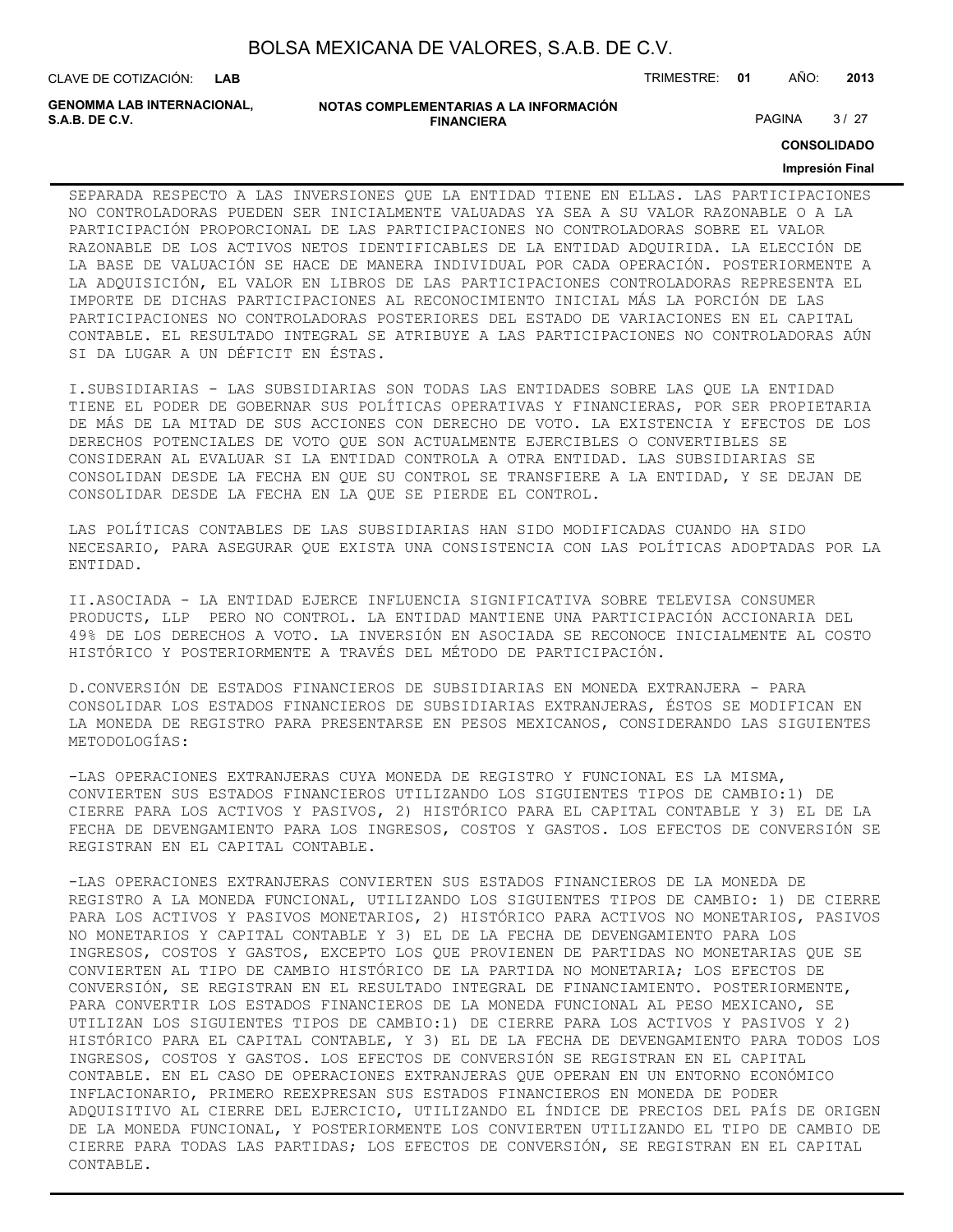| BOLSA MEXICANA DE VALORES, S.A.B. DE C.V. |  |  |
|-------------------------------------------|--|--|
|-------------------------------------------|--|--|

CLAVE DE COTIZACIÓN: TRIMESTRE: **01** AÑO: **2013**

**GENOMMA LAB INTERNACIONAL,**

**NOTAS COMPLEMENTARIAS A LA INFORMACIÓN FINANCIERA S.A.B. DE C.V.** PAGINA 4 / 27

**CONSOLIDADO**

**Impresión Final**

### LAS MONEDAS DE REGISTRO Y FUNCIONAL DE LAS OPERACIONES EXTRANJERAS Y LOS TIPOS DE CAMBIO UTILIZADOS EN LOS DIFERENTES PROCESOS DE CONVERSIÓN, SON COMO SIGUE: COMPAÑÍAMONEDA DE REGISTROTIPO DE CAMBIO PARA CONVERTIR DE MONEDA DE REGISTRO A MONEDA FUNCIONALTIPO DE CAMBIO PARA CONVERTIR DE MONEDA FUNCIONAL A PESO MEXICANO GENOMMA LAB USA, INC.DÓLAR ESTADOUNIDENSE1.000012.3546 LAB BRANDS INTERNATIONAL, LLC DÓLAR ESTADOUNIDENSE 1.0000 12.3546 GENOMMA LAB CENTROAMÉRICA, S. A. DÓLAR ESTADOUNIDENSE 1.0000 12.3546 GENOMMA LAB DOMINICANA, S. R. L. PESO DOMINICANO 0.0248 12.3546 GENOMMA LAB PERÚ, S. A.SOL 0.3960 12.3546 GENOMMA LAB CHILE, S. A. PESO CHILENO 0.0021 12.3546 GENOMMA LAB ECUADOR, S. A. DÓLAR ESTADOUNIDENSE 1.0000 12.3546 GENOMMA LABORATORIES ARGENTINA, S. A.PESO ARGENTINO 0.1963 12.3546 GENOMMA LAB COLOMBIA, LTDAPESO COLOMBIANO 0.0006 12.3546 GENOMMA LABORATORIES DO BRASIL, LTDAREAL 0.4953 12.3546 GENOMMA LABORATORIOS MÉDICOS, S. L.EURO 1.2821 12.3546

LA MONEDA FUNCIONAL DE LA ENTIDAD ES EL PESO MEXICANO Y LA MONEDA FUNCIONAL DE LAS SUBSIDIARIAS DE LA ENTIDAD ES EL DÓLAR ESTADOUNIDENSE. DEBIDO A QUE LA ENTIDAD MANTIENE INVERSIONES EN SUBSIDIARIAS EN EL EXTRANJERO, CUYA MONEDA FUNCIONAL NO ES EL PESO MEXICANO, SE ENCUENTRA EXPUESTA A UN RIESGO DE CONVERSIÓN DE MONEDA EXTRANJERA.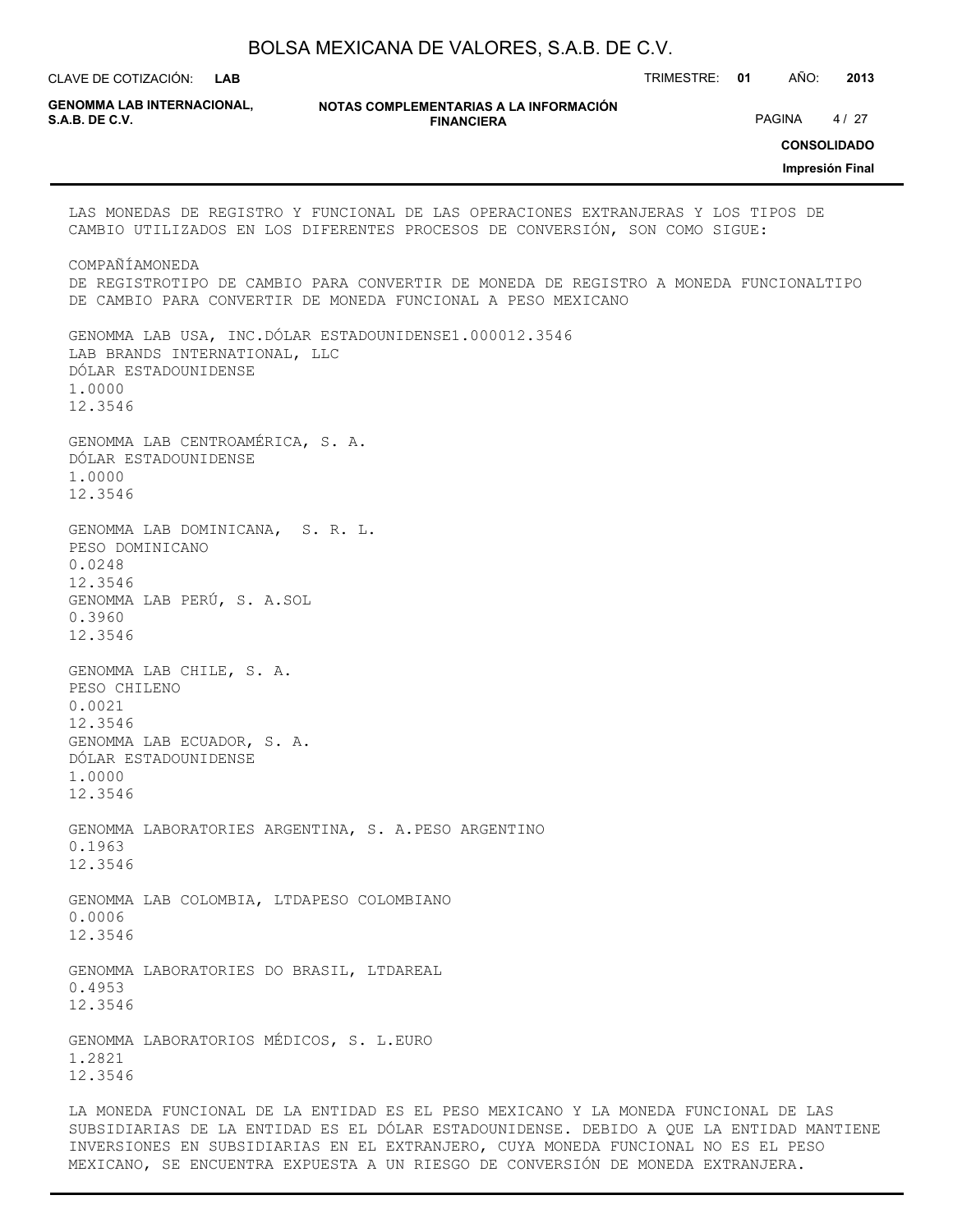CLAVE DE COTIZACIÓN: TRIMESTRE: **01** AÑO: **2013 LAB**

**GENOMMA LAB INTERNACIONAL,**

**NOTAS COMPLEMENTARIAS A LA INFORMACIÓN FINANCIERA S.A.B. DE C.V.** PAGINA 5/27

**CONSOLIDADO**

#### **Impresión Final**

ASIMISMO, SE MANTIENEN ACTIVOS Y PASIVOS MONETARIOS DENOMINADOS EN DIVERSAS MONEDAS, PRINCIPALMENTE EL DÓLAR ESTADOUNIDENSE, Y EXISTE UNA EXPOSICIÓN AL RIESGO CAMBIARIO, ATRIBUIBLE A OPERACIONES COMERCIALES Y PROVEEDURÍA DE INSUMOS, DURANTE EL CURSO NORMAL DEL NEGOCIO, ASÍ COMO POR LA POSICIÓN EN MONEDA EXTRANJERA.

### 3.RESUMEN DE LAS PRINCIPALES POLÍTICAS CONTABLES

LOS ESTADOS FINANCIEROS CONSOLIDADOS ADJUNTOS CUMPLEN CON LAS IFRS EMITIDAS POR EL IASB. SU PREPARACIÓN REQUIERE QUE LA ADMINISTRACIÓN DE LA ENTIDAD EFECTÚE CIERTAS ESTIMACIONES Y UTILICE DETERMINADOS SUPUESTOS PARA VALUAR ALGUNAS DE LAS PARTIDAS DE LOS ESTADOS FINANCIEROS CONSOLIDADOS Y PARA EFECTUAR LAS REVELACIONES QUE SE REQUIEREN EN LOS MISMOS. SIN EMBARGO, LOS RESULTADOS REALES PUEDEN DIFERIR DE DICHAS ESTIMACIONES. LA ADMINISTRACIÓN DE LA ENTIDAD, APLICANDO EL JUICIO PROFESIONAL, CONSIDERA QUE LAS ESTIMACIONES Y SUPUESTOS UTILIZADOS FUERON LOS ADECUADOS EN LAS CIRCUNSTANCIAS (VER NOTA 4). LAS PRINCIPALES POLÍTICAS CONTABLES SEGUIDAS POR LA ENTIDAD SON LAS SIGUIENTES:

#### A.CAMBIOS CONTABLES

LA SIGUIENTE MODIFICACIÓN A IFRS HA SIDO APLICADA EN EL AÑO EN CURSO Y HA AFECTADO LOS ESTADOS FINANCIEROS CONSOLIDADOS:

-IFRS 7 INSTRUMENTOS FINANCIEROS: INFORMACIÓN A REVELAR - TRANSFERENCIAS DE ACTIVOS FINANCIEROS- LA ENTIDAD HA APLICADO LAS MODIFICACIONES AL IFRS 7 EN EL AÑO EN CURSO. ESTAS MODIFICACIONES AUMENTAN LOS REQUERIMIENTOS DE REVELACIÓN PARA TRANSACCIONES QUE INVOLUCRAN LA TRANSFERENCIA DE ACTIVOS FINANCIEROS CON EL FIN DE PROPORCIONAR UNA MAYOR TRANSPARENCIA EN TORNO A LA EXPOSICIÓN AL RIESGO QUE SE TENDRÍA SI LOS ACTIVOS FINANCIEROS SON TRANSFERIDOS.

#### B.ACTIVOS FINANCIEROS

LOS ACTIVOS FINANCIEROS SE RECONOCEN CUANDO LA ENTIDAD SE CONVIERTE EN UNA PARTE DE LAS DISPOSICIONES CONTRACTUALES DE LOS INSTRUMENTOS.

LOS ACTIVOS FINANCIEROS SE VALÚAN INICIALMENTE A SU VALOR RAZONABLE. LOS COSTOS DE LA TRANSACCIÓN QUE SON DIRECTAMENTE ATRIBUIBLES A LA ADQUISICIÓN O EMISIÓN DE ACTIVOS FINANCIEROS (DISTINTOS DE LOS ACTIVOS FINANCIEROS A VALOR RAZONABLE CON CAMBIOS EN RESULTADOS) SE SUMAN O REDUCEN DEL VALOR RAZONABLE DE LOS ACTIVOS FINANCIEROS, EN SU CASO, EN EL RECONOCIMIENTO INICIAL. LOS COSTOS DE TRANSACCIÓN DIRECTAMENTE ATRIBUIBLES A LA ADQUISICIÓN DE ACTIVOS FINANCIEROS A SU VALOR RAZONABLE CON CAMBIOS EN RESULTADOS SE RECONOCEN INMEDIATAMENTE EN RESULTADOS.

LOS ACTIVOS FINANCIEROS SE CLASIFICAN EN LAS SIGUIENTES CATEGORÍAS: ACTIVOS FINANCIEROS 'A VALOR RAZONABLE CON CAMBIOS A TRAVÉS DE RESULTADOS' COSTO AMORTIZADO, INVERSIONES 'CONSERVADAS AL VENCIMIENTO', ACTIVOS FINANCIEROS 'DISPONIBLES PARA SU VENTA' Y 'PRÉSTAMOS Y CUENTAS POR COBRAR'. LA CLASIFICACIÓN DEPENDE DE LA NATURALEZA Y PROPÓSITO DE LOS ACTIVOS FINANCIEROS Y SE DETERMINA AL MOMENTO DEL RECONOCIMIENTO INICIAL. A LA FECHA DE INFORME DE LOS ESTADOS FINANCIEROS CONSOLIDADOS, LA ENTIDAD SÓLO CONTABA CON INSTRUMENTOS FINANCIEROS CLASIFICADOS COMO PRÉSTAMOS Y CUENTAS POR COBRAR.

### -MÉTODO DE LA TASA DE INTERÉS EFECTIVA

EL MÉTODO DE INTERÉS EFECTIVO ES UN MÉTODO PARA CALCULAR EL COSTO AMORTIZADO DE UN INSTRUMENTO FINANCIERO Y DE ASIGNACIÓN DEL INGRESO O COSTO FINANCIERO DURANTE EL PERIODO RELEVANTE. LA TASA DE INTERÉS EFECTIVA ES LA TASA QUE DESCUENTA LOS INGRESOS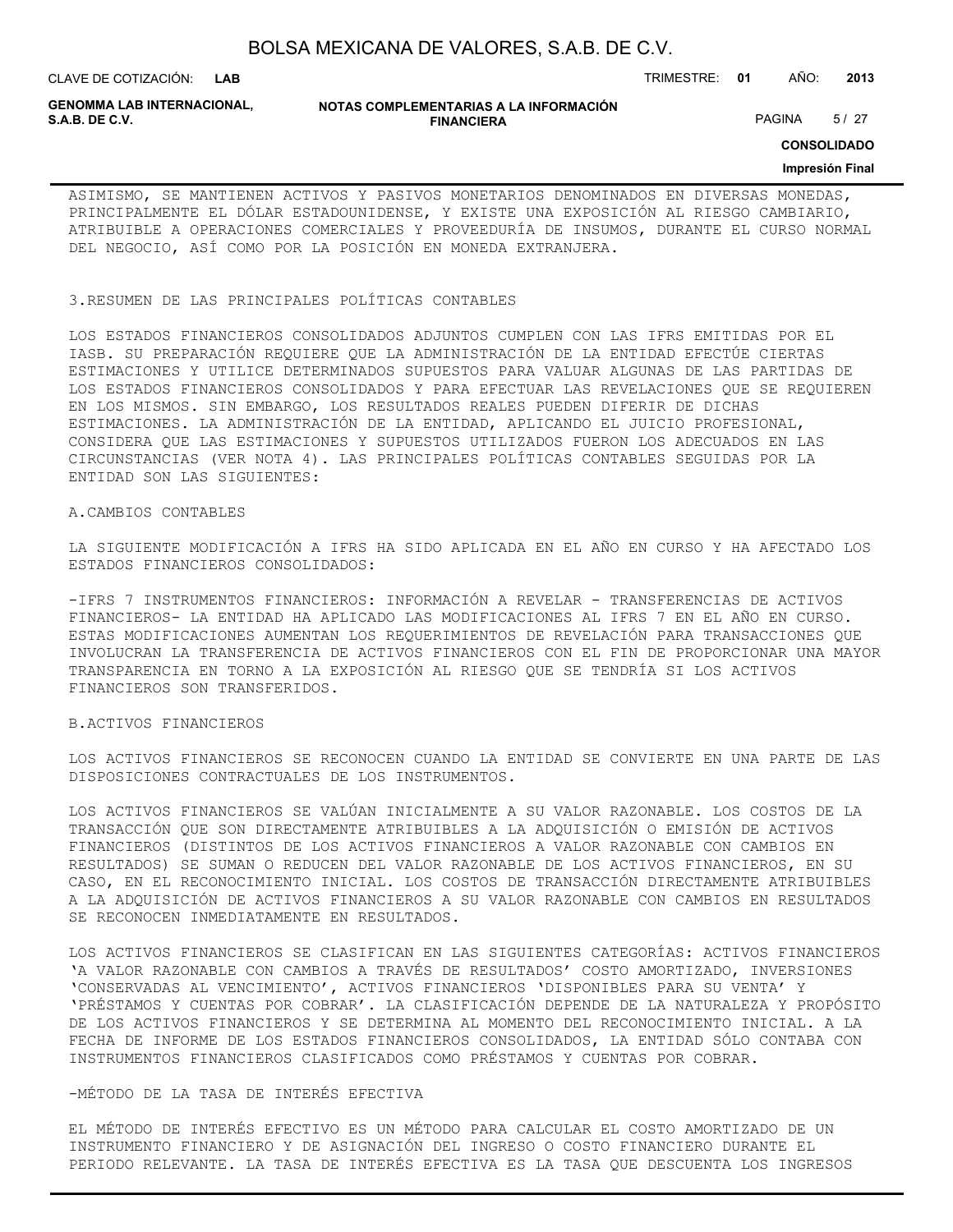| BOLSA MEXICANA DE VALORES, S.A.B. DE C.V. |  |  |
|-------------------------------------------|--|--|
|-------------------------------------------|--|--|

CLAVE DE COTIZACIÓN: TRIMESTRE: **01** AÑO: **2013**

**GENOMMA LAB INTERNACIONAL,**

#### **NOTAS COMPLEMENTARIAS A LA INFORMACIÓN FINANCIERA S.A.B. DE C.V.** PAGINA 6 / 27

**CONSOLIDADO**

### **Impresión Final**

FUTUROS DE EFECTIVO ESTIMADOS (INCLUYENDO TODOS LOS HONORARIOS Y PUNTOS BASE PAGADOS O RECIBIDOS QUE FORMAN PARTE INTEGRAL DE LA TASA DE INTERÉS EFECTIVA, COSTOS DE LA TRANSACCIÓN Y OTRAS PRIMAS O DESCUENTOS) DURANTE LA VIDA ESPERADA DEL INSTRUMENTO DE ACTIVO O PASIVO DEUDA O, CUANDO ES APROPIADO, UN PERIODO MENOR, AL VALOR EN LIBROS NETO AL MOMENTO DEL RECONOCIMIENTO INICIAL.

LOS INGRESOS SE RECONOCEN CON BASE EN EL INTERÉS EFECTIVO PARA INSTRUMENTOS DE DEUDA DISTINTOS A AQUELLOS ACTIVOS FINANCIEROS CLASIFICADOS COMO A VALOR RAZONABLE CON CAMBIOS A TRAVÉS DE RESULTADOS.

-PRÉSTAMOS Y CUENTAS POR COBRAR

LAS CUENTAS POR COBRAR A CLIENTES, PRÉSTAMOS Y OTRAS CUENTAS POR COBRAR CON PAGOS FIJOS O DETERMINABLES, QUE NO SE NEGOCIAN EN UN MERCADO ACTIVO, SE CLASIFICAN COMO PRÉSTAMOS Y CUENTAS POR COBRAR. LOS PRÉSTAMOS Y CUENTAS POR COBRAR SE VALÚAN AL COSTO AMORTIZADO USANDO EL MÉTODO DE INTERÉS EFECTIVO, MENOS CUALQUIER DETERIORO. LOS INGRESOS POR INTERESES SE RECONOCEN APLICANDO LA TASA DE INTERÉS EFECTIVA, EXCEPTO POR LAS CUENTAS POR COBRAR A CORTO PLAZO EN CASO DE QUE EL RECONOCIMIENTO DE INTERESES SEA POCO IMPORTANTE.

### -DETERIORO DE ACTIVOS FINANCIEROS

LOS ACTIVOS FINANCIEROS DISTINTOS A LOS ACTIVOS FINANCIEROS A VALOR RAZONABLE CON CAMBIOS A TRAVÉS DE RESULTADOS, SE SUJETAN A PRUEBAS PARA EFECTOS DE DETERIORO AL FINAL DE CADA PERIODO SOBRE EL CUAL SE INFORMA. SE CONSIDERA QUE LOS ACTIVOS FINANCIEROS ESTÁN DETERIORADOS, CUANDO EXISTE EVIDENCIA OBJETIVA QUE, COMO CONSECUENCIA DE UNO O MÁS EVENTOS QUE HAYAN OCURRIDO DESPUÉS DEL RECONOCIMIENTO INICIAL DEL ACTIVO FINANCIERO, LOS FLUJOS DE EFECTIVO FUTUROS ESTIMADOS DEL ACTIVO FINANCIERO HAN SIDO AFECTADOS.

LA EVIDENCIA OBJETIVA DE DETERIORO PODRÍA INCLUIR:

•DIFICULTADES FINANCIERAS SIGNIFICATIVAS DEL EMISOR O CONTRAPARTE;

•INCUMPLIMIENTO EN EL PAGO DE LOS INTERESES O EL PRINCIPAL;

•ES PROBABLE QUE EL PRESTATARIO ENTRE EN QUIEBRA O EN UNA REORGANIZACIÓN FINANCIERA; O

•LA DESAPARICIÓN DE UN MERCADO ACTIVO PARA EL ACTIVO FINANCIERO DEBIDO A DIFICULTADES FINANCIERAS.

PARA CIERTAS CATEGORÍAS DE ACTIVOS FINANCIEROS, COMO CUENTAS POR COBRAR A CLIENTES, LOS ACTIVOS QUE SE HAN SUJETADO A PRUEBAS PARA EFECTOS DE DETERIORO Y QUE NO HAN SUFRIDO DETERIORO EN FORMA INDIVIDUAL, SE INCLUYEN EN LA EVALUACIÓN DE DETERIORO SOBRE UNA BASE COLECTIVA. ENTRE LA EVIDENCIA OBJETIVA DE QUE UNA CARTERA DE CUENTAS POR COBRAR PODRÍA ESTAR DETERIORADA, SE PODRÍA INCLUIR LA EXPERIENCIA PASADA DE LA ENTIDAD CON RESPECTO A LA COBRANZA, UN INCREMENTO EN EL NÚMERO DE PAGOS ATRASADOS EN LA CARTERA QUE SUPEREN EL PERIODO DE CRÉDITO PROMEDIO DE 90 DÍAS, ASÍ COMO CAMBIOS OBSERVABLES EN LAS CONDICIONES ECONÓMICAS NACIONALES Y LOCALES QUE SE CORRELACIONEN CON EL INCUMPLIMIENTO EN LOS PAGOS.

PARA LOS ACTIVOS FINANCIEROS QUE SE REGISTRAN AL COSTO AMORTIZADO, EL IMPORTE DE LA PÉRDIDA POR DETERIORO QUE SE RECONOCE ES LA DIFERENCIA ENTRE EL VALOR EN LIBROS DEL ACTIVO Y EL VALOR PRESENTE DE LOS COBROS FUTUROS, DESCONTADOS A LA TASA DE INTERÉS EFECTIVA ORIGINAL DEL ACTIVO FINANCIERO.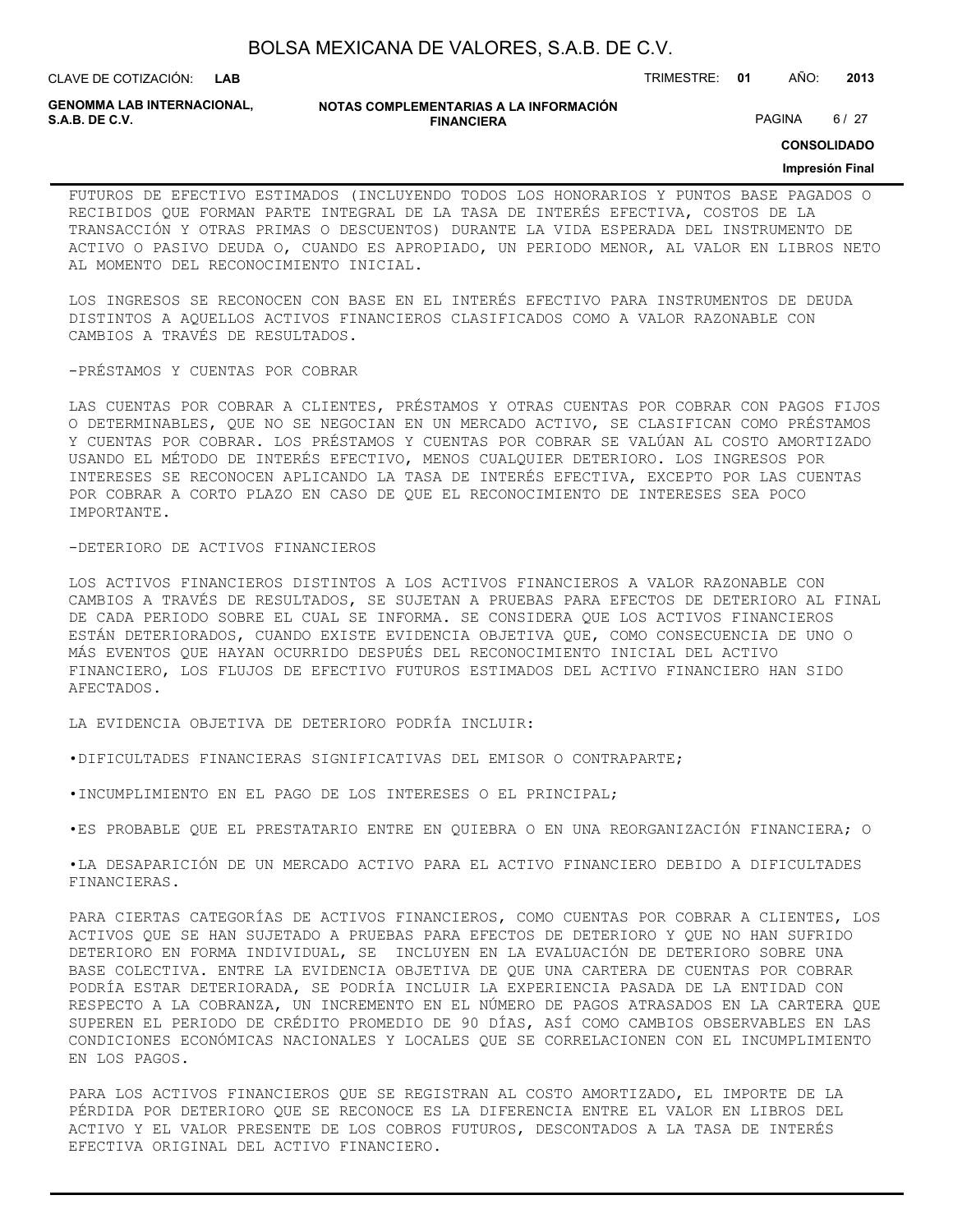**GENOMMA LAB INTERNACIONAL,**

#### **NOTAS COMPLEMENTARIAS A LA INFORMACIÓN FINANCIERA S.A.B. DE C.V.** PAGINA 27 / 27

**CONSOLIDADO**

#### **Impresión Final**

PARA LOS ACTIVOS FINANCIEROS QUE SE CONTABILICEN AL COSTO, EL IMPORTE DE LA PÉRDIDA POR DETERIORO SE CALCULA COMO LA DIFERENCIA ENTRE EL VALOR EN LIBROS DEL ACTIVO Y EL VALOR PRESENTE DE LOS FLUJOS FUTUROS DE EFECTIVO ESTIMADOS, DESCONTADOS A LA TASA ACTUAL DEL MERCADO DE CAMBIO DE UN ACTIVO FINANCIERO SIMILAR. TAL PÉRDIDA POR DETERIORO NO SE REVERTIRÁ EN LOS PERIODOS POSTERIORES.

EL VALOR EN LIBROS DEL ACTIVO FINANCIERO SE REDUCE POR LA PÉRDIDA POR DETERIORO DIRECTAMENTE PARA TODOS LOS ACTIVOS FINANCIEROS, EXCEPTO PARA LAS CUENTAS POR COBRAR A CLIENTES, DONDE EL VALOR EN LIBROS SE REDUCE A TRAVÉS DE UNA CUENTA DE ESTIMACIÓN PARA CUENTAS DE COBRO DUDOSO. CUANDO SE CONSIDERA QUE UNA CUENTA POR COBRAR ES INCOBRABLE, SE ELIMINA CONTRA LA ESTIMACIÓN. LA RECUPERACIÓN POSTERIOR DE LOS MONTOS PREVIAMENTE ELIMINADOS SE CONVIERTE EN CRÉDITOS CONTRA LA ESTIMACIÓN. LOS CAMBIOS EN EL VALOR EN LIBROS DE LA CUENTA DE LA ESTIMACIÓN SE RECONOCEN EN LOS RESULTADOS.

CUANDO SE CONSIDERA QUE UN ACTIVO FINANCIERO DISPONIBLE PARA LA VENTA ESTÁ DETERIORADO, LAS GANANCIAS O PÉRDIDAS ACUMULADAS PREVIAMENTE RECONOCIDAS EN OTROS RESULTADOS INTEGRALES SE RECLASIFICAN A LOS RESULTADOS DEL PERIODO.

EXCEPTO POR LOS INSTRUMENTOS DE CAPITAL DISPONIBLES PARA SU VENTA, SI, EN UN PERIODO SUBSECUENTE, EL IMPORTE DE LA PÉRDIDA POR DETERIORO DISMINUYE Y ESA DISMINUCIÓN SE PUEDE RELACIONAR OBJETIVAMENTE CON UN EVENTO QUE OCURRE DESPUÉS DEL RECONOCIMIENTO DEL DETERIORO, LA PÉRDIDA POR DETERIORO PREVIAMENTE RECONOCIDA SE REVERSA A TRAVÉS DE RESULTADOS HASTA EL PUNTO EN QUE EL VALOR EN LIBROS DE LA INVERSIÓN A LA FECHA EN QUE SE REVERSÓ EL DETERIORO NO EXCEDA EL COSTO AMORTIZADO QUE HABRÍA SIDO SI NO SE HUBIERA RECONOCIDO EL DETERIORO.

### -BAJA DE ACTIVOS FINANCIEROS

LA ENTIDAD DEJA DE RECONOCER UN ACTIVO FINANCIERO ÚNICAMENTE CUANDO EXPIRAN LOS DERECHOS CONTRACTUALES SOBRE LOS FLUJOS DE EFECTIVO DEL ACTIVO FINANCIERO, Y TRANSFIERE DE MANERA SUSTANCIAL LOS RIESGOS Y BENEFICIOS INHERENTES A LA PROPIEDAD DEL ACTIVO FINANCIERO. SI LA ENTIDAD NO TRANSFIERE NI RETIENE SUBSTANCIALMENTE TODOS LOS RIESGOS Y BENEFICIOS INHERENTES A LA PROPIEDAD Y CONTINÚA RETENIENDO EL CONTROL DEL ACTIVO TRANSFERIDO, LA ENTIDAD RECONOCERÁ SU PARTICIPACIÓN EN EL ACTIVO Y LA OBLIGACIÓN ASOCIADA POR LOS MONTOS QUE TENDRÍA QUE PAGAR. SI LA ENTIDAD RETIENE SUBSTANCIALMENTE TODOS LOS RIESGOS Y BENEFICIOS INHERENTES A LA PROPIEDAD DE UN ACTIVO FINANCIERO TRANSFERIDO, LA ENTIDAD CONTINÚA RECONOCIENDO EL ACTIVO FINANCIERO Y TAMBIÉN RECONOCE UN PRÉSTAMO COLATERAL POR LOS RECURSOS RECIBIDOS.

C.EFECTIVO, EQUIVALENTES DE EFECTIVO Y EFECTIVO RESTRINGIDO

CONSISTEN PRINCIPALMENTE EN DEPÓSITOS BANCARIOS EN CUENTAS DE CHEQUES E INVERSIONES EN VALORES A CORTO PLAZO DE GRAN LIQUIDEZ, FÁCILMENTE CONVERTIBLES EN EFECTIVO, CON VENCIMIENTO HASTA DE TRES MESES A PARTIR DE LA FECHA DE SU ADQUISICIÓN Y SUJETOS A RIESGOS POCO IMPORTANTES DE CAMBIOS EN VALOR. EL EFECTIVO SE PRESENTA A VALOR NOMINAL Y LOS EQUIVALENTES SE VALÚAN A SU VALOR RAZONABLE. LOS EQUIVALENTES DE EFECTIVO ESTÁN REPRESENTADOS PRINCIPALMENTE POR INVERSIONES EN MESAS DE DINERO. LA COMPAÑÍA TIENE FONDOS RESTRINGIDOS DESIGNADOS PARA LA RECOMPRA DE ACCIONES PROPIAS DE LA COMPAÑÍA, LOS CUALES SE ENCUENTRAN INVERTIDOS EN MESAS DE DINERO A CORTO PLAZO EN PAPEL GUBERNAMENTAL Y PAPEL BANCARIO.

### D.INVENTARIOS

LOS INVENTARIOS SE VALÚAN AL COSTO DE ADQUISICIÓN O VALOR NETO DE REALIZACIÓN, EL MENOR UTILIZANDO EL MÉTODO DE COSTOS PROMEDIO. EL VALOR NETO DE REALIZACIÓN REPRESENTA EL PRECIO DE VENTA ESTIMADO MENOS TODOS LOS GASTOS NECESARIOS PARA EFECTUAR SU VENTA.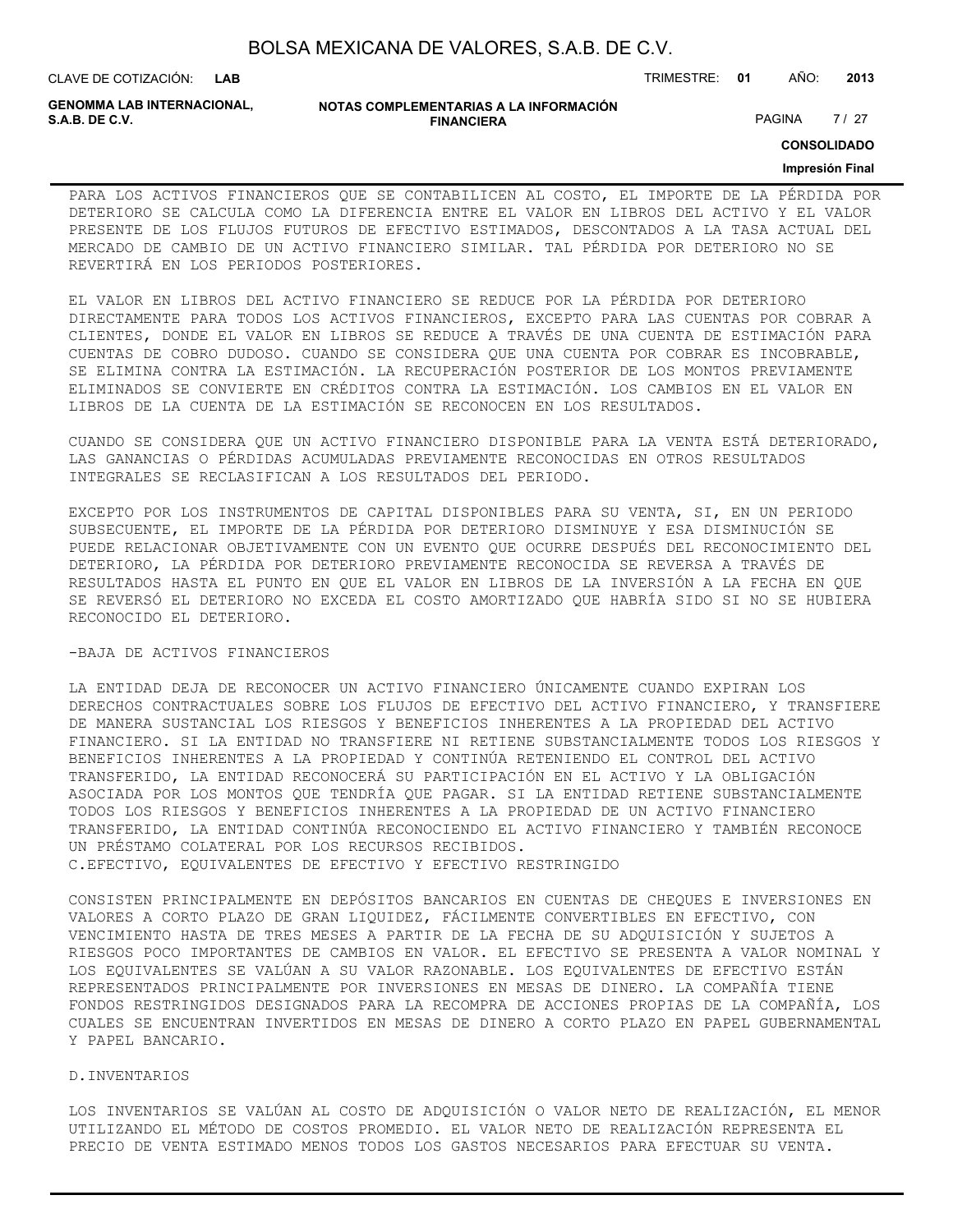**GENOMMA LAB INTERNACIONAL,**

**NOTAS COMPLEMENTARIAS A LA INFORMACIÓN FINANCIERA S.A.B. DE C.V.** PAGINA 8 / 27

**CONSOLIDADO**

**Impresión Final**

### E.PAGOS ANTICIPADOS

LOS PAGOS ANTICIPADOS ESTÁN REPRESENTADOS PRINCIPALMENTE POR GASTOS DE PUBLICIDAD, LOS CUALES SE AMORTIZAN A RESULTADOS CONFORME SE DEVENGA EL SERVICIO.

#### F.INMUEBLES, PROPIEDADES Y EQUIPO

LOS INMUEBLES, PROPIEDADES Y EQUIPO SE REGISTRAN INICIALMENTE AL COSTO DE ADQUISICIÓN.

LOS TERRENOS Y EDIFICIOS MANTENIDOS PARA SU USO PARA FINES ADMINISTRATIVOS, SE PRESENTAN EN EL ESTADO DE POSICIÓN FINANCIERA A COSTO, MENOS CUALQUIER DEPRECIACIÓN ACUMULADA O PÉRDIDAS POR DETERIORO ACUMULADAS.

LAS PROPIEDADES QUE ESTÁN EN PROCESO DE CONSTRUCCIÓN PARA FINES DE PRODUCCIÓN O PARA PROPÓSITOS AÚN NO DETERMINADOS, SE REGISTRAN AL COSTO MENOS CUALQUIER PÉRDIDA POR DETERIORO RECONOCIDA. EL COSTO INCLUYE HONORARIOS PROFESIONALES. LA DEPRECIACIÓN DE ESTOS ACTIVOS, AL IGUAL QUE EN OTRAS PROPIEDADES, SE INICIA CUANDO LOS ACTIVOS ESTÁN LISTOS PARA SU USO PLANEADO.

LOS TERRENOS NO SE DEPRECIAN.

EL MOBILIARIO Y EQUIPOS SE PRESENTAN AL COSTO MENOS LA DEPRECIACIÓN ACUMULADA Y CUALQUIER PÉRDIDA ACUMULADA POR DETERIORO.

LA DEPRECIACIÓN SE RECONOCE PARA LLEVAR A RESULTADOS EL COSTO, MENOS SU VALOR RESIDUAL, SOBRE SUS VIDAS ÚTILES UTILIZANDO EL MÉTODO DE LÍNEA RECTA. LA VIDA ÚTIL ESTIMADA, EL VALOR RESIDUAL Y EL MÉTODO DE DEPRECIACIÓN SE REVISAN AL FINAL DE CADA AÑO, Y EL EFECTO DE CUALQUIER CAMBIO EN LA ESTIMACIÓN REGISTRADA SE RECONOCE SOBRE UNA BASE PROSPECTIVA.

LOS AÑOS DE VIDA ÚTIL DETERMINADOS SON COMO SIGUE

EDIFICIO 40 MEJORAS A LOCALES 10 EQUIPO DE LABORATORIO, MOLDES Y MAQUINARIA3 EQUIPO DE TRANSPORTE TERRESTRE 4 EQUIPO DE TRANSPORTE AÉREO6 EQUIPO DE CÓMPUTO3 EQUIPO DE PRODUCCIÓN Y GRABACIÓN3 EQUIPO DE OFICINA Y VENTA 10 EQUIPO DE TELECOMUNICACIONES10

LA GANANCIA O PÉRDIDA QUE SURGE DE LA VENTA O RETIRO DE UNA PARTIDA DE INMUEBLES, PLANTA Y EQUIPO, SE CALCULA COMO LA DIFERENCIA ENTRE LOS RECURSOS QUE SE RECIBEN POR VENTAS Y EL VALOR EN LIBROS DEL ACTIVO, Y SE RECONOCE EN LOS RESULTADOS.

#### G.INVERSIÓN EN ACCIONES DE ASOCIADA

LA ENTIDAD TIENE INVERSIÓN EN TELEVISA CONSUMER PRODUCTS, LLP. UNA ASOCIADA ES UNA ENTIDAD SOBRE LA CUAL LA ENTIDAD TIENE INFLUENCIA SIGNIFICATIVA, Y QUE NO CONSTITUYE UNA SUBSIDIARIA NI UNA PARTICIPACIÓN EN UN NEGOCIO CONJUNTO. INFLUENCIA SIGNIFICATIVA ES EL PODER DE PARTICIPAR EN DECIDIR LAS POLÍTICAS FINANCIERAS Y DE OPERACIÓN DE LA ENTIDAD EN LA QUE SE INVIERTE, PERO NO IMPLICA UN CONTROL O CONTROL CONJUNTO SOBRE ESAS POLÍTICAS.

LOS RESULTADOS Y LOS ACTIVOS Y PASIVOS DE LA ENTIDAD ASOCIADA SON INCORPORADOS A LOS ESTADOS FINANCIEROS UTILIZANDO EL MÉTODO DE PARTICIPACIÓN. CONFORME AL MÉTODO DE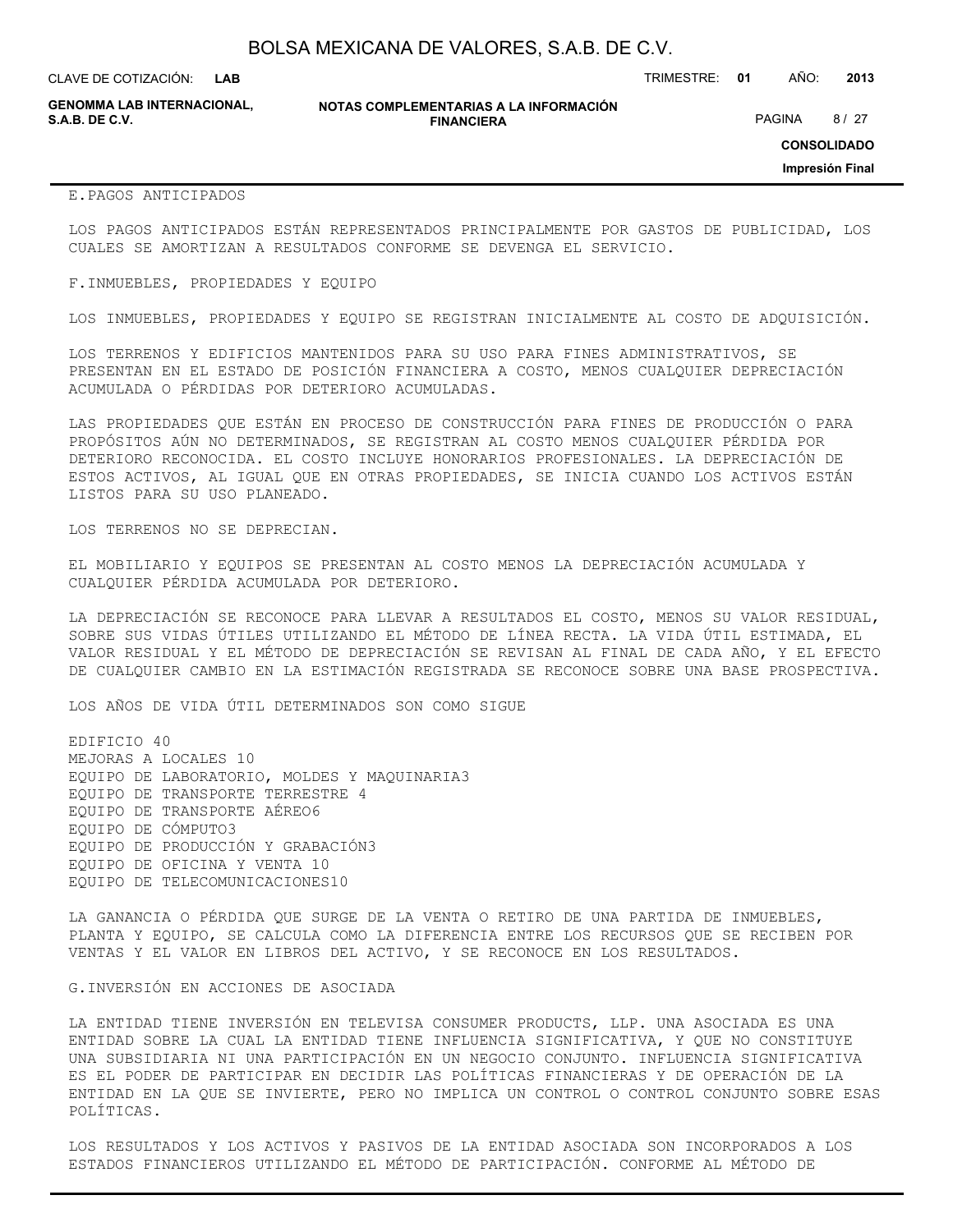| BOLSA MEXICANA DE VALORES, S.A.B. DE C.V. |  |  |
|-------------------------------------------|--|--|
|-------------------------------------------|--|--|

**GENOMMA LAB INTERNACIONAL,**

```
NOTAS COMPLEMENTARIAS A LA INFORMACIÓN
                       FINANCIERA
S.A.B. DE C.V. PAGINA 9/27
```
**CONSOLIDADO**

#### **Impresión Final**

PARTICIPACIÓN, LA INVERSIÓN EN ENTIDAD ASOCIADA SE CONTABILIZA EN EL ESTADO CONSOLIDADO DE POSICIÓN FINANCIERA AL COSTO, AJUSTADO POR CAMBIOS POSTERIORES A LA ADQUISICIÓN POR LA PARTICIPACIÓN DE LA COMPAÑÍA EN LOS ACTIVOS NETOS DE LA ENTIDAD ASOCIADA, MENOS CUALQUIER DETERIORO EN EL VALOR DE LAS INVERSIONES EN LO INDIVIDUAL. LAS PÉRDIDAS DE UNA ENTIDAD ASOCIADA EN EXCESO A LA PARTICIPACIÓN DE LA ENTIDAD EN LA MISMA (LA CUAL INCLUYE CUALQUIER INVERSIÓN A LARGO PLAZO QUE, EN SUSTANCIA, FORME PARTE DE LA INVERSIÓN NETA DE LA ENTIDAD EN LA COMPAÑÍA ASOCIADA) SE RECONOCEN SIEMPRE Y CUANDO LA ENTIDAD HAYA CONTRAÍDO ALGUNA OBLIGACIÓN LEGAL O IMPLÍCITA O HAYA HECHO PAGOS EN NOMBRE DE LA ASOCIADA.

LOS REQUERIMIENTOS DE IAS 39 SE APLICAN PARA DETERMINAR SI ES NECESARIO RECONOCER UNA PÉRDIDA POR DETERIORO CON RESPECTO A LA INVERSIÓN DE LA ENTIDAD EN UNA ASOCIADA. CUANDO ES NECESARIO, SE PRUEBA EL DETERIORO DEL VALOR EN LIBROS TOTAL DE LA INVERSIÓN DE CONFORMIDAD CON IAS 36 DETERIORO DE ACTIVOS COMO UN ÚNICO ACTIVO, COMPARANDO SU MONTO RECUPERABLE (MAYOR ENTRE VALOR EN USO Y VALOR RAZONABLE MENOS COSTO DE VENTA) CONTRA SU VALOR EN LIBROS. CUALQUIER PÉRDIDA POR DETERIORO RECONOCIDA FORMA PARTE DEL VALOR EN LIBROS DE LA INVERSIÓN. CUALQUIER REVERSIÓN DE DICHA PÉRDIDA POR DETERIORO SE RECONOCE DE CONFORMIDAD CON IAS 36 EN LA MEDIDA EN QUE DICHO MONTO RECUPERABLE DE LA INVERSIÓN INCREMENTA POSTERIORMENTE.

AL DISPONER DE UNA ASOCIADA QUE RESULTA EN QUE LA ENTIDAD PIERDA INFLUENCIA IMPORTANTE SOBRE LA MISMA, CUALQUIER INVERSIÓN RETENIDA SE MIDE A VALOR RAZONABLE A DICHA FECHA Y SE CONSIDERA COMO SU VALOR RAZONABLE AL MOMENTO DEL RECONOCIMIENTO INICIAL COMO ACTIVO FINANCIERO DE CONFORMIDAD CON IAS 39. LA DIFERENCIA ENTRE EL VALOR EN LIBROS ANTERIOR DE LA ASOCIADA ATRIBUIBLE A LA PARTICIPACIÓN RETENIDA Y SU VALOR EN LIBROS SE INCLUYE EN LA DETERMINACIÓN DE LA GANANCIA O PÉRDIDA POR DISPOSICIÓN DE LA ASOCIADA. ADICIONALMENTE, LA ENTIDAD CONTABILIZA TODOS LOS MONTOS PREVIAMENTE RECONOCIDOS EN OTROS RESULTADOS INTEGRALES EN RELACIÓN CON DICHA ASOCIADA CON LA MISMA BASE QUE SE REQUERIRÍA SI DICHA ASOCIADA HUBIESE DISPUESTO DIRECTAMENTE DE LOS ACTIVOS O PASIVOS RELATIVOS. POR LO TANTO, SI UNA GANANCIA O PÉRDIDA PREVIAMENTE RECONOCIDA EN OTROS RESULTADOS INTEGRALES POR DICHA ASOCIADA SE HUBIERE RECLASIFICADO AL ESTADO DE RESULTADOS AL DISPONER DE LOS ACTIVOS O PASIVOS RELATIVOS, LA ENTIDAD RECLASIFICA LA GANANCIA O PÉRDIDA DEL CAPITAL AL ESTADO DE RESULTADOS (COMO UN AJUSTE POR RECLASIFICACIÓN) CUANDO PIERDE LA INFLUENCIA IMPORTANTE SOBRE DICHA ASOCIADA.

CUANDO LA ENTIDAD LLEVA A CABO TRANSACCIONES CON SU ASOCIADA, LA UTILIDAD O PÉRDIDA RESULTANTE DE DICHAS TRANSACCIONES CON LA ASOCIADA SE RECONOCE EN LOS ESTADOS FINANCIEROS CONSOLIDADOS DE LA ENTIDAD SÓLO EN LA MEDIDA DE LA PARTICIPACIÓN EN LA ASOCIADA QUE NO SE RELACIONE CON LA ENTIDAD.

### H.OTROS ACTIVOS

ESTOS ACTIVOS REPRESENTAN EROGACIONES QUE DAN ORIGEN A BENEFICIOS ECONÓMICOS FUTUROS PORQUE CUMPLEN CON CIERTOS REQUISITOS PARA SU RECONOCIMIENTO COMO ACTIVOS. LOS COSTOS DE INVESTIGACIÓN, ASÍ COMO LAS EROGACIONES EN FASE DE DESARROLLO QUE NO CUMPLEN CON DICHOS REQUISITOS, SE REGISTRAN EN RESULTADOS EN EL EJERCICIO EN QUE SE INCURREN.

LA COMPAÑÍA CLASIFICA SUS ACTIVOS INTANGIBLES EN ACTIVOS CON VIDA ÚTIL INDEFINIDA Y ACTIVOS CON VIDA ÚTIL DEFINIDA, DE ACUERDO CON EL PERIODO EN EL CUAL LA COMPAÑÍA ESPERA RECIBIR LOS BENEFICIOS.

### -ACTIVOS DE VIDA ÚTIL INDEFINIDA

CORRESPONDEN A MARCAS, NO COMPETENCIA Y OTROS DERECHOS, POR LOS QUE LA COMPAÑÍA ESPERA GENERAR INGRESOS DE MANERA INDEFINIDA POR LO QUE NO SE AMORTIZAN, PERO SU VALOR SE SUJETA A PRUEBAS DE DETERIORO.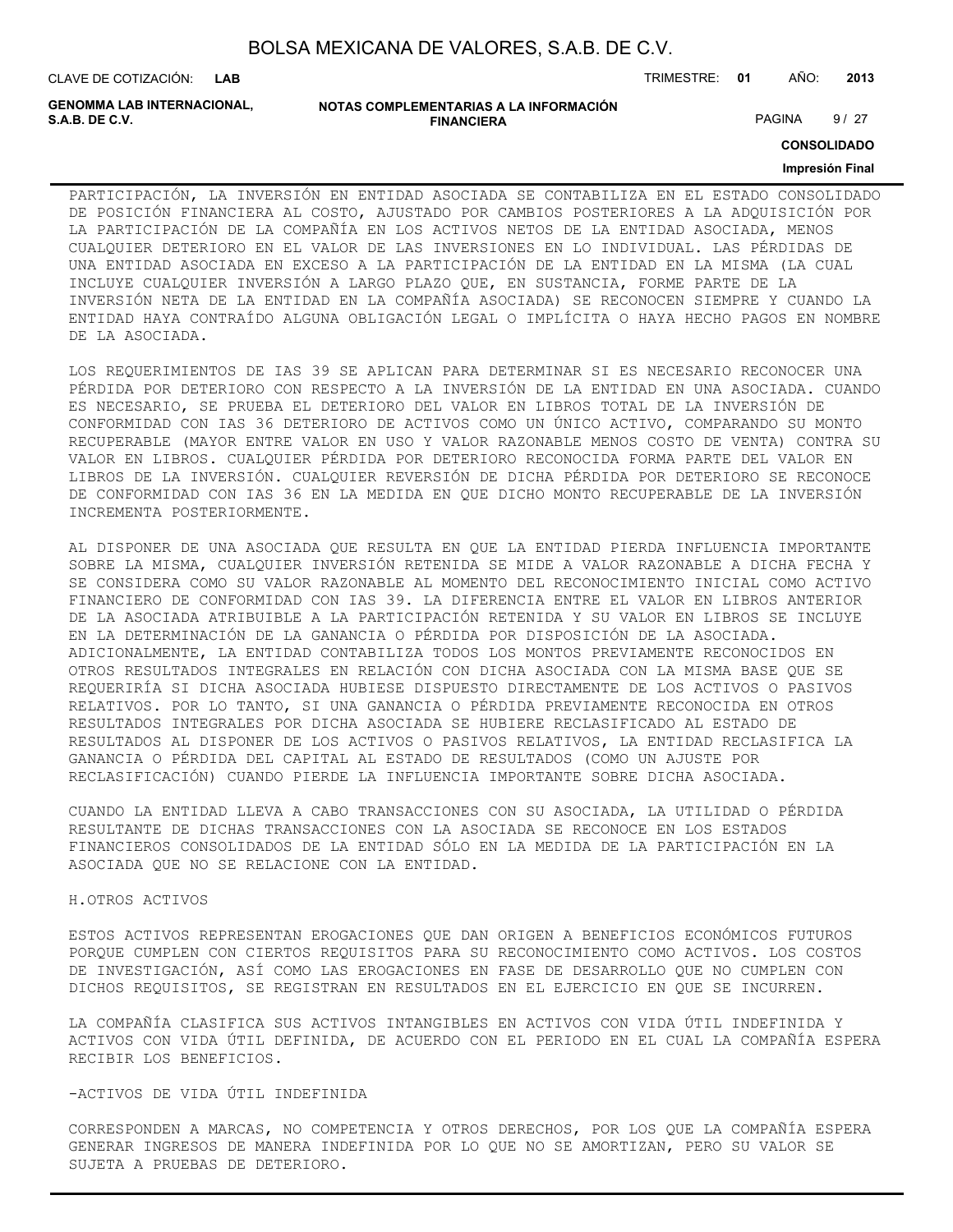**GENOMMA LAB INTERNACIONAL,**

**NOTAS COMPLEMENTARIAS A LA INFORMACIÓN FINANCIERA S.A.B. DE C.V.** PAGINA 10 / 27

CLAVE DE COTIZACIÓN: TRIMESTRE: **01** AÑO: **2013**

**CONSOLIDADO**

**Impresión Final**

#### -ACTIVOS DE VIDA ÚTIL DEFINIDA

CORRESPONDEN PRINCIPALMENTE A COSTOS EROGADOS EN LA FASE DE DESARROLLO DE SISTEMAS DE INFORMACIÓN INTEGRAL Y SE AMORTIZAN CON BASE EN EL MÉTODO DE LÍNEA RECTA DE ACUERDO A LA VIDA ÚTIL DEL PROYECTO Y CON MÁXIMO DE 5 AÑOS. ASIMISMO, SE INCLUYEN; DEPÓSITOS EN GARANTÍA PAGADOS POR RENTA DE INMUEBLES, QUE SE REGISTRAN AL VALOR DEL EFECTIVO DADO EN GARANTÍA Y QUE SE ESTIMA RECUPERAR AL FINAL DEL CONTRATO DE ARRENDAMIENTO; LICENCIAS PARA LA COMERCIALIZACIÓN DE LOS PRODUCTOS DE LA COMPAÑÍA, LOS CUALES SE AMORTIZAN CON BASE EN EL MÉTODO DE LÍNEA RECTA EN EL PERIODO DE VIGENCIA DE DICHAS LICENCIAS; Y LA INVERSIÓN PARA LA EXPANSIÓN DE LA MARCA SISTEMA GB.

### -BAJA DE ACTIVOS INTANGIBLES

UN ACTIVO INTANGIBLE SE DARÁ DE BAJA POR VENTA, O CUANDO NO SE ESPERA TENER BENEFICIOS ECONÓMICOS FUTUROS POR SU USO O DISPOSICIÓN. LAS GANANCIAS O PÉRDIDAS QUE SURGEN DE LA BAJA DE UN ACTIVO INTANGIBLE, MEDIDO COMO LA DIFERENCIA ENTRE LOS INGRESOS NETOS Y EL VALOR EN LIBROS DEL ACTIVO, SE RECONOCEN EN RESULTADOS CUANDO EL ACTIVO SEA DADO DE BAJA.

### I.DETERIORO DE ACTIVOS TANGIBLES E INTANGIBLES

AL FINAL DE CADA PERIODO SOBRE EL CUAL SE INFORMA, LA ENTIDAD REVISA LOS VALORES EN LIBROS DE SUS ACTIVOS TANGIBLES E INTANGIBLES A FIN DE DETERMINAR SI EXISTE UN INDICATIVO DE QUE ESTOS ACTIVOS HAN SUFRIDO ALGUNA PÉRDIDA POR DETERIORO. SI EXISTE ALGÚN INDICIO, SE CALCULA EL MONTO RECUPERABLE DEL ACTIVO A FIN DE DETERMINAR EL ALCANCE DE LA PÉRDIDA POR DETERIORO (DE HABER ALGUNA). CUANDO NO ES POSIBLE ESTIMAR EL MONTO RECUPERABLE DE UN ACTIVO INDIVIDUAL, LA ENTIDAD ESTIMA EL MONTO RECUPERABLE DE LA UNIDAD GENERADORA DE EFECTIVO A LA QUE PERTENECE DICHO ACTIVO. CUANDO SE PUEDE IDENTIFICAR UNA BASE RAZONABLE Y CONSISTENTE DE DISTRIBUCIÓN, LOS ACTIVOS CORPORATIVOS TAMBIÉN SE ASIGNAN A LAS UNIDADES GENERADORAS DE EFECTIVO INDIVIDUALES, O DE LO CONTRARIO, SE ASIGNAN AL GRUPO MÁS PEQUEÑO DE UNIDADES GENERADORAS DE EFECTIVO PARA LOS CUALES SE PUEDE IDENTIFICAR UNA BASE DE DISTRIBUCIÓN RAZONABLE Y CONSISTENTE.

LOS ACTIVOS INTANGIBLES CON UNA VIDA ÚTIL INDEFINIDA O TODAVÍA NO DISPONIBLES PARA SU USO, SE SUJETAN A PRUEBAS PARA EFECTOS DE DETERIORO AL MENOS CADA AÑO, Y SIEMPRE QUE EXISTA UN INDICIO DE QUE EL ACTIVO PODRÍA HABERSE DETERIORADO.

EL MONTO RECUPERABLE ES EL MAYOR ENTRE EL VALOR RAZONABLE MENOS EL COSTO DE VENDERLO Y EL VALOR DE USO. AL EVALUAR EL VALOR DE USO, LOS FLUJOS DE EFECTIVO FUTUROS ESTIMADOS SE DESCUENTAN A SU VALOR PRESENTE UTILIZANDO UNA TASA DE DESCUENTO ANTES DE IMPUESTOS QUE REFLEJE LA EVALUACIÓN ACTUAL DEL MERCADO RESPECTO AL VALOR DEL DINERO EN EL TIEMPO Y LOS RIESGOS ESPECÍFICOS DEL ACTIVO PARA EL CUAL NO SE HAN AJUSTADO LAS ESTIMACIONES DE FLUJOS DE EFECTIVO FUTUROS.

SI SE ESTIMA QUE EL MONTO RECUPERABLE DE UN ACTIVO (O UNIDAD GENERADORA DE EFECTIVO) ES MENOR QUE SU VALOR EN LIBROS, EL VALOR EN LIBROS DEL ACTIVO (O UNIDAD GENERADORA DE EFECTIVO) SE REDUCE A SU MONTO RECUPERABLE. LAS PÉRDIDAS POR DETERIORO SE RECONOCEN INMEDIATAMENTE EN RESULTADOS, SALVO SI EL ACTIVO SE REGISTRA A UN MONTO REVALUADO, EN CUYO CASO SE DEBE CONSIDERAR LA PÉRDIDA POR DETERIORO COMO UNA DISMINUCIÓN DE LA REVALUACIÓN.

CUANDO UNA PÉRDIDA POR DETERIORO SE REVIERTE POSTERIORMENTE, EL VALOR EN LIBROS DEL ACTIVO (O UNIDAD GENERADORA DE EFECTIVO) SE AUMENTA AL VALOR ESTIMADO REVISADO A SU MONTO RECUPERABLE, DE TAL MANERA QUE EL VALOR EN LIBROS INCREMENTADO NO EXCEDE EL VALOR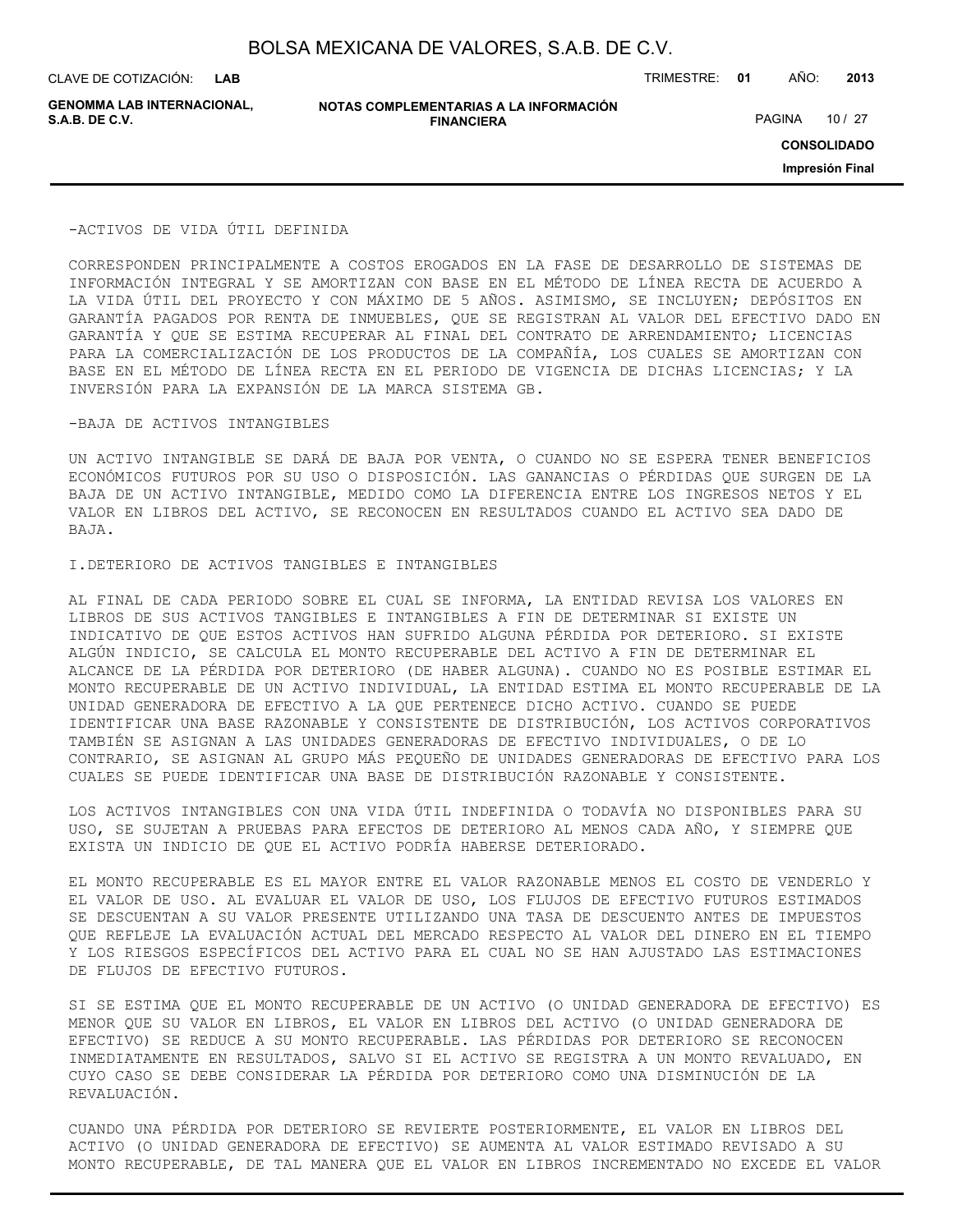**LAB**

CLAVE DE COTIZACIÓN: TRIMESTRE: **01** AÑO: **2013**

**GENOMMA LAB INTERNACIONAL,**

**NOTAS COMPLEMENTARIAS A LA INFORMACIÓN FINANCIERA**

PAGINA 11 / 27

**CONSOLIDADO**

#### **Impresión Final**

EN LIBROS QUE SE HABRÍA DETERMINADO SI NO SE HUBIERA RECONOCIDO UNA PÉRDIDA POR DETERIORO PARA DICHO ACTIVO (O UNIDAD GENERADORA DE EFECTIVO) EN AÑOS ANTERIORES. LA REVERSIÓN DE UNA PÉRDIDA POR DETERIORO SE RECONOCE INMEDIATAMENTE EN RESULTADOS, A MENOS QUE EL ACTIVO CORRESPONDIENTE SE RECONOZCA A UN MONTO REVALUADO, EN CUYO CASO LA REVERSIÓN DE LA PÉRDIDA POR DETERIORO SE TRATA COMO UN AUMENTO EN LA REVALUACIÓN.

J.PASIVOS FINANCIEROS E INSTRUMENTOS DE CAPITAL

LOS PASIVOS FINANCIEROS SE RECONOCEN CUANDO LA ENTIDAD SE CONVIERTE EN UNA PARTE DE LAS DISPOSICIONES CONTRACTUALES DE LOS INSTRUMENTOS.

LOS PASIVOS FINANCIEROS SE VALÚAN INICIALMENTE A SU VALOR RAZONABLE. LOS COSTOS DE LA TRANSACCIÓN QUE SON DIRECTAMENTE ATRIBUIBLES A LA ADQUISICIÓN O EMISIÓN DE PASIVOS FINANCIEROS (DISTINTOS DE LOS PASIVOS FINANCIEROS A VALOR RAZONABLE CON CAMBIOS EN RESULTADOS) SE SUMAN O DEDUCEN DEL VALOR RAZONABLE DE LOS PASIVOS FINANCIEROS, EN SU CASO, EN EL RECONOCIMIENTO INICIAL. LOS COSTOS DE LA TRANSACCIÓN DIRECTAMENTE ATRIBUIBLES A LA ADQUISICIÓN DE PASIVOS FINANCIEROS A VALOR RAZONABLE CON CAMBIOS EN RESULTADOS SE RECONOCEN INMEDIATAMENTE EN RESULTADOS.

-CLASIFICACIÓN COMO DEUDA O CAPITAL

LOS INSTRUMENTOS DE DEUDA Y/O CAPITAL SE CLASIFICAN COMO PASIVOS FINANCIEROS O COMO CAPITAL DE CONFORMIDAD CON LA SUSTANCIA DEL ACUERDO CONTRACTUAL.

#### -INSTRUMENTOS DE CAPITAL

UN INSTRUMENTO DE CAPITAL CONSISTE EN CUALQUIER CONTRATO QUE EVIDENCIE UN INTERÉS RESIDUAL EN LOS ACTIVOS DE LA ENTIDAD LUEGO DE DEDUCIR TODOS SUS PASIVOS. LOS INSTRUMENTOS DE CAPITAL EMITIDOS POR LA ENTIDAD SE RECONOCEN POR LOS RECURSOS RECIBIDOS, NETO DE LOS COSTOS DIRECTOS DE EMISIÓN.

LA RECOMPRA DE INSTRUMENTOS DE CAPITAL PROPIO DE LA ENTIDAD SE RECONOCE Y SE DEDUCE DIRECTAMENTE EN EL CAPITAL. NINGUNA GANANCIA O PÉRDIDA SE RECONOCE EN UTILIDAD O PÉRDIDA EN LA COMPRA, VENTA, EMISIÓN O AMORTIZACIÓN DE LOS INSTRUMENTOS DE CAPITAL PROPIO DE LA ENTIDAD.

#### -PASIVOS FINANCIEROS

LOS PASIVOS FINANCIEROS SE CLASIFICAN COMO PASIVOS FINANCIEROS A VALOR RAZONABLE CON CAMBIOS A TRAVÉS DE RESULTADOS O COMO OTROS PASIVOS FINANCIEROS.

-PASIVOS FINANCIEROS A VALOR RAZONABLE CON CAMBIOS A TRAVÉS DE RESULTADOS

UN PASIVO FINANCIERO A VALOR RAZONABLE CON CAMBIOS A TRAVÉS DE RESULTADOS ES UN PASIVO FINANCIERO QUE SE CLASIFICA COMO MANTENIDO CON FINES DE NEGOCIACIÓN O SE DESIGNA COMO A VALOR RAZONABLE CON CAMBIOS A TRAVÉS DE RESULTADOS:

UN PASIVO FINANCIERO SE CLASIFICA COMO MANTENIDO CON FINES DE NEGOCIACIÓN SI:

•SE ADQUIERE PRINCIPALMENTE CON EL OBJETIVO DE RECOMPRARLO EN UN FUTURO CERCANO; O

•ES PARTE DE UNA CARTERA DE INSTRUMENTOS FINANCIEROS IDENTIFICADOS QUE SE ADMINISTRAN CONJUNTAMENTE, Y PARA LA CUAL EXISTE EVIDENCIA DE UN PATRÓN RECIENTE DE TOMA DE UTILIDADES A CORTO PLAZO; O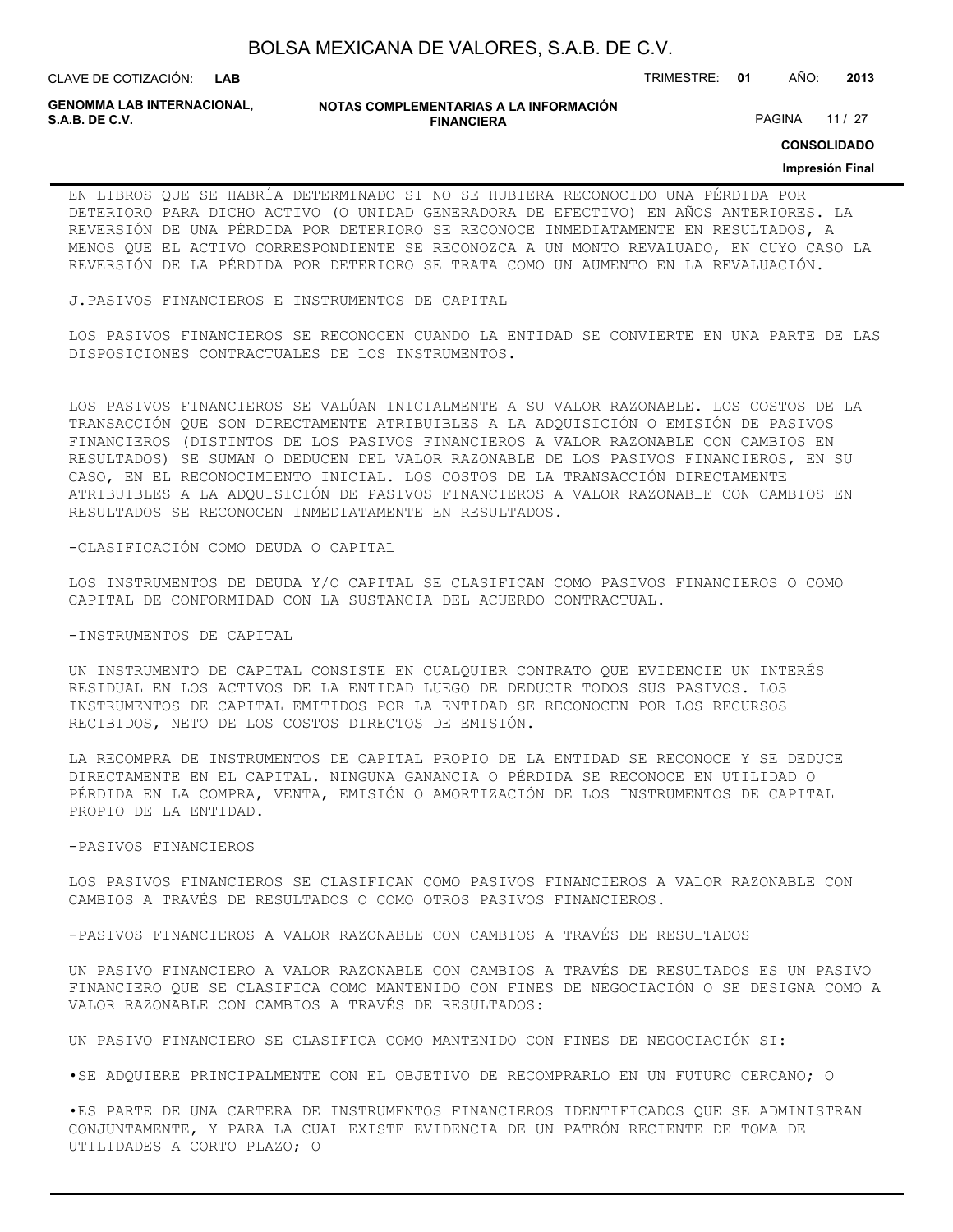**LAB**

CLAVE DE COTIZACIÓN: TRIMESTRE: **01** AÑO: **2013**

**GENOMMA LAB INTERNACIONAL,**

**NOTAS COMPLEMENTARIAS A LA INFORMACIÓN FINANCIERA**

PAGINA 12 / 27

**CONSOLIDADO**

**Impresión Final**

•ES UN DERIVADO QUE NO HA SIDO DESIGNADO COMO INSTRUMENTO DE COBERTURA Y CUMPLE LAS CONDICIONES PARA SER EFECTIVO.

UN PASIVO FINANCIERO QUE NO SEA MANTENIDO CON FINES DE NEGOCIACIÓN PODRÍA SER DESIGNADO A VALOR RAZONABLE CON CAMBIOS A TRAVÉS DE RESULTADOS AL MOMENTO DEL RECONOCIMIENTO INICIAL SI:

•CON ELLO SE ELIMINA O REDUCE SIGNIFICATIVAMENTE ALGUNA INCONSISTENCIA EN LA VALUACIÓN O EN EL RECONOCIMIENTO QUE DE OTRA MANERA SURGIRÍA; O

•EL RENDIMIENTO DE UN GRUPO DE ACTIVOS FINANCIEROS, DE PASIVOS FINANCIEROS O DE AMBOS, SE ADMINISTRE Y EVALÚE SOBRE LA BASE DE SU VALOR RAZONABLE, DE ACUERDO CON UNA ESTRATEGIA DE INVERSIÓN O DE ADMINISTRACIÓN DEL RIESGO QUE LA ENTIDAD TENGA DOCUMENTADA, Y SE PROVEA INTERNAMENTE INFORMACIÓN SOBRE ESE GRUPO, SOBRE LA BASE DE SU VALOR RAZONABLE; O

•FORME PARTE DE UN CONTRATO QUE CONTENGA UNO O MÁS INSTRUMENTOS DERIVADOS IMPLÍCITOS, Y LA IAS 39 INSTRUMENTOS FINANCIEROS: RECONOCIMIENTO Y MEDICIÓN PERMITA QUE LA TOTALIDAD DEL CONTRATO HÍBRIDO (ACTIVO O PASIVO) SEA DESIGNADO COMO A VALOR RAZONABLE CON CAMBIOS A TRAVÉS DE RESULTADOS.

LOS PASIVOS FINANCIEROS A VALOR RAZONABLE CON CAMBIOS A TRAVÉS DE RESULTADOS SE REGISTRAN A VALOR RAZONABLE, RECONOCIENDO CUALQUIER GANANCIA O PÉRDIDA SURGIDA DE LA REMEDICIÓN EN EL ESTADO DE RESULTADOS. LA GANANCIA O PÉRDIDA NETA RECONOCIDA EN LOS RESULTADOS INCLUYE CUALQUIER DIVIDENDO O INTERÉS OBTENIDO DEL PASIVO FINANCIERO Y SE INCLUYE EN LA PARTIDA DE 'OTRAS GANANCIAS Y PÉRDIDAS' EN EL ESTADO DE RESULTADO INTEGRAL.

#### -OTROS PASIVOS FINANCIEROS

OTROS PASIVOS FINANCIEROS, (INCLUYENDO LOS PRÉSTAMOS Y CUENTAS POR PAGAR), SON VALUADOS SUBSECUENTEMENTE AL COSTO AMORTIZADO USANDO EL MÉTODO DE TASA DE INTERÉS EFECTIVA.

EL MÉTODO DE TASA DE INTERÉS EFECTIVA ES UN MÉTODO DE CÁLCULO DEL COSTO AMORTIZADO DE UN PASIVO FINANCIERO Y DE ASIGNACIÓN DEL GASTO FINANCIERO A LO LARGO DEL PERIODO PERTINENTE. LA TASA DE INTERÉS EFECTIVA ES LA TASA QUE DESCUENTA EXACTAMENTE LOS FLUJOS ESTIMADOS DE PAGOS EN EFECTIVO A LO LARGO DE LA VIDA ESPERADA DEL PASIVO FINANCIERO (O, CUANDO SEA ADECUADO, EN UN PERIODO MÁS CORTO) CON EL IMPORTE NETO EN LIBROS DEL PASIVO FINANCIERO EN SU RECONOCIMIENTO INICIAL.

### -BAJA DE PASIVOS FINANCIEROS

LA ENTIDAD DA DE BAJA LOS PASIVOS FINANCIEROS SI, Y SOLO SI, LAS OBLIGACIONES DE LA ENTIDAD SE CUMPLEN, CANCELAN O EXPIRAN. LA DIFERENCIA ENTRE EL VALOR EN LIBROS DEL PASIVO FINANCIERO DADO DE BAJA Y LA CONTRAPRESTACIÓN PAGADA Y POR PAGAR SE RECONOCE EN RESULTADOS.

### K.IMPUESTOS A LA UTILIDAD

EL GASTO POR IMPUESTOS A LA UTILIDAD REPRESENTA LA SUMA DE LOS IMPUESTOS A LA UTILIDAD CAUSADOS Y LOS IMPUESTOS A LA UTILIDAD DIFERIDOS.

### -IMPUESTOS A LA UTILIDAD CAUSADOS

EL IMPUESTO SOBRE LA RENTA (ISR) Y EL IMPUESTO EMPRESARIAL A TASA ÚNICA (IETU) SE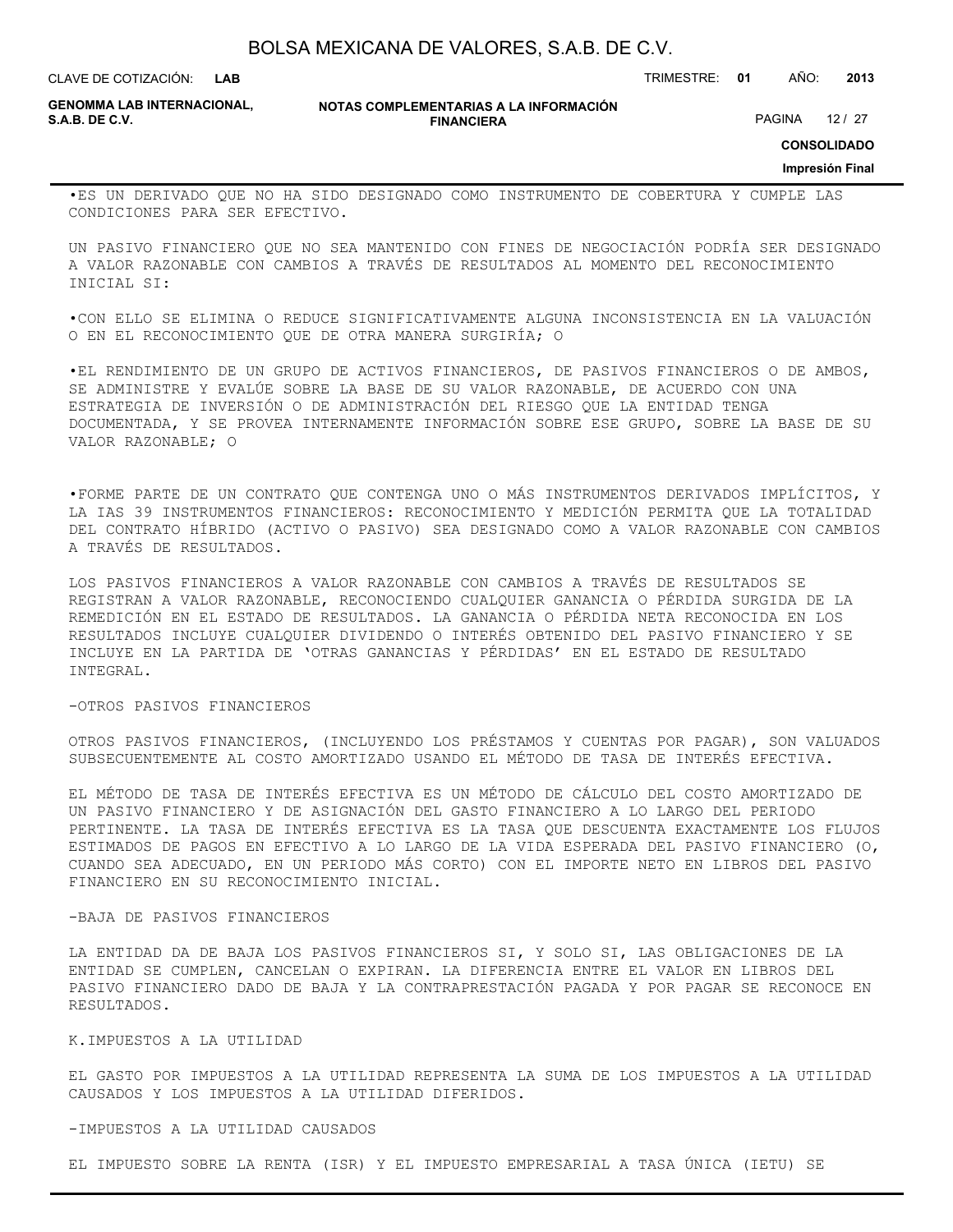**GENOMMA LAB INTERNACIONAL,**

CLAVE DE COTIZACIÓN: TRIMESTRE: **01** AÑO: **2013**

PAGINA 13 / 27

**CONSOLIDADO**

**Impresión Final**

REGISTRAN EN LOS RESULTADOS DEL AÑO EN QUE SE CAUSAN.

-IMPUESTOS A LA UTILIDAD DIFERIDOS

PARA RECONOCER EL IMPUESTO DIFERIDO SE DETERMINA SI, CON BASE EN PROYECCIONES FINANCIERAS, LA ENTIDAD CAUSARÁ ISR O IETU Y RECONOCE EL IMPUESTO DIFERIDO QUE CORRESPONDA AL IMPUESTO QUE ESENCIALMENTE PAGARÁ. LOS IMPUESTOS A LA UTILIDAD DIFERIDOS SE RECONOCE SOBRE LAS DIFERENCIAS TEMPORALES ENTRE EL VALOR EN LIBROS DE LOS ACTIVOS Y PASIVOS INCLUIDOS EN LOS ESTADOS FINANCIEROS Y LAS BASES FISCALES CORRESPONDIENTES UTILIZADAS PARA DETERMINAR EL RESULTADO FISCAL, APLICANDO LA TASA CORRESPONDIENTE A ESTAS DIFERENCIAS Y EN SU CASO SE INCLUYEN LOS BENEFICIOS DE LAS PÉRDIDAS FISCALES POR AMORTIZAR Y DE ALGUNOS CRÉDITOS FISCALES. EL PASIVO POR IMPUESTO A LA UTILIDAD DIFERIDO SE RECONOCE GENERALMENTE PARA TODAS LAS DIFERENCIAS FISCALES TEMPORALES. SE RECONOCERÁ UN ACTIVO POR IMPUESTOS DIFERIDOS, POR TODAS LAS DIFERENCIAS TEMPORALES DEDUCIBLES, EN LA MEDIDA EN QUE RESULTE PROBABLE QUE LA ENTIDAD DISPONGA DE UTILIDADES FISCALES FUTURAS CONTRA LAS QUE PUEDA APLICAR ESAS DIFERENCIAS TEMPORALES DEDUCIBLES. ESTOS ACTIVOS Y PASIVOS NO SE RECONOCEN SI LAS DIFERENCIAS TEMPORALES SURGEN DEL RECONOCIMIENTO INICIAL (DISTINTO AL DE LA COMBINACIÓN DE NEGOCIOS) DE OTROS ACTIVOS Y PASIVOS EN UNA OPERACIÓN QUE NO AFECTA EL RESULTADO FISCAL NI EL CONTABLE.

SE RECONOCE UN PASIVO POR IMPUESTOS DIFERIDOS POR DIFERENCIAS TEMPORALES GRAVABLES ASOCIADAS CON INVERSIONES EN SUBSIDIARIAS Y ASOCIADAS, Y PARTICIPACIONES EN NEGOCIOS CONJUNTOS, EXCEPTO CUANDO LA ENTIDAD ES CAPAZ DE CONTROLAR LA REVERSIÓN DE LA DIFERENCIA TEMPORAL Y CUANDO SEA PROBABLE QUE LA DIFERENCIA TEMPORAL NO SE REVERSARÁ EN UN FUTURO PREVISIBLE. LOS ACTIVOS POR IMPUESTOS DIFERIDOS QUE SURGEN DE LAS DIFERENCIAS TEMPORALES ASOCIADAS CON DICHAS INVERSIONES Y PARTICIPACIONES SE RECONOCEN ÚNICAMENTE EN LA MEDIDA EN QUE RESULTE PROBABLE QUE HABRÁN UTILIDADES FISCALES FUTURAS SUFICIENTES CONTRA LAS QUE SE UTILICEN ESAS DIFERENCIAS TEMPORALES Y SE ESPERA QUE ÉSTAS SE REVERSARÁN EN UN FUTURO CERCANO.

EL VALOR EN LIBROS DE UN ACTIVO POR IMPUESTOS DIFERIDOS DEBE SOMETERSE A REVISIÓN AL FINAL DE CADA PERIODO SOBRE EL QUE SE INFORMA Y SE DEBE REDUCIR EN LA MEDIDA QUE SE ESTIME PROBABLE QUE NO HABRÁN UTILIDADES GRAVABLES SUFICIENTES PARA PERMITIR QUE SE RECUPERE LA TOTALIDAD O UNA PARTE DEL ACTIVO.

LOS ACTIVOS Y PASIVOS POR IMPUESTOS DIFERIDOS SE VALÚAN EMPLEANDO LAS TASAS FISCALES QUE SE ESPERA APLICAR EN EL PERÍODO EN EL QUE EL PASIVO SE PAGUE O EL ACTIVO SE REALICE, BASÁNDOSE EN LAS TASAS (Y LEYES FISCALES) QUE HAYAN SIDO APROBADAS O SUSTANCIALMENTE APROBADAS AL FINAL DEL PERIODO SOBRE EL QUE SE INFORMA. LA VALUACIÓN DE LOS PASIVOS Y ACTIVOS POR IMPUESTOS DIFERIDOS REFLEJA LAS CONSECUENCIAS FISCALES QUE SE DERIVARÍAN DE LA FORMA EN QUE LA ENTIDAD ESPERA, AL FINAL DEL PERIODO SOBRE EL QUE SE INFORMA, RECUPERAR O LIQUIDAR EL VALOR EN LIBROS DE SUS ACTIVOS Y PASIVOS.

LOS ACTIVOS POR IMPUESTOS DIFERIDOS Y LOS PASIVOS POR IMPUESTOS DIFERIDOS SE COMPENSAN CUANDO EXISTE UN DERECHO LEGAL PARA COMPENSAR ACTIVOS A CORTO PLAZO CON PASIVOS A CORTO PLAZO Y CUANDO SE REFIEREN A IMPUESTOS A LA UTILIDAD CORRESPONDIENTES A LA MISMA AUTORIDAD FISCAL Y LA ENTIDAD TIENE LA INTENCIÓN DE LIQUIDAR SUS ACTIVOS Y PASIVOS SOBRE UNA BASE NETA.

### -IMPUESTOS CAUSADOS Y DIFERIDOS

LOS IMPUESTOS CAUSADOS Y DIFERIDOS SE RECONOCEN COMO INGRESO O GASTO EN RESULTADOS, EXCEPTO CUANDO SE REFIEREN A PARTIDAS QUE SE RECONOCEN FUERA DE LOS RESULTADOS, YA SEA EN LOS OTROS RESULTADOS INTEGRALES O DIRECTAMENTE EN EL CAPITAL CONTABLE, EN CUYO CASO EL IMPUESTO TAMBIÉN SE RECONOCE FUERA DE LOS RESULTADOS; O CUANDO SURGEN DEL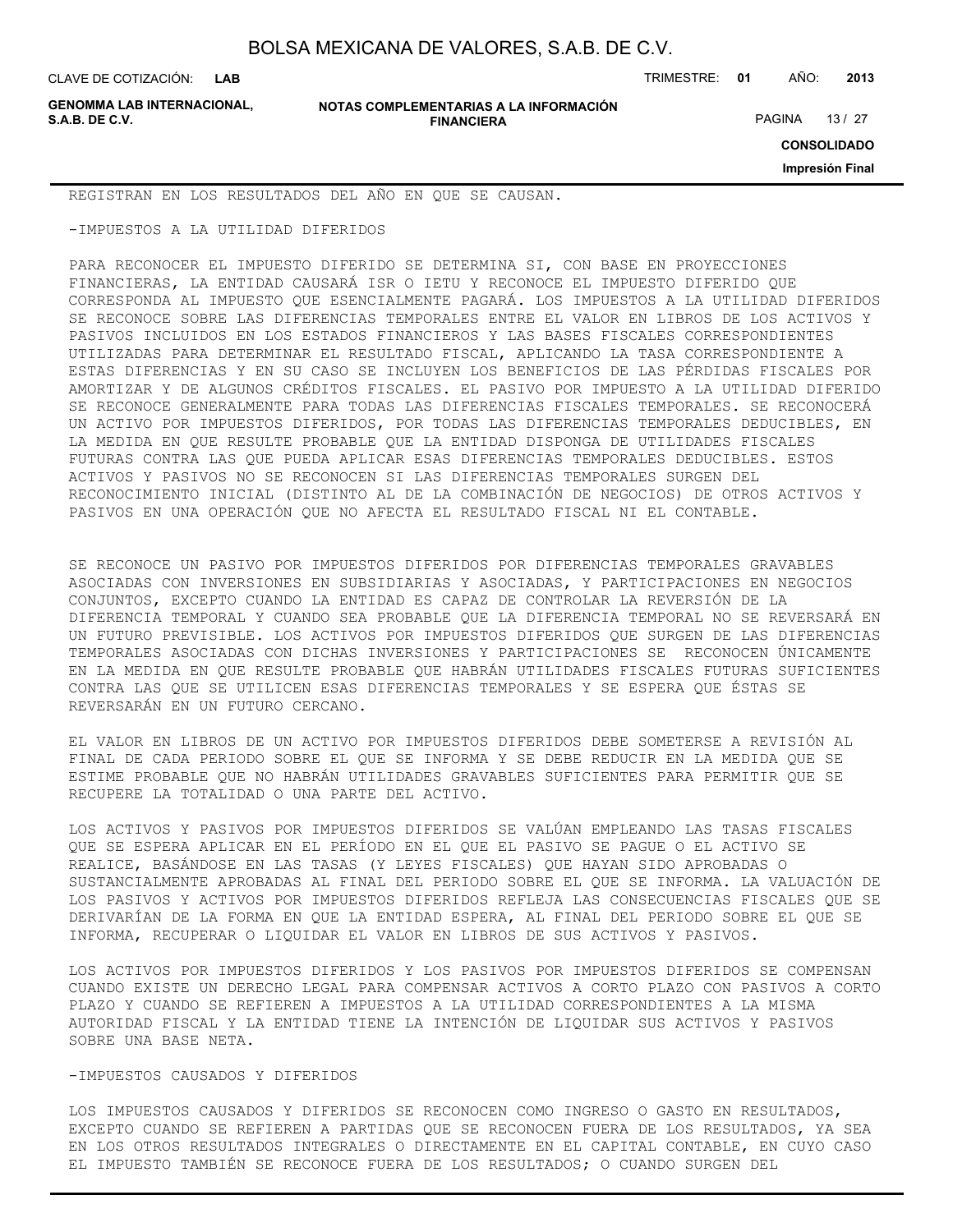| BOLSA MEXICANA DE VALORES, S.A.B. DE C.V. |  |  |
|-------------------------------------------|--|--|
|-------------------------------------------|--|--|

CLAVE DE COTIZACIÓN: TRIMESTRE: **01** AÑO: **2013**

**GENOMMA LAB INTERNACIONAL,**

**NOTAS COMPLEMENTARIAS A LA INFORMACIÓN FINANCIERA**

PAGINA 14 / 27

**CONSOLIDADO**

#### **Impresión Final**

RECONOCIMIENTO INICIAL DE UNA COMBINACIÓN DE NEGOCIOS. EN EL CASO DE UNA COMBINACIÓN DE NEGOCIOS, EL EFECTO FISCAL SE INCLUYE DENTRO DEL RECONOCIMIENTO DE LA COMBINACIÓN DE NEGOCIOS.

#### L.PROVISIONES

LAS PROVISIONES SE RECONOCEN CUANDO LA ENTIDAD TIENE UNA OBLIGACIÓN PRESENTE (YA SEA LEGAL O ASUMIDA) COMO RESULTADO DE UN SUCESO PASADO, ES PROBABLE QUE LA ENTIDAD TENGA QUE LIQUIDAR LA OBLIGACIÓN, Y PUEDE HACERSE UNA ESTIMACIÓN CONFIABLE DEL IMPORTE DE LA OBLIGACIÓN.

EL IMPORTE RECONOCIDO COMO PROVISIÓN ES LA MEJOR ESTIMACIÓN DEL DESEMBOLSO NECESARIO PARA LIQUIDAR LA OBLIGACIÓN PRESENTE, AL FINAL DEL PERIODO SOBRE EL QUE SE INFORMA, TENIENDO EN CUENTA LOS RIESGOS Y LAS INCERTIDUMBRES QUE RODEAN A LA OBLIGACIÓN. CUANDO SE VALÚA UNA PROVISIÓN USANDO LOS FLUJOS DE EFECTIVO ESTIMADOS PARA LIQUIDAR LA OBLIGACIÓN PRESENTE, SU VALOR EN LIBROS REPRESENTA EL VALOR PRESENTE DE DICHOS FLUJOS DE EFECTIVO.

CUANDO SE ESPERA LA RECUPERACIÓN DE UN TERCERO DE ALGUNOS O TODOS LOS BENEFICIOS ECONÓMICOS REQUERIDOS PARA LIQUIDAR UNA PROVISIÓN, SE RECONOCE UNA CUENTA POR COBRAR COMO UN ACTIVO SI ES VIRTUALMENTE CIERTO QUE SE RECIBIRÁ EL DESEMBOLSO Y EL MONTO DE LA CUENTA POR COBRAR PUEDE SER VALUADO CONFIABLEMENTE.

LAS PROVISIONES SE CLASIFICAN COMO CIRCULANTES O NO CIRCULANTES EN FUNCIÓN DEL PERÍODO ESTIMADO PARA ATENDER LAS OBLIGACIONES QUE CUBREN.

### M.COSTOS DE BENEFICIOS AL RETIRO

LAS APORTACIONES A LOS PLANES DE BENEFICIOS AL RETIRO DE CONTRIBUCIONES DEFINIDAS SE RECONOCEN COMO GASTOS AL MOMENTO EN QUE LOS EMPLEADOS HAN PRESTADO LOS SERVICIOS QUE LES OTORGAN EL DERECHO A LAS CONTRIBUCIONES.

EN EL CASO DE LOS PLANES DE BENEFICIOS DEFINIDOS, EL COSTO DE TALES BENEFICIOS SE DETERMINA UTILIZANDO EL MÉTODO DE CRÉDITO UNITARIO PROYECTADO, CON VALUACIONES ACTUARIALES QUE SE REALIZAN AL FINAL DE CADA PERÍODO SOBRE EL QUE SE INFORMA. LAS GANANCIAS Y PÉRDIDAS ACTUARIALES SE RECONOCEN AMORTIZADAS EN RESULTADOS CON BASE EN LA VIDA LABORAL ESTIMADA DE LOS EMPLEADOS. LOS COSTOS DE LOS SERVICIOS PASADOS SE RECONOCEN EN LA MEDIDA EN QUE SE ADQUIEREN LOS BENEFICIOS; DE LO CONTRARIO, SE AMORTIZAN UTILIZANDO EL MÉTODO DE LÍNEA RECTA SOBRE EL PERÍODO PROMEDIO HASTA QUE LOS BENEFICIOS SE CONVIERTEN EN ADQUIRIDOS.

LAS OBLIGACIONES POR BENEFICIOS AL RETIRO RECONOCIDAS EN EL ESTADO DE POSICIÓN FINANCIERA, REPRESENTAN EL VALOR PRESENTE DE LA OBLIGACIÓN POR BENEFICIOS DEFINIDOS, AJUSTADO POR LAS GANANCIAS Y PÉRDIDAS ACTUARIALES Y LOS COSTOS DE LOS SERVICIOS PASADOS NO RECONOCIDOS, MENOS EL VALOR RAZONABLE DE LOS ACTIVOS DEL PLAN. CUALQUIER ACTIVO QUE SURJA DE ESTE CÁLCULO SE LIMITA A LAS PÉRDIDAS ACTUARIALES NO RECONOCIDAS Y AL COSTO DE LOS SERVICIOS PASADOS, MÁS EL VALOR PRESENTE DE LOS REEMBOLSOS Y REDUCCIONES DE CONTRIBUCIONES FUTURAS AL PLAN.

#### N.BENEFICIOS DIRECTOS A LOS EMPLEADOS

SE VALÚAN EN PROPORCIÓN A LOS SERVICIOS PRESTADOS, CONSIDERANDO LOS SUELDOS ACTUALES Y SE RECONOCE EL PASIVO CONFORME SE DEVENGAN. INCLUYE PRINCIPALMENTE PARTICIPACIÓN DE LOS TRABAJADORES EN LAS UTILIDADES POR PAGAR, AUSENCIAS COMPENSADAS, COMO VACACIONES Y PRIMA VACACIONAL, E INCENTIVOS.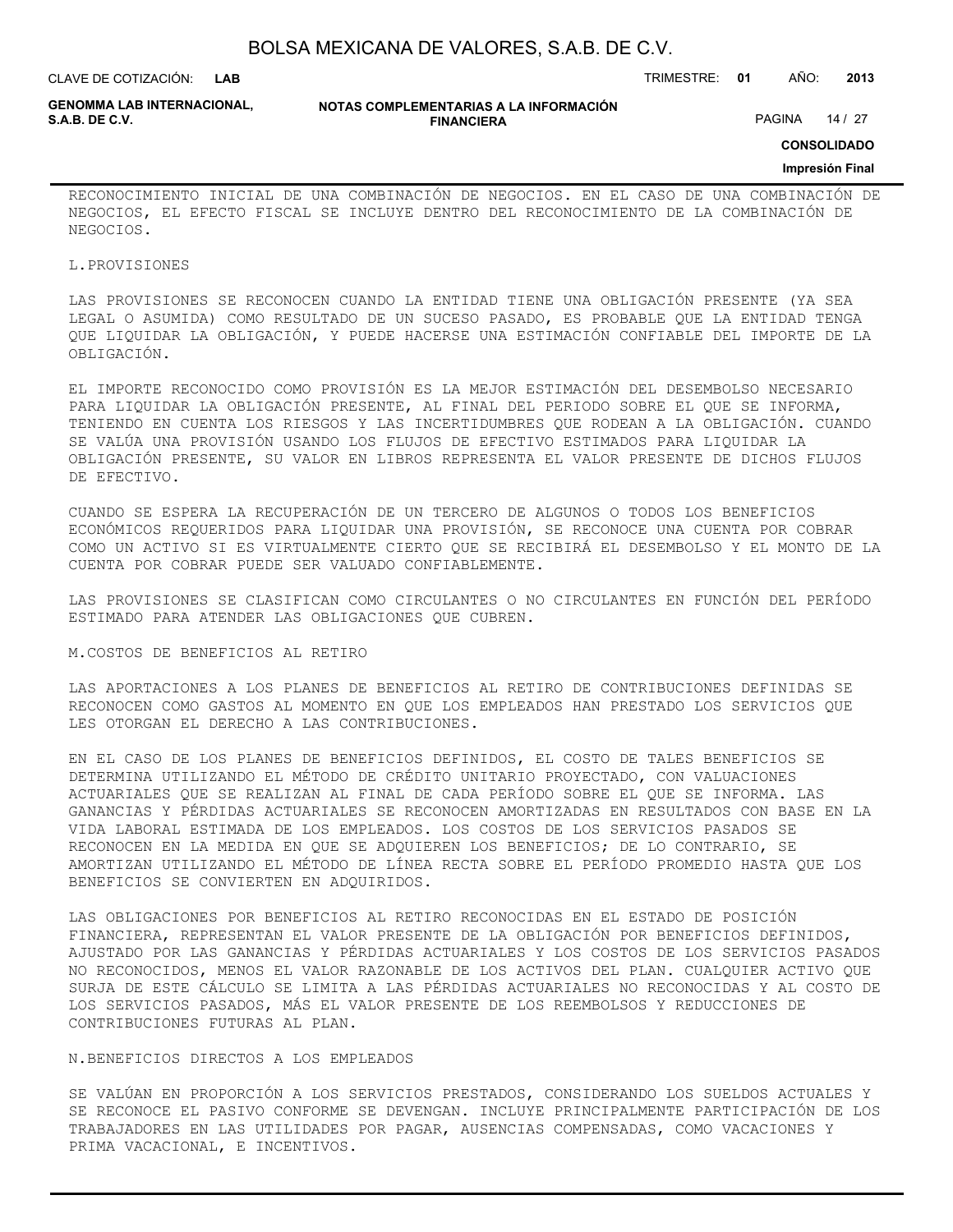CLAVE DE COTIZACIÓN: TRIMESTRE: **01** AÑO: **2013**

**GENOMMA LAB INTERNACIONAL,**

**NOTAS COMPLEMENTARIAS A LA INFORMACIÓN FINANCIERA**

PAGINA 15 / 27

**CONSOLIDADO**

**Impresión Final**

#### O.PARTICIPACIÓN DE LOS TRABAJADORES EN LAS UTILIDADES (PTU)

LA PTU SE REGISTRA EN LOS RESULTADOS DEL AÑO EN QUE SE CAUSA Y SE PRESENTA EN EL RUBRO DE GASTOS DE VENTA, GENERALES Y DE ADMINISTRACIÓN EN EL ESTADO DE RESULTADOS.

#### P.PAGOS BASADOS EN ACCIONES

LAS TRANSACCIONES CON PAGOS BASADOS EN ACCIONES LIQUIDABLES MEDIANTE INSTRUMENTOS DE CAPITAL A EMPLEADOS SE VALÚAN AL VALOR RAZONABLE DE LOS INSTRUMENTOS DE CAPITAL A LA FECHA EN QUE SE OTORGAN.

EL VALOR RAZONABLE DETERMINADO A LA FECHA DE OTORGAMIENTO DE LOS PAGOS BASADOS EN ACCIONES LIQUIDABLES MEDIANTE INSTRUMENTOS DE CAPITAL SE REGISTRAN COMO GASTOS SOBRE LA BASE DE LÍNEA RECTA DURANTE EL PERIODO DE ADJUDICACIÓN, CON BASE EN LA ESTIMACIÓN DE LA ENTIDAD DE LOS INSTRUMENTOS DE CAPITAL QUE EVENTUALMENTE SE ADJUDICARÁN. AL FINAL DE CADA PERIODO SOBRE EL CUAL SE REPORTA, LA ENTIDAD REVISA SUS ESTIMACIONES DEL NÚMERO DE INSTRUMENTOS DE CAPITAL QUE ESPERAN SER ADJUDICADOS. EL EFECTO DE LA REVISIÓN DE LOS ESTIMADOS ORIGINALES, SI HUBIESE, SE RECONOCE EN LOS RESULTADOS DEL PERIODO DE MANERA QUE EL GASTO ACUMULADO REFLEJE EL ESTIMADO REVISADO, CON EL AJUSTE CORRESPONDIENTE A LA RESERVA DE BENEFICIOS A EMPLEADOS LIQUIDABLES MEDIANTE INSTRUMENTOS DE CAPITAL.

PARA LA TRANSACCIÓN DE PAGOS BASADOS EN ACCIONES LIQUIDABLES EN EFECTIVO, SE RECONOCE UN PASIVO POR LOS BIENES O SERVICIOS ADQUIRIDOS, VALUADOS INICIALMENTE AL VALOR RAZONABLE DEL PASIVO. AL FINAL DE CADA PERIODO DE REPORTE, HASTA QUE SE LIQUIDE, ASÍ COMO EN LA FECHA DE LIQUIDACIÓN, LA ENTIDAD REEVALÚA EL VALOR RAZONABLE DEL PASIVO Y CUALQUIER CAMBIO EN SU VALOR RAZONABLE SE RECONOCE EN LOS RESULTADOS DEL PERIODO.

### Q.RECONOCIMIENTO DE INGRESOS

LOS INGRESOS SE CALCULAN AL VALOR RAZONABLE DE LA CONTRAPRESTACIÓN COBRADA O POR COBRAR, TENIENDO EN CUENTA EL IMPORTE ESTIMADO DE DEVOLUCIONES DE CLIENTES, REBAJAS Y OTROS DESCUENTOS SIMILARES.

-VENTA DE BIENES

LOS INGRESOS PROCEDENTES DE LA VENTA DE BIENES DEBEN SER RECONOCIDOS CUANDO SE CUMPLEN TODAS Y CADA UNA DE LAS SIGUIENTES CONDICIONES:

•LA ENTIDAD HA TRANSFERIDO AL COMPRADOR LOS RIESGOS Y BENEFICIOS SIGNIFICATIVOS QUE SE DERIVAN DE LA PROPIEDAD DE LOS BIENES;

•LA ENTIDAD NO CONSERVA PARA SÍ NINGUNA IMPLICACIÓN EN LA GESTIÓN CORRIENTE DE LOS BIENES VENDIDOS, EN EL GRADO USUALMENTE ASOCIADO CON LA PROPIEDAD, NI RETIENE EL CONTROL EFECTIVO SOBRE LOS MISMOS;

•EL IMPORTE DE LOS INGRESOS PUEDA VALUARSE CONFIABLEMENTE;

•SEA PROBABLE QUE LA ENTIDAD RECIBA LOS BENEFICIOS ECONÓMICOS ASOCIADOS CON LA TRANSACCIÓN; Y

•LOS COSTOS INCURRIDOS, O POR INCURRIR, EN RELACIÓN CON LA TRANSACCIÓN PUEDEN SER VALUADOS CONFIABLEMENTE.

-PRESTACIÓN DE SERVICIOS

LOS INGRESOS PROVENIENTES DE CONTRATOS DE SERVICIOS SE RECONOCEN EN EL PERÍODO EN EL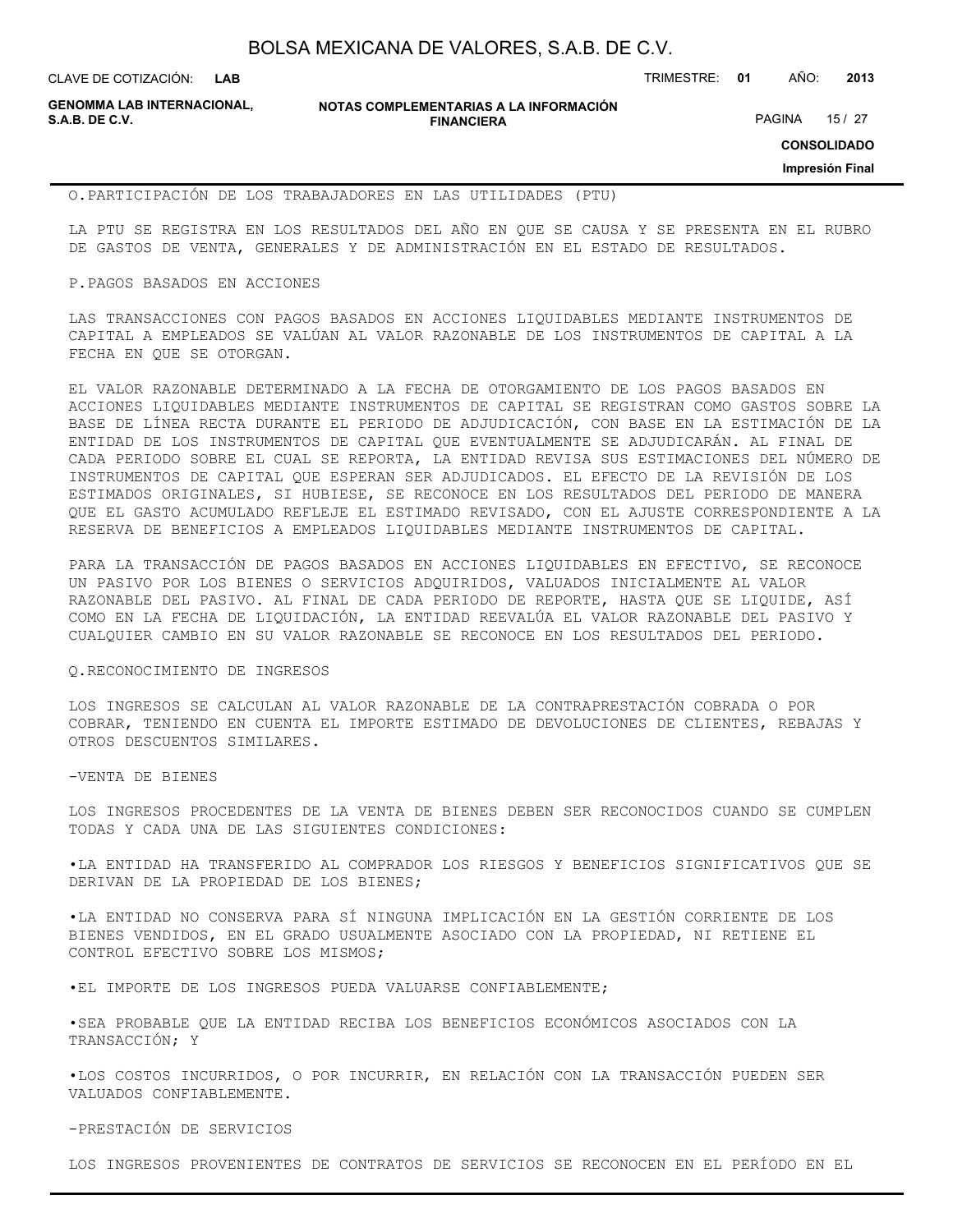**GENOMMA LAB INTERNACIONAL,**

**NOTAS COMPLEMENTARIAS A LA INFORMACIÓN FINANCIERA S.A.B. DE C.V.** PAGINA 16 / 27

**CONSOLIDADO**

**Impresión Final**

QUE SE DEVENGAN DICHOS SERVICIOS.

-INGRESOS POR DIVIDENDOS E INGRESOS POR INTERESES

EL INGRESO POR DIVIDENDOS DE INVERSIONES SE RECONOCE UNA VEZ QUE SE HAN ESTABLECIDO LOS DERECHOS DE LOS ACCIONISTAS PARA RECIBIR ESTE PAGO (SIEMPRE QUE SEA PROBABLE QUE LOS BENEFICIOS ECONÓMICOS FLUIRÁN PARA LA ENTIDAD Y QUE EL INGRESO PUEDA SER VALUADO CONFIABLEMENTE).

LOS INGRESOS POR INTERESES SE RECONOCEN CUANDO ES PROBABLE QUE LOS BENEFICIOS ECONÓMICOS FLUYAN HACIA LA ENTIDAD Y EL IMPORTE DE LOS INGRESOS PUEDA SER VALUADO CONFIABLEMENTE.

R.TRANSACCIONES EN MONEDA EXTRANJERA

LAS TRANSACCIONES EN MONEDA EXTRANJERA SE REGISTRAN AL TIPO DE CAMBIO VIGENTE A LA FECHA DE SU CELEBRACIÓN. LOS ACTIVOS Y PASIVOS MONETARIOS EN MONEDA EXTRANJERA SE VALÚAN EN MONEDA NACIONAL AL TIPO DE CAMBIO VIGENTE A LA FECHA DE LOS ESTADOS FINANCIEROS. LAS FLUCTUACIONES CAMBIARIAS SE REGISTRAN EN EL ESTADO DE UTILIDAD INTEGRAL.

S.UTILIDAD POR ACCIÓN

LA UTILIDAD BÁSICA POR ACCIÓN ORDINARIA SE CALCULA DIVIDIENDO LA UTILIDAD NETA CONSOLIDADA ENTRE EL PROMEDIO PONDERADO DE ACCIONES ORDINARIAS EN CIRCULACIÓN DURANTE EL EJERCICIO.

LA ENTIDAD NO TIENE INSTRUMENTOS POTENCIALMENTE DILUTIVOS POR LO QUE LAS GANANCIAS DILUIDAS POR ACCIÓN SON IGUALES A LAS GANANCIAS BÁSICAS POR ACCIÓN.

4.JUICIOS CONTABLES CRÍTICOS Y FUENTES CLAVE PARA LA ESTIMACIÓN DE INCERTIDUMBRES

EN LA APLICACIÓN DE LAS POLÍTICAS CONTABLES, LA ADMINISTRACIÓN DE LA ENTIDAD REALIZA JUICIOS, ESTIMACIONES Y PRESUNCIONES SOBRE ALGUNOS IMPORTES DE LOS ACTIVOS Y PASIVOS DE LOS ESTADOS FINANCIEROS. LAS ESTIMACIONES Y PRESUNCIONES ASOCIADAS SE BASAN EN LA EXPERIENCIA Y OTROS FACTORES QUE SE CONSIDERAN COMO RELEVANTES. LOS RESULTADOS REALES PODRÍAN DIFERIR DE DICHAS ESTIMACIONES.

LAS ESTIMACIONES Y PRESUNCIONES SUBYACENTES SE REVISAN SOBRE UNA BASE REGULAR. LAS MODIFICACIONES A LAS ESTIMACIONES CONTABLES SE RECONOCEN EN EL PERÍODO DE LA REVISIÓN Y PERÍODOS FUTUROS SI LA REVISIÓN AFECTA TANTO AL PERÍODO ACTUAL COMO A PERÍODOS SUBSECUENTES.

LOS JUICIOS CONTABLES CRÍTICOS Y FUENTES CLAVE DE INCERTIDUMBRE AL APLICAR LAS ESTIMACIONES EFECTUADAS A LA FECHA DE LOS ESTADOS FINANCIEROS CONSOLIDADOS, Y QUE TIENEN UN RIESGO SIGNIFICATIVO DE DERIVAR UN AJUSTE EN LOS VALORES EN LIBROS DE ACTIVOS Y PASIVOS TANTO AL PERÍODO ACTUAL COMO A PERÍODOS SUBSECUENTES SON COMO SIGUE:

A)LA ENTIDAD REVISA LA VIDA ÚTIL ESTIMADA DE INMUEBLES, PROPIEDADES Y EQUIPO AL FINAL DE CADA PERÍODO ANUAL. DURANTE 2013 Y 2012, CON BASE EN SU ANÁLISIS DETALLADO LA ADMINISTRACIÓN DE LA ENTIDAD REALIZÓ ALGUNAS MODIFICACIONES DE LA VIDA ÚTIL DE CIERTOS COMPONENTES DE LOS INMUEBLES, PROPIEDADES Y EQUIPO. EL GRADO DE INCERTIDUMBRE RELACIONADO CON LAS ESTIMACIONES DE LAS VIDAS ÚTILES ESTÁ RELACIONADO CON LOS CAMBIOS EN EL MERCADO Y LA UTILIZACIÓN DE LOS ACTIVOS POR LOS VOLÚMENES DE COMERCIALIZACIÓN Y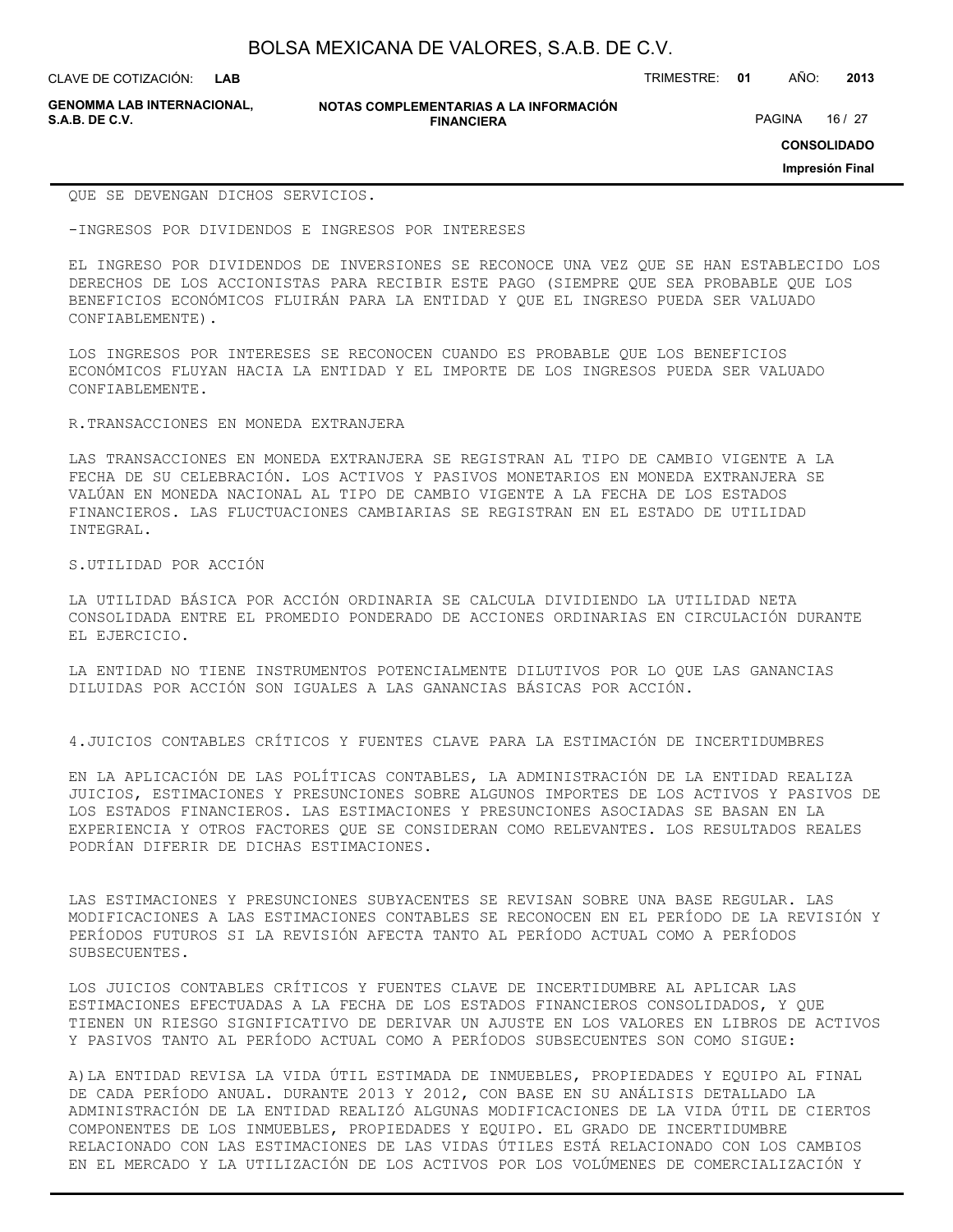| BOLSA MEXICANA DE VALORES, S.A.B. DE C.V. |  |  |
|-------------------------------------------|--|--|
|-------------------------------------------|--|--|

**GENOMMA LAB INTERNACIONAL,**

**NOTAS COMPLEMENTARIAS A LA INFORMACIÓN FINANCIERA**

PAGINA 17 / 27

**CONSOLIDADO**

**Impresión Final**

#### DESARROLLO TECNOLÓGICO.

B)AL EFECTUAR LAS PRUEBAS DE DETERIORO DE LOS ACTIVOS, LA ENTIDAD REQUIERE EFECTUAR ESTIMACIONES EN EL VALOR EN USO ASIGNADO A SUS INMUEBLES, PROPIEDADES Y EQUIPO, Y A LAS UNIDADES GENERADORAS DE EFECTIVO, EN EL CASO DE CIERTOS ACTIVOS. LOS CÁLCULOS DEL VALOR EN USO REQUIEREN QUE LA ENTIDAD DETERMINE LOS FLUJOS DE EFECTIVO FUTUROS QUE DEBERÍAN SURGIR DE LAS UNIDADES GENERADORAS DE EFECTIVO Y UNA TASA DE DESCUENTO APROPIADA PARA CALCULAR EL VALOR ACTUAL. LA ENTIDAD UTILIZA PROYECCIONES DE FLUJOS DE EFECTIVO DE INGRESOS UTILIZANDO ESTIMACIONES DE CONDICIONES DE MERCADO, DETERMINACIÓN DE PRECIOS, Y VOLÚMENES DE COMERCIALIZACIÓN Y VENTA.

C)LA ENTIDAD UTILIZA ESTIMACIONES PARA DETERMINAR LAS RESERVAS DE INVENTARIOS Y CUENTAS POR COBRAR. LOS FACTORES QUE CONSIDERA LA ENTIDAD EN LAS ESTIMACIONES DE INVENTARIOS SON LOS VOLÚMENES DE COMERCIALIZACIÓN Y VENTA Y LOS MOVIMIENTOS EN LA DEMANDA DE ALGUNOS PRODUCTOS. LOS FACTORES QUE CONSIDERA LA ENTIDAD EN LA ESTIMACIÓN DE CUENTAS DE COBRO DUDOSO SON PRINCIPALMENTE EL RIESGO DE LA SITUACIÓN FINANCIERA DEL CLIENTE, CUENTAS NO GARANTIZADAS Y, RETRASOS CONSIDERABLES EN LA COBRANZA DE ACUERDO A LOS LÍMITES DE CRÉDITO ESTABLECIDOS.

LA ENTIDAD UTILIZA ESTIMACIONES PARA DETERMINAR LA ESTIMACIÓN DE CUENTAS DE COBRO DUDOSO CONSIDERANDO LOS SIGUIENTES FACTORES:

•LA ENTIDAD REALIZA UN ANÁLISIS DE ANTIGÜEDAD DE SALDOS POR CLIENTE, DONDE SE MUESTRE EL MONTO POR VENCER Y LOS MONTOS VENCIDOS DE ACUERDO A LOS LÍMITES DE CRÉDITOS ESTABLECIDOS Y SEGÚN PARÁMETROS OBTENIDOS CON LA EXPERIENCIA, SE ASIGNA UN POR PORCENTAJE DE RESERVA QUE LE CORRESPONDE A CADA UNA DE ELLAS, ESTE ANÁLISIS DA UN PRIMER INDICIO DE DETERIORO.

•UNA VEZ QUE SE OBTIENE EL MONTO PRELIMINAR DE LAS CUENTAS POR COBRAR CON DETERIORO, SE DEBERÁ REALIZAR UN ANÁLISIS DE LA SITUACIÓN FINANCIERA DE TODOS LOS CLIENTES INCLUIDOS, PARA DETERMINAR CUÁLES SON LOS QUE PRESENTAN UN DETERIORO RAZONABLE DE LA CUENTA POR COBRAR Y SOBRE ESTOS REGISTRAR LA PROVISIÓN CORRESPONDIENTE.

LA ENTIDAD TIENE LA POLÍTICA DE NO ACEPTAR DEVOLUCIONES, EXCEPTO EN EL CASO DE PRODUCTOS CADUCOS O PRODUCTOS FUERA DE LÍNEA, POR LO QUE EN EL MOMENTO EN EL QUE LA ENTIDAD CONOCE LA EXISTENCIA DE LOS MISMOS, RECONOCE LA RESERVA CORRESPONDIENTE.

CON RESPECTO A LAS BONIFICACIONES, LA ENTIDAD RECONOCE LA ESTIMACIÓN DE LAS MISMAS CON BASE EN LOS PLANES COMERCIALES AUTORIZADOS A LOS CLIENTES.

D)LA ENTIDAD ESTÁ SUJETA A TRANSACCIONES O EVENTOS CONTINGENTES SOBRE LOS CUALES UTILIZA JUICIO PROFESIONAL EN EL DESARROLLO DE ESTIMACIONES DE PROBABILIDAD DE OCURRENCIA, LOS FACTORES QUE SE CONSIDERAN EN ESTAS ESTIMACIONES SON LA SITUACIÓN LEGAL ACTUAL A LA FECHA DE LA ESTIMACIÓN Y, LA OPINIÓN DE LOS ASESORES LEGALES.

5.EFECTIVO, EQUIVALENTES DE EFECTIVO Y EFECTIVO RESTRINGIDO

MARZO 2013DICIEMBRE 2012

EFECTIVO\$833,752\$669,544 EQUIVALENTES DE EFECTIVO: MESA DE DINERO179,494214,873 EFECTIVO RESTRINGIDO (MESA DE DINERO)7,651 32,750

\$1,020,897\$917,167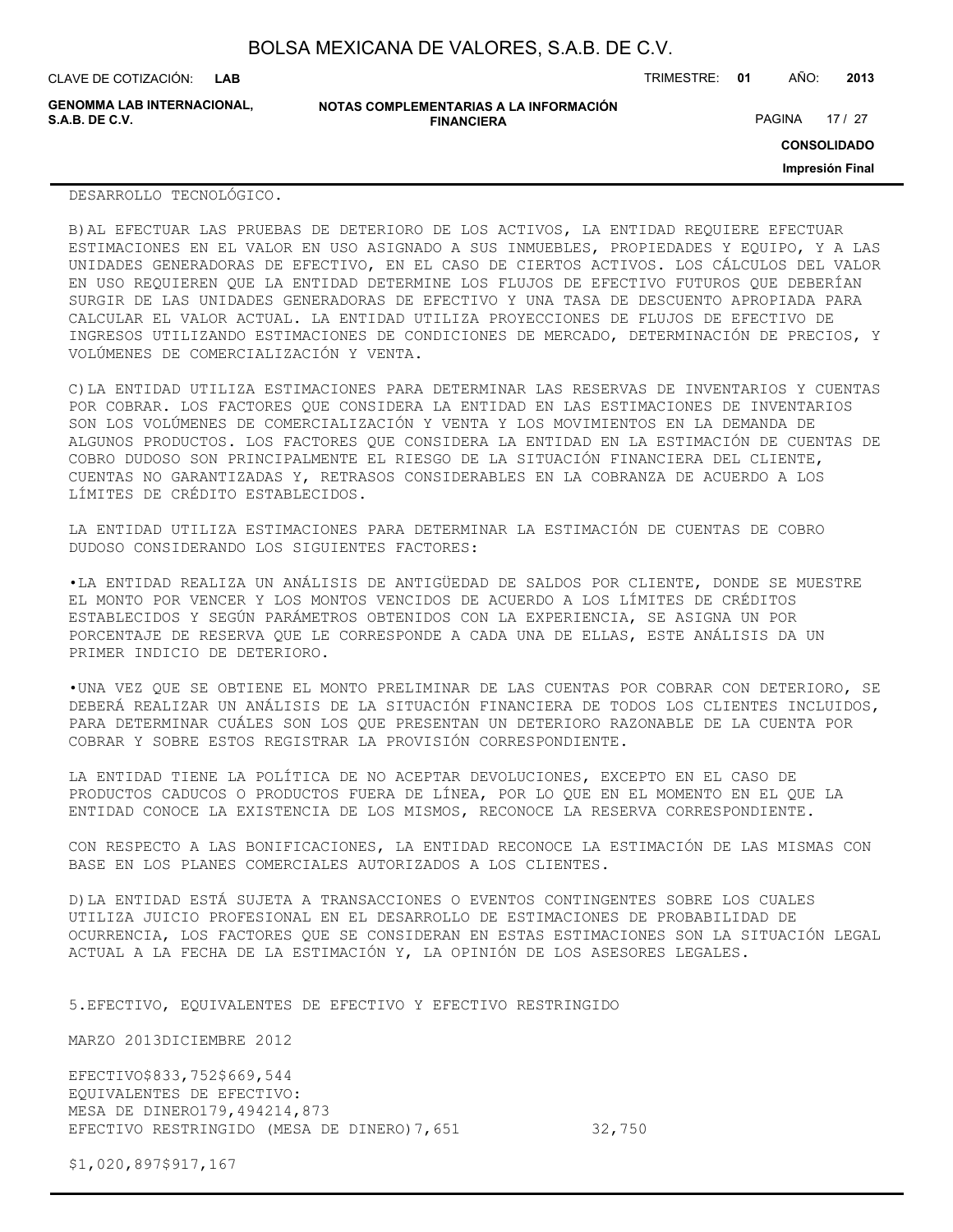**LAB**

CLAVE DE COTIZACIÓN: TRIMESTRE: **01** AÑO: **2013**

**GENOMMA LAB INTERNACIONAL,**

**NOTAS COMPLEMENTARIAS A LA INFORMACIÓN FINANCIERA S.A.B. DE C.V.** PAGINA 18 / 27

**CONSOLIDADO**

**Impresión Final**

6.CUENTAS POR COBRAR

MARZO 2013DICIEMBRE 2012

CLIENTES\$5,055,238\$5,372,250 ESTIMACIONES PARA: CUENTAS DE COBRO DUDOSO(20,567)(31,642) DEVOLUCIONES(388,987)(273,876) BONIFICACIONES(325,442)(271,170) (734,996)(576,689)

4,320,2424,795,562

¬ IMPUESTOS POR RECUPERAR121,96133,458 OTRAS264,785242,194

\$4,706,988\$5,071,213

A.CUENTAS POR COBRAR A CLIENTES

LAS CUENTAS POR COBRAR A CLIENTES QUE SE REVELAN ARRIBA SE CLASIFICAN COMO CUENTAS POR COBRAR Y POR LO TANTO SE VALÚAN AL COSTO AMORTIZADO.

EL PLAZO DE CRÉDITO PROMEDIO SOBRE LA VENTA DE BIENES ES DE 90 DÍAS. NO SE HACE NINGÚN CARGO POR INTERESES SOBRE LAS CUENTAS POR COBRAR A CLIENTES. LA ENTIDAD RECONOCE UNA ESTIMACIÓN PARA CUENTAS DE COBRO DUDOSO CON BASE EN IMPORTES IRRECUPERABLES DETERMINADOS POR EXPERIENCIAS DE INCUMPLIMIENTO DE LA CONTRAPARTE Y UN ANÁLISIS DE SU POSICIÓN FINANCIERA ACTUAL.

ANTES DE ACEPTAR CUALQUIER NUEVO CLIENTE, LA ENTIDAD EVALÚA LA CALIDAD CREDITICIA DEL CLIENTE POTENCIAL Y DEFINE LOS LÍMITES DE CRÉDITO POR CLIENTE. LOS LÍMITES Y CALIFICACIONES ATRIBUIDOS A LOS CLIENTES SE REVISAN PERIÓDICAMENTE. LAS VENTAS NACIONALES DE LOS DIEZ CLIENTES PRINCIPALES REPRESENTAN EL 45.97% Y EL 64.73% DE LAS VENTAS NETAS CONSOLIDADAS AL 31 DE MARZO DE 2013 Y 2012, RESPECTIVAMENTE.

LAS CUENTAS POR COBRAR A CLIENTES REVELADAS EN LOS PÁRRAFOS ANTERIORES INCLUYEN LOS MONTOS QUE ESTÁN VENCIDOS AL FINAL DEL PERIODO SOBRE EL QUE SE INFORMA, PERO PARA LOS CUALES LA ENTIDAD NO HA RECONOCIDO ESTIMACIÓN ALGUNA PARA CUENTAS INCOBRABLES DEBIDO A QUE NO HA HABIDO CAMBIO SIGNIFICATIVO EN LA CALIDAD CREDITICIA Y LOS IMPORTES AÚN SE CONSIDERAN RECUPERABLES. LA ENTIDAD NO MANTIENE NINGÚN COLATERAL U OTRAS MEJORAS CREDITICIAS SOBRE ESOS SALDOS, NI TIENE EL DERECHO LEGAL DE COMPENSARLOS CONTRA ALGÚN MONTO QUE ADEUDE LA ENTIDAD A LA CONTRAPARTE.

AL DETERMINAR LA RECUPERABILIDAD DE UNA CUENTA POR COBRAR, LA ENTIDAD CONSIDERA CUALQUIER CAMBIO EN LA CALIDAD CREDITICIA DE LA CUENTA A PARTIR DE LA FECHA EN QUE SE OTORGÓ INICIALMENTE EL CRÉDITO HASTA EL FINAL DEL PERIODO SOBRE EL QUE SE INFORMA.

7.INVENTARIOS

MARZO 2013DICIEMBRE 2012

PRODUCTOS TERMINADOS\$989,845\$818,373 MATERIA PRIMA363,838388,673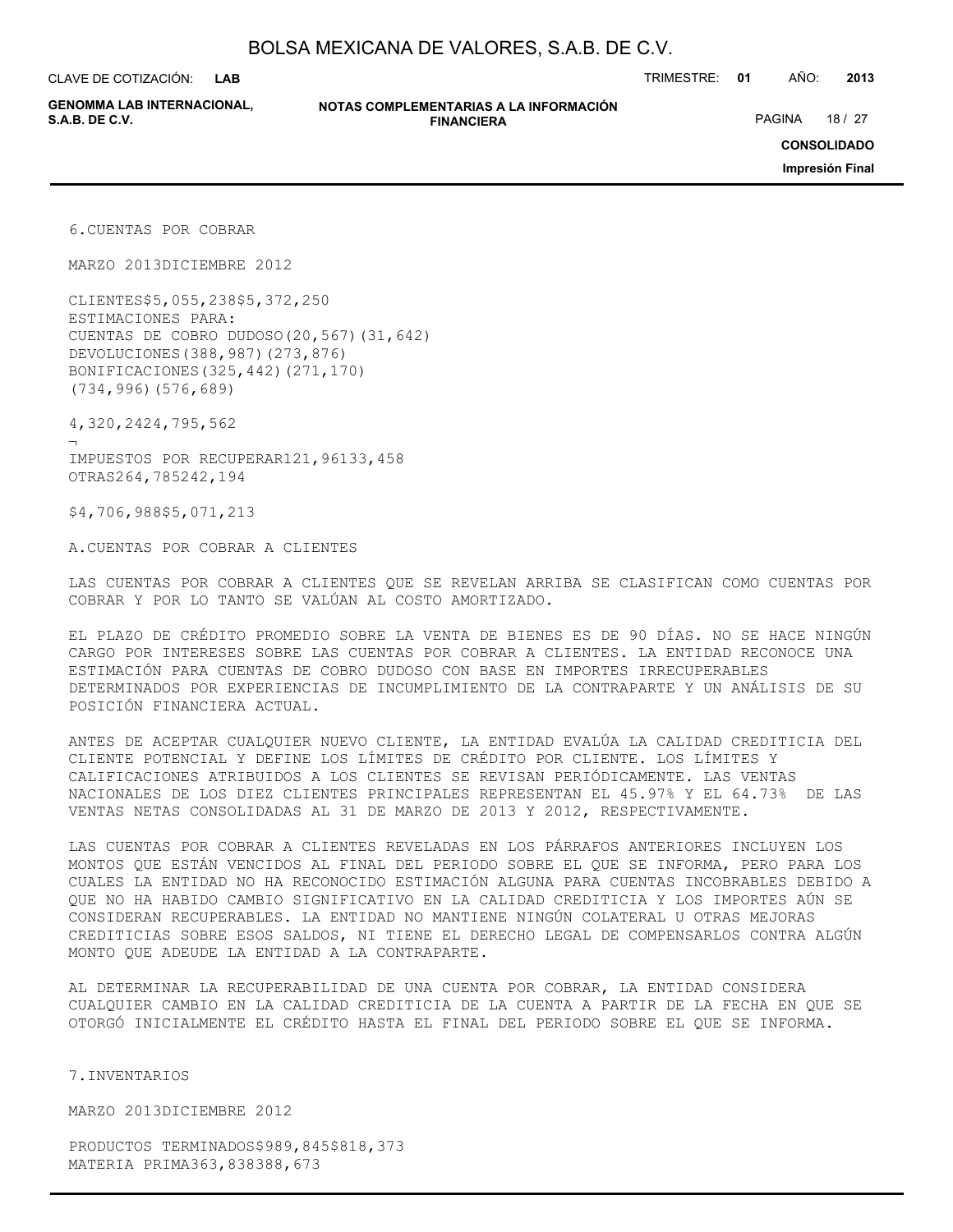**LAB**

CLAVE DE COTIZACIÓN: TRIMESTRE: **01** AÑO: **2013**

**GENOMMA LAB INTERNACIONAL,**

### **NOTAS COMPLEMENTARIAS A LA INFORMACIÓN FINANCIERA**

PAGINA 19 / 27

**CONSOLIDADO**

**Impresión Final**

ESTIMACIÓN PARA INVENTARIOS OBSOLETOS(442,737)(448,425) 910,946758,621 MERCANCÍAS EN TRÁNSITO167,208273,779

\$1,078,154\$1,032,400

8.INVERSIÓN EN ACCIONES EN COMPAÑÍA ASOCIADA

LA INVERSIÓN EN TELEVISA CONSUMER PRODUCTS, LLP, COMPAÑÍA ASOCIADA CONSTITUIDA EN LOS ESTADOS UNIDOS DE AMÉRICA, ES DEL 49% DE SUS ACCIONES. DICHA SOCIEDAD SE CONSTITUYÓ EN 2009 E INICIÓ OPERACIONES DURANTE 2011. LA INFORMACIÓN FINANCIERA DE LA ASOCIADA DE LA ENTIDAD SE RESUME A CONTINUACIÓN:

MARZO 2013DICIEMBRE 2012 BALANCES GENERALES: ACTIVO CIRCULANTE\$235,217\$191,113 ACTIVO NO CIRCULANTE328376 TOTAL PASIVO (207,127)(179,897) CAPITAL CONTABLE\$28,418\$11,592

PARTICIPACIÓN DE LA ENTIDAD EN:

CAPITAL CONTABLE\$13,925\$5,680

MARZO 2013 MARZO 2012

RESULTADOS, UTILIDAD (PÉRDIDA)\$8,718\$(4,308) UTILIDAD (PÉRDIDA) NETA\$17,791\$(8,794)

PARTICIPACIÓN DE LA ENTIDAD EN:

RESULTADOS, UTILIDAD (PÉRDIDA)\$8,718\$(4,308)

LA ENTIDAD POSEE MARCAS Y OTROS DERECHOS, POR LOS QUE LA ENTIDAD ESPERA GENERAR INGRESOS DE MANERA INDEFINIDA, POR LO QUE NO SE AMORTIZAN, PERO SU VALOR SE SUJETA A PRUEBAS DE DETERIORO.

9.VALOR RAZONABLE DE LOS INSTRUMENTOS FINANCIEROS

EL VALOR RAZONABLE DE LOS INSTRUMENTOS FINANCIEROS QUE POSTERIORMENTE SE PRESENTAN, HA SIDO DETERMINADO POR LA ENTIDAD USANDO LA INFORMACIÓN DISPONIBLE EN EL MERCADO U OTRAS TÉCNICAS DE VALUACIÓN QUE REQUIEREN DE JUICIO PARA DESARROLLAR E INTERPRETAR LAS ESTIMACIONES DE VALORES RAZONABLES, ASIMISMO UTILIZA SUPUESTOS QUE SE BASAN EN LAS CONDICIONES DE MERCADO EXISTENTES A CADA UNA DE LAS FECHAS DE LOS ESTADOS CONSOLIDADOS DE POSICIÓN FINANCIERA. CONSECUENTEMENTE, LOS MONTOS ESTIMADOS QUE SE PRESENTAN NO NECESARIAMENTE SON INDICATIVOS DE LOS MONTOS QUE LA ENTIDAD PODRÍA REALIZAR EN UN INTERCAMBIO DE MERCADO ACTUAL. EL USO DE DIFERENTES SUPUESTOS Y/O MÉTODOS DE ESTIMACIÓN PODRÍAN TENER UN EFECTO MATERIAL EN LOS MONTOS ESTIMADOS DE VALOR RAZONABLE.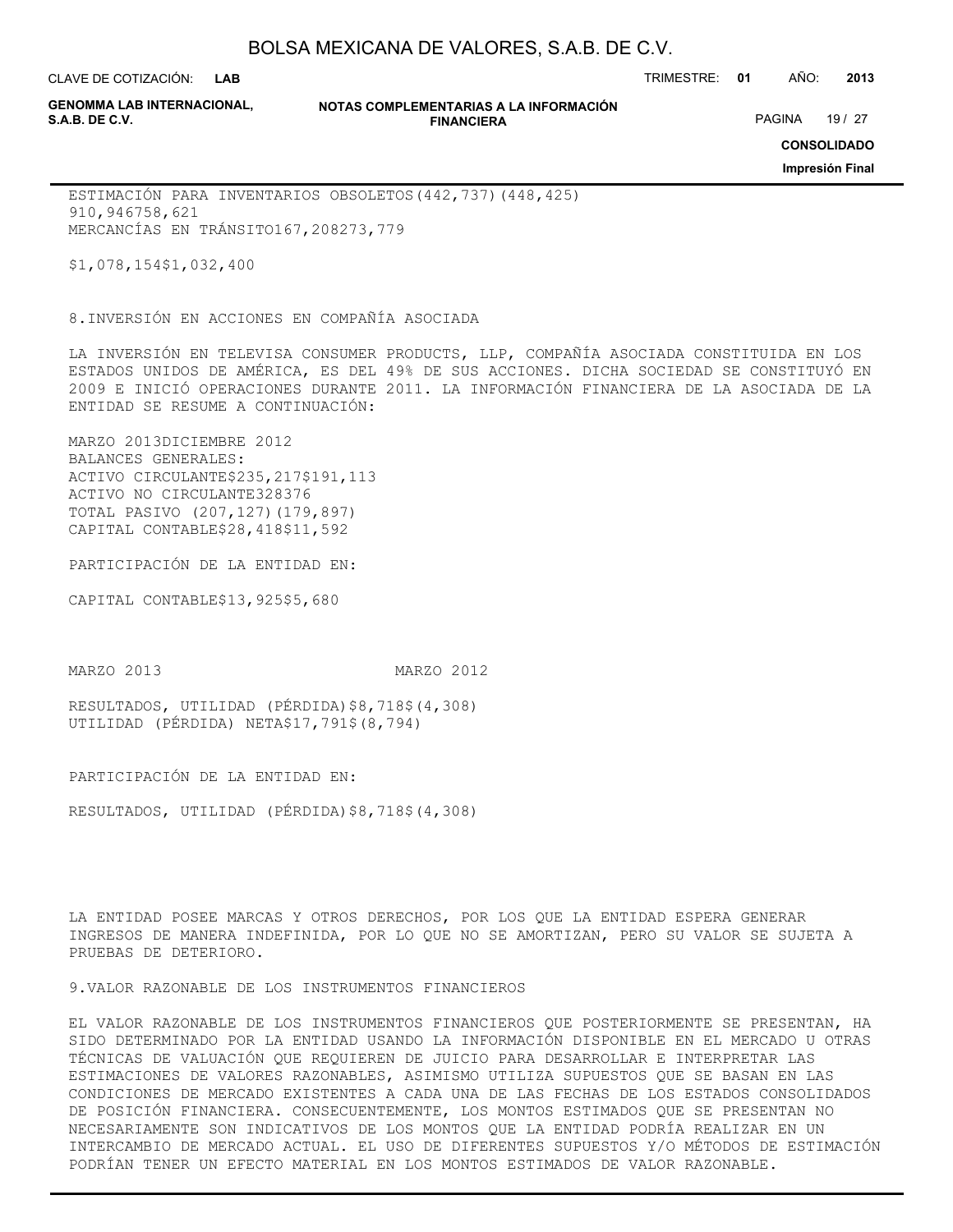**LAB**

CLAVE DE COTIZACIÓN: TRIMESTRE: **01** AÑO: **2013**

**GENOMMA LAB INTERNACIONAL, S.A.B. DE C.V.** PAGINA 20 / 27

**NOTAS COMPLEMENTARIAS A LA INFORMACIÓN FINANCIERA**

**CONSOLIDADO**

**Impresión Final**

EN LA SIGUIENTE TABLA SE PRESENTA UN ANÁLISIS DE LOS INSTRUMENTOS FINANCIEROS QUE SE MIDEN CON POSTERIORIDAD AL RECONOCIMIENTO INICIAL POR SU VALOR RAZONABLE, AGRUPADOS EN NIVELES 1 A 3 EN FUNCIÓN DEL GRADO EN QUE SE OBSERVA EL VALOR RAZONABLE:

NIVEL 1 SON AQUELLOS DERIVADOS DE LOS PRECIOS COTIZADOS (NO AJUSTADOS) EN LOS MERCADOS ACTIVOS PARA PASIVOS O ACTIVOS IDÉNTICOS;

NIVEL 2 SON AQUELLOS DERIVADOS DE INDICADORES DISTINTOS A LOS PRECIOS COTIZADOS INCLUIDOS DENTRO DEL NIVEL 1, PERO QUE INCLUYEN INDICADORES QUE SON OBSERVABLES PARA UN ACTIVO O PASIVO, YA SEA DIRECTAMENTE A PRECIOS COTIZADOS O INDIRECTAMENTE, ES DECIR DERIVADOS DE ESTOS PRECIOS; Y

NIVEL 3 SON AQUELLOS DERIVADOS DE LAS TÉCNICAS DE VALUACIÓN QUE INCLUYEN LOS INDICADORES PARA LOS ACTIVOS O PASIVOS, QUE NO SE BASAN EN INFORMACIÓN OBSERVABLE DEL MERCADO (INDICADORES NO OBSERVABLES).

LOS IMPORTES DE EFECTIVO Y EQUIVALENTES DE EFECTIVO DE LA ENTIDAD, ASÍ COMO LAS CUENTAS POR COBRAR Y POR PAGAR DE TERCEROS Y PARTES RELACIONADAS, Y LA PORCIÓN CIRCULANTE DE PRÉSTAMOS BANCARIOS Y DEUDA A LARGO PLAZO SE APROXIMAN A SU VALOR RAZONABLE PORQUE TIENEN VENCIMIENTOS A CORTO PLAZO. LA DEUDA A LARGO PLAZO DE LA ENTIDAD SE REGISTRA A SU COSTO AMORTIZADO Y, CONSISTE EN DEUDA QUE GENERA INTERESES A TASAS FIJAS Y VARIABLES QUE ESTÁN RELACIONADAS A INDICADORES DE MERCADO.

LOS IMPORTES EN LIBROS DE LOS INSTRUMENTOS FINANCIEROS POR CATEGORÍA Y SUS VALORES RAZONABLES ESTIMADOS AL 31 DE MARZO DE 2013 Y AL 31 DE DICIEMBRE DE 2012 SON COMO SIGUE:

 31 DE MARZO DE 2013 31 DE DICIEMBRE DE 2012 VALOR EN LIBROSVALOR RAZONABLEVALOR EN LIBROSVALOR RAZONABLE

ACTIVOS FINANCIEROS EFECTIVO, EQUIVALENTES DE EFECTIVO Y EFECTIVO RESTRINGIDO\$1,020,897\$1,020,897\$917,166\$ 917,166 CUENTAS POR COBRAR4,706,9884,706,9885,071,2135,071,213 CUENTAS POR COBRAR A PARTES RELACIONADAS212,395212,395195,624195,624

PASIVOS FINANCIEROS PRÉSTAMOS BANCARIOS Y PORCIÓN CIRCULANTE DE LA DEUDA A LARGO PLAZO(3,745,513) (3,745,313)(3,458,896)(3,458,896) CUENTAS Y DOCUMENTOS POR PAGAR A PROVEEDORES(1,038,471)(1,038,471)(1,218,663) (1,218,663) OTRAS CUENTAS POR PAGAR Y PASIVOS ACUMULADOS(931,942)(931,942)(909,060)(909,060)

TOTAL\$224,354\$224,354\$597,384\$597,384

EL VALOR RAZONABLE DE LA DEUDA CONTRAÍDA CON LAS ENTIDADES DE CRÉDITO SE APROXIMA A LA CANTIDAD REGISTRADA EN LA CONTABILIDAD DEBIDO A LA NATURALEZA DE CORTO PLAZO DE LOS VENCIMIENTOS.

DURANTE EL PERÍODO NO EXISTIERON TRANSFERENCIAS ENTRE EL NIVEL 1 Y 2.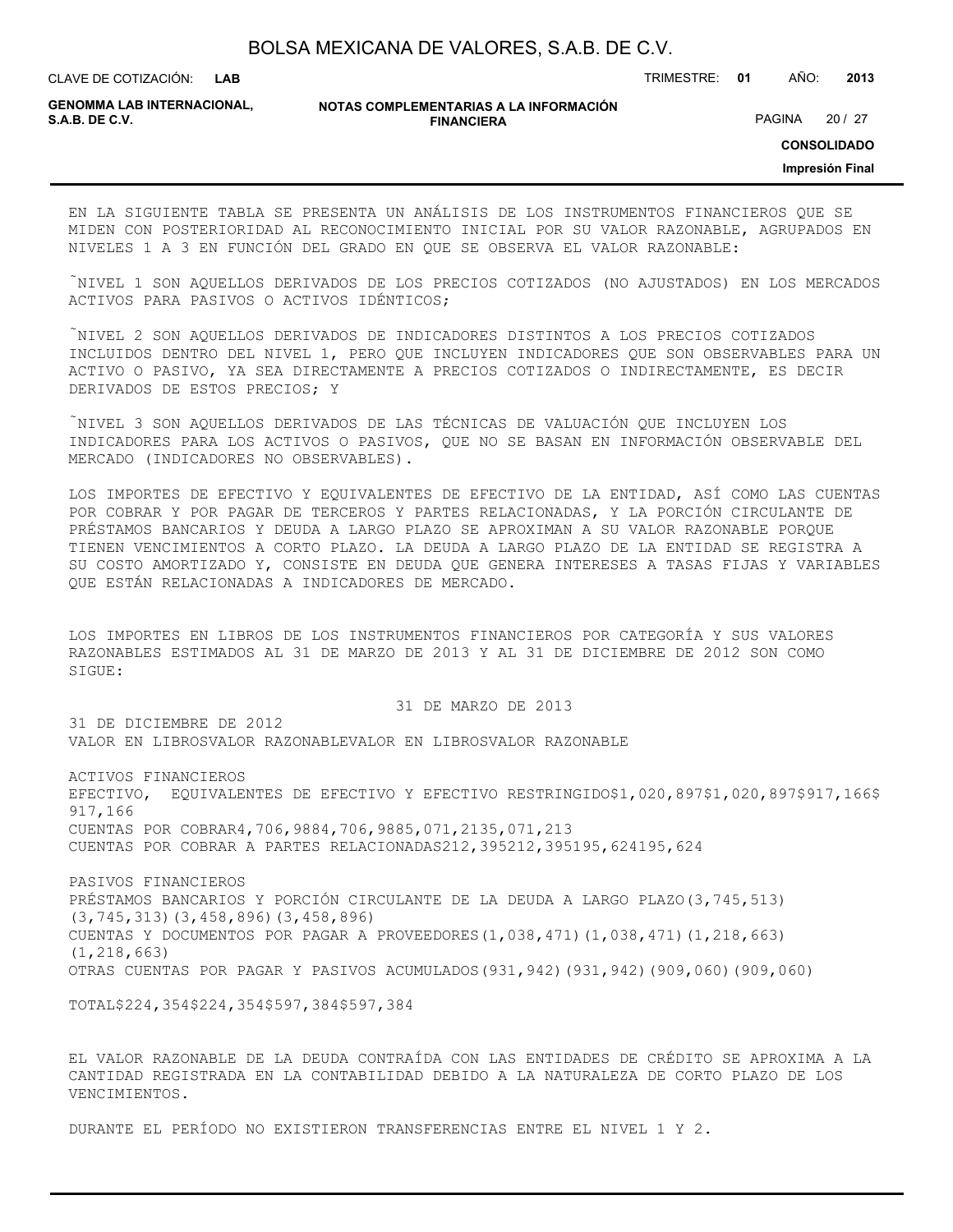**LAB**

CLAVE DE COTIZACIÓN: TRIMESTRE: **01** AÑO: **2013**

**GENOMMA LAB INTERNACIONAL,**

**NOTAS COMPLEMENTARIAS A LA INFORMACIÓN FINANCIERA**

PAGINA 21 / 27

**CONSOLIDADO**

**Impresión Final**

10.CAPITAL CONTABLE

A.EL CAPITAL SOCIAL A VALOR NOMINAL AL 31 DE MARZO DE 2013 Y AL 31 DE DICIEMBRE DE 2012, SE INTEGRA COMO SIGUE:

NÚMERO DE ACCIONES DE CONSTRUIT DE LA CONSTRUIT DE LA CONSTRUIT DE LA CONSTRUIT DE LA CONSTRUIT DE LA CONSTRU

MARZO 2013DICIEMBRE 2012 MARZO 2013DICIEMBRE 2012 CAPITAL FIJO SERIE B82,17682,176\$150\$150

CAPITAL VARIABLE SERIE B1,052,667,2501,052,667,2501,921,5101,921,510

1,052,749,4261,052,749,426\$1,921,660\$1,921,660

EL CAPITAL SOCIAL ESTÁ INTEGRADO POR ACCIONES COMUNES NOMINATIVAS SIN VALOR NOMINAL. EL CAPITAL VARIABLE ES ILIMITADO.

B.EN ASAMBLEA GENERAL ORDINARIA DE ACCIONISTAS CELEBRADA EL 20 DE MARZO DE 2013, SE ACORDÓ LA RECOMPRA DE ACCIONES PROPIAS DE LA ENTIDAD HASTA POR UN MONTO MÁXIMO EQUIVALENTE A LAS UTILIDADES RETENIDAS DE LA ENTIDAD AL 31 DE DICIEMBRE DE 2012.

C.SE APRUEBA LA CANCELACIÓN DE 4,016,056 ACCIONES ORDINARIAS, NOMINATIVAS, SIN EXPRESIÓN DE VALOR NOMINAL, SERIE B, REPRESENTATIVAS DEL CAPITAL VARIABLE DE LA SOCIEDAD ASÍ COMO LA CONSECUENTE DISMINUCIÓN DE LA PARTE VARIABLE DEL CAPITAL SOCIAL DE LA SOCIEDAD EN LA CANTIDAD DE \$7,353,404.07.

D.SE AUTORIZA A LA SOCIEDAD PARA QUE EMITA CERTIFICADOS BURSÁTILES BAJO UN PROGRAMA CON VIGENCIA DE HASTA 10 AÑOS CONTADOS A PARTIR DE SU INSCRIPCIÓN EN EL REGISTRO NACIONAL DE VALORES (RNV), HASTA POR UN MONTO TOTAL DE \$8,000,000,000 O SU EQUIVALENTE EN UNIDADES DE INVERSIÓN Y SE AUTORIZA A LA SOCIEDAD PARA QUE SOLICITE A LA COMISIÓN LA INSCRIPCIÓN PREVENTIVA DE LOS CERTIFICADOS BURSÁTILES EN EL RNV, BAJO EL PROGRAMA CON VIGENCIA DE HASTA 10 AÑOS CONTADOS A PARTIR DE SU INSCRIPCIÓN EN EL RNV, HASTA POR UN MONTO TOTAL DE \$8,000,000,000 O SU EQUIVALENTE EN UNIDADES DE INVERSIÓN, ASÍ COMO A LA BOLSA EL LISTADO DE DICHOS CERTIFICADOS BURSÁTILES EN SU LISTADO DE VALORES AUTORIZADOS PARA COTIZAR Y, PARA QUE REALICE, AL AMPARO DE DICHO PROGRAMA, UNA O MÁS EMISIONES DE CERTIFICADOS BURSÁTILES ; O, EN SU CASO, PARA QUE LLEVE A CABO LA OFERTA PÚBLICA EN EL EXTRANJERO BAJO LA REGLA 144ª Y LA REGULACIÓN S DE LA LEY DE VALORES DE LOS ESTADOS UNIDOS DE AMÉRICA (SECURITIES ACT OF 1933) Y LA NORMATIVIDAD APLICABLE A LOS DEMÁS PAÍSES EN QUE SE REALICE Y/O, EN SU CASO, PARA QUE CONTRATE LOS INSTRUMENTOS DE COBERTURA QUE SEAN NECESARIOS.

E.EN ASAMBLEA GENERAL ORDINARIA DE ACCIONISTAS CELEBRADA EL 29 DE MARZO DE 2012, SE TOMARON LAS SIGUIENTES RESOLUCIONES SE ACORDÓ LA RECOMPRA DE ACCIONES PROPIAS DE LA ENTIDAD HASTA POR UN MONTO MÁXIMO EQUIVALENTE A LAS UTILIDADES RETENIDAS DE LA ENTIDAD AL 31 DE DICIEMBRE DE 2011.

F.EL TOTAL DE ACCIONES RECOMPRADAS NETAS DURANTE 2012 FUE DE 3,521,056 ACCIONES Y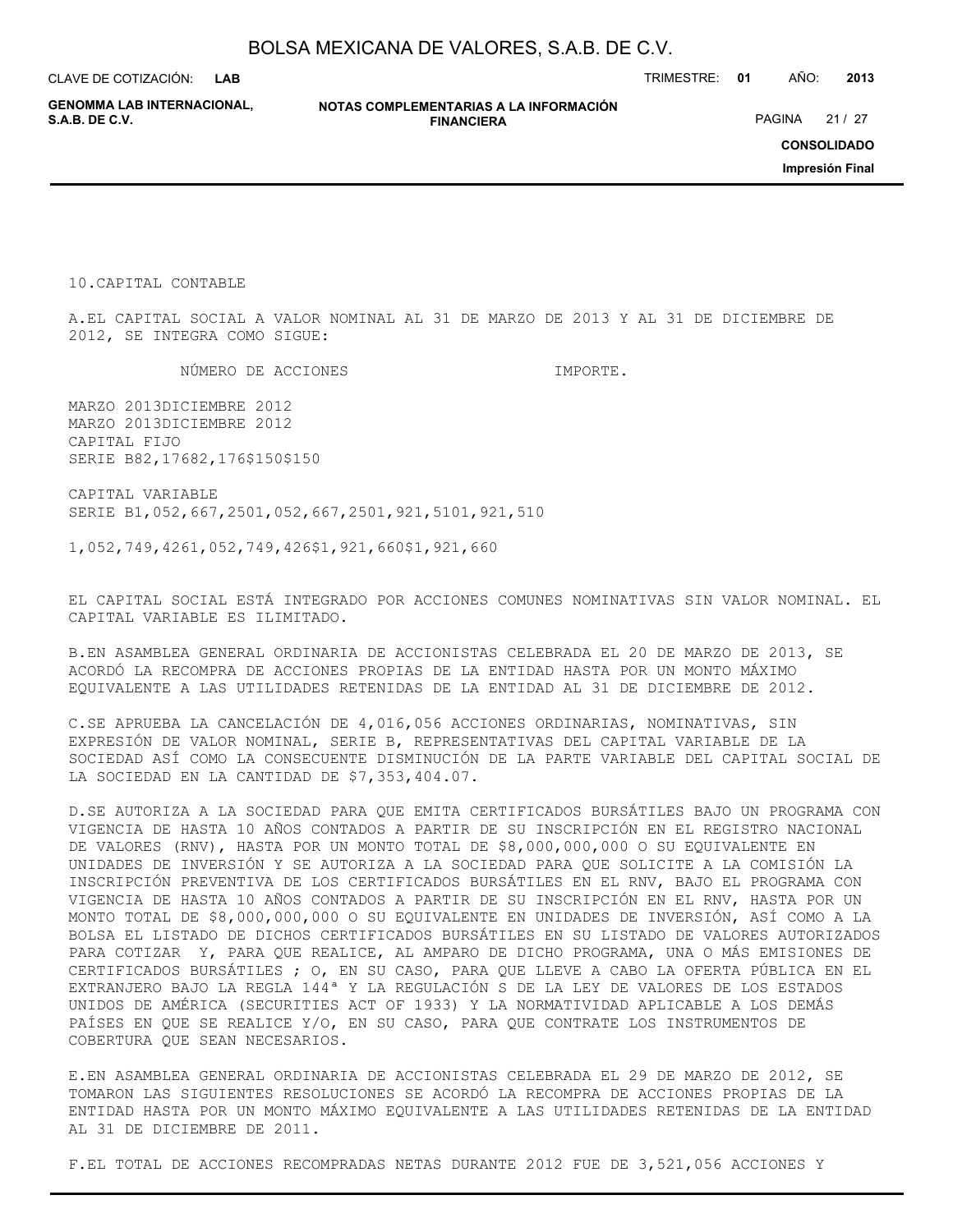| BOLSA MEXICANA DE VALORES, S.A.B. DE C.V. |  |  |
|-------------------------------------------|--|--|
|-------------------------------------------|--|--|

**GENOMMA LAB INTERNACIONAL,**

#### **NOTAS COMPLEMENTARIAS A LA INFORMACIÓN FINANCIERA**

PAGINA 22 / 27

**CONSOLIDADO**

#### **Impresión Final**

EQUIVALE AL 0.33% DEL TOTAL DE ACCIONES DEL CAPITAL SOCIAL DE LA ENTIDAD. DE LAS ACCIONES RECOMPRADAS, CORRESPONDEN AL FONDO PARA EL PAGO BASADO EN ACCIONES DE LOS EJECUTIVOS DE LA ENTIDAD Y CORRESPONDEN AL FONDO DE RECOMPRA QUE SE MENCIONA EN EL INCISO ANTERIOR. EL VALOR DE MERCADO DE LAS ACCIONES AL 31 DE DICIEMBRE DE 2012 ES DE \$26.59 PESOS POR ACCIÓN Y EL PLAZO MÁXIMO PARA RECOLOCAR DICHAS ACCIONES EN EL MERCADO ES DE UN AÑO A PARTIR DE LA FECHA DE RECOMPRA. EL MONTO NETO DE ACCIONES RECOMPRADAS DURANTE 2012 FUE DE \$219,440.

G.LAS UTILIDADES RETENIDAS INCLUYEN LA RESERVA LEGAL. DE ACUERDO CON LA LEY GENERAL DE SOCIEDADES MERCANTILES, DE LAS UTILIDADES NETAS DEL EJERCICIO DEBE SEPARARSE UN 5% COMO MÍNIMO PARA FORMAR LA RESERVA LEGAL, HASTA QUE SU IMPORTE ASCIENDA AL 20% DEL CAPITAL SOCIAL A VALOR NOMINAL. LA RESERVA LEGAL PUEDE CAPITALIZARSE, PERO NO DEBE REPARTIRSE A MENOS QUE SE DISUELVA LA SOCIEDAD, Y DEBE SER RECONSTITUIDA CUANDO DISMINUYA POR CUALQUIER MOTIVO. AL 31 DE MARZO DE 2013 Y AL 31 DE DICIEMBRE DE 2012, SU IMPORTE A VALOR NOMINAL ASCIENDE A \$249,609 Y \$187,192, RESPECTIVAMENTE.

H.LA DISTRIBUCIÓN DEL CAPITAL CONTABLE, EXCEPTO POR LOS IMPORTES ACTUALIZADOS DEL CAPITAL SOCIAL APORTADO Y DE LAS UTILIDADES RETENIDAS FISCALES, CAUSARÁ EL ISR A CARGO DE LA ENTIDAD A LA TASA VIGENTE AL MOMENTO DE LA DISTRIBUCIÓN. EL IMPUESTO QUE SE PAGUE POR DICHA DISTRIBUCIÓN, SE PODRÁ ACREDITAR CONTRA EL ISR DEL EJERCICIO EN EL QUE SE PAGUE EL IMPUESTO SOBRE DIVIDENDOS Y EN LOS DOS EJERCICIOS INMEDIATOS SIGUIENTES, CONTRA EL IMPUESTO DEL EJERCICIO Y LOS PAGOS PROVISIONALES DE LOS MISMOS.

11.SALDOS Y TRANSACCIONES CON PARTES RELACIONADAS

LOS SALDOS Y TRANSACCIONES ENTRE LA ENTIDAD Y SUS SUBSIDIARIAS, LAS CUALES SON PARTES RELACIONADAS DE LA ENTIDAD, HAN SIDO ELIMINADOS EN LA CONSOLIDACIÓN Y NO SE REVELAN EN ESTA NOTA. MÁS ADELANTE SE DETALLAN LAS TRANSACCIONES ENTRE LA ENTIDAD Y OTRAS PARTES RELACIONADAS.

A.LOS SALDOS POR COBRAR Y POR PAGAR CON PARTES RELACIONADAS SON:

MARZO 2013DICIEMBRE 2012 POR COBRAR – TELEVISA CONSUMER PRODUCTS USA, LLC\$212,395\$185,614 FUNCIONARIOS-10,010

\$212,395\$195,624 POR PAGAR – DIVIDENDOS\$8,750\$ 9,480 B.TRANSACCIONES COMERCIALES

DURANTE EL AÑO, LAS SUBSIDIARIAS DE LA ENTIDAD REALIZARON LAS SIGUIENTES TRANSACCIONES COMERCIALES CON PARTES RELACIONADAS QUE NO SON MIEMBROS DE LA ENTIDAD:

20132012

VENTAS \$133,929\$15,732 SERVICIOS PROFESIONALES PAGADOS(41,456)(27,986) REGALÍAS4,399596 OTROS SERVICIOS 4,310

C.COMPENSACIÓN DEL PERSONAL CLAVE DE LA ADMINISTRACIÓN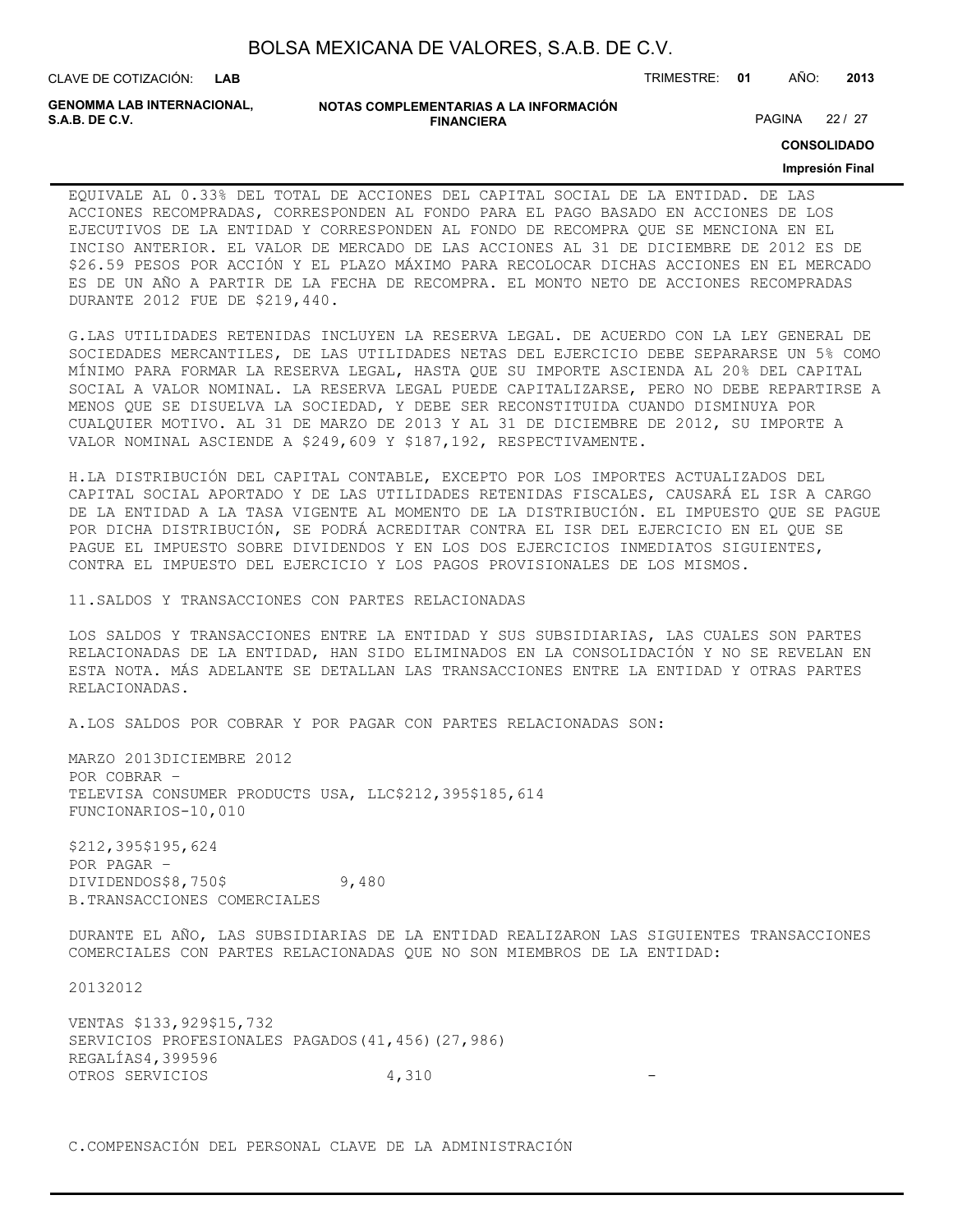**LAB**

CLAVE DE COTIZACIÓN: TRIMESTRE: **01** AÑO: **2013**

| <b>GENOMMA LAB INTERNACIONAL.</b> |  |
|-----------------------------------|--|
| <b>S.A.B. DE C.V.</b>             |  |

**NOTAS COMPLEMENTARIAS A LA INFORMACIÓN FINANCIERA**

PAGINA 23 / 27

**CONSOLIDADO**

**Impresión Final**

LA COMPENSACIÓN A LA ADMINISTRACIÓN Y OTROS MIEMBROS CLAVE DE LA ADMINISTRACIÓN DURANTE EL AÑO FUE LA SIGUIENTE:

20132012

BENEFICIOS DIRECTOS A CORTO PLAZO\$41,456\$27,986,

12.OTROS GASTOS DE OPERACIÓN, NETO

SE INTEGRAN COMO SIGUE:

20132012

GANANCIA (PÉRDIDA) POR BAJAS DE EQUIPO\$5,522\$ ACTUALIZACIÓN SALDOS A FAVOR DE IMPUESTOS- 290 OTROS, NETO585 451

\$6,107\$741,

13.IMPUESTOS A LA UTILIDAD

LA ENTIDAD EN MÉXICO ESTÁ SUJETA AL ISR Y AL IETU.

ISR – LA TASA ES 30% PARA LOS AÑOS DE 2011 A 2013 Y SERÁ 29% PARA EL AÑO 2014 Y 28% PARA EL AÑO 2015. LAS PÉRDIDAS FISCALES SE PUEDEN AMORTIZAR EN UN PERIODO DE 10 AÑOS.

IETU – TANTO LOS INGRESOS COMO LAS DEDUCCIONES Y CIERTOS CRÉDITOS FISCALES SE DETERMINAN CON BASE EN FLUJOS DE EFECTIVO DE CADA EJERCICIO. LA TASA ES 17.5%.

EL IMPUESTO A LA UTILIDAD CAUSADO ES EL QUE RESULTA MAYOR ENTRE EL ISR Y EL IETU.

LAS TASAS DE ISR APLICABLES EN EL AÑO DE 2013, EN LOS PAÍSES EN DONDE LA ENTIDAD TIENE SUBSIDIARIAS, SE MENCIONAN A CONTINUACIÓN:

 $\frac{6}{10}$ 

ARGENTINA35 BRASIL34 CHILE20 COLOMBIA34 COSTA RICA30 ECUADOR22 ESTADOS UNIDOS DE AMÉRICA35 PERÚ30 REPÚBLICA DOMINICANA29

CON BASE EN PROYECCIONES FINANCIERAS, DE ACUERDO CON LO QUE SE MENCIONA EN LA INTERPRETACIÓN A LAS NORMAS DE INFORMACIÓN FINANCIERA (INIF) 8, EFECTOS DEL IMPUESTO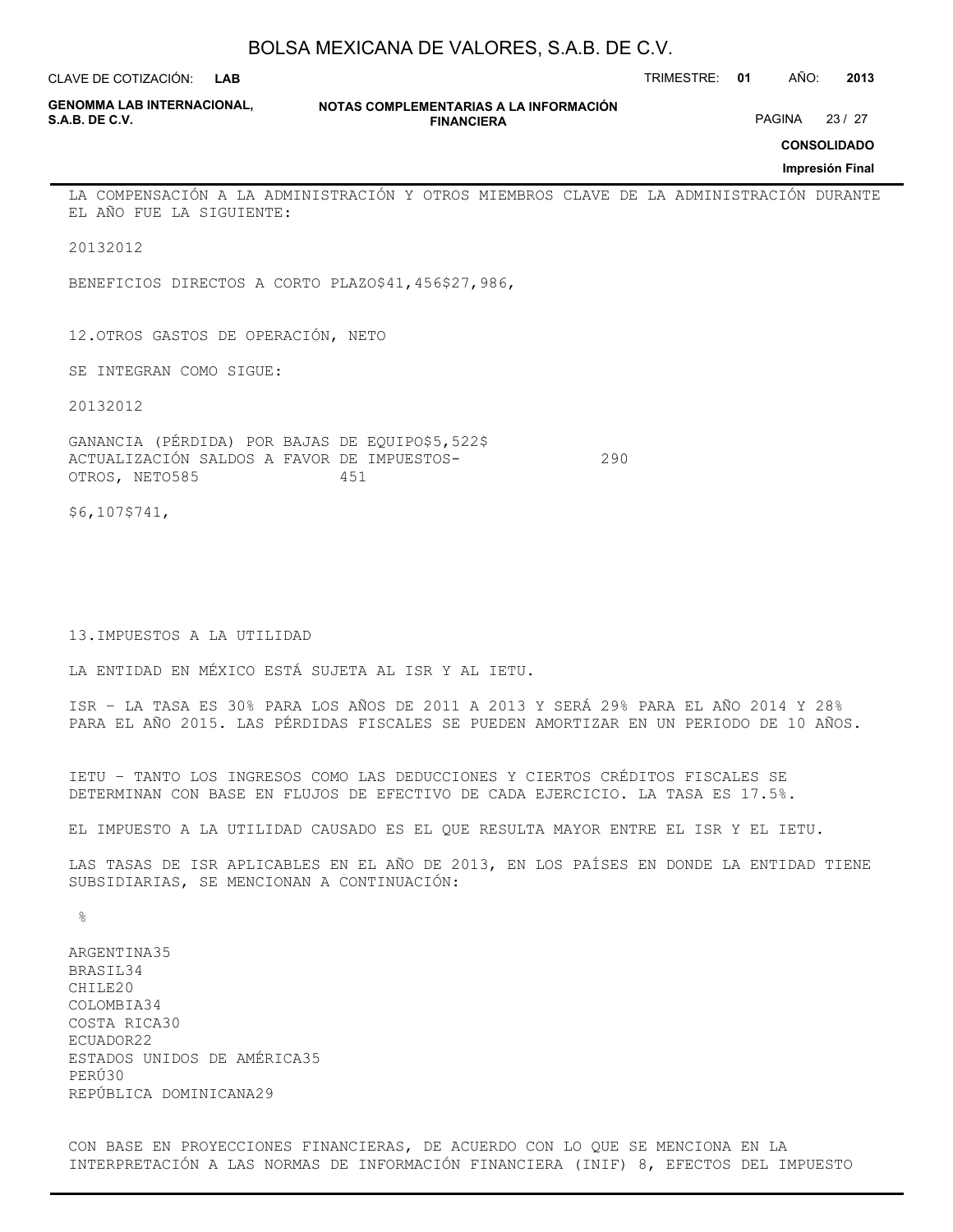**LAB**

CLAVE DE COTIZACIÓN: TRIMESTRE: **01** AÑO: **2013**

**GENOMMA LAB INTERNACIONAL,**

**NOTAS COMPLEMENTARIAS A LA INFORMACIÓN FINANCIERA**

PAGINA 24 / 27

**CONSOLIDADO**

**Impresión Final**

EMPRESARIAL A TASA ÚNICA, LA ENTIDAD IDENTIFICÓ QUE ESENCIALMENTE PAGARÁ ISR EN MÉXICO, POR LO TANTO, RECONOCE ÚNICAMENTE ISR DIFERIDO.

LAS TASAS DE ISR EN LOS PAÍSES DE CENTRO Y SUDAMÉRICA EN DONDE LA ENTIDAD OPERA VAN DE UN RANGO ENTRE EL 23% Y EL 35% COMO SE MENCIONA ANTERIORMENTE. ADICIONALMENTE, LOS PERIODOS EN LOS QUE PUEDEN SER APLICADAS LAS PÉRDIDAS FISCALES EN DICHOS PAÍSES VAN DE TRES A OCHO AÑOS.

LAS OPERACIONES EN COLOMBIA Y ARGENTINA ESTÁN SUJETAS AL IMPUESTO AL ACTIVO.

EN COLOMBIA A PARTIR DE 2011 SE CREA EL IMPUESTO AL CAPITAL CONTABLE, QUE RESULTA DE APLICAR LA TASA DEL 4.8% MÁS UNA SOBRE TASA DEL 1.2% AL NETO DE LOS ACTIVOS FISCALES POSEÍDOS AL 1 DE ENERO DE 2011; ESTE IMPUESTO NO ES DEDUCIBLE DEL ISR. EL PAGO SE DIFIERE EN 8 CUOTAS IGUALES PAGADERAS EN LOS PERIODOS 2011 AL 2014.

EN ARGENTINA EXISTE UN IMPUESTO A LAS GANANCIAS MÍNIMAS PRESUNTAS (IGMP) QUE RESULTA DE APLICAR LA TASA DEL 1% SOBRE CIERTOS ACTIVOS PRODUCTIVOS, Y SE PAGA ÚNICAMENTE POR EL MONTO EN QUE EXCEDA AL ISR DEL EJERCICIO. SI EN ALGÚN AÑO SE EFECTUARA UN PAGO, ESTE IMPUESTO ES ACREDITADO CONTRA EL EXCESO DEL IMPUESTO SOBRE LA RENTA SOBRE EL IGMP EN LOS PRÓXIMOS DIEZ AÑOS.

LOS IMPUESTOS A LA UTILIDAD SE INTEGRAN COMO SIGUE:

MARZO 2013MARZO 2012 ISR: CAUSADO\$111,570\$256,171 DIFERIDO(43,369)(194,089)

\$68,201\$62,082

14.CONTINGENCIAS

LA ENTIDAD Y SUS ACTIVOS NO ESTÁN SUJETOS A ACCIÓN ALGUNA DE TIPO LEGAL QUE NO SEAN LOS DE RUTINA Y PROPIOS DE SU ACTIVIDAD.

15.INFORMACIÓN POR SEGMENTOS

LA INFORMACIÓN POR SEGMENTOS OPERATIVOS SE PRESENTA CON BASE EN LA CLASIFICACIÓN DE LA ADMINISTRACIÓN Y SE PRESENTA INFORMACIÓN GENERAL POR ÁREA GEOGRÁFICA.

LAS OPERACIONES ENTRE SEGMENTOS HAN SIDO ELIMINADAS. LOS ACTIVOS TOTALES SON AQUELLOS UTILIZADOS EN LAS OPERACIONES DE CADA SEGMENTO. LOS ACTIVOS CORPORATIVOS INCLUIDOS EN EL SEGMENTO DE SERVICIOS SON: EFECTIVO, INVERSIONES DISPONIBLES Y A LARGO PLAZO, IMPUESTOS POR RECUPERAR Y CIERTOS ACTIVOS FIJOS.

LA ADMINISTRACIÓN HA IDENTIFICADO DOS SEGMENTOS OPERATIVOS DIVIDIDOS EN NACIONAL E INTERNACIONAL, PARA LO CUAL CONSIDERÓ LAS SIGUIENTES PREMISAS:

A)LA ACTIVIDAD DE NEGOCIOS O UN ENTORNO ECONÓMICO PARTICULAR, DE LA CUAL OBTIENE INGRESOS, MANTIENE ACTIVOS O INCURRE EN PASIVOS. B)POR SU IMPORTANCIA REQUIERE LA ATENCIÓN DE LA DIRECCIÓN DE LA ENTIDAD ECONÓMICA, PARA EVALUAR SU DESARROLLO Y TOMAR DECISIONES RESPECTO DE LA ASIGNACIÓN DE RECURSOS PARA SU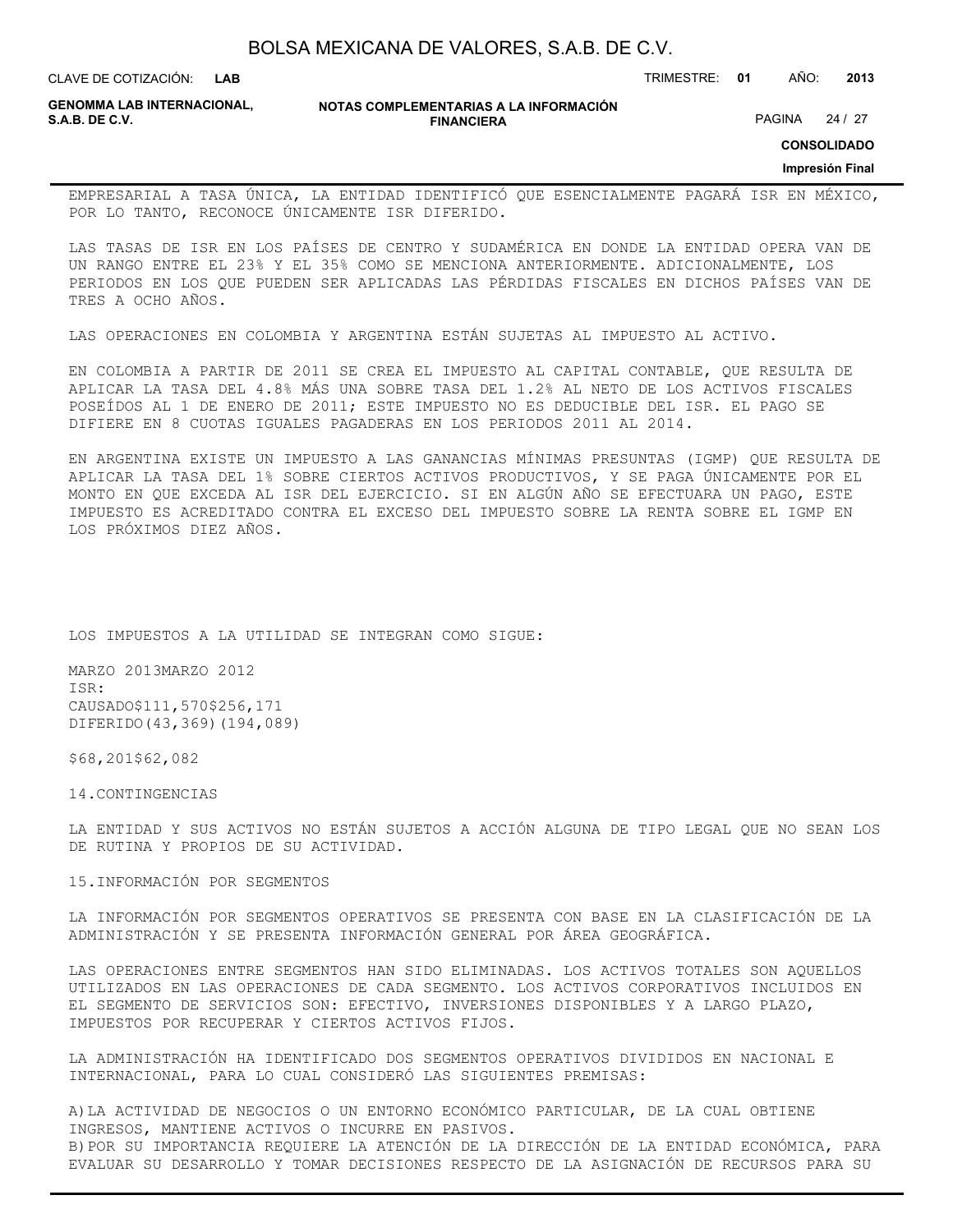| BOLSA MEXICANA DE VALORES, S.A.B. DE C.V. |  |  |  |
|-------------------------------------------|--|--|--|
|-------------------------------------------|--|--|--|

**GENOMMA LAB INTERNACIONAL,**

#### **NOTAS COMPLEMENTARIAS A LA INFORMACIÓN FINANCIERA**

**CONSOLIDADO** PAGINA 25 / 27

**Impresión Final**

#### OPERACIÓN.

C)PARA LA CUAL SE ENCUENTRA DISPONIBLE INFORMACIÓN ADICIONAL A LA FINANCIERA Y ESTÁ BASADA EN UN CRITERIO DE ENFOQUE GERENCIAL. D)LOS RIESGOS INHERENTES DE NEGOCIO Y DE RENDIMIENTOS SON DIFERENTES A LOS DE OTROS SEGMENTOS OPERATIVOS.

A MARZO DE 2013, LA ENTIDAD OPERA EN 15 PAÍSES ADEMÁS DE MÉXICO: ARGENTINA, BOLIVIA, BRASIL, CHILE, COLOMBIA, COSTA RICA, ECUADOR, EL SALVADOR, ESTADOS UNIDOS, GUATEMALA, HONDURAS, NICARAGUA, PANAMÁ, PERÚ Y REPÚBLICA DOMINICANA.

LAS DECISIONES DE LA DIRECCIÓN GENERAL SON TOMADAS EVALUANDO LOS RESULTADOS DE LOS SECTORES, ASÍ COMO SUS PRINCIPALES INDICADORES. LA SEGREGACIÓN DE LOS SEGMENTOS SE REALIZA EN BASE A LA NATURALEZA DE LOS PRODUCTOS Y SUS SERVICIOS.

LOS SEGMENTOS OPERATIVOS SON REPORTADOS DE MANERA CONSISTENTE CON LOS REPORTES INTERNOS ELABORADOS PARA PROVEER INFORMACIÓN A LA DIRECCIÓN GENERAL. EL DIRECTOR GENERAL ES EL RESPONSABLE DE LA ASIGNACIÓN DE RECURSOS, ASÍ COMO LA EVALUACIÓN DE LOS SEGMENTOS OPERATIVOS, POR TANTO, SE CONSIDERA LA PERSONA QUE TOMA LAS DECISIONES ESTRATÉGICAS.

A.LOS SIGUIENTES CUADROS MUESTRAN LA INFORMACIÓN FINANCIERA POR SEGMENTO DE NEGOCIO. LAS OPERACIONES ENTRE SEGMENTOS HAN SIDO ELIMINADAS. LOS ACTIVOS TOTALES SON AQUELLOS UTILIZADOS EN LAS OPERACIONES DE CADA SEGMENTO, PRINCIPALMENTE:

2 0 13

INGRESOS (1)ACTIVOS TOTALES (2)INVERSIONES EN ACTIVOS PRODUCTIVOS (1)

MÉXICO\$1,053,469\$10,434,806\$118,721 INTERNACIONAL1,030,7402,693,075164,251

TOTAL SEGMENTOS\$2,084,209\$13,127,881\$282,972

2 0 12

INGRESOS(1)ACTIVOS TOTALES(2)INVERSIONES EN ACTIVOS PRODUCTIVOS(1)

MÉXICO\$1,350,200\$10,546,308\$160,228 INTERNACIONAL425,1502,446,2823,226

TOTAL SEGMENTOS\$1,775,350\$12,992,590\$163,364

(1)INFORMACIÓN POR EL PRIMER TRIMESTRE DE 2013 Y 2012, RESPECTIVAMENTE (2)INFORMACIÓN AL 31 DE MARZO DE 2013 Y AL 31 DE DICIEMBRE DE 2012, RESPECTIVAMENTE.

16.NUEVOS PRONUNCIAMIENTOS CONTABLES

LA ENTIDAD NO HA APLICADO LAS SIGUIENTES NORMAS DE IFRS NUEVAS Y REVISADAS QUE YA ESTÁN EMITIDAS PERO QUE AÚN NO ESTÁN VIGENTES A LA FECHA DEL PRESENTE REPORTE: IFRS 9, INSTRUMENTOS FINANCIEROS3 MODIFICACIONES A LA IFRS 9 E IFRS 7, FECHA EFECTIVA DE IFRS 9 Y REVELACIONES DE TRANSICIÓN2 MODIFICACIONES A LA IAS 32, REVELACIONES – COMPENSACIÓN DE ACTIVOS Y PASIVOS FINANCIEROS1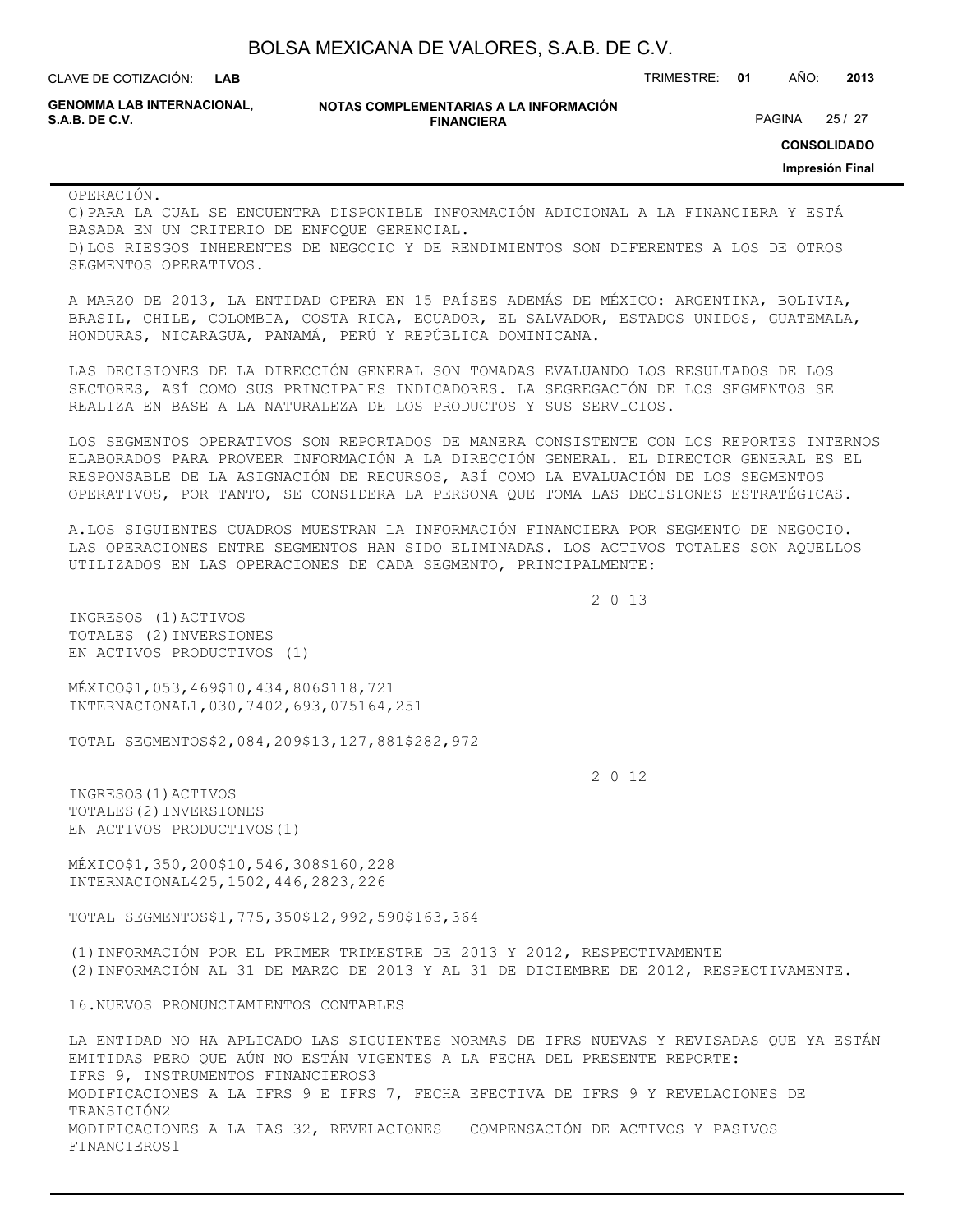**LAB**

CLAVE DE COTIZACIÓN: TRIMESTRE: **01** AÑO: **2013**

**GENOMMA LAB INTERNACIONAL,**

**NOTAS COMPLEMENTARIAS A LA INFORMACIÓN FINANCIERA**

PAGINA 26 / 27

**CONSOLIDADO**

### **Impresión Final**

1 EFECTIVA PARA LOS PERÍODOS ANUALES QUE COMIENCEN A PARTIR DEL 1 DE ENERO DE 2014. 2 EFECTIVA PARA LOS PERÍODOS ANUALES QUE COMIENCEN A PARTIR DEL 1 DE ENERO DE 2015.

IFRS 9, INSTRUMENTOS FINANCIEROS - LA IFRS 9 EMITIDA EN NOVIEMBRE DE 2009 INTRODUCE NUEVOS REQUERIMIENTOS PARA LA CLASIFICACIÓN Y MEDICIÓN DE ACTIVOS FINANCIEROS. LA IFRS 9 MODIFICADA EN OCTUBRE DE 2010 INCLUYE LOS REQUERIMIENTOS PARA LA CLASIFICACIÓN Y MEDICIÓN DE PASIVOS FINANCIEROS Y PARA SU ELIMINACIÓN.

LOS PRINCIPALES REQUERIMIENTOS DE LA IFRS 9 SE DESCRIBEN A CONTINUACIÓN:

•LA IFRS 9 REQUIERE QUE TODOS LOS ACTIVOS FINANCIEROS RECONOCIDOS QUE ESTÉN DENTRO DEL ALCANCE DE IAS 39, INSTRUMENTOS FINANCIEROS: RECONOCIMIENTO Y MEDICIÓN SEAN MEDIDOS POSTERIORMENTE A COSTO AMORTIZADO O A VALOR RAZONABLE. ESPECÍFICAMENTE, LAS INVERSIONES DE DEUDA EN UN MODELO DE NEGOCIOS CUYO OBJETIVO ES COBRAR LOS FLUJOS DE EFECTIVO CONTRACTUALES Y QUE TENGAN FLUJOS DE EFECTIVO CONTRACTUALES QUE SEAN EXCLUSIVAMENTE PAGOS DE CAPITAL E INTERESES SOBRE EL CAPITAL EN CIRCULACIÓN GENERALMENTE SE MIDEN A COSTO AMORTIZADO AL FINAL DE LOS PERIODOS CONTABLES POSTERIORES. TODAS LAS DEMÁS INVERSIONES DE DEUDA Y DE CAPITAL SE MIDEN A SUS VALORES RAZONABLES AL FINAL DE LOS PERIODOS CONTABLES POSTERIORES. ADICIONALMENTE, BAJO IFRS 9, LAS COMPAÑÍAS PUEDEN HACER LA ELECCIÓN IRREVOCABLE DE PRESENTAR LOS CAMBIOS POSTERIORES EN EL VALOR RAZONABLE DE UNA INVERSIÓN DE CAPITAL (QUE NO ES MANTENIDA CON FINES DE NEGOCIACIÓN) EN OTRAS PARTIDAS DE LA UTILIDAD INTEGRAL, CON INGRESOS POR DIVIDENDOS GENERALMENTE RECONOCIDOS EN EL RESULTADO DEL AÑO.

•EL EFECTO MÁS SIGNIFICATIVO DE LA IFRS 9 CON RESPECTO A LA CLASIFICACIÓN Y MEDICIÓN DE ACTIVOS FINANCIEROS SE RELACIONA CON EL TRATAMIENTO CONTABLE DE CAMBIOS EN EL VALOR RAZONABLE DE UN PASIVO FINANCIERO (DESIGNADO COMO A VALOR RAZONABLE A TRAVÉS DE UTILIDAD O PÉRDIDA) ATRIBUIBLE A CAMBIOS EN EL RIESGO CREDITICIO DE DICHO PASIVO. ESPECÍFICAMENTE, BAJO LA IFRS 9, PARA LOS PASIVOS FINANCIEROS DESIGNADOS COMO A VALOR RAZONABLE A TRAVÉS DE UTILIDAD O PÉRDIDA, EL MONTO DE LOS CAMBIOS EN EL VALOR RAZONABLE DEL PASIVO FINANCIERO QUE ES ATRIBUIBLE A CAMBIOS EN EL RIESGO CREDITICIO DE DICHO PASIVO SE PRESENTA BAJO OTROS RESULTADOS INTEGRALES, SALVO QUE EL RECONOCIMIENTO DE LOS EFECTOS DE LOS CAMBIOS EN EL RIESGO CREDITICIO DEL PASIVO DENTRO DE OTROS RESULTADOS INTEGRALES CREARA O INCREMENTARA UNA DISCREPANCIA CONTABLE EN EL ESTADO DE RESULTADOS. LOS CAMBIOS EN EL VALOR RAZONABLE ATRIBUIBLES AL RIESGO CREDITICIO DEL PASIVO FINANCIERO NO SE CLASIFICAN POSTERIORMENTE AL ESTADO DE RESULTADOS. ANTERIORMENTE, CONFORME A IAS 39, EL MONTO COMPLETO DEL CAMBIO EN EL VALOR RAZONABLE DEL PASIVO FINANCIERO DESIGNADO COMO A VALOR RAZONABLE A TRAVÉS DE UTILIDAD O PÉRDIDA SE PRESENTÓ EN EL ESTADO DE RESULTADOS.

EN MAYO DE 2011 SE EMITIÓ UN PAQUETE DE CINCO NORMAS SOBRE CONSOLIDACIÓN, COINVERSIONES, ASOCIADAS Y REVELACIONES, INCLUYENDO LA IFRS 10, IFRS 11, IFRS 12, IAS 27 (SEGÚN REVISIÓN DE 2011) E IAS 28 (SEGÚN REVISIÓN DE 2011).

LOS PRINCIPALES REQUERIMIENTOS DE ESTAS CINCO NORMAS SE DESCRIBEN A CONTINUACIÓN:

MODIFICACIONES A LA IAS 32, REVELACIONES – COMPENSACIÓN DE ACTIVOS Y PASIVOS FINANCIEROS - LAS MODIFICACIONES A IAS 32 CLARIFICAN LA APLICACIÓN DE LOS REQUERIMIENTOS EXISTENTES SOBRE LA COMPENSACIÓN DE ACTIVOS FINANCIEROS Y PASIVOS FINANCIEROS. EN ESPECÍFICO, LAS MODIFICACIONES CLARIFICAN EL SIGNIFICADO DE "TENGA, EN EL MOMENTO ACTUAL, EL DERECHO, EXIGIBLE LEGALMENTE, DE COMPENSAR LOS IMPORTES RECONOCIDOS" Y "TENGA LA INTENCIÓN DE LIQUIDAR POR EL IMPORTE NETO, O DE REALIZAR EL ACTIVO Y LIQUIDAR EL PASIVO SIMULTÁNEAMENTE".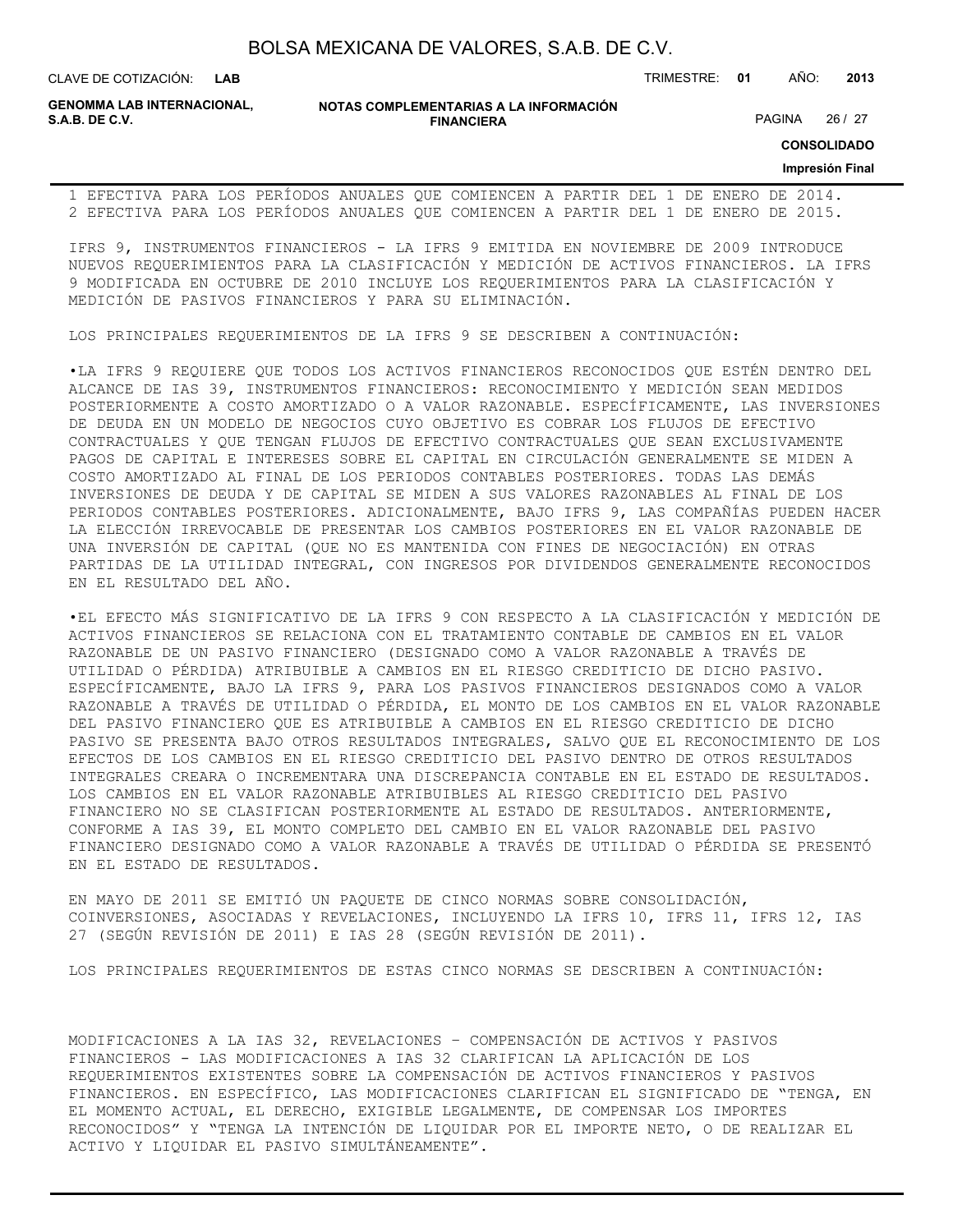| BOLSA MEXICANA DE VALORES, S.A.B. DE C.V. |  |  |  |
|-------------------------------------------|--|--|--|
|-------------------------------------------|--|--|--|

CLAVE DE COTIZACIÓN: TRIMESTRE: **01** AÑO: **2013**

**GENOMMA LAB INTERNACIONAL,**

### **NOTAS COMPLEMENTARIAS A LA INFORMACIÓN FINANCIERA**

PAGINA 27 / 27

**CONSOLIDADO**

### **Impresión Final**

MODIFICACIONES A LA IFRS 7, REVELACIONES – COMPENSACIÓN DE ACTIVOS Y PASIVOS FINANCIEROS - LAS MODIFICACIONES A IFRS 7 REQUIEREN A LAS COMPAÑÍAS REVELAR INFORMACIÓN ACERCA DE LOS DERECHOS DE COMPENSAR Y ACUERDOS RELACIONADOS PARA INSTRUMENTOS FINANCIEROS RECONOCIDOS QUE ESTÁN SUJETOS A UN ACUERDO MAESTRO DE COMPENSACIÓN EXIGIBLE O ACUERDO SIMILAR.

LA APLICACIÓN DE ESTAS MODIFICACIONES A LA IFRS 7, SON EFECTIVAS PARA PERIODOS ANUALES QUE COMIENCEN EN O DESPUÉS DEL 1 DE ENERO DE 2013 Y PERIODOS INTERMEDIOS DENTRO DE ESOS PERIODOS ANUALES. LAS REVELACIONES DEBEN SER MOSTRADAS RETROSPECTIVAMENTE PARA TODOS LOS PERIODOS COMPARATIVOS. SIN EMBARGO, LAS MODIFICACIONES A IAS 32 SON EFECTIVAS PARA PERIODOS ANUALES QUE INICIEN EN O DESPUÉS DEL 1 DE ENERO DE 2014, Y PERMITEN SU APLICACIÓN ANTICIPADA.

MODIFICACIONES A LAS IFRS, MEJORAS ANUALES A IFRS CICLO 2009-2011 EXCEPTO POR LAS MODIFICACIONES A IAS 1 - LAS MODIFICACIONES ANUALES A IFRS CICLO 2009-2011 INCLUYEN MODIFICACIONES A VARIAS IFRS. LAS MODIFICACIONES SON EFECTIVAS PARA PERIODOS ANUALES QUE COMIENCEN EN O DESPUÉS DEL 1 DE ENERO DE 2013. LAS MODIFICACIONES A IFRS INCLUYEN:

•MODIFICACIONES A IAS 16, PROPIEDAD, PLANTA Y EQUIPO; Y •MODIFICACIONES A IAS 32, INSTRUMENTOS FINANCIEROS: PRESENTACIÓN.

LAS MODIFICACIONES A IAS 16 CLARIFICAN QUE LAS PIEZAS DE REPUESTO IMPORTANTES Y EL EQUIPO DE MANTENIMIENTO PERMANENTE DEBEN SER CLASIFICADOS COMO PROPIEDAD, PLANTA Y EQUIPO, CUANDO CUMPLAN LA DEFINICIÓN DE PROPIEDAD, PLANTA Y EQUIPO DE IAS 16 Y COMO INVENTARIOS EN CASO CONTRARIO.

LAS MODIFICACIONES A IAS 32 CLARIFICAN QUE EL IMPUESTO A LA UTILIDAD RELACIONADO CON DISTRIBUCIONES A LOS TENEDORES DE UN INSTRUMENTO DE CAPITAL Y LOS COSTOS DE LAS TRANSACCIONES DE UN UNA TRANSACCIÓN DE CAPITAL, DEBE SER CONTABILIZADA DE ACUERDO CON IAS 12, IMPUESTOS A LA UTILIDAD.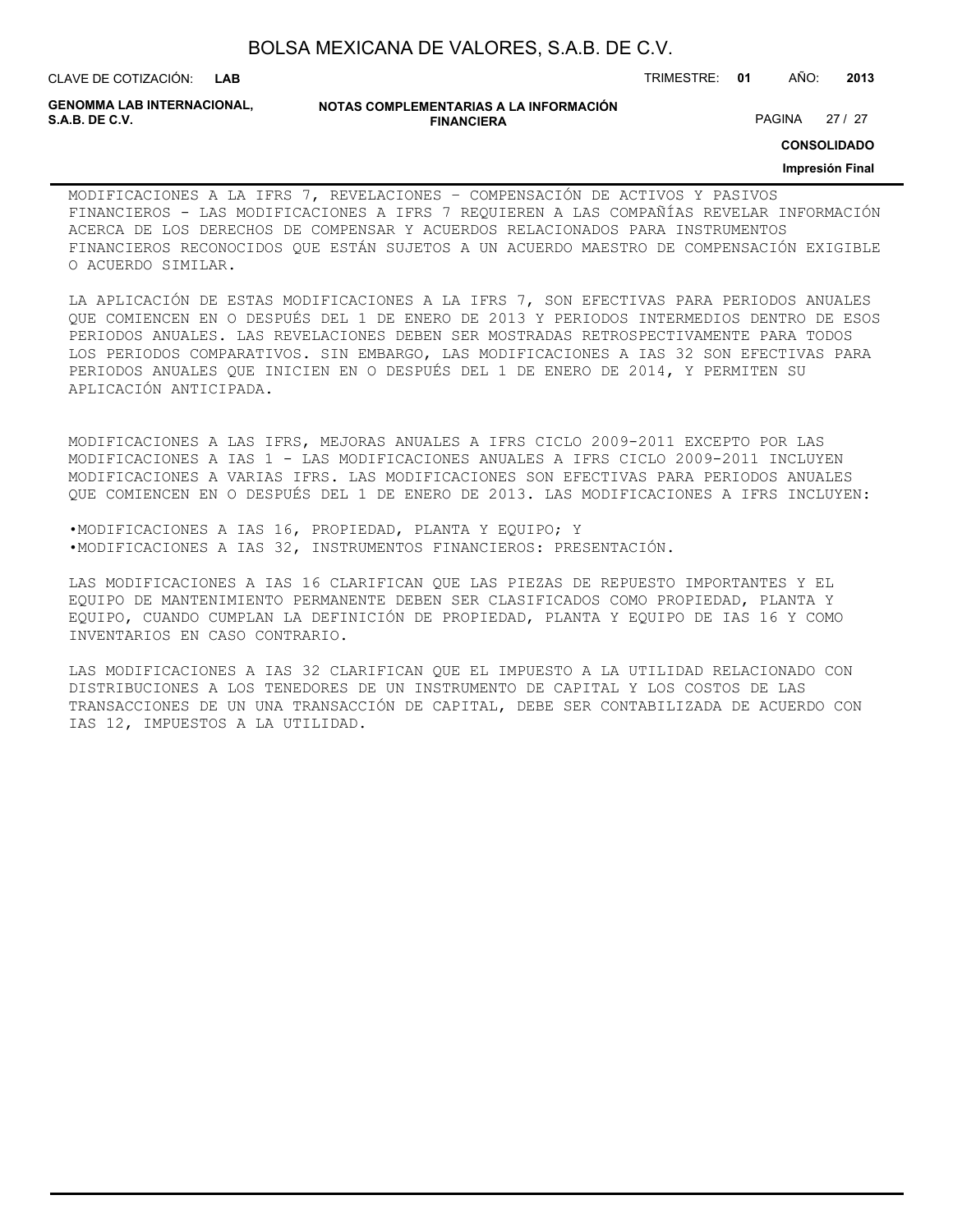CLAVE DE COTIZACIÓN TRIMESTRE **01** AÑO **2013 LAB**

**GENOMMA LAB INTERNACIONAL, S.A.B. DE C.V.**

### **INVERSIONES EN ASOCIADAS Y NEGOCIOS CONJUNTOS (MILES DE PESOS)**

**CONSOLIDADO**

**Impresión Final**

| <b>NOMBRE DE LA EMPRESA</b>              | <b>ACTIVIDAD PRINCIPAL</b> | <b>NO. DE ACCIONES</b> | $%$ DE<br><b>TENEN</b> | <b>MONTO TOTAL</b>                    |                               |  |
|------------------------------------------|----------------------------|------------------------|------------------------|---------------------------------------|-------------------------------|--|
|                                          |                            |                        | <b>CIA</b>             | <b>COSTO DE</b><br><b>ADQUISICION</b> | <b>VALOR</b><br><b>ACTUAL</b> |  |
| TELEVISA CONSUMER PRODUCTS<br>USA, LLC   | VENTA DE PRODUCTOS OTC/PC  |                        | 49.00                  | 25.653                                | 13.925                        |  |
| <b>TOTAL DE INVERSIONES EN ASOCIADAS</b> |                            |                        |                        | 25.653                                | 13.925                        |  |

### **OBSERVACIONES**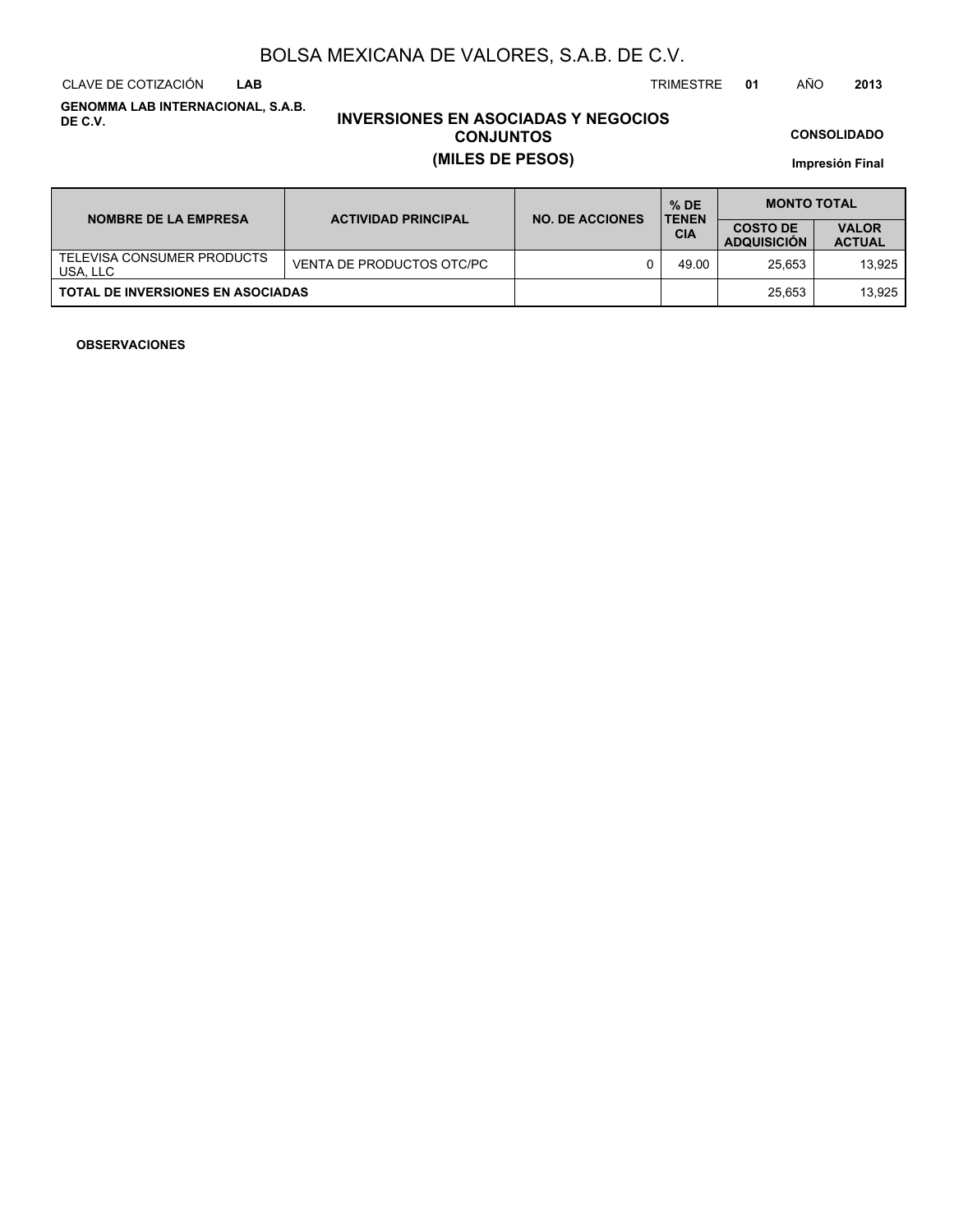#### **GENOMMA LAB INTERNACIONAL, S.A.B. DE C.V.**CLAVE DE COTIZACIÓN**LAB**

### **DESGLOSE DE CRÉDITOS**

### (MILES DE PESOS)

**CONSOLIDADO**

**<sup>2013</sup>**

TRIMESTRE **<sup>01</sup>** AÑO

**Impresión Final**

|                               |                                                    |                                          |                                       |                                                          |                                                          |                    |                     | <b>VENCTOS, O AMORT, DENOMINADOS EN MONEDA NACIONAL</b> |                     |                              |            |                    | <b>VENCTOS, O AMORT, DENOMINADOS EN MONEDA EXTRANJERA</b> |                     |                     |                              |
|-------------------------------|----------------------------------------------------|------------------------------------------|---------------------------------------|----------------------------------------------------------|----------------------------------------------------------|--------------------|---------------------|---------------------------------------------------------|---------------------|------------------------------|------------|--------------------|-----------------------------------------------------------|---------------------|---------------------|------------------------------|
| TIPO DE CRÉDITO / INSTITUCIÓN | <b>INSTITUCION</b><br><b>EXTRANJERA</b><br>(SI/NO) | <b>FECHA DE FIRMA</b><br><b>CONTRATO</b> | <b>FECHA DE</b><br><b>VENCIMIENTO</b> | <b>TASA DE</b><br><b>INTERÉS Y/O</b><br><b>SOBRETASA</b> | <b>INTERVALO DE TIEMPO</b><br><b>INTERVALO DE TIEMPO</b> |                    |                     |                                                         |                     |                              |            |                    |                                                           |                     |                     |                              |
|                               |                                                    |                                          |                                       |                                                          | <b>AÑO ACTUAL</b>                                        | <b>HASTA 1 AÑO</b> | <b>HASTA 2 AÑOS</b> | <b>HASTA 3 AÑOS</b>                                     | <b>HASTA 4 AÑOS</b> | HASTA 5 AÑOS O<br><b>MÁS</b> | AÑO ACTUAL | <b>HASTA 1 AÑO</b> | <b>HASTA 2 AÑOS</b>                                       | <b>HASTA 3 AÑOS</b> | <b>HASTA 4 AÑOS</b> | HASTA 5 AÑOS O<br><b>MÁS</b> |
| <b>BANCARIOS</b>              |                                                    |                                          |                                       |                                                          |                                                          |                    |                     |                                                         |                     |                              |            |                    |                                                           |                     |                     |                              |
| <b>COMERCIO EXTERIOR</b>      |                                                    |                                          |                                       |                                                          |                                                          |                    |                     |                                                         |                     |                              |            |                    |                                                           |                     |                     |                              |
| <b>CON GARANTÍA</b>           |                                                    |                                          |                                       |                                                          |                                                          |                    |                     |                                                         |                     |                              |            |                    |                                                           |                     |                     |                              |
| <b>BANCA COMERCIAL</b>        |                                                    |                                          |                                       |                                                          |                                                          |                    |                     |                                                         |                     |                              |            |                    |                                                           |                     |                     |                              |
| CLUB DEAL (SANTANDER/HSBC)    | NO.                                                | 31/03/2011                               | 31/03/2016                            | TIIE 28 + 2.15%                                          | 400,000                                                  | 100,000            | 400,000             | 400,000                                                 |                     |                              |            |                    |                                                           |                     |                     |                              |
| CLUB DEAL (SANTANDER/HSBC)    | <b>NO</b>                                          | 31/03/2011                               | 31/03/2014                            | TIIE 28 + 1.875                                          | $\Omega$                                                 | 700,000            |                     |                                                         |                     |                              |            |                    |                                                           |                     |                     |                              |
| BANAMEX, S. A.                | NO.                                                | 19/06/2012                               | 14/06/2016                            | 6.23%                                                    | $\Omega$                                                 | $\Omega$           |                     |                                                         | 600,000             |                              |            |                    |                                                           |                     |                     |                              |
| BBVA BANCOMER, S. A.          | <b>NO</b>                                          | 21/07/2012                               | 27/06/2015                            | TIIE 91 + 1.30%                                          |                                                          |                    |                     | 700,000                                                 |                     |                              |            |                    |                                                           |                     |                     |                              |
| BANCO SANTANDER, S.A.         | NO.                                                | 15/02/2013                               | 11/09/2017                            | TIIE 28 + 1.95%                                          | $\Omega$                                                 | $\Omega$           |                     |                                                         |                     | 300,000                      |            |                    |                                                           |                     |                     |                              |
| <b>BANCO PATAGONIA</b>        | SI                                                 | 22/11/2012                               | 22/11/2015                            | 21.5% FIJA LOS                                           |                                                          |                    |                     |                                                         |                     |                              | 6,357      | 19,068             | 72,053                                                    | 48,035              |                     | $^{\circ}$                   |
| <b>OTROS</b>                  |                                                    |                                          |                                       |                                                          |                                                          |                    |                     |                                                         |                     |                              |            |                    |                                                           |                     |                     |                              |
| <b>TOTAL BANCARIOS</b>        |                                                    |                                          |                                       |                                                          | 400,000                                                  | 800,000            | 400,000             | 1,100,000                                               | 600,000             | 300,000                      | 6,357      | 19,068             | 72,053                                                    | 48,035              |                     |                              |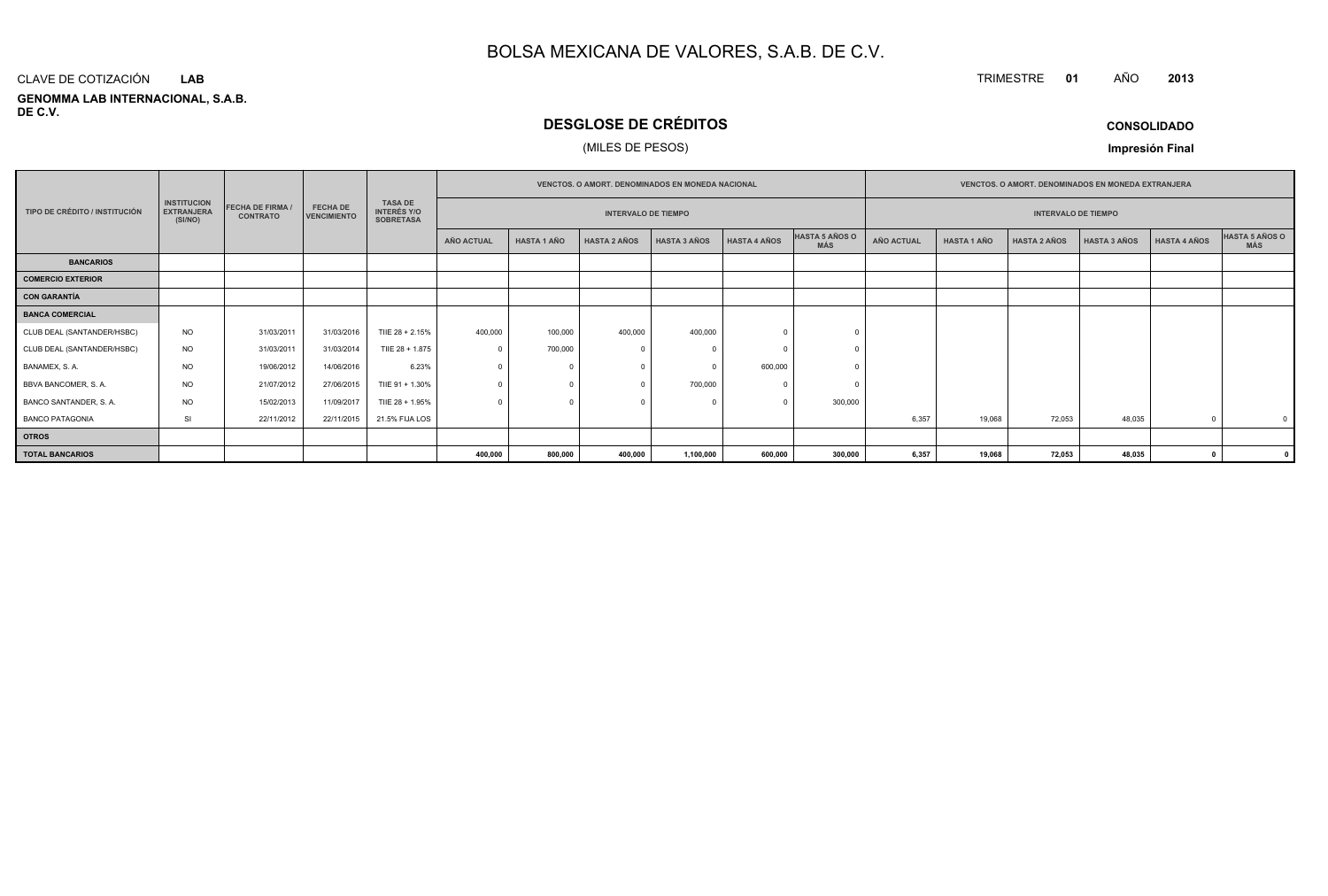### TRIMESTRE **<sup>01</sup>** AÑO **<sup>2013</sup>**

**GENOMMA LAB INTERNACIONAL, S.A.B. DE C.V.**CLAVE DE COTIZACIÓN**LAB**

### **DESGLOSE DE CRÉDITOS**

### (MILES DE PESOS)

**CONSOLIDADOImpresión Final**

| TIPO DE CRÉDITO / INSTITUCIÓN                |                                                    | <b>FECHA DE FIRMA /</b><br><b>CONTRATO</b> |                                       |                                                          | VENCTOS. O AMORT. DENOMINADOS EN MONEDA NACIONAL<br><b>INTERVALO DE TIEMPO</b> |                    |                     |                     | VENCTOS. O AMORT. DENOMINADOS EN MONEDA EXTRANJERA |                              |                   |                    |                     |                     |                     |                       |
|----------------------------------------------|----------------------------------------------------|--------------------------------------------|---------------------------------------|----------------------------------------------------------|--------------------------------------------------------------------------------|--------------------|---------------------|---------------------|----------------------------------------------------|------------------------------|-------------------|--------------------|---------------------|---------------------|---------------------|-----------------------|
|                                              | <b>INSTITUCION</b><br><b>EXTRANJERA</b><br>(SI/NO) |                                            | <b>FECHA DE</b><br><b>VENCIMIENTO</b> | <b>TASA DE</b><br><b>INTERÉS Y/O</b><br><b>SOBRETASA</b> |                                                                                |                    |                     |                     |                                                    | <b>INTERVALO DE TIEMPO</b>   |                   |                    |                     |                     |                     |                       |
|                                              |                                                    |                                            |                                       |                                                          | AÑO ACTUAL                                                                     | <b>HASTA 1 AÑO</b> | <b>HASTA 2 AÑOS</b> | <b>HASTA 3 AÑOS</b> | <b>HASTA 4 AÑOS</b>                                | <b>HASTA 5 AÑOS O</b><br>MÁS | <b>AÑO ACTUAL</b> | <b>HASTA 1 AÑO</b> | <b>HASTA 2 AÑOS</b> | <b>HASTA 3 AÑOS</b> | <b>HASTA 4 AÑOS</b> | HASTA 5 AÑOS C<br>MÁS |
| <b>BURSÁTILES</b>                            |                                                    |                                            |                                       |                                                          |                                                                                |                    |                     |                     |                                                    |                              |                   |                    |                     |                     |                     |                       |
| LISTADAS EN BOLSA (MÉXICO Y/O<br>EXTRANJERO) |                                                    |                                            |                                       |                                                          |                                                                                |                    |                     |                     |                                                    |                              |                   |                    |                     |                     |                     |                       |
| <b>QUIROGRAFARIOS</b>                        |                                                    |                                            |                                       |                                                          |                                                                                |                    |                     |                     |                                                    |                              |                   |                    |                     |                     |                     |                       |
| <b>CON GARANTÍA</b>                          |                                                    |                                            |                                       |                                                          |                                                                                |                    |                     |                     |                                                    |                              |                   |                    |                     |                     |                     |                       |
| <b>COLOCACIONES PRIVADAS</b>                 |                                                    |                                            |                                       |                                                          |                                                                                |                    |                     |                     |                                                    |                              |                   |                    |                     |                     |                     |                       |
| <b>QUIROGRAFARIOS</b>                        |                                                    |                                            |                                       |                                                          |                                                                                |                    |                     |                     |                                                    |                              |                   |                    |                     |                     |                     |                       |
| <b>CON GARANTÍA</b>                          |                                                    |                                            |                                       |                                                          |                                                                                |                    |                     |                     |                                                    |                              |                   |                    |                     |                     |                     |                       |
| <b>TOTAL BURSÁTILES</b>                      |                                                    |                                            |                                       |                                                          |                                                                                |                    |                     |                     |                                                    |                              |                   |                    |                     |                     |                     | 0                     |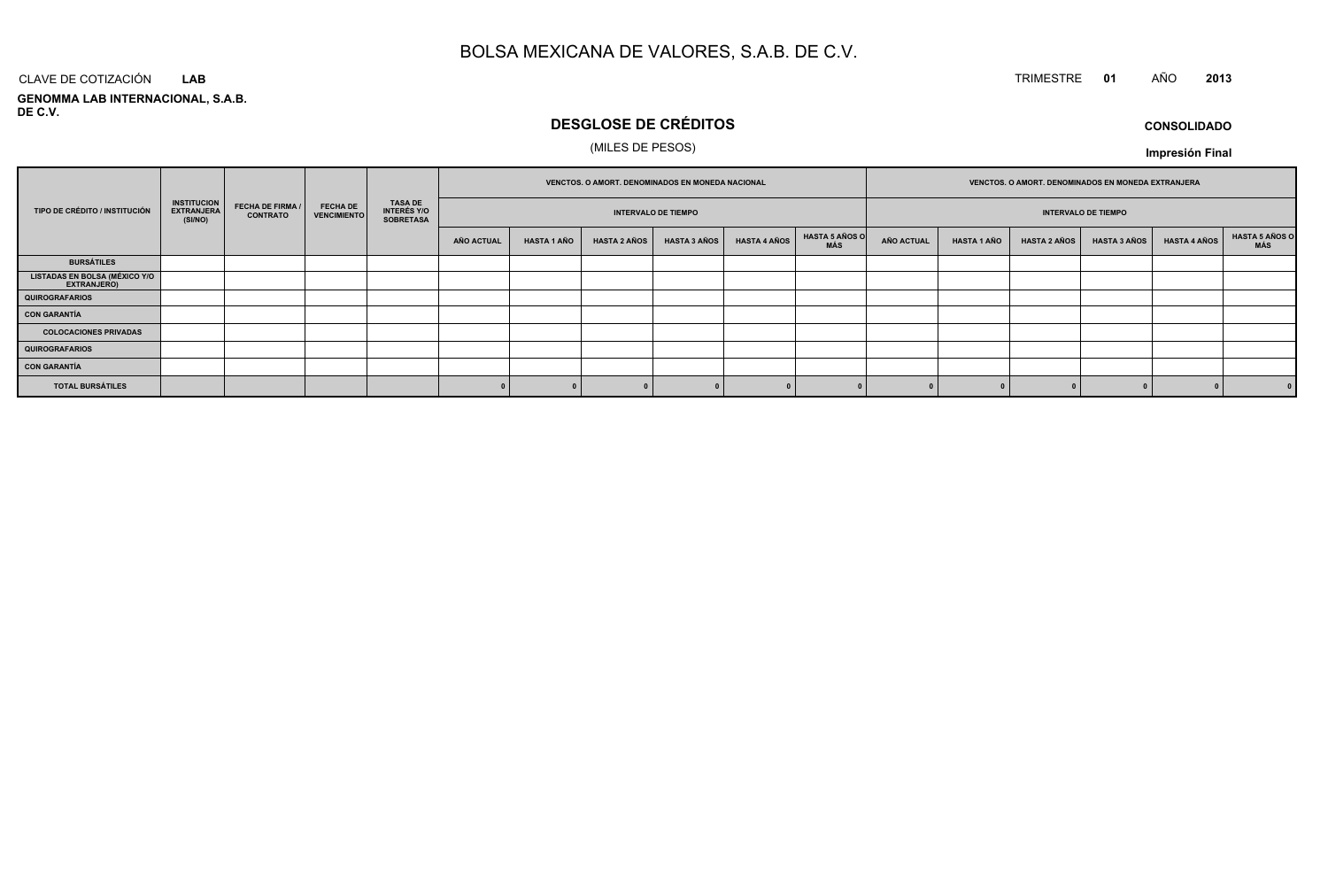#### CLAVE DE COTIZACIÓN**LAB**

 **GENOMMA LAB INTERNACIONAL, S.A.B.DE C.V.**

### **DESGLOSE DE CRÉDITOS**

### (MILES DE PESOS)

|                                                                                       |                                                    | <b>FECHA</b><br><b>FECHA DE</b><br><b>CONCERTACIÓN</b><br><b>VENCIMIENTO</b> |            |                            |                         |                     |                         | VENCTOS. O AMORT. DENOMINADOS EN MONEDA NACIONAL |                              |                            |                    |                     |                     |                     | VENCTOS. O AMORT. DENOMINADOS EN MONEDA EXTRANJERA |  |  |
|---------------------------------------------------------------------------------------|----------------------------------------------------|------------------------------------------------------------------------------|------------|----------------------------|-------------------------|---------------------|-------------------------|--------------------------------------------------|------------------------------|----------------------------|--------------------|---------------------|---------------------|---------------------|----------------------------------------------------|--|--|
| TIPO DE CRÉDITO / INSTITUCIÓN                                                         | <b>INSTITUCION</b><br><b>EXTRANJERA</b><br>(SI/NO) |                                                                              |            | <b>INTERVALO DE TIEMPO</b> |                         |                     |                         |                                                  |                              | <b>INTERVALO DE TIEMPO</b> |                    |                     |                     |                     |                                                    |  |  |
|                                                                                       |                                                    |                                                                              |            | <b>AÑO ACTUAL</b>          | <b>HASTA 1 AÑO</b>      | <b>HASTA 2 AÑOS</b> | <b>HASTA 3 AÑOS</b>     | <b>HASTA 4 AÑOS</b>                              | <b>HASTA 5 AÑOS O</b><br>MÁS | AÑO ACTUAL                 | <b>HASTA 1 AÑO</b> | <b>HASTA 2 AÑOS</b> | <b>HASTA 3 AÑOS</b> | <b>HASTA 4 AÑOS</b> | HASTA 5 AÑOS O                                     |  |  |
| OTROS PASIVOS CIRCULANTES Y<br>NO CIRCULANTES CON COSTO                               |                                                    |                                                                              |            |                            |                         |                     |                         |                                                  |                              |                            |                    |                     |                     |                     |                                                    |  |  |
| <b>TOTAL OTROS PASIVOS</b><br><b>CIRCULANTES Y NO CIRCULANTES</b><br><b>CON COSTO</b> |                                                    |                                                                              |            | $\mathbf 0$                | $\Omega$                | $\mathbf 0$         | $\overline{0}$          | $\overline{0}$                                   | $\overline{0}$               | $\Omega$                   | $\overline{0}$     | $\Omega$            | $\mathsf 0$         | $\Omega$            | $\Omega$                                           |  |  |
|                                                                                       |                                                    |                                                                              |            |                            |                         |                     |                         |                                                  |                              |                            |                    |                     |                     |                     |                                                    |  |  |
| <b>PROVEEDORES</b>                                                                    |                                                    |                                                                              |            |                            |                         |                     |                         |                                                  |                              |                            |                    |                     |                     |                     |                                                    |  |  |
| PROV CONCENTRADO NOV 12                                                               | <b>NO</b>                                          | 30/11/2012                                                                   | 31/03/2013 | 42,691                     | $\circ$                 |                     |                         |                                                  |                              |                            |                    |                     |                     |                     |                                                    |  |  |
| PROV CONCENTRADO DIC 12                                                               | <b>NO</b>                                          | 31/12/2012                                                                   | 30/04/2013 | 350,801                    | $\Omega$                |                     |                         |                                                  |                              |                            |                    |                     |                     |                     |                                                    |  |  |
| PROV CONCENTRADO ENE 13                                                               | <b>NO</b>                                          | 31/01/2013                                                                   | 31/05/2013 | 124,943                    | $\Omega$                |                     |                         |                                                  |                              |                            |                    |                     |                     |                     |                                                    |  |  |
| PROV CONCENTRADO FEB 13                                                               | <b>NO</b>                                          | 28/02/2013                                                                   | 30/06/2013 | 237,136                    | $\Omega$                |                     |                         |                                                  |                              |                            |                    |                     |                     |                     |                                                    |  |  |
| PROV CONCENTRADO MAR 13                                                               | <b>NO</b>                                          | 31/03/2013                                                                   | 31/07/2013 | 254,552                    | $\Omega$                |                     |                         |                                                  |                              |                            |                    |                     |                     |                     |                                                    |  |  |
| PROV CONCENTRADO NOV 12                                                               | SI                                                 | 30/11/2012                                                                   | 31/03/2013 |                            |                         |                     |                         |                                                  |                              | 629                        | $\Omega$           |                     |                     |                     |                                                    |  |  |
| PROV CONCENTRADO DIC 12                                                               | SI                                                 | 31/12/2012                                                                   | 30/04/2013 |                            |                         |                     |                         |                                                  |                              | 268                        | $\overline{0}$     |                     |                     |                     |                                                    |  |  |
| PROV CONCENTRADO ENE 13                                                               | SI                                                 | 31/01/2013                                                                   | 31/05/2013 |                            |                         |                     |                         |                                                  |                              | 316                        | $\Omega$           |                     |                     |                     |                                                    |  |  |
| PROV CONCENTRADO FEB 13                                                               | <b>SI</b>                                          | 28/02/2013                                                                   | 30/06/2013 |                            |                         |                     |                         |                                                  |                              | 592                        | $\overline{0}$     |                     |                     |                     |                                                    |  |  |
| PROV CONCENTRADO MAR 13                                                               | SI                                                 | 31/03/2013                                                                   | 31/07/2013 |                            |                         |                     |                         |                                                  |                              | 26,543                     | $\Omega$           |                     |                     |                     |                                                    |  |  |
| <b>TOTAL PROVEEDORES</b>                                                              |                                                    |                                                                              |            | 1,010,123                  | $\Omega$                |                     |                         |                                                  |                              | 28,348                     | $\circ$            |                     |                     |                     |                                                    |  |  |
|                                                                                       |                                                    |                                                                              |            |                            |                         |                     |                         |                                                  |                              |                            |                    |                     |                     |                     |                                                    |  |  |
| OTROS PASIVOS CIRCULANTES Y<br><b>NO CIRCULANTES</b>                                  |                                                    |                                                                              |            |                            |                         |                     |                         |                                                  |                              |                            |                    |                     |                     |                     |                                                    |  |  |
| VARIOS                                                                                | <b>NO</b>                                          |                                                                              |            | 194,494                    | $\mathbf 0$             | $\overline{0}$      | $\overline{\mathbf{0}}$ | $^{\circ}$                                       | $\Omega$                     |                            |                    |                     |                     |                     |                                                    |  |  |
| <b>VARIOS</b>                                                                         | <b>NO</b>                                          |                                                                              |            | $\Omega$                   | $\Omega$                | 12,636              | 11,937                  | 11,948                                           | 25,854                       |                            |                    |                     |                     |                     |                                                    |  |  |
| VARIOS                                                                                | SI                                                 |                                                                              |            |                            |                         |                     |                         |                                                  |                              | 464,107                    | $\overline{0}$     | $\overline{0}$      | $\mathbf 0$         | $\overline{0}$      | $\mathbf 0$                                        |  |  |
| <b>TOTAL OTROS PASIVOS</b><br><b>CIRCULANTES Y NO CIRCULANTES</b>                     |                                                    |                                                                              |            | 194,494                    | $\overline{\mathbf{0}}$ | 12,636              | 11,937                  | 11,948                                           | 25,854                       | 464,107                    | $\mathbf 0$        | $\Omega$            | $\mathbf 0$         | $\mathbf 0$         | $\Omega$                                           |  |  |
|                                                                                       |                                                    |                                                                              |            |                            |                         |                     |                         |                                                  |                              |                            |                    |                     |                     |                     |                                                    |  |  |
| <b>TOTAL GENERAL</b>                                                                  |                                                    |                                                                              |            | 1,604,617                  | 800,000                 | 412,636             | 1,111,937               | 611,948                                          | 325,854                      | 498,812                    | 19,068             | 72,053              | 48,035              | $\mathbf{0}$        |                                                    |  |  |

### TRIMESTRE **<sup>01</sup>** AÑO **<sup>2013</sup>**

**CONSOLIDADO**

**Impresión Final**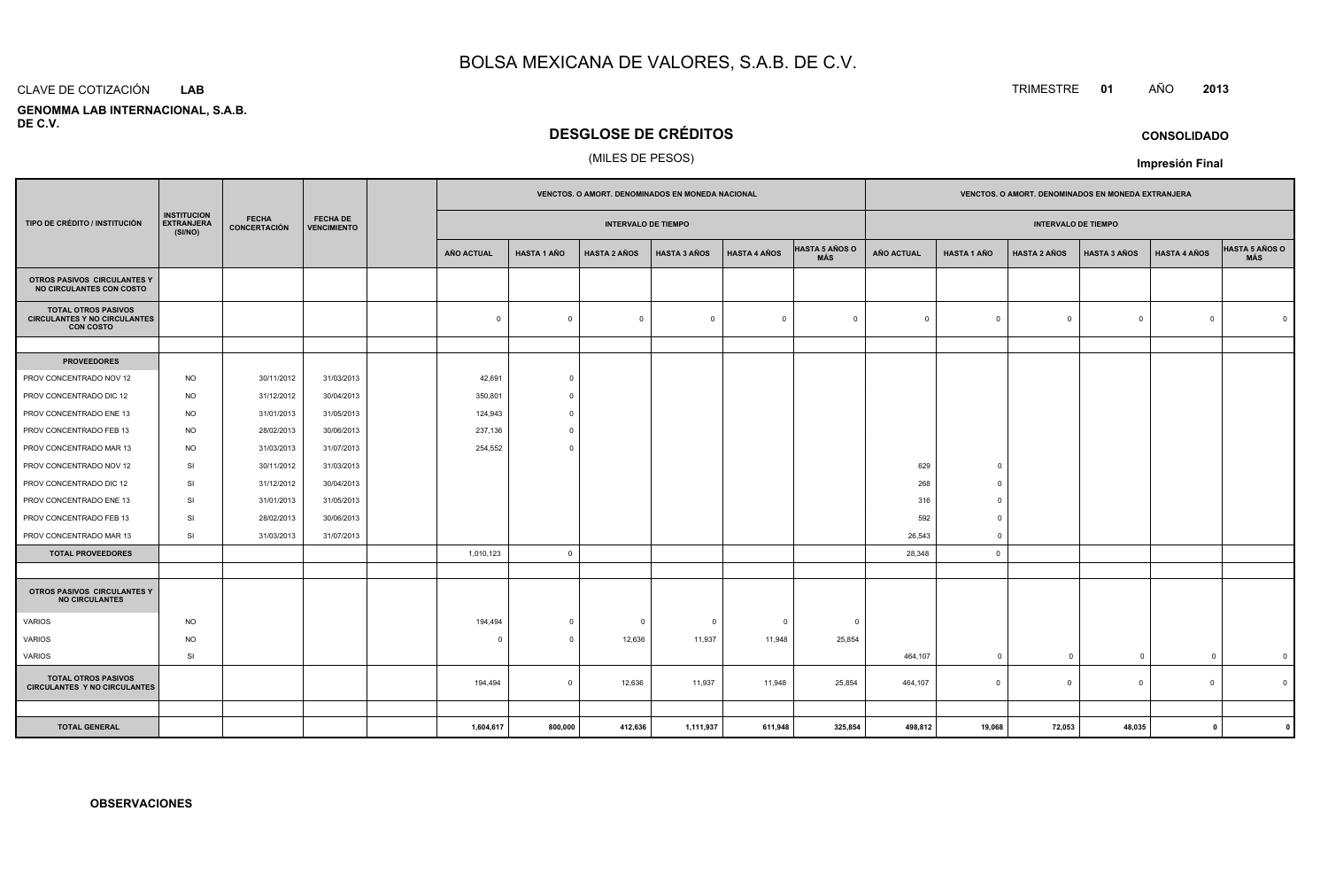### CLAVE DE COTIZACIÓN: **LAB GENOMMA LAB INTERNACIONAL, S.A.B. DE C.V.**

**POSICIÓN MONETARIA EN MONEDA EXTRANJERA**

### **CONSOLIDADO**

### **(MILES DE PESOS)**

#### **Impresión Final**

| POSICIÓN EN MONEDA EXTRANJERA | <b>DÓLARES</b>   |                       | <b>OTRAS MONEDAS</b> | <b>TOTAL MILES DE</b> |              |
|-------------------------------|------------------|-----------------------|----------------------|-----------------------|--------------|
| (MILES DE PESOS)              | MILES DE DÓLARES | <b>MILES DE PESOS</b> | MILES DE DÓLARES     | <b>MILES DE PESOS</b> | <b>PESOS</b> |
| <b>ACTIVO MONETARIO</b>       | 61,160           | 755,612               | 109,402              | 1,351,617             | 2,107,229    |
| <b>CIRCULANTE</b>             | 61,160           | 755,612               | 109,402              | 1,351,617             | 2,107,229    |
| NO CIRCULANTE                 | 0                | 0                     | 0                    | 0                     | $\mathbf 0$  |
| <b>PASIVO</b>                 | 8,069            | 99,695                | 43,569               | 538,273               | 637,968      |
| <b>CIRCULANTE</b>             | 8,069            | 99,695                | 33,849               | 418,185               | 517,880      |
| NO CIRCULANTE                 | 0                | 0                     | 9,720                | 120,088               | 120,088      |
| <b>SALDO NETO</b>             | 53,091           | 655,917               | 65,833               | 813,344               | 1,469,261    |

#### **OBSERVACIONES**

LAS MONEDAS UTILIZADAS PARA LA CONVERSIÓN DE ESTADOS FINANCIEROS DE SUBSIDIARIAS EXTRANJERAS Y LOS TIPOS DE CAMBIO UTILIZADOS SON LOS SIGUIENTES, (SE INCLUYE PAÍS, MONEDA DE REGISTRO, TIPO DE CAMBIO MONEDA DE REGISTRO A MONEDA FUNCIONAL (USD) Y TIPO DE CAMBIO MONEDA FUNCIONAL A MONEDA INFORME.

### BALANCE GENERAL

ARGENTINA; PESO ARGENTINO; 0.2039; 12.3546 BRASIL; REAL; 0.4953; 12.3546 CHILE; DÓLAR ESTADOUNIDENSE; 1.0000; 12.3546 COLOMBIA; PESO COLOMBIANO; 0.0006; 12.3546 COSTA RICA; DÓLAR ESTADOUNIDENSE; 1.000; 12.3546 ECUADOR; DÓLAR ESTADOUNIDENSE; 1.000; 12.3546 ESPAÑA; EURO; 1.2821; 12.3546 EUA; DÓLAR ESTADOUNIDENSE; 1.000; 12.3546 REPÚBLICA DOMINICANA; PESO DOMINICANO; 0.0248; 12.3546 PERÚ; SOL; 0.3960; 12.3546

### ESTADO DE RESULTADOS

ARGENTINA; PESO ARGENTINO; 0.1971; 12.5261 BRASIL; REAL; 0.5048; 12.5261 CHILE; DÓLAR ESTADOUNIDENSE; 1.0000; 12.5261 COLOMBIA; PESO COLOMBIANO; 0.0006; 12.5261 COSTA RICA; DÓLAR ESTADOUNIDENSE; 1.000; 12.5261 ECUADOR; DÓLAR ESTADOUNIDENSE; 1.000; 12.5261 ESPAÑA; EURO; 1.2977; 12.5261 EUA; DÓLAR ESTADOUNIDENSE; 1.000; 12.5261 REPÚBLICA DOMINICANA; PESO DOMINICANO; 0.0247; 12.5261 PERÚ; SOL; 0.3922; 12.5261

TRIMESTRE: **01** AÑO: **2013**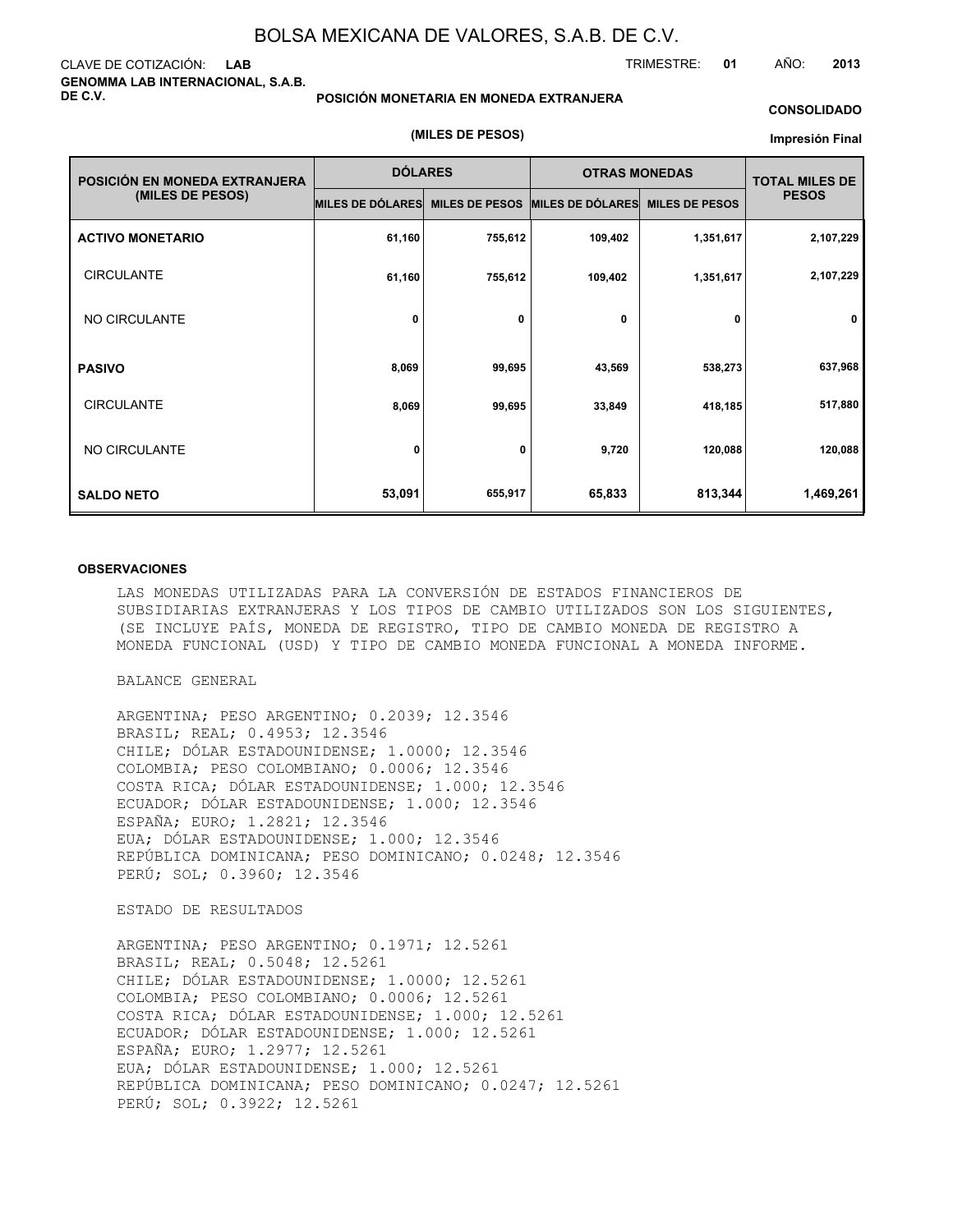| CLAVE DE COTIZACIÓN:                                | <b>LAB</b> |                              | TRIMESTRE: | 01     | AÑO: | 2013                      |
|-----------------------------------------------------|------------|------------------------------|------------|--------|------|---------------------------|
| <b>GENOMMA LAB INTERNACIONAL, S.A.B.</b><br>DE C.V. |            | <b>INSTRUMENTOS DE DEUDA</b> |            | PAGINA |      | 1/2<br><b>CONSOLIDADO</b> |
|                                                     |            |                              |            |        |      | Impresión Final           |

### **LIMITACIONES FINANCIERAS SEGÚN CONTRATO, ESCRITURAS DE LA EMISION Y/O TITULO**

NO APLICABLE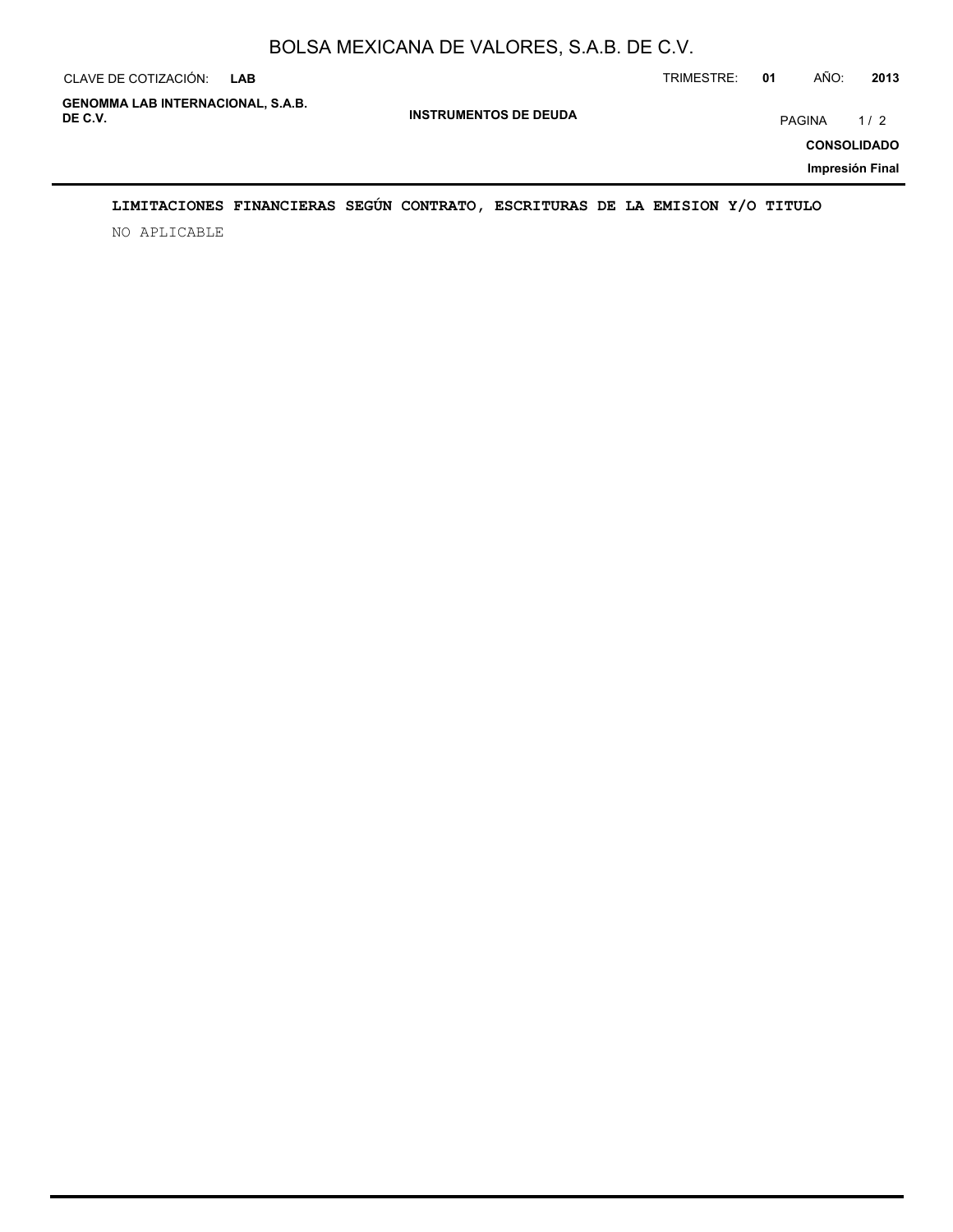| CLAVE DE COTIZACIÓN:                                | <b>LAB</b> |                              | TRIMESTRE: | 01            | AÑO: | 2013                                         |
|-----------------------------------------------------|------------|------------------------------|------------|---------------|------|----------------------------------------------|
| <b>GENOMMA LAB INTERNACIONAL, S.A.B.</b><br>DE C.V. |            | <b>INSTRUMENTOS DE DEUDA</b> |            | <b>PAGINA</b> |      | 2/2<br><b>CONSOLIDADO</b><br>Impresión Final |
|                                                     |            |                              |            |               |      |                                              |

**SITUACIÓN ACTUAL DE LAS LIMITACIONES FINANCIERAS**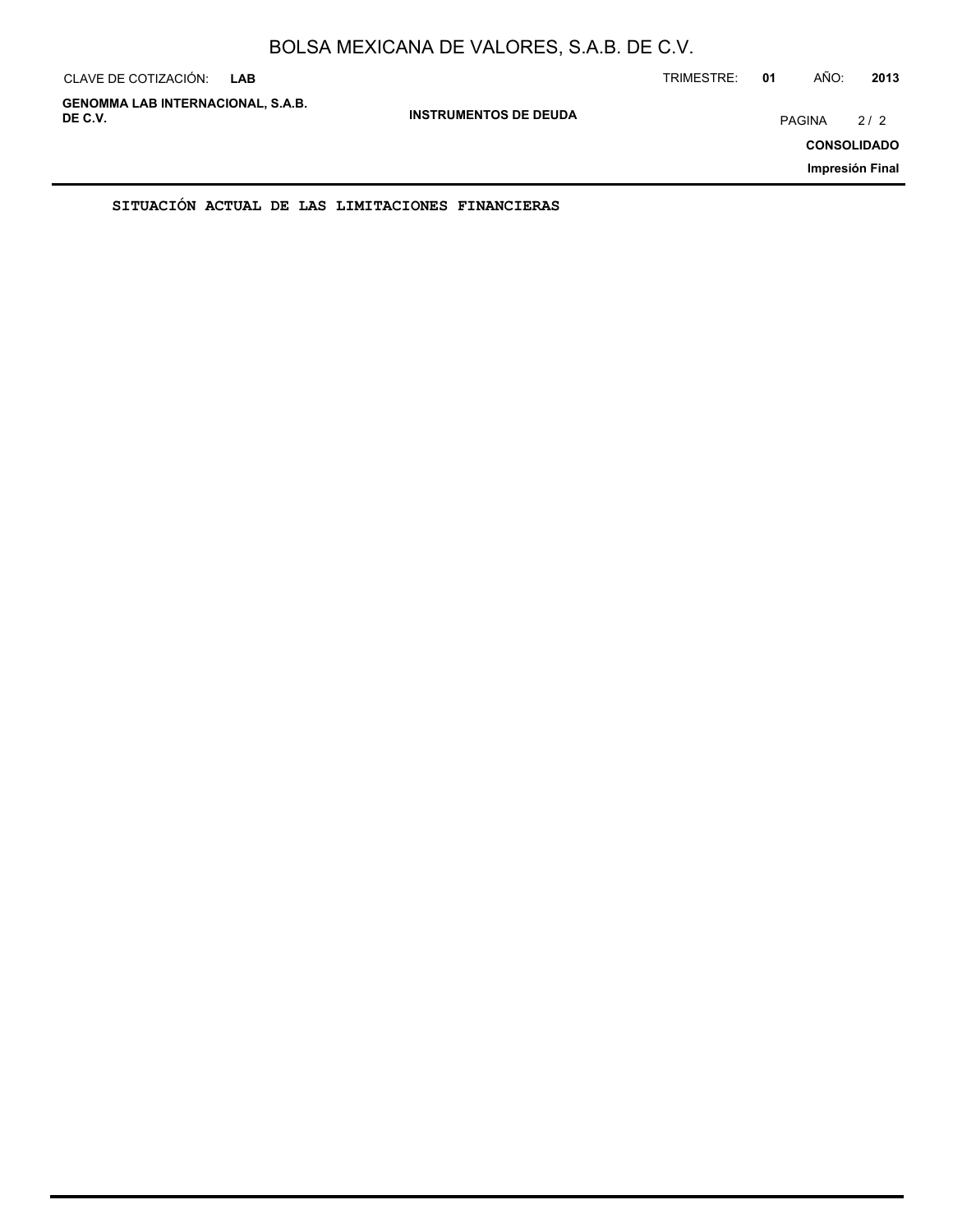**LAB**

**GENOMMA LAB INTERNACIONAL, S.A.B. DE C.V.**

### **DISTRIBUCIÓN DE INGRESOS POR PRODUCTO INGRESOS TOTALES (MILES DE PESOS)**

**CONSOLIDADO**

**Impresión Final**

| <b>PRINCIPALES PRODUCTOS O LINEA</b>             | <b>VENTAS</b>  |                                                                         | $%$ DE<br><b>PARTICIPACION EN</b> | <b>PRINCIPALES</b> |               |  |  |  |  |  |  |
|--------------------------------------------------|----------------|-------------------------------------------------------------------------|-----------------------------------|--------------------|---------------|--|--|--|--|--|--|
| <b>DE PRODUCTOS</b>                              | <b>VOLUMEN</b> | <b>EL MERCADO</b><br><b>IMPORTE</b><br><b>CLIENTES</b><br><b>MARCAS</b> |                                   |                    |               |  |  |  |  |  |  |
| <b>INGRESOS NACIONALES</b>                       |                |                                                                         |                                   |                    |               |  |  |  |  |  |  |
| <b>OTC</b>                                       | 15,990,835     | 606,529                                                                 | 13.60                             | <b>VARIAS</b>      | <b>VARIOS</b> |  |  |  |  |  |  |
| PC                                               | 23,558,172     | 428,267                                                                 | 0.00                              | <b>VARIAS</b>      | <b>VARIOS</b> |  |  |  |  |  |  |
| GI                                               | 697,731        | 17,497                                                                  | 4.50                              | <b>VARIAS</b>      | <b>VARIOS</b> |  |  |  |  |  |  |
| <b>SERVICIOS</b>                                 | 0              | 811                                                                     | 0.00                              | <b>NA</b>          | <b>VARIOS</b> |  |  |  |  |  |  |
| <b>INGRESOS POR EXPORTACIÓN</b>                  |                |                                                                         |                                   |                    |               |  |  |  |  |  |  |
| OTC/PC                                           | 40,380         | 365                                                                     | 0.00                              | <b>VARIAS</b>      | <b>VARIOS</b> |  |  |  |  |  |  |
| <b>INGRESOS DE SUBSIDIARIAS EN EL EXTRANJERO</b> |                |                                                                         |                                   |                    |               |  |  |  |  |  |  |
| OTC/PC                                           | $\mathbf 0$    | 1,022,030                                                               | 0.00                              | <b>VARIAS</b>      | <b>VARIOS</b> |  |  |  |  |  |  |
| <b>SERVICIOS</b>                                 | $\mathbf 0$    | 8,710                                                                   | 0.00                              | <b>VARIAS</b>      | <b>VARIOS</b> |  |  |  |  |  |  |
| <b>TOTAL</b>                                     | 40,287,118     | 2,084,209                                                               |                                   |                    |               |  |  |  |  |  |  |

**OBSERVACIONES**

CLAVE DE COTIZACIÓN TRIMESTRE **01** AÑO **2013**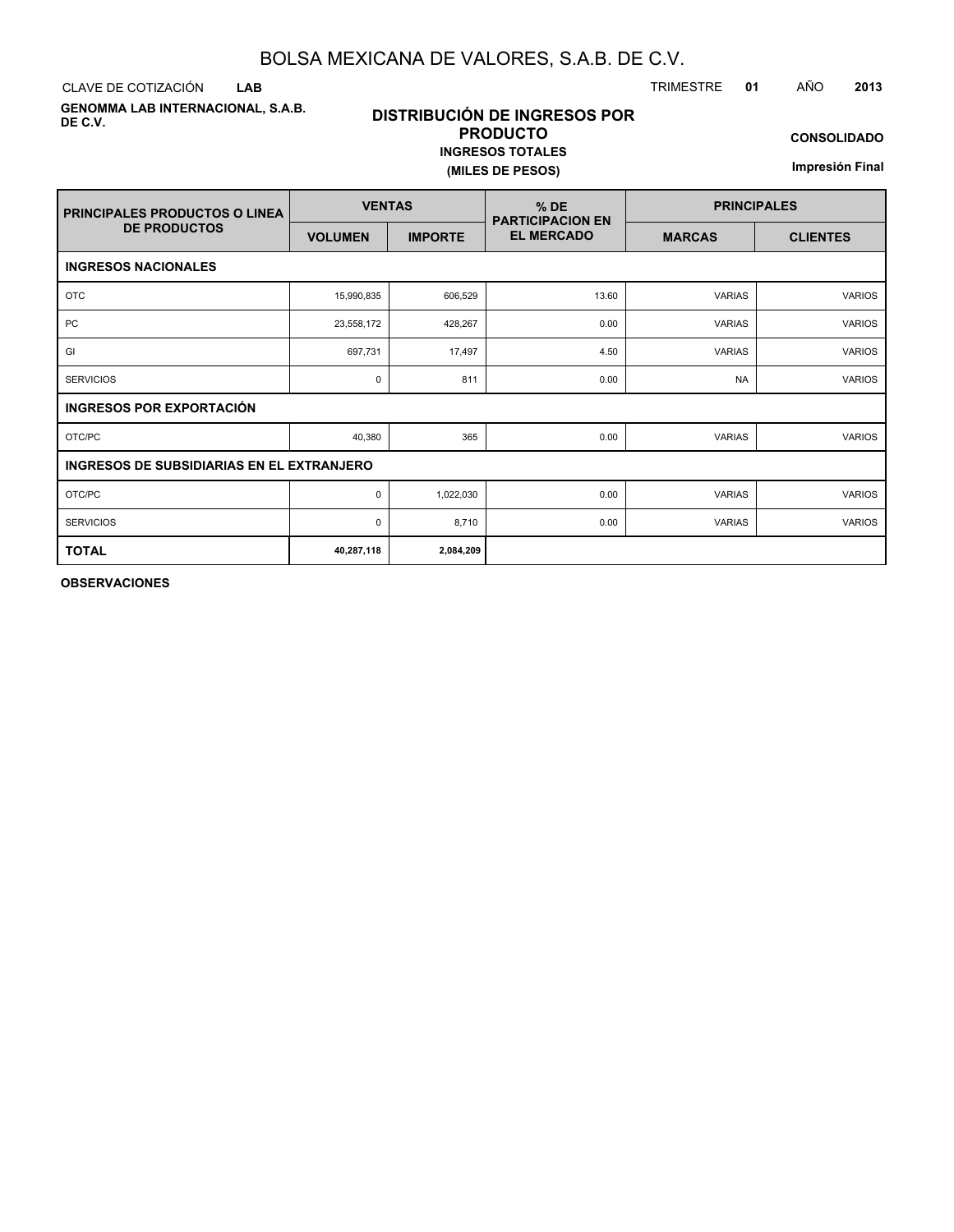**GENOMMA LAB INTERNACIONAL, S.A.B. DE C.V.**CLAVE DE COTIZACIÓN**LAB**

## **INTEGRACIÓN DEL CAPITAL SOCIALPAGADO**

### **CARACTERISTICAS DE LAS ACCIONES**

**CONSOLIDADO**

**Impresión Final**

| VALOR NOMINAL(\$) VIGENTE<br><b>SERIES</b> |         | <b>CUPÓN</b> |                     | <b>NUMERO DE ACCIONES</b> | <b>CAPITAL SOCIAL</b> |                          |             |                 |
|--------------------------------------------|---------|--------------|---------------------|---------------------------|-----------------------|--------------------------|-------------|-----------------|
|                                            |         |              | <b>PORCIÓN FIJA</b> | <b>PORCIÓN VARIABLE</b>   | <b>MEXICANOS</b>      | <b>LIBRE SUSCRIPCIÓN</b> | <b>FIJO</b> | <b>VARIABLE</b> |
| lв                                         | 0.00000 |              | 82.176              | ا 1,052,667,250.          | 548,052,782           | 504,696,644              | 150         | 1,921,510       |
| I TOTAL                                    |         |              | 82.176              | 1,052,667,250             | 548,052,782           | 504,696,644              | 150         | 1,921,510       |

**TOTAL DE ACCIONES QUE REPRESENTAN EL CAPITAL SOCIAL PAGADO A LA FECHA DE ENVIO DE LA INFORMACIÓN:**

1,052,749,426

TRIMESTRE

**OBSERVACIONES**

 **<sup>01</sup>** AÑO**<sup>2013</sup>**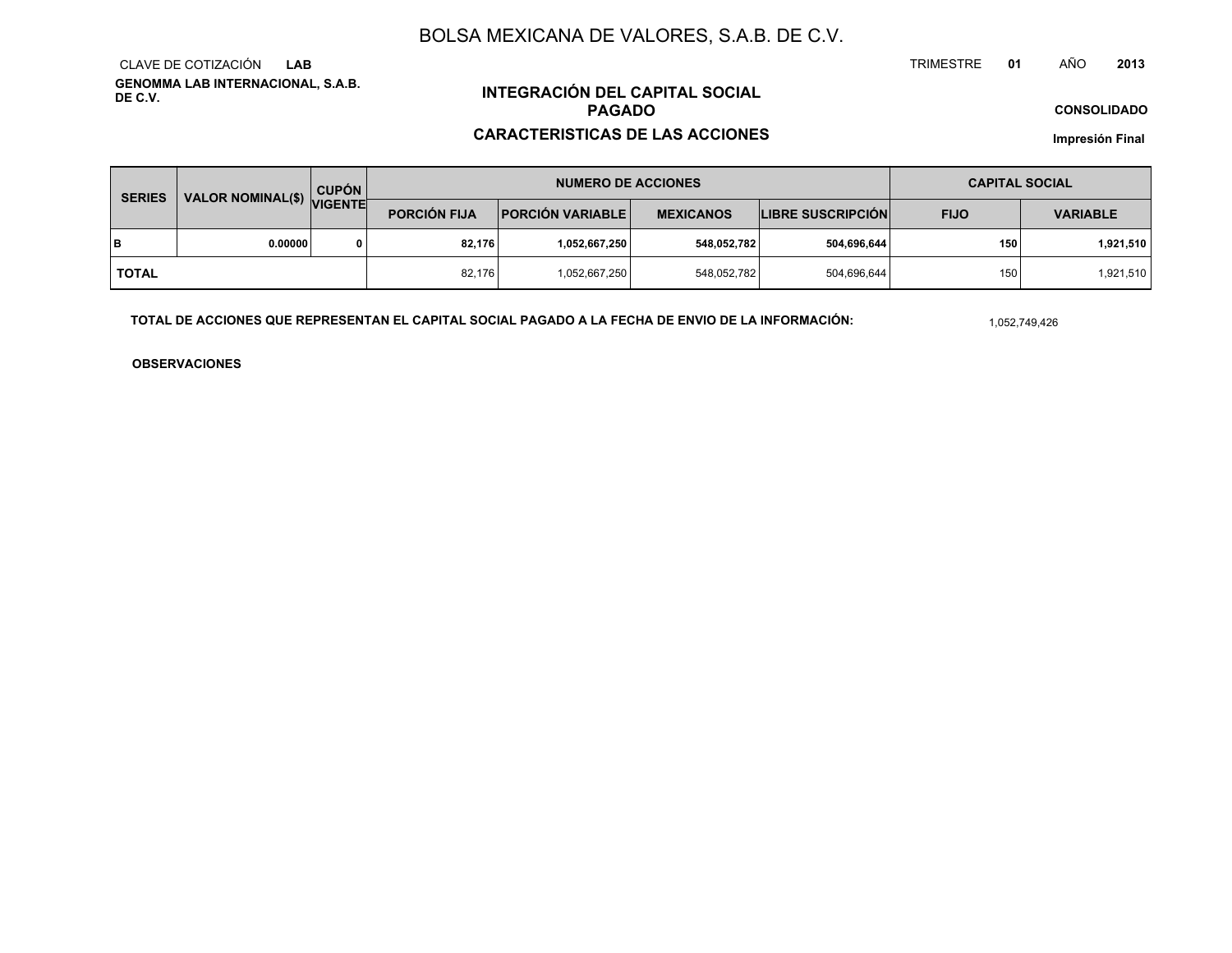CLAVE DE COTIZACIÓN: **LAB**

**INSTRUMENTOS FINANCIEROS DERIVADOS**

TRIMESTRE: **01** AÑO: **2013**

**GENOMMA LAB INTERNACIONAL, S.A.B. DE C.V.** PAGINA **/ 2**

 $1/2$ 

**CONSOLIDADO**

**Impresión Final**

GENOMMA LAB INTERNACIONAL, S. A. B. DE C. V.

DURANGO NO. 332-102, COLONIA ROMA C. P. 06700, MÉXICO, D. F. R.F.C.: GLI-961030-TU5

MÉXICO, D. F. A 25 DE ABRIL DE 2013

ASUNTO: SE PRESENTA ESCRITO EN ATENCIÓN AL REQUERIMIENTO SEGÚN OFICIO NO. 151- 2/76211/2009 DE FECHA 20 DE ENERO DE 2009, MEDIANTE EL CUAL SE SOLICITA DE DIVERSA INFORMACIÓN Y DOCUMENTACIÓN RESPECTO A LAS OPERACIONES CON INSTRUMENTOS FINANCIEROS DERIVADOS EN LAS QUE PUDO HABER PARTICIPADO EN SU CASO LA EMPRESA: GENOMMA LAB INTERNACIONAL, S. A. B. DE C. V. R.F.C.: GLI-961030-TU5

VICEPRESIDENCIA DE SUPERVISIÓN BURSATIL. VICEPRESIDENCIA DE NORMATIVIDAD. DIRECCIÓN GENERAL DE SUPERVISIÓN DE MERCADOS. DIRECCIÓN GENERAL DE AUTORIZACIONES.

PRESENTE

OSCAR VILLALOBOS TORRES (R.F.C.: VITO-701004-1Y4), EN REPRESENTACIÓN DE GENOMMA LAB INTERNACIONAL, S. A. B. DE C. V. (R.F.C.: GLI-961030-TU5), PERSONALIDAD QUE ACREDITO CON COPIA DEL INSTRUMENTO NOTARIAL QUE SE ACOMPAÑA AL PRESENTE COMO ANEXO 1 (SE INCLUYE ORIGINAL PARA COTEJO), CON DOMICILIO FISCAL EN DURANGO 332-102, COLONIA ROMA, C. P. 06700, MÉXICO, D. F., TEL.:5081-0000, Y SEÑALANDO EL MISMO DOMICILIO PARA OÍR Y RECIBIR TODA CLASE DE NOTIFICACIONES QUE A ESTE ASUNTO SE REFIERAN, ATENTAMENTE COMPAREZCO Y EXPONGO QUE:

1.MEDIANTE OFICIO NO. 151-2/76211/2009 DE FECHA 20 DE ENERO DE 2009, ASÍ COMO DEL ANEXO 1 QUE FORMA PARTE INTEGRANTE DE DICHO OFICIO, LA DIRECCIÓN GENERAL DE SUPERVISIÓN DE MERCADOS DE LA COMISIÓN NACIONAL BANCARIA Y DE VALORES, A EFECTO DE CONOCER LA PARTICIPACIÓN DE LAS EMPRESAS PÚBLICAS EN OPERACIONES CON INSTRUMENTOS FINANCIEROS DERIVADOS YA SEA PARA INCREMENTAR SU RENTABILIDAD O CONTAR CON DETERMINADA COBERTURA RESPECTO A ALGÚN RIESGO, REQUIERE QUE GENOMMA LAB INTERNACIONAL, S. A. B. DE C. V. (EN ADELANTE MI REPRESENTADA), DIVULGUE DE CONFORMIDAD CON EL CITADO OFICIO Y COMO COMPLEMENTO A SU REPORTE TRIMESTRAL, INFORMACIÓN CUALITATIVA Y CUANTITATIVA SOBRE LAS POSICIONES QUE EN SU CASO TUVO EN INSTRUMENTOS FINANCIEROS DERIVADOS, RECONOCIDOS O NO COMO ACTIVOS O PASIVOS EN EL ESTADO DE SITUACIÓN FINANCIERA O BALANCE GENERAL.

2.A FIN DE CUMPLIR CON EL REQUERIMIENTO DE INFORMACIÓN Y DOCUMENTACIÓN QUE SE SOLICITA SEGÚN EL OFICIO NO. 151-2/76211/2009 DE FECHA 20 DE ENERO DE 2009, SE HACE DEL CONOCIMIENTO DE ESA H. DIRECCIÓN GENERAL DE SUPERVISIÓN DE MERCADOS DE LA COMISIÓN NACIONAL BANCARIA Y DE VALORES, QUE MI REPRESENTADA A LA FECHA NO CUENTA CON LA INFORMACIÓN CUALITATIVA Y CUANTITATIVA RESPECTO A CUALQUIERA DE LOS ASPECTOS SOLICITADOS EN EL OFICIO 151-2/76211/2009, YA QUE NO HA CELEBRADO OPERACIONES QUE INVOLUCREN LA CONTRATACIÓN DE INSTRUMENTOS FINANCIEROS DERIVADOS DE ACUERDO A LO ESTABLECIDO EN EL BOLETÍN C-2 "INSTRUMENTOS FINANCIEROS" Y EL BOLETÍN C-10 "INSTRUMENTOS FINANCIEROS DERIVADOS Y OPERACIONES DE COBERTURA", DE LAS NORMAS DE INFORMACIÓN FINANCIERA.